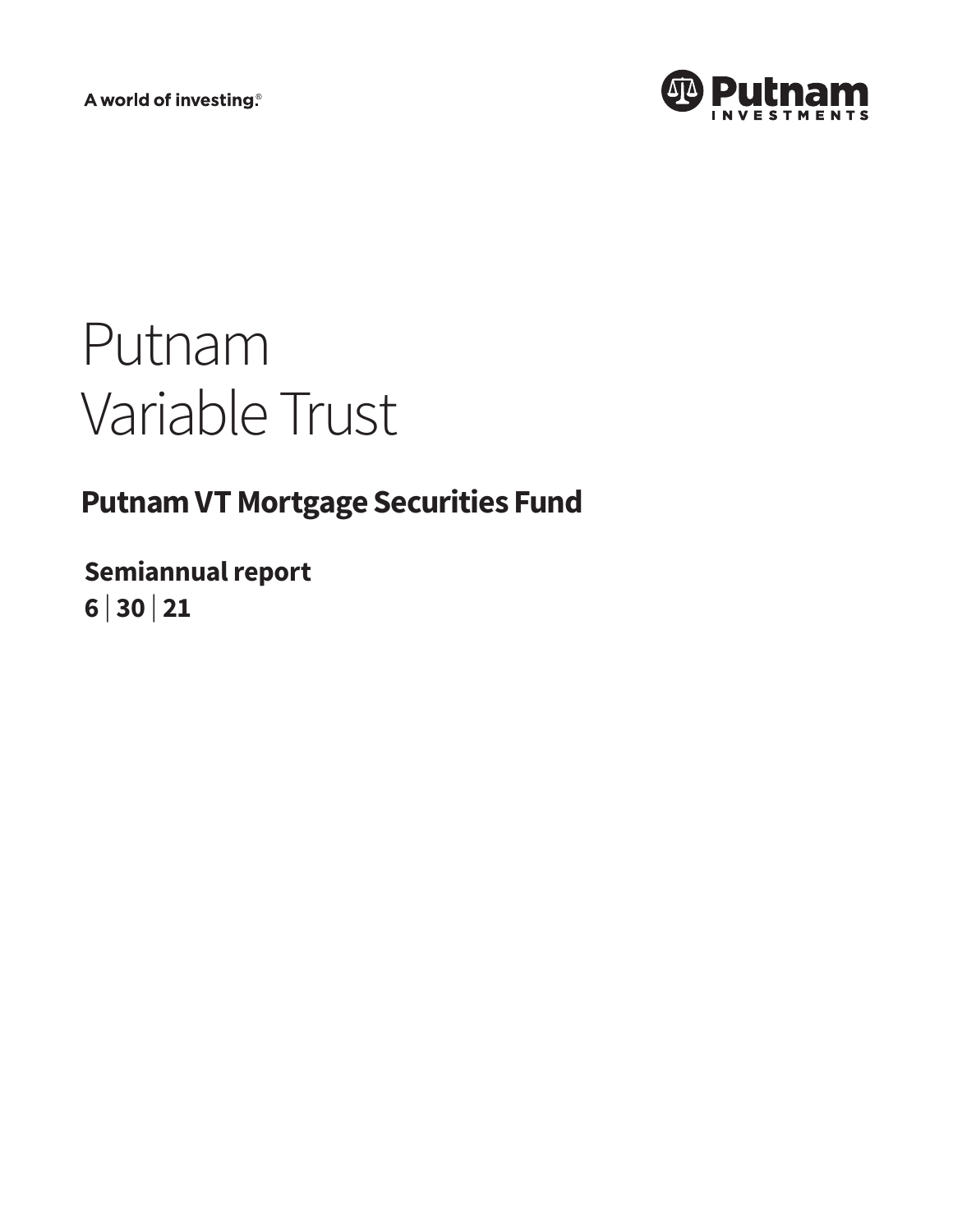# **Message from the Trustees**

August 6, 2021

Dear Shareholder:

The U.S. economy is much improved from a year ago, or even six months ago. Gross domestic product is growing at a pre-pandemic pace. Stock prices are high and interest rates are low. More and more workers are finding jobs, with millions still open. At the same time, vaccinations in many areas have not yet reached enough people to stop the spread of Covid-19. U.S. and global infection rates have recently risen.

While it is too soon to declare the pandemic over, it is worth taking stock of the economy's transition. Some changes accelerated by the pandemic could be lasting. Dynamic, well-managed companies have adapted to seize new, more sustainable growth opportunities.

An active investment philosophy is well suited to this time. Putnam's research teams are analyzing the fundamentals of what has stayed the same and what has changed to uncover valuable investment insights or potential risks.

Thank you for investing with Putnam.

Respectfully yours,

Kihiot

**Robert L. Reynolds Kenneth R. Leibler** President and Chief Executive Officer Chair, Board of Trustees Putnam Investments

*The views expressed in this report are exclusively those of Putnam Management and are subject to change. They are not meant as investment advice. Please note that the holdings discussed in this report may not have been held by the fund for the entire period. Portfolio composition is subject to review in accordance with the fund's investment strategy and may vary in the future.*

**Consider these risks before investing:** Funds that invest in government securities are not guaranteed. Mortgage- and asset-backed securities are subject to prepayment risk, which means that they may increase in value less than other bonds when interest rates decline and decline in value more than other bonds when interest rates rise. The fund may have to invest the proceeds from prepaid investments, including mortgage- and asset-backed investments, in other investments with less attractive terms and yields. The fund's investments in mortgage-backed securities and asset-backed securities, and in certain other securities and derivatives, may be or become illiquid. The fund's exposure to privately issued commercial and residential mortgage-backed securities and mortgage-backed securities issued or guaranteed by the U.S. government or its agencies or instrumentalities may make the fund's net asset value more susceptible to economic, market, political and other developments affecting the housing or real estate markets and the servicing of mortgage loans secured by real estate properties. The fund currently has significant investment exposure to commercial mortgage-backed securities, which, during periods of difficult economic conditions, may experience an increase in delinquencies and losses as a result of the effects of those conditions on commercial real estate markets, the ability of commercial tenants to make loan payments, and the ability of a property to attract and retain commercial tenants. Bond investments are subject to interest-rate risk (the risk of bond prices falling if interest rates rise) and credit risk (the risk of an issuer defaulting on interest or principal payments). Interest-rate risk is generally greater for longer-term bonds, and credit risk is generally greater for below-investment-grade bonds. Default risk is generally higher for non-qualified mortgages. Risks associated with derivatives include increased investment exposure (which may be considered leverage) and, in the case of over-the-counter instruments, the potential inability to terminate or sell derivatives positions and the potential failure of the other party to the instrument to meet its obligations. Unlike bonds, funds that invest in bonds have fees and expenses. The value of investments in the fund's portfolio may fall or fail to rise over extended periods of time for a variety of reasons, including general economic, political, or financial market conditions; investor sentiment and market perceptions; government actions; geopolitical events or changes; and factors related to a specific issuer, geography (such as a region of the United States), industry, or sector, such as the housing or real estate markets. These and other factors may lead to increased volatility and reduced liquidity in the fund's portfolio holdings or in relevant markets. Our investment techniques, analyses, and judgments may not produce the outcome we intend. The investments we select for the fund may not perform as well as other securities that we do not select for the fund. We, or the fund's other service providers, may experience disruptions or operating errors that could have a negative effect on the fund. You can lose money by investing in the fund.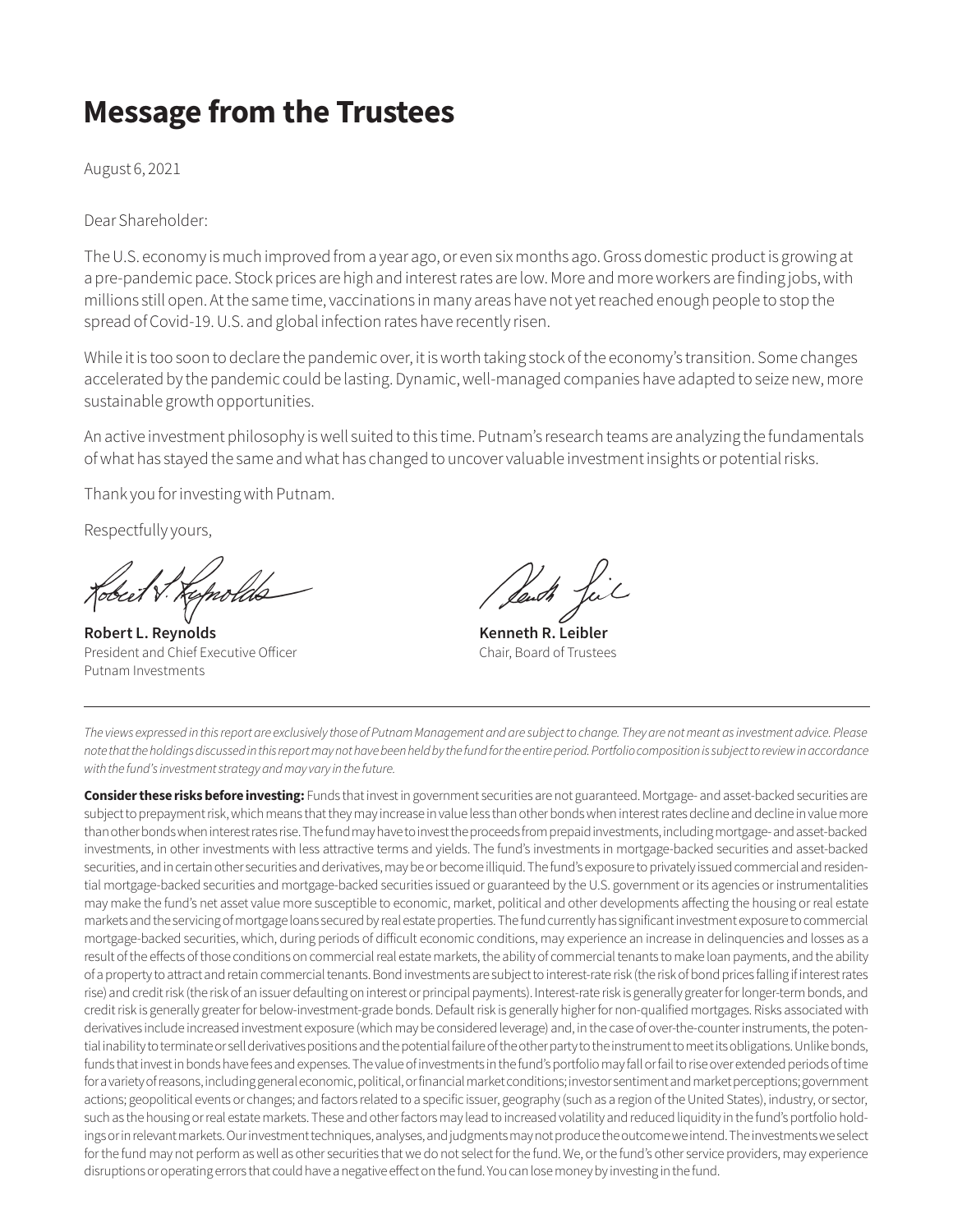### **Investment objective**

As high a level of current income as Putnam Investment Management, LLC, (Putnam Management) believes is consistent with preservation of capital

### **Net asset value** June 30, 2021

| Class IA: \$8.99 |  |
|------------------|--|
|                  |  |

**Total return at net asset value** 

**Class IA: \$8.99 Class IB: \$8.95**

| (as of 6/30/21) | Class IA<br>shares* | Class IB<br>shares* | <b>Bloomberg</b><br>Barclays U.S.<br><b>MBS</b> Index | Bloomberg<br><b>Barclays</b><br>Government<br>Bond-<br>Bloomberg<br>Barclays U.S.<br><b>MBS Linked</b><br>Benchmark <sup>†</sup> |
|-----------------|---------------------|---------------------|-------------------------------------------------------|----------------------------------------------------------------------------------------------------------------------------------|
| 6 months        | $-0.66%$            | $-0.78%$            | $-0.77%$                                              | $-0.77%$                                                                                                                         |
| 1 year          | 4.78                | 4.43                | $-0.42$                                               | $-0.42$                                                                                                                          |
| 5 years         | 11.11               | 9.63                | 11.87                                                 | 8.41                                                                                                                             |
| Annualized      | 2.13                | 1.86                | 2.27                                                  | 1.63                                                                                                                             |
| 10 years        | 24.25               | 21.12               | 29.72                                                 | 28.03                                                                                                                            |
| Annualized      | 2.19                | 1.93                | 2.64                                                  | 2.50                                                                                                                             |
| l ife           | 159.02              | 145.75              | 165.16                                                | 150.68                                                                                                                           |
| Annualized      | 4.54                | 4.29                | 4.66                                                  | 4.38                                                                                                                             |

For a portion of the periods, the fund had expense limitations, without which returns would have been lower.

\*Class inception date: February 1, 2000.

The Bloomberg Barclays U.S. MBS Index is an unmanaged index of agency mortgage-backed pass-through securities (both fixed rate and hybrid ARM) guaranteed by Ginnie Mae (GNMA), Fannie Mae (FNMA), and Freddie Mac (FHLMC).

†The Bloomberg Barclays Government Bond-Bloomberg Barclays U.S. MBS Linked Benchmark represents performance of the Bloomberg Barclays Government Bond Index from the inception date of the fund, February 1, 2000, through April 29, 2018, and performance of the Bloomberg Barclays U.S. MBS Index from April 30, 2018 through the current period.

The Bloomberg Barclays Government Bond Index is an unmanaged index of U.S. Treasury and agency securities.

All Bloomberg Barclays indices provided by Bloomberg Index Services Limited.

BLOOMBERG® is a trademark and service mark of Bloomberg Finance L.P. and its affiliates (collectively "Bloomberg"). BARCLAYS® is a trademark and service mark of Barclays Bank Plc (collectively with its affiliates, "Barclays"), used under license. Bloomberg or Bloomberg's licensors, including Barclays, own all proprietary rights in the Bloomberg Barclays Indices. Neither Bloomberg nor Barclays approves or endorses this material, or guarantees the accuracy of completeness of any information herein, or makes any warranty, express or limited, as to the results to be obtained therefrom and, to the maximum extent allowed by law, neither shall have any liability or responsibility for injury or damages arising in connection therewith.

**Data represent past performance. Past performance does not guarantee future results. More recent returns may be less or more than those shown. Investment return and principal value will fluctuate, and you may have a gain or a loss when you sell your shares. Performance information does not reflect any deduction for taxes a shareholder may owe on fund distributions or on the redemption of fund shares. All total return figures are at net asset value and exclude contract charges and expenses, which are added to the variable annuity contracts to determine total return at unit value. Had these charges and expenses been reflected, performance would have been lower. For more recent performance, contact your variable annuity provider who can provide you with performance that reflects the charges and expenses at your contract level.**

### **Portfolio composition**

| Commercial mortgage-backed securities             | 45.2% |
|---------------------------------------------------|-------|
| Agency collateralized mortgage obligations        | 39.1% |
| Agency pass-throughs                              | 37.4% |
| Non-agency residential mortgage-backed securities | 22.8% |
| Asset-backed securities                           | 1.9%  |
| Cash and net other assets                         | 7.3%  |

Allocations are shown as a percentage of the fund's net assets. Cash and net other assets, if any, represent the market value weights of cash, derivatives, short-term securities, and other unclassified assets in the portfolio. Summary information may differ from the portfolio schedule included in the financial statements due to the inclusion of derivative securities, any interest accruals, the use of different classifications of securities for presentation purposes, and rounding. Allocations may not total 100% because the table includes the notional value of certain derivatives (the economic value for purposes of calculating periodic payment obligations), in addition to the market value of securities. Holdings and allocations may vary over time.

### **Credit quality**

| $A-1+$        | 16.4%    |
|---------------|----------|
| AAA           | 74.5%    |
| AA            | 5.5%     |
| Α             | 6.5%     |
| <b>BBB</b>    | 10.7%    |
| <b>BB</b>     | 2.5%     |
| B             | 4.8%     |
| CCC and below | 3.1%     |
| Not rated     | $-24.0%$ |
|               |          |

Credit qualities are shown as a percentage of net assets. A bond rated BBB or higher (A-3 or higher, for short-term debt) is considered investment grade. This chart reflects the highest security rating provided by one or more of Standard & Poor's, Moody's, and Fitch. To-be-announced (TBA) mortgage commitments, if any, are included based on their issuer ratings. Ratings may vary over time.

Cash, derivative instruments, and net other assets are shown in the not-rated category. Payables and receivables for TBA mortgage commitments are included in the not-rated category and may result in negative weights. The fund itself has not been rated by an independent rating agency.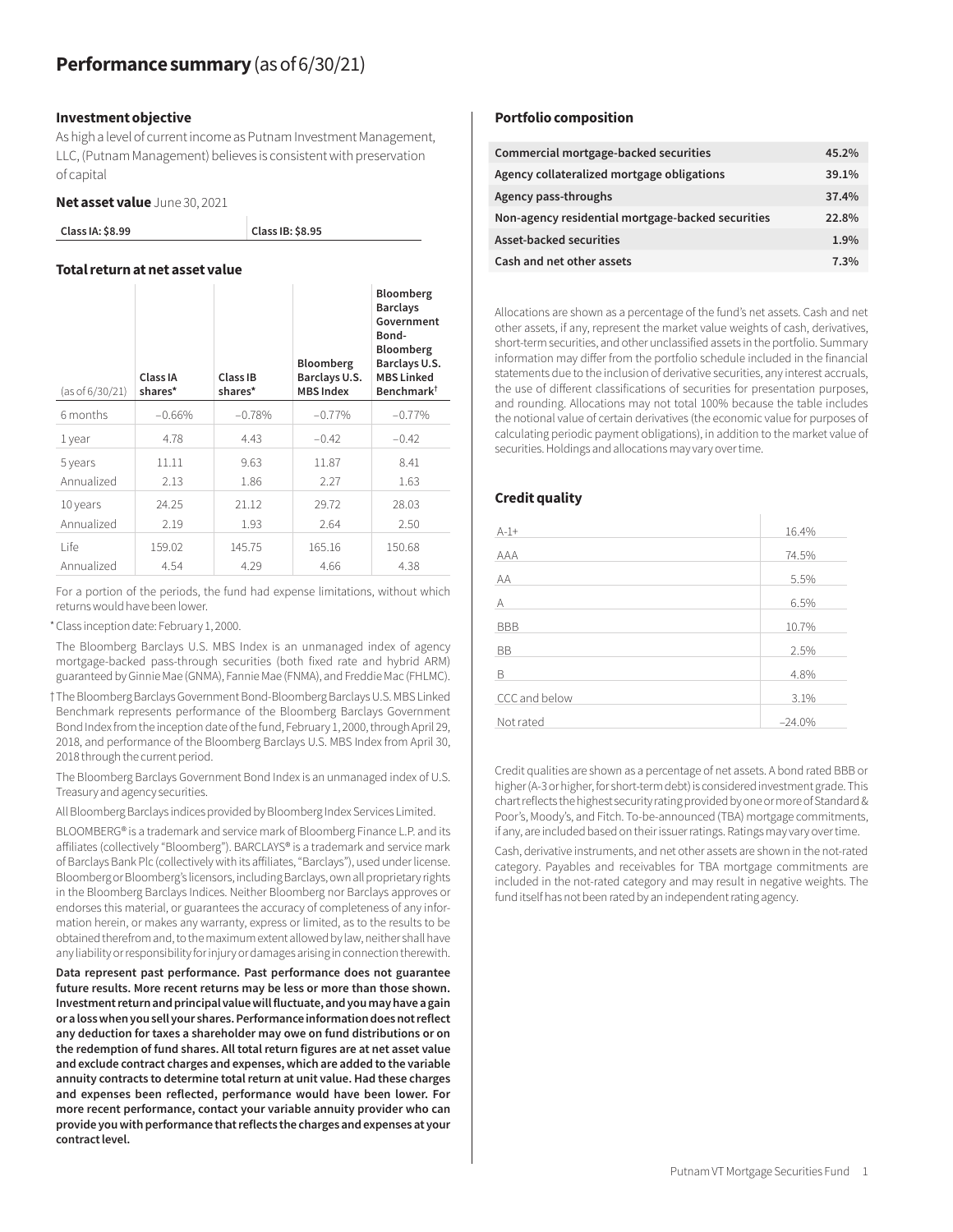### **Understanding your fund's expenses**

*As an investor in a variable annuity product that invests in a registered investment company, you pay ongoing expenses, such as management fees, distribution fees (12b-1 fees), and other expenses. In the most recent six-month period, your fund's expenses were limited; had expenses not been limited, they would have been higher. Using the following information, you can estimate how these expenses affect your investment and compare them with the expenses of other funds. You may also pay onetime transaction expenses, which are not shown in this section and would result in higher total expenses. Charges and expenses at the insurance company separate account level are not reflected. For more information, see your fund's prospectus or talk to your financial representative.*

### **Review your fund's expenses**

The two left-hand columns of the Expenses per \$1,000 table show the expenses you would have paid on a \$1,000 investment in your fund from  $1/1/21$  to  $6/30/21$ . They also show how much a \$1,000 investment would be worth at the close of the period, *assuming actual returns and expenses.* To estimate the ongoing expenses you paid over the period, divide your account value by \$1,000, then multiply the result by the number in the first line for the class of shares you own.

### **Compare your fund's expenses with those of other funds**

The two right-hand columns of the Expenses per \$1,000 table show your fund's expenses based on a \$1,000 investment, *assuming a hypothetical 5% annualized return.* You can use this information to compare the ongoing expenses (but not transaction expenses or total costs) of investing in the fund with those of other funds. All shareholder reports of mutual funds and funds serving as variable annuity vehicles will provide this information to help you make this comparison. Please note that you cannot use this information to estimate your actual ending account balance and expenses paid during the period.

### **Expense ratios**

|                                                                       | Class IA | Class IB |
|-----------------------------------------------------------------------|----------|----------|
| Net expenses for the fiscal year ended<br>$12/31/20*$                 | 0.50%    | 0.75%    |
| Total annual operating expenses for the fiscal<br>year ended 12/31/20 | 0.74%    | በ ዓዓ%    |
| Annualized expense ratio for the six-month<br>period ended 6/30/21    | 0.50%    | በ 75%    |

Fiscal year expense information in this table is taken from the most recent prospectus, is subject to change, and may differ from that shown for the annualized expense ratio and in the financial highlights of this report.

Expenses are shown as a percentage of average net assets.

\*Reflects Putnam Management's contractual obligation to limit certain fund expenses through 4/30/22.

### **Expenses per \$1,000**

|                                     | Expenses and value for a<br>\$1,000 investment, assuming<br>actual returns for the<br>6 months ended 6/30/21 |          | Expenses and value for a<br>\$1,000 investment, assuming<br>a hypothetical 5% annualized<br>return for the 6 months<br>ended 6/30/21 |            |
|-------------------------------------|--------------------------------------------------------------------------------------------------------------|----------|--------------------------------------------------------------------------------------------------------------------------------------|------------|
|                                     | Class IA                                                                                                     | Class IB | Class IA                                                                                                                             | Class IB   |
| Expenses paid<br>per \$1,000*†      | \$2.47                                                                                                       | \$3.70   | \$2.51                                                                                                                               | \$3.76     |
| Ending value<br>(after<br>expenses) | \$993.40                                                                                                     | \$992.20 | \$1,022.32                                                                                                                           | \$1,021.08 |

\*Expenses for each share class are calculated using the fund's annualized expense ratio for each class, which represents the ongoing expenses as a percentage of average net assets for the six months ended 6/30/21. The expense ratio may differ for each share class.

†Expenses based on actual returns are calculated by multiplying the expense ratio by the average account value for the period; then multiplying the result by the number of days in the period (181); and then dividing that result by the number of days in the year (365). Expenses based on a hypothetical 5% return are calculated by multiplying the expense ratio by the average account value for the six-month period; then multiplying the result by the number of days in the six-month period (181); and then dividing that result by the number of days in the year (365).

### **Your fund's managers**



Portfolio Manager **Michael V. Salm** is Chief Investment Officer, Fixed Income. He joined Putnam in 1997 and has been in the investment industry since 1989. Brett S. Kozlowski, CFA, and Jatin Misra, Ph.D., CFA,

are also Portfolio Managers of the fund.

Your fund's managers also manage other accounts advised by Putnam Management or an affiliate, including retail mutual fund counterparts to the funds in Putnam Variable Trust.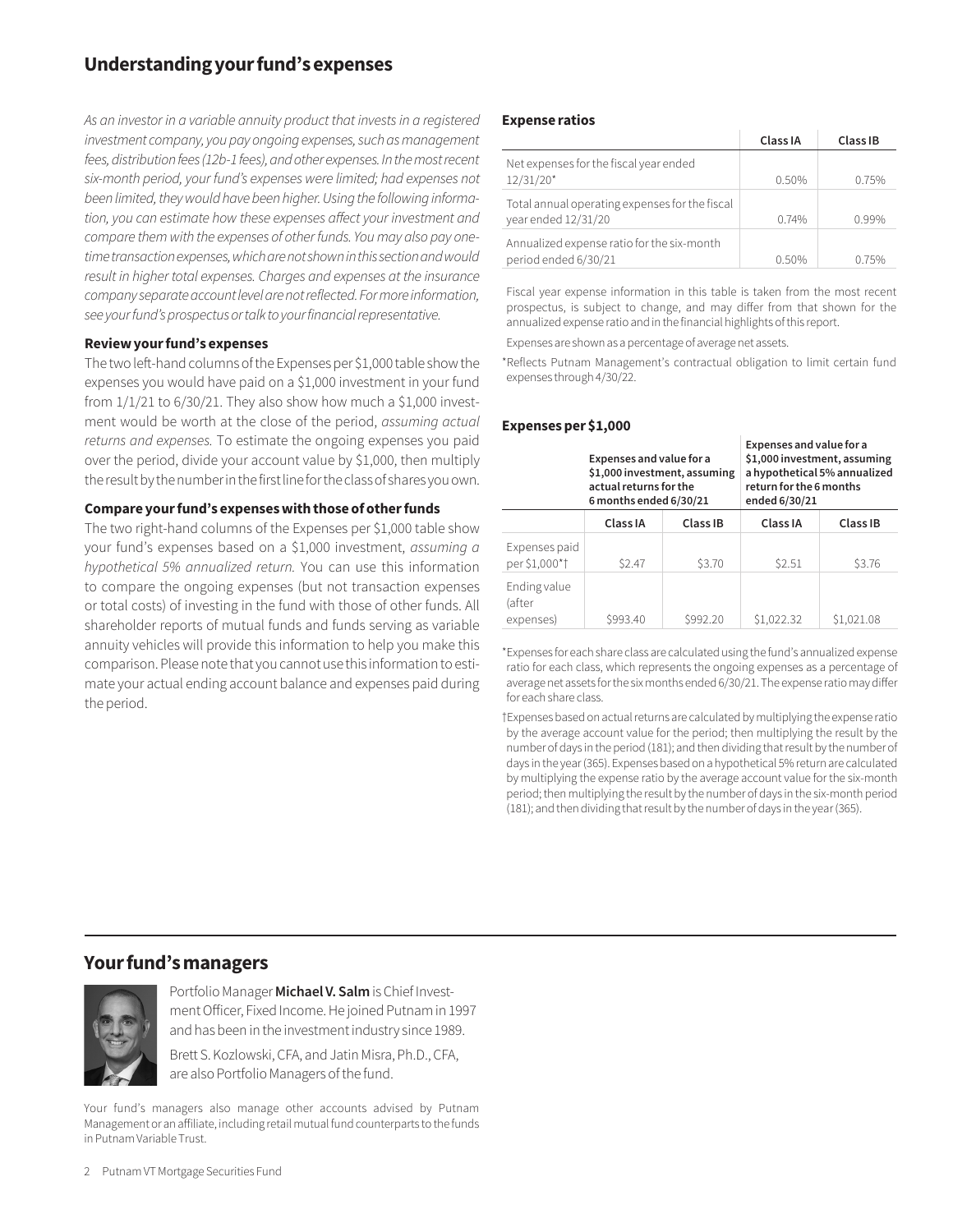### **ABOUT DERIVATIVES**

Derivatives are an increasingly common type of investment instrument, the performance of which is *derived* from an underlying security, index, currency, or other area of the capital markets. Derivatives employed by the fund's managers generally serve one of two main purposes: to implement a strategy that may be difficult or more expensive to invest in through traditional securities, or to hedge unwanted risk associated with a particular position.

For example, the fund's managers might use currency forward contracts to capitalize on an anticipated change in exchange rates between two currencies. This approach would require a significantly smaller outlay of capital than purchasing traditional bonds denominated in the underlying currencies. In another example, the managers may identify a bond that they believe is undervalued relative to its risk of default but may seek to reduce the interest-rate risk of that bond by using interest-rate swaps, a derivative through which two parties "swap" payments based on the movement of certain rates. In other examples, the managers may use options and futures contracts to hedge against a variety of risks by establishing a combination of long and short exposures to specific equity markets or sectors.

Like any other investment, derivatives may not appreciate in value and may lose money. Derivatives may amplify traditional investment risks through the creation of leverage and may be less liquid than traditional securities. And because derivatives typically represent contractual agreements between two financial institutions, derivatives entail "counterparty risk," which is the risk that the other party is unable or unwilling to pay. Putnam monitors the counterparty risks we assume. For example, Putnam often enters into collateral agreements that require the counterparties to post collateral on a regular basis to cover their obligations to the fund. Counterparty risk for exchange-traded futures and centrally cleared swaps is mitigated by the daily exchange of margin and other safeguards against default through their respective clearinghouses.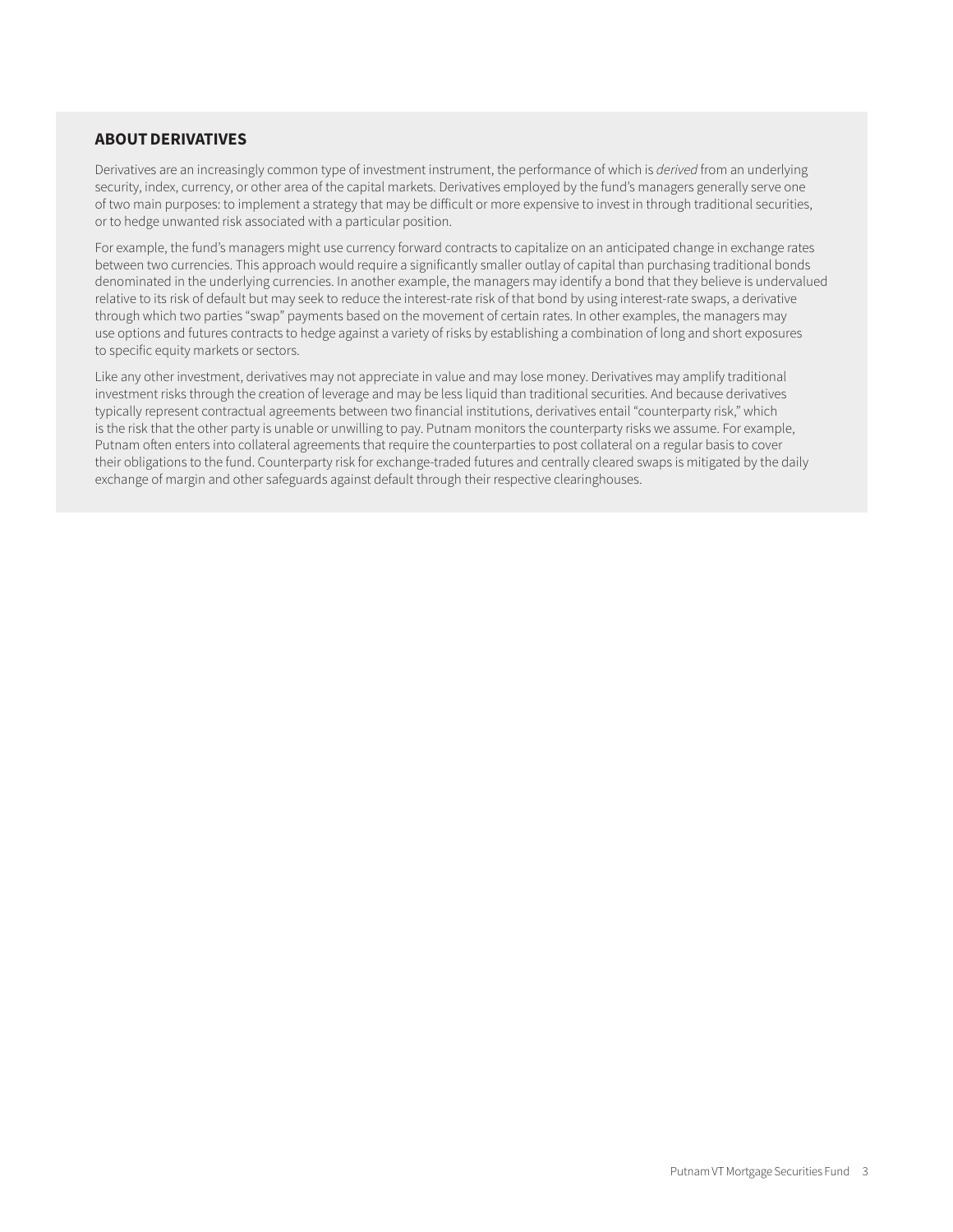## **The fund's portfolio** 6/30/21 (Unaudited) *CONDER BACKED* **Principal amount Value**

| MORTGAGE-BACKED SECURITIES (82.3%)* Principal amount                                      |           | Value    |
|-------------------------------------------------------------------------------------------|-----------|----------|
| Agency collateralized mortgage obligations (38.0%)                                        |           |          |
| Federal Home Loan Mortgage Corporation                                                    |           |          |
| REMICs IFB Ser. 3408, Class EK, ((-4.024 x                                                |           |          |
| 1 Month US LIBOR) + 25.79%), 25.50%, 4/15/37                                              | \$16,225  | \$30,016 |
| REMICs IFB Ser. 3072, Class SM, ((-3.667 x                                                |           |          |
| 1 Month US LIBOR) + 23.80%), 23.529%, 11/15/35                                            | 22,809    | 40,599   |
| REMICs IFB Ser. 3065, Class DC, ((-3 x 1 Month US                                         |           |          |
| LIBOR) + 19.86%), 19.641%, 3/15/35                                                        | 112,892   | 158,049  |
| REMICs IFB Ser. 2990, Class LB, ((-2.556 x                                                |           |          |
| 1 Month US LIBOR) + 16.95%), 16.759%, 6/15/34                                             | 11,956    | 14,586   |
| REMICs IFB Ser. 4136, Class ES, IO, ((-1 x                                                |           |          |
| 1 Month US LIBOR) + 6.25%), 6.177%, 11/15/42                                              | 117,788   | 13,726   |
| REMICs IFB Ser. 4436, Class SC, IO, ((-1 x                                                |           |          |
| 1 Month US LIBOR) + 6.15%), 6.077%, 2/15/45                                               | 470,026   | 86,433   |
| REMICs IFB Ser. 5003, Class DS, IO, ((-1 x<br>1 Month US LIBOR) + 6.10%), 6.009%, 8/25/50 | 1,021,438 | 194,851  |
| REMICs IFB Ser. 4933, Class SA, IO, ((-1 x                                                |           |          |
| 1 Month US LIBOR) + 6.00%), 5.909%, 12/25/49                                              | 982,459   | 197,006  |
| REMICs Ser. 4122, Class TI, IO, 4.50%, 10/15/42                                           | 130,077   | 15,901   |
| REMICs Ser. 4018, Class DI, IO, 4.50%, 7/15/41                                            | 126,101   | 9,481    |
| REMICs Ser. 4953, Class AI, IO, 4.00%, 2/25/50                                            | 1,288,382 | 197,226  |
| REMICs Ser. 4500, Class GI, IO, 4.00%, 8/15/45                                            | 188,428   | 23,554   |
| REMICs Ser. 4425, IO, 4.00%, 1/15/45                                                      | 182,948   | 20,710   |
| REMICs Ser. 4425, Class EI, IO, 4.00%, 1/15/45                                            | 272,169   | 30,151   |
| REMICs Ser. 4452, Class QI, IO, 4.00%, 11/15/44                                           | 209,454   | 30,134   |
| REMICs Ser. 4213, Class GI, IO, 4.00%, 11/15/41                                           | 279,714   | 15,136   |
| REMICs Ser. 4019, Class JI, IO, 4.00%, 5/15/41                                            | 213,817   | 13,163   |
| REMICs Ser. 5065, Class DI, IO, 3.50%, 1/25/51                                            | 1,693,006 | 255,247  |
| REMICs Ser. 4621, Class QI, IO, 3.50%, 10/15/46                                           | 306,980   | 32,534   |
| REMICs Ser. 4165, Class AI, IO, 3.50%, 2/15/43                                            | 153,323   | 22,260   |
| REMICs Ser. 4136, Class IQ, IO, 3.50%, 11/15/42                                           | 301,756   | 38,497   |
| Strips Ser. 304, Class C37, IO, 3.50%, 12/15/27                                           | 128,255   | 7,670    |
| REMICs Ser. 4150, Class DI, IO, 3.00%, 1/15/43                                            | 223,809   | 22,381   |
| REMICs Ser. 4141, Class PI, IO, 3.00%, 12/15/42                                           | 213,465   | 21,639   |
| REMICs Ser. 4158, Class TI, IO, 3.00%, 12/15/42                                           | 456,935   | 34,375   |
| REMICs Ser. 4165, Class TI, IO, 3.00%, 12/15/42                                           | 488,956   | 34,106   |
| REMICs Ser. 4171, Class NI, IO, 3.00%, 6/15/42                                            | 312,816   | 25,088   |
| REMICs Ser. 4183, Class MI, IO, 3.00%, 2/15/42                                            | 150,956   | 9,481    |
| REMICs Ser. 4201, Class JI, IO, 3.00%, 12/15/41                                           | 177,767   | 8,079    |
| REMICs Ser. 3835, Class FO, PO, zero %, 4/15/41                                           | 254,522   | 235,501  |
| REMICs Ser. 3391, PO, zero %, 4/15/37                                                     | 3,956     | 3,699    |
| Strips Ser. 315, PO, zero %, 9/15/43                                                      | 593,597   | 539,195  |
|                                                                                           |           |          |
| Federal National Mortgage Association<br>REMICs IFB Ser. 06-62, Class PS, ((-6 x 1 Month  |           |          |
| US LIBOR) + 39.90%), 39.351%, 7/25/36                                                     | 12,011    | 23,062   |
| REMICs IFB Ser. 06-8, Class HP, ((-3.667 x                                                |           |          |
| 1 Month US LIBOR) + 24.57%), 24.231%, 3/25/36                                             | 21,544    | 35,564   |
| REMICs IFB Ser. 07-53, Class SP, ((-3.667 x                                               |           |          |
| 1 Month US LIBOR) + 24.20%), 23.865%, 6/25/37                                             | 22,030    | 38,773   |
| REMICs IFB Ser. 08-24, Class SP, ((-3.667 x                                               |           |          |
| 1 Month US LIBOR) + 23.28%), 22.948%, 2/25/38                                             | 81,929    | 107,648  |
| REMICs IFB Ser. 05-106, Class JC, ((-3.101 x                                              |           |          |
| 1 Month US LIBOR) + 20.12%), 19.84%, 12/25/35                                             | 28,724    | 41,650   |
| REMICs IFB Ser. 11-4, Class CS, ((-2 x 1 Month US                                         |           |          |
| LIBOR) + 12.90%), 12.717%, 5/25/40                                                        | 41,502    | 50,633   |
| REMICs IFB Ser. 11-123, Class KS, IO, ((-1 x                                              |           |          |
| 1 Month US LIBOR) + 6.60%), 6.509%, 10/25/41                                              | 30,920    | 3,626    |
| REMICs IFB Ser. 18-47, Class SA, IO, ((-1 x                                               |           |          |
| 1 Month US LIBOR) + 6.25%), 6.159%, 7/25/48                                               | 452,469   | 94,856   |
| REMICs IFB Ser. 18-36, Class SD, IO, ((-1 x                                               |           |          |
| 1 Month US LIBOR) + 6.25%), 6.159%, 6/25/48                                               | 1,162,661 | 229,982  |

| SECURITIES (82.3%)* cont.                                                                      | <b>Principal amount</b> | Value     |
|------------------------------------------------------------------------------------------------|-------------------------|-----------|
| Agency collateralized mortgage obligations cont.                                               |                         |           |
| Federal National Mortgage Association                                                          |                         |           |
| REMICs IFB Ser. 18-20, Class SB, IO, ((-1 x                                                    |                         |           |
| 1 Month US LIBOR) + 6.25%), 6.159%, 3/25/48                                                    | \$540,326               | \$99,392  |
| REMICs IFB Ser. 18-38, Class SP, IO, ((-1 x<br>1 Month US LIBOR) + 6.20%), 6.109%, 6/25/48     | 1,351,290               | 208,812   |
| REMICs IFB Ser. 17-104, Class SL, IO, ((-1 x<br>1 Month US LIBOR) + 6.15%), 6.059%, 1/25/48    | 868,269                 | 144,964   |
| REMICs IFB Ser. 16-81, Class SA, IO, ((-1 x<br>1 Month US LIBOR) + 6.15%), 6.059%, 11/25/46    | 1,886,570               | 371,339   |
| REMICs IFB Ser. 20-41, Class SE, IO, ((-1 x<br>1 Month US LIBOR) + 6.10%), 6.009%, 6/25/50     | 2,000,620               | 421,122   |
| REMICs IFB Ser. 16-83, Class BS, IO, ((-1 x                                                    |                         |           |
| 1 Month US LIBOR) + 6.10%), 6.009%, 11/25/46<br>REMICs IFB Ser. 16-85, Class SL, IO, ((-1 x    | 1,308,705               | 261,921   |
| 1 Month US LIBOR) + 6.10%), 6.009%, 11/25/46<br>REMICs IFB Ser. 16-50, Class SM, IO, ((-1 x    | 1,825,567               | 360,550   |
| 1 Month US LIBOR) + 6.10%), 6.009%, 8/25/46                                                    | 850,604                 | 155,706   |
| REMICs Ser. 15-58, Class KI, IO, 6.00%, 3/25/37<br>REMICs IFB Ser. 19-45, Class SD, IO, ((-1 x | 468,353                 | 102,838   |
| 1 Month US LIBOR) + 6.05%), 5.959%, 8/25/49<br>REMICs IFB Ser. 16-8, Class SA, IO, ((-1 x      | 637,485                 | 109,378   |
| 1 Month US LIBOR) + 6.05%), 5.959%, 3/25/46                                                    | 1,282,753               | 242,763   |
| REMICs IFB Ser. 19-71, Class CS, IO, ((-1 x                                                    |                         |           |
| 1 Month US LIBOR) + 6.00%), 5.909%, 11/25/49                                                   | 81,368                  | 20,764    |
| REMICs Ser. 16-3, Class MI, IO, 5.50%, 2/25/46                                                 | 294,960                 | 53,462    |
| REMICs Ser. 15-86, Class MI, IO, 5.50%, 11/25/45                                               | 395,409                 | 72,917    |
| REMICs Ser. 10-109, Class IM, IO, 5.50%, 9/25/40                                               | 821,194                 | 146,006   |
| REMICs Ser. 18-51, Class BI, IO, 5.50%, 7/25/38                                                | 577,345                 | 79,602    |
| REMICs Ser. 17-19, Class IH, IO, 5.00%, 3/25/47                                                | 456,563                 | 76,830    |
| REMICs Ser. 12-151, Class IM, IO, 5.00%, 4/25/42                                               | 412,267                 | 63,959    |
| REMICs Ser. 20-31, IO, 4.50%, 5/25/50                                                          | 1,932,204               | 305,658   |
| REMICs Ser. 17-66, IO, 4.50%, 9/25/47                                                          | 640,496                 | 95,824    |
| REMICs Ser. 17-32, Class IP, IO, 4.50%, 5/25/47                                                | 635,927                 | 129,274   |
| REMICs Ser. 15-83, IO, 4.00%, 10/25/43                                                         | 369,285                 | 42,653    |
| REMICs Ser. 12-118, Class PI, IO, 4.00%, 6/25/42                                               | 348,908                 | 42,033    |
| REMICs Ser. 12-62, Class MI, IO, 4.00%, 3/25/41                                                | 119,220                 | 7,749     |
| REMICs Ser. 12-104, Class HI, IO, 4.00%, 9/25/27                                               | 245,608                 | 19,392    |
| REMICs Ser. 16-70, Class QI, IO, 3.50%, 10/25/46                                               | 693,203                 | 69,078    |
| REMICs Ser. 15-10, Class AI, IO, 3.50%, 8/25/43                                                | 176,393                 | 9,573     |
| REMICs Ser. 13-22, Class PI, IO, 3.50%, 10/25/42                                               | 243,201                 | 27,049    |
| REMICs Ser. 12-114, Class NI, IO, 3.50%, 10/25/41                                              | 273,314                 | 20,951    |
| REMICs Ser. 20-96, IO, 3.00%, 1/25/51                                                          | 1,425,778               | 136,062   |
| REMICs Ser. 13-55, Class IK, IO, 3.00%, 4/25/43                                                | 173,449                 | 15,787    |
| REMICs Ser. 13-6, Class JI, IO, 3.00%, 2/25/43                                                 | 378,889                 | 34,100    |
| REMICs Ser. 12-151, Class PI, IO, 3.00%, 1/25/43                                               | 166,492                 | 16,090    |
| REMICs Ser. 12-145, Class TI, IO, 3.00%, 11/25/42                                              | 83,254                  | 4,624     |
| REMICs Ser. 13-35, Class IP, IO, 3.00%, 6/25/42                                                | 125,969                 | 6,380     |
| REMICs Ser. 13-55, Class PI, IO, 3.00%, 5/25/42                                                | 168,240                 | 6,410     |
| REMICs Ser. 13-53, Class JI, IO, 3.00%, 12/25/41                                               | 200,548                 | 10,885    |
| REMICs Ser. 13-23, Class PI, IO, 3.00%, 10/25/41                                               | 80,153                  | 1,487     |
| REMICs Ser. 13-30, Class IP, IO, 3.00%, 10/25/41                                               | 119,363                 | 2,461     |
| REMICs Ser. 13-23, Class LI, IO, 3.00%, 6/25/41                                                | 72,934                  | 2,008     |
| REMICs Ser. 14-28, Class AI, IO, 3.00%, 3/25/40                                                | 172,859                 | 4,883     |
| REMICs Ser. 21-12, Class NI, IO, 2.50%, 3/25/51                                                | 843,420                 | 140,219   |
| Trust FRB Ser. 03-W8, Class 3F2, (1 Month US                                                   |                         |           |
| LIBOR + 0.35%), 0.442%, 5/25/42                                                                | 2,491                   | 2,508     |
| REMICs FRB Ser. 07-95, Class A3, (1 Month US                                                   |                         |           |
| LIBOR + 0.25%), 0.342%, 8/27/36                                                                | 1,868,618               | 1,740,140 |
| REMICs Ser. 08-53, Class DO, PO, zero %, 7/25/38                                               | 20,863                  | 19,610    |
| REMICs Ser. 07-44, Class CO, PO, zero %, 5/25/37                                               | 8,680                   | 7,898     |
|                                                                                                |                         |           |

**MORTGAGE-BACKED**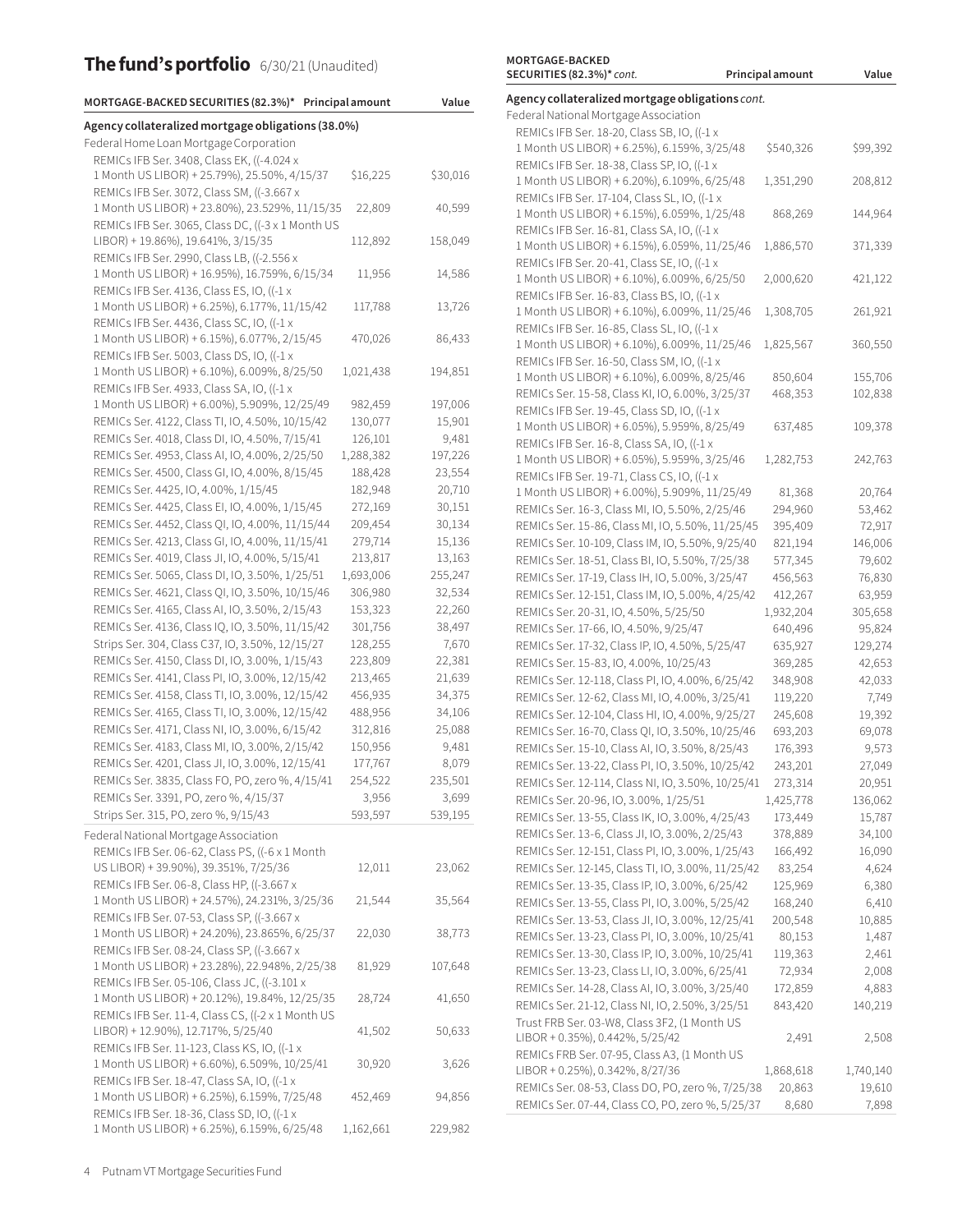| MORTGAGE-BACKED<br>SECURITIES (82.3%)* cont.                                          | Principal amount | Value    | MORTGAGE-BACKED<br>SECURITIES (82.3%)* cont.     | Principal amount | Value    |
|---------------------------------------------------------------------------------------|------------------|----------|--------------------------------------------------|------------------|----------|
| Agency collateralized mortgage obligations cont.                                      |                  |          | Agency collateralized mortgage obligations cont. |                  |          |
| Government National Mortgage Association                                              |                  |          | Government National Mortgage Association         |                  |          |
| IFB Ser. 13-182, Class SP, IO, ((-1 x 1 Month US)                                     |                  |          | Ser. 12-47, Class CI, IO, 4.00%, 3/20/42         | \$108,142        | \$15,744 |
| LIBOR) + 6.70%), 6.607%, 12/20/43                                                     | \$191,239        | \$37,800 | Ser. 14-104, IO, 4.00%, 3/20/42                  | 285,282          | 35,297   |
| IFB Ser. 11-156, Class SK, IO, ((-1 x 1 Month US)                                     |                  |          | Ser. 14-4, Class IK, IO, 4.00%, 7/20/39          | 30,856           | 340      |
| LIBOR) + 6.60%), 6.507%, 4/20/38                                                      | 532,260          | 125,103  | Ser. 11-71, Class IK, IO, 4.00%, 4/16/39         | 50,749           | 858      |
| FRB Ser. 20-112, Class MS, IO, ((-1 x 1 Month US                                      |                  |          | Ser. 14-182, Class BI, IO, 4.00%, 1/20/39        | 414,540          | 48,031   |
| LIBOR) + 6.30%), 6.207%, 8/20/50                                                      | 2,150,403        | 466,379  | Ser. 20-175, Class JI, IO, 3.50%, 11/20/50       | 2,101,334        | 302,013  |
| IFB Ser. 18-89, Class LS, IO, ((-1 x 1 Month US                                       |                  |          | Ser. 16-156, Class PI, IO, 3.50%, 11/20/46       | 84,081           | 2,001    |
| LIBOR) + 6.20%), 6.107%, 6/20/48                                                      | 437,653          | 66,389   | Ser. 18-127, Class IE, IO, 3.50%, 1/20/46        | 166,944          | 16,092   |
| IFB Ser. 17-156, Class SL, IO, ((-1 x 1 Month US<br>LIBOR) + 6.20%), 6.107%, 10/20/47 | 653,737          | 119,716  | Ser. 13-79, Class PI, IO, 3.50%, 4/20/43         | 138,042          | 11,620   |
| IFB Ser. 13-87, Class SA, IO, ((-1 x 1 Month US                                       |                  |          | Ser. 15-168, Class IG, IO, 3.50%, 3/20/43        | 189,759          | 16,749   |
| LIBOR) + 6.20%), 6.107%, 6/20/43                                                      | 907,572          | 177,583  | Ser. 13-37, Class JI, IO, 3.50%, 1/20/43         | 100,364          | 10,048   |
| IFB Ser. 19-35, Class SE, IO, ((-1 x 1 Month US)                                      |                  |          | Ser. 13-27, Class PI, IO, 3.50%, 12/20/42        | 51,052           | 4,874    |
| LIBOR) + 6.15%), 6.075%, 1/16/44                                                      | 522,603          | 92,914   | Ser. 12-136, IO, 3.50%, 11/20/42                 | 347,150          | 51,127   |
| IFB Ser. 19-158, Class AS, IO, ((-1 x 1 Month US                                      |                  |          | Ser. 18-127, Class IA, IO, 3.50%, 4/20/42        | 444,256          | 32,351   |
| LIBOR) + 6.15%), 6.075%, 9/16/43                                                      | 863,726          | 158,260  | Ser. 14-102, Class IG, IO, 3.50%, 3/16/41        | 87,186           | 5,346    |
| IFB Ser. 19-56, Class SK, IO, ((-1 x 1 Month US                                       |                  |          | Ser. 15-52, Class KI, IO, 3.50%, 11/20/40        | 252,518          | 16,414   |
| LIBOR) + 6.15%), 6.057%, 5/20/49                                                      | 960,073          | 138,552  | Ser. 15-99, Class TI, IO, 3.50%, 4/20/39         | 66,446           | 280      |
| IFB Ser. 18-148, Class GS, IO, ((-1 x 1 Month US                                      |                  |          | Ser. 15-24, Class AI, IO, 3.50%, 12/20/37        | 215,540          | 7,077    |
| LIBOR) + 6.10%), 6.025%, 2/16/46                                                      | 473,523          | 91,561   | Ser. 20-176, Class BI, IO, 3.00%, 11/20/50       | 973,843          | 138,773  |
| IFB Ser. 19-100, Class JS, IO, ((-1 x 1 Month US                                      |                  |          | Ser. 14-160, Class IB, IO, 3.00%, 11/20/40       | 140,049          | 1,993    |
| LIBOR) + 6.10%), 6.007%, 8/20/49                                                      | 588,134          | 87,578   | Ser. 14-141, Class CI, IO, 3.00%, 3/20/40        | 53,821           | 1,480    |
| Ser. 16-75, Class LI, IO, 6.00%, 1/20/40                                              | 275,587          | 56,630   | Ser. 14-174, Class AI, IO, 3.00%, 11/16/29       | 288,055          | 21,604   |
| IFB Ser. 20-15, Class CS, IO, ((-1 x 1 Month US                                       |                  |          | Ser. 16-H18, Class QI, IO, 2.727%, 6/20/66 W     | 1,067,582        | 84,415   |
| LIBOR) + 6.05%), 5.957%, 2/20/50                                                      | 49,784           | 6,035    | Ser. 16-H13, Class IK, IO, 2.64%, 6/20/66 W      | 1,070,326        | 114,674  |
| IFB Ser. 20-7, Class SK, IO, ((-1 x 1 Month US                                        |                  |          | Ser. 17-H25, Class AI, IO, 2.576%, 12/20/67 W    | 420,826          | 34,447   |
| LIBOR) + 6.05%), 5.957%, 1/20/50                                                      | 904,384          | 150,540  | Ser. 18-H02, IO, 2.539%, 1/20/68W                | 351,005          | 29,312   |
| IFB Ser. 19-125, Class SG, IO, ((-1 x 1 Month US                                      |                  |          | Ser. 20-138, Class IB, IO, 2.50%, 9/20/50        | 1,566,794        | 189,902  |
| LIBOR) + 6.05%), 5.957%, 10/20/49<br>IFB Ser. 19-110, Class SQ, IO, ((-1 x 1 Month US | 780,240          | 209,389  | Ser. 16-H24, Class KI, IO, 2.479%, 11/20/66 W    | 616,463          | 53,834   |
| LIBOR) + 6.05%), 5.957%, 9/20/49                                                      | 1,344,077        | 199,483  | Ser. 17-H04, Class BI, IO, 2.471%, 2/20/67 W     | 783,450          | 68,535   |
| IFB Ser. 19-121, Class SD, IO, ((-1 x 1 Month US                                      |                  |          | Ser. 17-H08, Class EI, IO, 2.418%, 2/20/67 W     | 1,074,233        | 91,523   |
| LIBOR) + 6.00%), 5.907%, 10/20/49                                                     | 311,873          | 109,068  | Ser. 18-H05, Class ID, IO, 2.403%, 3/20/68 W     | 445,186          | 38,801   |
| Ser. 14-137, Class ID, IO, 5.50%, 9/16/44                                             | 303,859          | 58,898   | Ser. 16-H04, Class HI, IO, 2.388%, 7/20/65 W     | 751,327          | 40,572   |
| Ser. 15-89, Class LI, IO, 5.00%, 12/20/44                                             | 431,476          | 78,171   | Ser. 16-H23, Class NI, IO, 2.369%, 10/20/66 W    | 1,522,961        | 114,984  |
| Ser. 14-133, Class IP, IO, 5.00%, 9/16/44                                             | 206,936          | 34,937   | Ser. 16-H27, Class GI, IO, 2.349%, 12/20/66 W    | 1,314,233        | 130,920  |
| Ser. 14-76, IO, 5.00%, 5/20/44                                                        | 244,144          | 41,364   | Ser. 17-H08, Class GI, IO, 2.334%, 2/20/67 W     | 722,646          | 78,156   |
| Ser. 13-51, Class QI, IO, 5.00%, 2/20/43                                              | 184,143          | 25,072   | Ser. 18-H02, Class IM, IO, 2.331%, 2/20/68 W     | 715,036          | 70,946   |
| Ser. 13-3, Class IT, IO, 5.00%, 1/20/43                                               | 104,323          | 18,517   | Ser. 17-H25, Class CI, IO, 2.307%, 12/20/67 W    | 1,424,657        | 142,647  |
| Ser. 13-6, Class OI, IO, 5.00%, 1/20/43                                               | 78,656           | 14,342   | Ser. 18-H01, Class XI, IO, 2.306%, 1/20/68 W     | 1,055,864        | 110,409  |
| Ser. 10-35, Class UI, IO, 5.00%, 3/20/40                                              | 112,559          | 20,651   | Ser. 16-H07, Class PI, IO, 2.293%, 3/20/66 W     | 1,858,967        | 172,932  |
| Ser. 10-9, Class UI, IO, 5.00%, 1/20/40                                               | 369,407          | 68,917   | FRB Ser. 15-H16, Class XI, IO, 2.273%, 7/20/65 W | 649,050          | 52,768   |
| Ser. 09-121, Class UI, IO, 5.00%, 12/20/39                                            | 289,108          | 53,225   | Ser. 17-H08, Class NI, IO, 2.262%, 3/20/67 W     | 771,539          | 58,174   |
| Ser. 18-1, IO, 4.50%, 1/20/48                                                         | 452,094          | 67,289   | Ser. 17-H14, Class JI, IO, 2.252%, 6/20/67 W     | 489,702          | 50,966   |
| Ser. 18-127, Class IB, IO, 4.50%, 6/20/45                                             | 54,331           | 5,536    | Ser. 17-H20, Class AI, IO, 2.228%, 10/20/67 W    | 1,957,736        | 176,196  |
| Ser. 13-34, Class HI, IO, 4.50%, 3/20/43                                              | 265,959          | 41,045   | Ser. 17-H06, Class MI, IO, 2.228%, 2/20/67 W     | 1,320,899        | 95,912   |
| Ser. 13-39, Class IJ, IO, 4.50%, 3/20/43                                              | 737,911          | 123,646  | Ser. 17-H03, Class KI, IO, 2.219%, 1/20/67 W     | 1,252,546        | 130,014  |
| Ser. 12-129, IO, 4.50%, 11/16/42                                                      | 237,548          | 43,129   | Ser. 16-H17, Class DI, IO, 2.216%, 7/20/66 W     | 1,106,400        | 78,229   |
| Ser. 12-91, Class IN, IO, 4.50%, 5/20/42                                              | 433,692          | 72,141   | Ser. 16-H24, Class JI, IO, 2.209%, 11/20/66 W    | 486,458          | 41,031   |
| Ser. 10-35, Class AI, IO, 4.50%, 3/20/40                                              | 248,720          | 21,902   | Ser. 15-H20, Class CI, IO, 2.197%, 8/20/65 W     | 1,206,426        | 98,806   |
| Ser. 10-35, Class DI, IO, 4.50%, 3/20/40                                              | 153,358          | 25,269   | Ser. 17-H25, IO, 2.163%, 11/20/67 W              | 812,149          | 64,972   |
| Ser. 10-35, Class QI, IO, 4.50%, 3/20/40                                              | 90,194           | 14,924   | Ser. 16-H24, IO, 2.142%, 9/20/66 W               | 753,598          | 69,939   |
| Ser. 10-9, Class QI, IO, 4.50%, 1/20/40                                               | 73,153           | 11,251   | Ser. 17-H14, Class LI, IO, 2.109%, 6/20/67 W     | 642,893          | 55,125   |
| Ser. 09-121, Class BI, IO, 4.50%, 12/16/39                                            | 96,818           | 17,832   | Ser. 16-H06, Class HI, IO, 2.075%, 2/20/66 W     | 940,027          | 58,426   |
| Ser. 09-121, Class CI, IO, 4.50%, 12/16/39                                            | 366,237          | 63,698   | Ser. 15-H24, Class HI, IO, 2.057%, 9/20/65 W     | 828,539          | 31,640   |
| Ser. 15-53, Class MI, IO, 4.00%, 4/16/45                                              | 282,364          | 50,826   | Ser. 15-H25, Class BI, IO, 1.964%, 10/20/65 W    | 745,380          | 55,754   |
| Ser. 14-100, Class NI, IO, 4.00%, 6/20/43                                             | 311,708          | 21,866   | Ser. 15-H22, Class AI, IO, 1.961%, 9/20/65 W     | 1,369,986        | 102,338  |
| Ser. 13-67, Class IP, IO, 4.00%, 4/16/43                                              | 416,021          | 66,172   | Ser. 15-H13, Class AI, IO, 1.929%, 6/20/65 W     | 1,043,095        | 68,216   |
| Ser. 13-165, Class IL, IO, 4.00%, 3/20/43                                             | 81,808           | 11,592   | Ser. 16-H06, Class DI, IO, 1.919%, 7/20/65 W     | 1,139,374        | 62,712   |
| Ser. 12-56, Class IB, IO, 4.00%, 4/20/42                                              | 241,701          | 37,211   | Ser. 15-H23, Class TI, IO, 1.905%, 9/20/65 W     | 850,831          | 68,322   |
| Ser. 12-38, Class MI, IO, 4.00%, 3/20/42                                              | 912,441          | 154,476  | Ser. 17-H10, Class MI, IO, 1.85%, 4/20/67 W      | 871,994          | 55,633   |
|                                                                                       |                  |          | Ser. 17-H09, IO, 1.822%, 4/20/67 W               | 748,231          | 45,413   |

Putnam VT Mortgage Securities Fund 5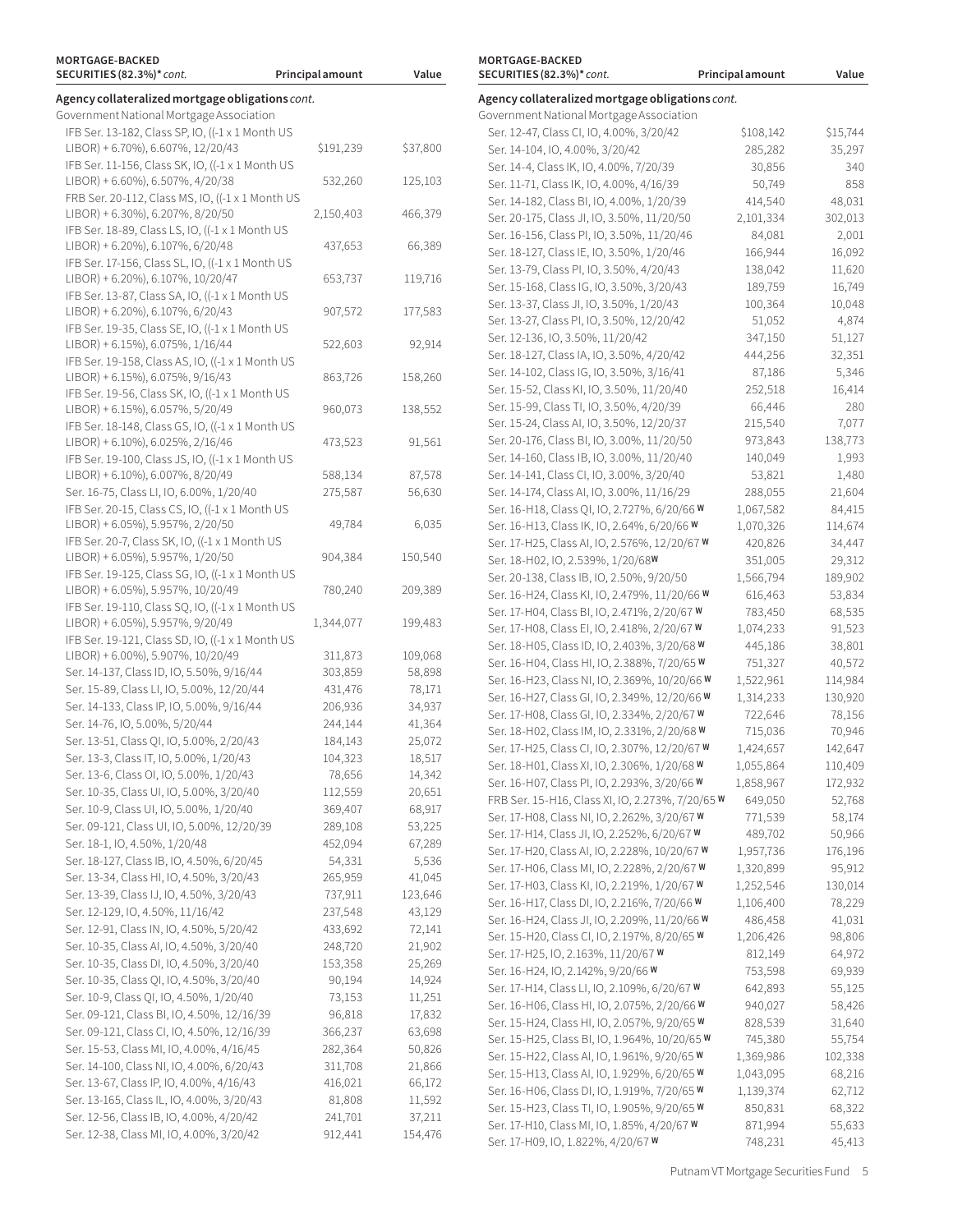| MORTGAGE-BACKED<br>SECURITIES (82.3%)* cont.                             | Principal amount | Value      |
|--------------------------------------------------------------------------|------------------|------------|
| Agency collateralized mortgage obligations cont.                         |                  |            |
| Government National Mortgage Association                                 |                  |            |
| Ser. 16-H03, Class AI, IO, 1.758%, 1/20/66 W                             | \$1,219,148      | \$75,985   |
| Ser. 15-H10, Class HI, IO, 1.752%, 4/20/65 W                             | 1,731,942        | 116,387    |
| Ser. 14-H25, Class BI, IO, 1.681%, 12/20/64 W                            | 897,403          | 51,497     |
| Ser. 14-H21, Class AI, IO, 1.667%, 10/20/64 W                            | 1,181,635        | 75,315     |
| Ser. 17-H16, Class HI, IO, 1.663%, 8/20/67 W                             | 710,842          | 45,387     |
| Ser. 16-H06, Class AI, IO, 1.631%, 2/20/66 W                             | 597,994          | 38,638     |
| Ser. 15-H04, Class AI, IO, 1.607%, 12/20/64 W                            | 870,714          | 49,323     |
| Ser. 17-H06, Class EI, IO, 1.586%, 2/20/67 W                             | 491,669          | 26,108     |
| Ser. 14-H18, Class CI, IO, 1.575%, 9/20/64 W                             | 827,533          | 56,615     |
| Ser. 16-H10, Class AI, IO, 1.552%, 4/20/66 W                             | 1,069,527        | 53,601     |
| Ser. 16-H04, Class KI, IO, 1.527%, 2/20/66 W                             | 1,240,787        | 62,560     |
| Ser. 16-H08, Class GI, IO, 1.421%, 4/20/66 W                             | 703,690          | 31,898     |
| FRB Ser. 11-H07, Class FI, IO, 1.23%, 2/20/61 W                          | 1,678,521        | 42,299     |
| Ser. 10-151, Class KO, PO, zero %, 6/16/37                               | 18,048           | 16,351     |
|                                                                          |                  | 17,045,929 |
| Commercial mortgage-backed securities (21.5%)                            |                  |            |
| BANK FRB Ser. 20-BN25, Class C, 3.468%, 1/15/63 W                        | 114,000          | 119,787    |
| BANK 144A Ser. 17-BNK9, Class D, 2.80%, 11/15/54                         | 101,000          | 90,520     |
| Barclays Commercial Mortgage Trust 144A                                  |                  |            |
| Ser. 19-C4, Class E, 3.25%, 8/15/52                                      | 111,000          | 96,007     |
| Bear Stearns Commercial Mortgage Securities Trust                        |                  |            |
| FRB Ser. 07-T26, Class AJ, 5.54%, 1/12/45 W                              | 71,000           | 57,510     |
| Benchmark Mortgage Trust FRB Ser. 18-B1, Class C,                        |                  |            |
| 4.251%, 1/15/51W                                                         | 47,000           | 51,338     |
| Benchmark Mortgage Trust 144A Ser. 19-B13,                               |                  |            |
| Class D, 2.50%, 8/15/57                                                  | 123,000          | 111,930    |
| CD Commercial Mortgage Trust FRB Ser. 17-CD4,                            |                  |            |
| Class C, 4.35%, 5/10/50 W                                                | 77,000           | 83,544     |
| CD Commercial Mortgage Trust 144A Ser. 17-CD3,                           |                  |            |
| Class D, 3.25%, 2/10/50                                                  | 140,000          | 116,357    |
| Citigroup Commercial Mortgage Trust Ser. 13-GC11,                        |                  |            |
| Class C, 4.134%, 4/10/46W                                                | 70,000           | 72,531     |
| COMM Mortgage Trust                                                      |                  |            |
| FRB Ser. 12-CR1, Class C, 5.533%, 5/15/45 W                              | 68,000           | 58,421     |
| FRB Ser. 14-UBS2, Class C, 5.138%, 3/10/47 W                             | 61,000           | 63,732     |
| FRB Ser. 14-CR16, Class C, 5.09%, 4/10/47 W                              | 95,000           | 100,322    |
| FRB Ser. 18-COR3, Class C, 4.712%, 5/10/51 W                             | 67,000           | 73,960     |
| FRB Ser. 15-CR23, Class C, 4.433%, 5/10/48 W                             | 72,000           | 77,411     |
| Ser. 13-LC6, Class C, 4.242%, 1/10/46 W                                  | 117,000          | 120,295    |
| FRB Ser. 15-CR26, Class D, 3.625%, 10/10/48 W                            | 149,000          | 148,066    |
|                                                                          |                  |            |
| COMM Mortgage Trust 144A<br>FRB Ser. 13-LC13, Class D, 5.437%, 8/10/46 W |                  |            |
|                                                                          | 101,000          | 95,996     |
| FRB Ser. 14-CR17, Class D, 5.01%, 5/10/47 W                              | 228,000          | 214,747    |
| FRB Ser. 14-CR17, Class E, 5.01%, 5/10/47 W                              | 124,000          | 96,720     |
| FRB Ser. 14-UBS3, Class D, 4.927%, 6/10/47 W                             | 104,000          | 105,089    |
| FRB Ser. 13-CR6, Class D, 4.225%, 3/10/46 W                              | 160,000          | 150,190    |
| FRB Ser. 18-COR3, Class D, 2.962%, 5/10/51 W                             | 47,000           | 41,630     |
| CSAIL Commercial Mortgage Trust                                          |                  |            |
| Ser. 19-C15, Class B, 4.476%, 3/15/52                                    | 112,000          | 126,483    |
| FRB Ser. 15-C1, Class C, 4.405%, 4/15/50 W                               | 124,000          | 118,777    |
| CSAIL Commercial Mortgage Trust 144A                                     |                  |            |
| FRB Ser. 18-C14, Class D, 5.053%, 11/15/51 W                             | 73,000           | 76,358     |
| Ser. 20-C19, Class D, 2.50%, 3/15/53                                     | 96,000           | 85,689     |
| Ser. 19-C17, Class D, 2.50%, 9/15/52                                     | 154,000          | 137,918    |
| DBUBS Mortgage Trust 144A FRB Ser. 11-LC3A,                              |                  |            |
| Class D, 5.605%, 8/10/44W                                                | 167,000          | 164,914    |
|                                                                          |                  |            |

| SECURITIES (82.3%)* cont.                                                                                                                             | <b>Principal amount</b> | Value              |
|-------------------------------------------------------------------------------------------------------------------------------------------------------|-------------------------|--------------------|
| Commercial mortgage-backed securities cont.                                                                                                           |                         |                    |
| FREMF Mortgage Trust 144A<br>FRB Ser. 19-KF65, Class B, (1 Month US LIBOR<br>+2.40%), 2.486%, 7/25/29<br>FRB Ser. 19-KF66, Class B, (1 Month US LIBOR | \$229,371               | \$231,577          |
| +2.40%), 2.486%, 7/25/29                                                                                                                              | 82,555                  | 83,149             |
| GS Mortgage Securities Corp., II 144A                                                                                                                 |                         |                    |
| FRB Ser. 13-GC10, Class D, 4.548%, 2/10/46 W<br>Ser. 13-GC10, Class C, 4.285%, 2/10/46 W                                                              | 154,000<br>49,000       | 140,320<br>50,543  |
| GS Mortgage Securities Trust                                                                                                                          |                         |                    |
| FRB Ser. 14-GC18, Class C, 5.155%, 1/10/47 W                                                                                                          | 155,000                 | 99,200             |
| FRB Ser. 14-GC22, Class C, 4.846%, 6/10/47 W                                                                                                          | 85,000                  | 88,853             |
| FRB Ser. 15-GC30, Class C, 4.209%, 5/10/50 W                                                                                                          | 78,000                  | 82,204             |
| GS Mortgage Securities Trust 144A                                                                                                                     |                         |                    |
| FRB Ser. 12-GC6, Class C, 5.86%, 1/10/45 W                                                                                                            | 62,000                  | 61,874             |
| FRB Ser. 14-GC24, Class D, 4.669%, 9/10/47 W                                                                                                          | 329,000                 | 203,980            |
| Ser. 12-GCJ9, Class C, 4.448%, 11/10/45 W<br>FRB Ser. 13-GC13, Class D, 4.221%, 7/10/46 W                                                             | 139,000                 | 141,713            |
|                                                                                                                                                       | 105,000                 | 54,691             |
| JPMBB Commercial Mortgage Securities Trust<br>FRB Ser. 14-C18, Class C, 4.96%, 2/15/47 W                                                              | 110,000                 | 113,480            |
| FRB Ser. 14-C22, Class C, 4.705%, 9/15/47 W                                                                                                           | 125,000                 | 117,489            |
| FRB Ser. 13-C12, Class C, 4.235%, 7/15/45 W                                                                                                           | 87,000                  | 89,518             |
| JPMBB Commercial Mortgage Securities Trust 144A                                                                                                       |                         |                    |
| FRB Ser. C14, Class D, 4.723%, 8/15/46 W                                                                                                              | 229,000                 | 162,309            |
| FRB Ser. 14-C25, Class D, 4.095%, 11/15/47 W                                                                                                          | 139,000                 | 104,898            |
| JPMDB Commercial Mortgage Securities Trust                                                                                                            |                         |                    |
| Ser. 17-C5, Class C, 4.512%, 3/15/50 W                                                                                                                | 88,000                  | 85,358             |
| FRB Ser. 17-C7, Class C, 4.302%, 10/15/50 W                                                                                                           | 93,000                  | 100,285            |
| JPMorgan Chase Commercial Mortgage<br>Securities Trust                                                                                                |                         |                    |
| Ser. 06-LDP9, Class AMS, 5.337%, 5/15/47                                                                                                              | 162,242                 | 140,096            |
| FRB Ser. 13-C16, Class C, 5.189%, 12/15/46 W                                                                                                          | 55,000                  | 57,902             |
| FRB Ser. 12-CBX, Class B, 5.019%, 6/15/45 W                                                                                                           | 148,000                 | 150,303            |
| FRB Ser. 13-LC11, Class D, 4.305%, 4/15/46 W                                                                                                          | 168,000                 | 135,757            |
| Ser. 13-LC11, Class B, 3.499%, 4/15/46                                                                                                                | 49,000                  | 49,921             |
| JPMorgan Chase Commercial Mortgage<br>Securities Trust 144A                                                                                           |                         |                    |
| FRB Ser. 10-C2, Class D, 5.874%, 11/15/43 W                                                                                                           | 131,000                 | 128,053            |
| FRB Ser. 11-C3, Class D, 5.707%, 2/15/46 W<br>FRB Ser. 12-C8, Class C, 4.777%, 10/15/45 W                                                             | 245,000<br>200,000      | 148,585<br>186,254 |
| ML-CFC Commercial Mortgage Trust FRB Ser. 06-4,                                                                                                       |                         |                    |
| Class C, 5.324%, 12/12/49W                                                                                                                            | 12,146                  | 12,146             |
| Morgan Stanley Bank of America Merrill Lynch Trust                                                                                                    |                         |                    |
| FRB Ser. 14-C14, Class C, 5.218%, 2/15/47 W                                                                                                           | 46,000                  | 49,284             |
| FRB Ser. 13-C9, Class C, 4.16%, 5/15/46 W                                                                                                             | 77,000                  | 78,610             |
| Morgan Stanley Bank of America Merrill Lynch<br>Trust 144A                                                                                            |                         |                    |
| FRB Ser. 14-C15, Class D, 5.063%, 4/15/47 W                                                                                                           | 180,000                 | 186,926            |
| FRB Ser. 15-C23, Class D, 4.282%, 7/15/50 W<br>FRB Ser. 13-C10, Class F, 4.217%, 7/15/46 W                                                            | 122,000<br>141,000      | 123,303<br>45,134  |
| Morgan Stanley Capital I Trust 144A                                                                                                                   |                         |                    |
| FRB Ser. 11-C3, Class E, 5.475%, 7/15/49 W                                                                                                            | 148,000                 | 121,164            |
| FRB Ser. 19-L3, Class E, 2.50%, 11/15/52                                                                                                              | 69,000                  | 56,890             |
| Multifamily Connecticut Avenue Securities                                                                                                             |                         |                    |
| Trust 144A                                                                                                                                            |                         |                    |
| FRB Ser. 20-01, Class M10, 3.842%, 3/25/50                                                                                                            | 171,000                 | 178,053            |
| FRB Ser. 19-01, Class M10, 3.342%, 10/15/49                                                                                                           | 446,000                 | 452,218            |
| FRB Ser. 19-01, Class M7, 1.792%, 10/15/49                                                                                                            | 72,459                  | 72,119             |
|                                                                                                                                                       |                         |                    |

**MORTGAGE-BACKED**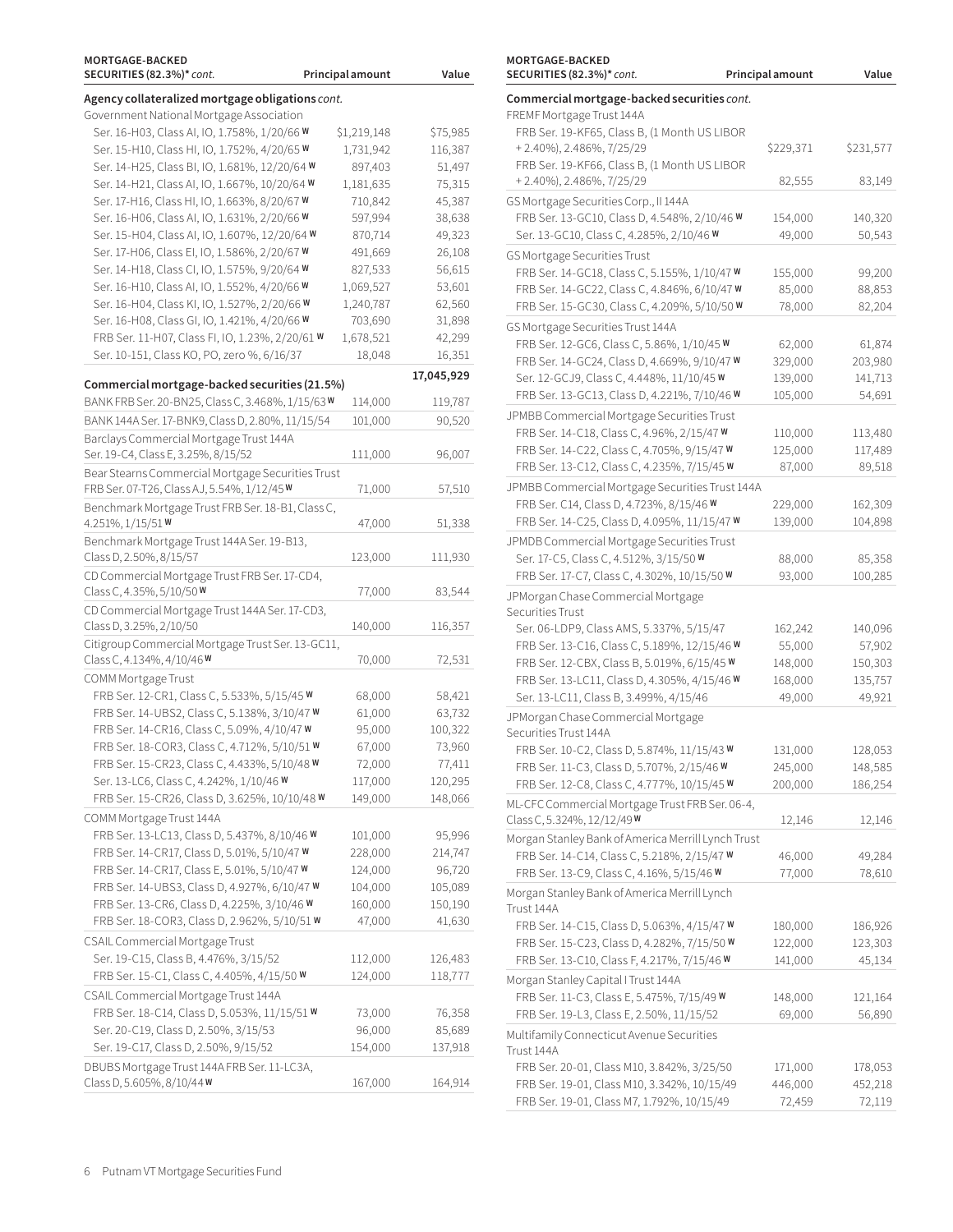| MORTGAGE-BACKED<br>SECURITIES (82.3%)* cont.                                                                                                                                       | Principal amount   | Value              |
|------------------------------------------------------------------------------------------------------------------------------------------------------------------------------------|--------------------|--------------------|
| Commercial mortgage-backed securities cont.<br>UBS Commercial Mortgage Trust                                                                                                       |                    |                    |
| FRB Ser. 18-C13, Class C, 5.099%, 10/15/51 W                                                                                                                                       | \$54,000           | \$58,474           |
| Ser. 19-C17, Class C, 3.758%, 10/15/52 W                                                                                                                                           | 151,000            | 151,365            |
| UBS Commercial Mortgage Trust 144A                                                                                                                                                 |                    |                    |
| FRB Ser. 12-C1, Class D, 5.754%, 5/10/45 W                                                                                                                                         | 281,000            | 258,773            |
| FRB Ser. 12-C1, Class E, 5.00%, 5/10/45 W                                                                                                                                          | 289,000            | 106,369            |
| Ser. 18-C10, Class D, 3.00%, 5/15/51                                                                                                                                               | 70,000             | 60,928             |
| UBS-Barclays Commercial Mortgage Trust 144A                                                                                                                                        |                    |                    |
| FRB Ser. 12-C4, Class D, 4.616%, 12/10/45 W                                                                                                                                        | 109,000            | 69,080             |
| Ser. 13-C6, Class B, 3.875%, 4/10/46 W                                                                                                                                             | 138,000            | 140,405            |
| UBS-Citigroup Commercial Mortgage Trust 144A FRB<br>Ser. 11-C1, Class D, 6.282%, 1/10/45 W                                                                                         | 181,000            | 169,295            |
| Wells Fargo Commercial Mortgage Trust                                                                                                                                              |                    |                    |
| FRB Ser. 18-C46, Class C, 5.144%, 8/15/51 W                                                                                                                                        | 51,000             | 57,230             |
| FRB Ser. 15-C29, Class D, 4.354%, 6/15/48 W                                                                                                                                        | 56,000             | 56,675             |
| FRB Ser. 20-C57, Class C, 4.158%, 8/15/53 W                                                                                                                                        | 109,000            | 120,526            |
| FRB Ser. 20-C56, Class C, 3.871%, 6/15/53 W                                                                                                                                        | 76,000             | 80,666             |
| Ser. 16-BNK1, Class C, 3.071%, 8/15/49 W                                                                                                                                           | 87,000             | 80,527             |
| Wells Fargo Commercial Mortgage Trust 144A                                                                                                                                         |                    |                    |
| Ser. 12-LC5, Class D, 4.916%, 10/15/45 W                                                                                                                                           | 71,000             | 72,374             |
| FRB Ser. 15-C30, Class D, 4.648%, 9/15/58 W                                                                                                                                        | 133,000            | 137,284            |
| WF-RBS Commercial Mortgage Trust 144A                                                                                                                                              |                    |                    |
| FRB Ser. 11-C5, Class C, 5.901%, 11/15/44 W                                                                                                                                        | 158,000            | 158,314            |
| FRB Ser. 12-C6, Class C, 5.85%, 4/15/45 W                                                                                                                                          | 113,000            | 115,155            |
| FRB Ser. 11-C4, Class C, 5.266%, 6/15/44 W<br>FRB Ser. 12-C9, Class D, 4.969%, 11/15/45 W                                                                                          | 208,000<br>290,000 | 207,415<br>280,794 |
|                                                                                                                                                                                    |                    | 9,622,050          |
| Residential mortgage-backed securities (non-agency) (22.8%)<br>American Home Mortgage Investment Trust FRB<br>Ser. 07-1, Class GA1C, (1 Month US LIBOR<br>+0.19%), 0.282%, 5/25/47 | 469,034            | 251,569            |
| Bayview Financial Mortgage Pass-Through Trust                                                                                                                                      |                    | 376,598            |
| Ser. 06-C, Class 1A3, 6.528%, 11/28/36<br>Bear Stearns Alt-A Trust FRB Ser. 05-8,                                                                                                  | 372,351            |                    |
| Class 21A1, 2.555%, 10/25/35W                                                                                                                                                      | 140,360            | 124,124            |
| Bellemeade Re, Ltd. 144A FRB Ser. 17-1, Class M2,<br>(1 Month US LIBOR + 3.35%), 3.442%, 10/25/27<br>(Bermuda)                                                                     | 123,377            | 124,597            |
| Carrington Mortgage Loan Trust FRB Ser. 06-NC2,                                                                                                                                    |                    |                    |
| Class A4, (1 Month US LIBOR + 0.24%),                                                                                                                                              |                    |                    |
| 0.332%, 6/25/36                                                                                                                                                                    | 490,000            | 475,469            |
| Chevy Chase Funding, LLC Mortgage-Backed                                                                                                                                           |                    |                    |
| Certificates 144A FRB Ser. 06-4A, Class A2,<br>(1 Month US LIBOR + 0.18%), 0.272%, 11/25/47                                                                                        | 202,696            | 161,045            |
| Citigroup Mortgage Loan Trust, Inc. FRB<br>Ser. 07-AR5, Class 1A1A, 2.887%, 4/25/37W                                                                                               |                    |                    |
| Countrywide Alternative Loan Trust FRB                                                                                                                                             | 229,650            | 229,477            |
| Ser. 06-OA19, Class A1, (1 Month US LIBOR<br>+0.18%), 0.273%, 2/20/47                                                                                                              | 223,884            | 174,458            |
| Countrywide Asset-Backed Certificates FRB                                                                                                                                          |                    |                    |
| Ser. 07-10, Class 1A1, (1 Month US LIBOR                                                                                                                                           |                    |                    |
| +0.18%), 0.272%, 6/25/47                                                                                                                                                           | 303,087            | 288,976            |
| Eagle Re, Ltd. 144A FRB Ser. 20-1, Class B1,<br>(1 Month US LIBOR + 2.85%), 2.942%, 1/25/30                                                                                        | 182,000            | 172,815            |
| Federal Home Loan Mortgage Corporation                                                                                                                                             |                    |                    |
| Structured Agency Credit Risk Debt Notes FRB                                                                                                                                       |                    |                    |
| Ser. 15-HQA1, Class B, (1 Month US LIBOR                                                                                                                                           |                    |                    |
| + 8.80%), 8.892%, 3/25/28                                                                                                                                                          | 247,133            | 267,741            |
| Structured Agency Credit Risk Debt FRN                                                                                                                                             |                    |                    |
| Ser. 16-DNA3, Class M3, (1 Month US LIBOR<br>+ 5.00%), 5.092%, 12/25/28                                                                                                            | 283,266            | 298,106            |

| MORTGAGE-BACKED<br>SECURITIES (82.3%)* cont.                                         | <b>Principal amount</b> | Value    |
|--------------------------------------------------------------------------------------|-------------------------|----------|
| Residential mortgage-backed securities (non-agency) cont.                            |                         |          |
| Federal Home Loan Mortgage Corporation                                               |                         |          |
| Structured Agency Credit Risk Debt FRN<br>Ser. 14-HQ3, Class M3, (1 Month US LIBOR   |                         |          |
| +4.75%), 4.842%, 10/25/24<br>Seasoned Credit Risk Transfer Trust Ser. 19-3,          | \$42,574                | \$43,009 |
| Class M, 4.75%, 10/25/58 W<br>Structured Agency Credit Risk Debt FRN                 | 50,000                  | 52,602   |
| Ser. 17-DNA2, Class M2, (1 Month US LIBOR                                            |                         |          |
| + 3.45%), 3.542%, 10/25/29<br>Structured Agency Credit Risk Debt FRN                 | 250,000                 | 261,152  |
| Ser. 17-HQA2, Class M2, (1 Month US LIBOR                                            |                         |          |
| +2.65%), 2.742%, 12/25/29                                                            | 227,761                 | 231,687  |
| Structured Agency Credit Risk Debt FRN<br>Ser. 18-HQA1, Class M2, (1 Month US LIBOR  |                         |          |
| + 2.30%), 2.392%, 9/25/30                                                            | 203,433                 | 206,096  |
| Federal Home Loan Mortgage Corporation 144A                                          |                         |          |
| Structured Agency Credit Risk Trust FRB                                              |                         |          |
| Ser. 19-HQA1, Class B2, (1 Month US LIBOR                                            |                         |          |
| +12.25%), 12.342%, 2/25/49                                                           | 50,000                  | 58,076   |
| Structured Agency Credit Risk Trust REMICs FRB                                       |                         |          |
| Ser. 20-DNA5, Class B2, (US 30 Day Average SOFR<br>+11.50%), 11.518%, 10/25/50       | 56,000                  | 75,040   |
| Structured Agency Credit Risk Trust FRB                                              |                         |          |
| Ser. 18-HQA2, Class B2, (1 Month US LIBOR                                            |                         |          |
| +11.00%), 11.092%, 10/25/48                                                          | 413,000                 | 490,451  |
| Structured Agency Credit Risk Trust FRB                                              |                         |          |
| Ser. 19-DNA1, Class B2, (1 Month US LIBOR<br>+10.75%), 10.842%, 1/25/49              | 32,000                  | 36,514   |
| Structured Agency Credit Risk Trust FRB                                              |                         |          |
| Ser. 19-DNA2, Class B2, (1 Month US LIBOR                                            |                         |          |
| +10.50%), 10.592%, 3/25/49                                                           | 114,000                 | 129,748  |
| Structured Agency Credit Risk Trust REMICs FRB                                       |                         |          |
| Ser. 20-DNA4, Class B2, (1 Month US LIBOR<br>+10.00%), 10.092%, 8/25/50              |                         |          |
| Structured Agency Credit Risk Trust REMICs FRB                                       | 65,000                  | 79,950   |
| Ser. 20-HQA3, Class B2, (1 Month US LIBOR                                            |                         |          |
| +10.00%), 10.092%, 7/25/50                                                           | 64,000                  | 77,440   |
| Structured Agency Credit Risk Trust FRB                                              |                         |          |
| Ser. 19-DNA3, Class B2, (1 Month US LIBOR<br>+ 8.15%), 8.242%, 7/25/49               | 34,000                  | 37,476   |
| Structured Agency Credit Risk Trust FRB                                              |                         |          |
| Ser. 18-DNA3, Class B2, (1 Month US LIBOR                                            |                         |          |
| +7.75%), 7.842%, 9/25/48                                                             | 431,000                 | 461,226  |
| Structured Agency Credit Risk Trust FRB                                              |                         |          |
| Ser. 19-DNA4, Class B2, (1 Month US LIBOR<br>+6.25%), 6.342%, 10/25/49               | 90,000                  | 93,396   |
| Structured Agency Credit Risk Trust FRB                                              |                         |          |
| Ser. 19-FTR3, Class FTR3, (1 Month US LIBOR                                          |                         |          |
| +4.80%), 4.892%, 9/25/47                                                             | 29,000                  | 29,000   |
| Seasoned Credit Risk Transfer Trust Ser. 19-2,                                       |                         |          |
| Class M, 4.75%, 8/25/58 W<br>Seasoned Credit Risk Transfer Trust FRB                 | 69,000                  | 73,106   |
| Ser. 18-3, Class 3, 4.75%, 8/25/57 W                                                 | 70,000                  | 74,044   |
| Structured Agency Credit Risk Trust FRB                                              |                         |          |
| Ser. 19-DNA1, Class B1, (1 Month US LIBOR                                            |                         |          |
| + 4.65%), 4.742%, 1/25/49                                                            | 95,000                  | 98,210   |
| Structured Agency Credit Risk Trust FRB<br>Ser. 18-HQA2, Class B1, (1 Month US LIBOR |                         |          |
| +4.25%), 4.342%, 10/25/48                                                            | 144,000                 | 150,120  |
| Structured Agency Credit Risk Trust REMICs FRB                                       |                         |          |
| Ser. 20-HQA2, Class M2, (1 Month US LIBOR                                            |                         |          |
| +3.10%), 3.192%, 3/25/50                                                             | 66,000                  | 66,986   |
| Structured Agency Credit Risk Trust FRB<br>Ser. 19-DNA1, Class M2, (1 Month US LIBOR |                         |          |
| + 2.65%), 2.742%, 1/25/49                                                            | 67,389                  | 68,354   |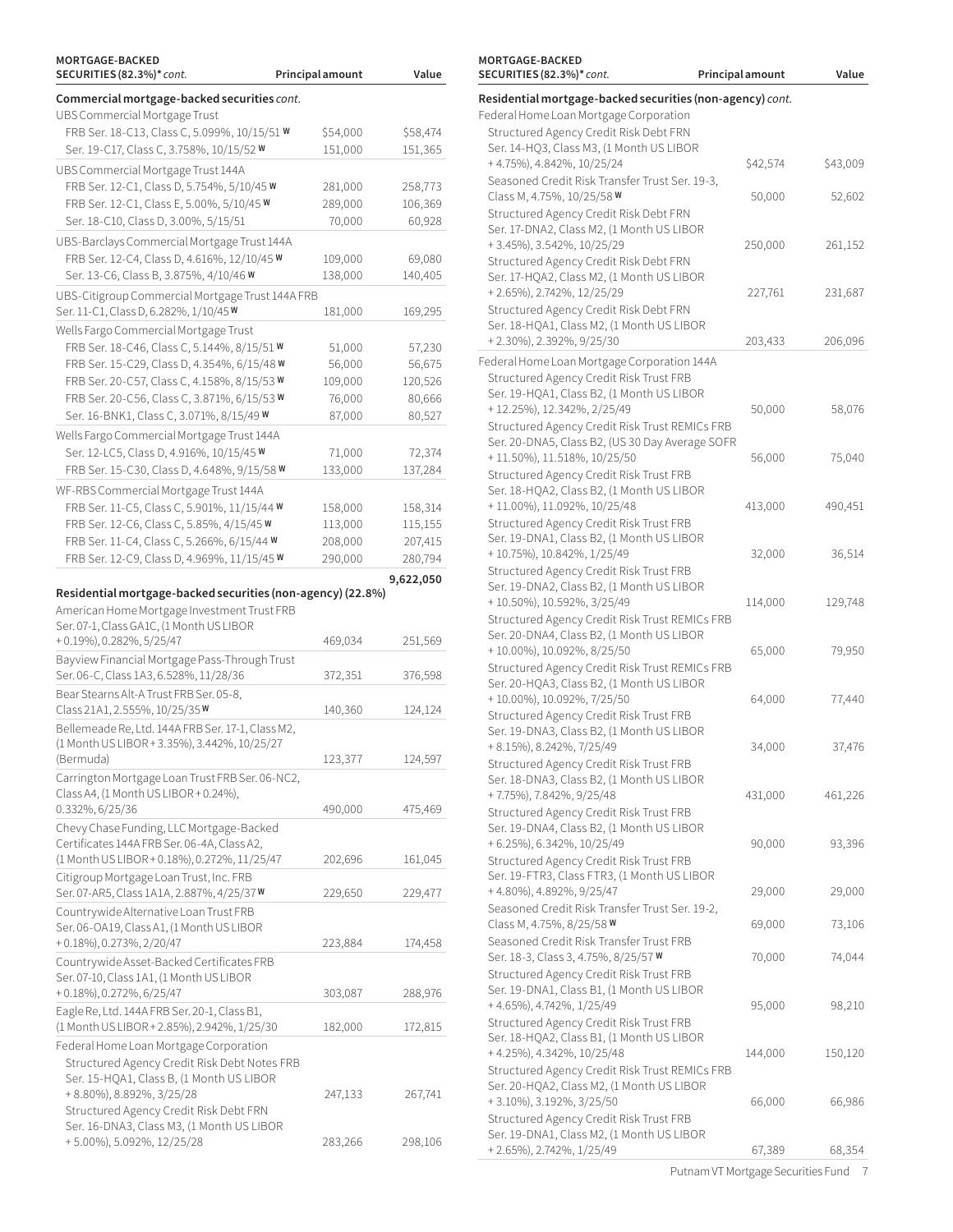| MORTGAGE-BACKED<br>SECURITIES (82.3%)* cont.                                                                                       | <b>Principal amount</b> | Value     |
|------------------------------------------------------------------------------------------------------------------------------------|-------------------------|-----------|
| Residential mortgage-backed securities (non-agency) cont.<br>Federal National Mortgage Association                                 |                         |           |
| Connecticut Avenue Securities FRB Ser. 16-C03,<br>Class 1B, (1 Month US LIBOR + 11.75%),                                           |                         |           |
| 11.842%,10/25/28<br>Connecticut Avenue Securities FRB Ser. 16-C02,<br>Class 1M2, (1 Month US LIBOR + 6.00%),                       | \$155,009               | \$190,837 |
| 6.092%,9/25/28<br>Connecticut Avenue Securities FRB Ser. 15-C04,                                                                   | 63,456                  | 66,945    |
| Class 1M2, (1 Month US LIBOR + 5.70%),<br>5.792%, 4/25/28<br>Connecticut Avenue Securities FRB Ser. 17-C02,                        | 40,825                  | 43,250    |
| Class 2B1, (1 Month US LIBOR + 5.50%),<br>5.592%, 9/25/29                                                                          | 74,000                  | 80,459    |
| Connecticut Avenue Securities FRB Ser. 16-C03,<br>Class 1M2, (1 Month US LIBOR + 5.30%),<br>5.392%, 10/25/28                       | 173,137                 | 182,100   |
| Connecticut Avenue Securities FRB Ser. 18-C04,<br>Class 2B1, (1 Month US LIBOR + 4.50%),                                           |                         |           |
| 4.592%, 12/25/30<br>Connecticut Avenue Securities FRB Ser. 17-C07,<br>Class 2B1, (1 Month US LIBOR + 4.45%),                       | 371,000                 | 386,931   |
| 4.542%, 5/25/30<br>Connecticut Avenue Securities FRB Ser. 17-C06,                                                                  | 158,000                 | 164,181   |
| Class 2B1, (1 Month US LIBOR + 4.45%),<br>4.542%, 2/25/30<br>Connecticut Avenue Securities FRB Ser. 16-C05,                        | 60,000                  | 62,250    |
| Class 2M2, (1 Month US LIBOR + 4.45%),<br>4.542%, 1/25/29                                                                          | 16,406                  | 17,151    |
| Connecticut Avenue Securities FRB Ser. 18-C05,<br>Class 1B1, (1 Month US LIBOR + 4.25%),<br>4.342%, 1/25/31                        | 90,000                  | 94,074    |
| Connecticut Avenue Securities FRB Ser. 17-C06,<br>Class 1B1, (1 Month US LIBOR + 4.15%),<br>4.242%, 2/25/30                        | 200,000                 | 206,424   |
| Connecticut Avenue Securities FRB Ser. 18-C06,<br>Class 2B1, (1 Month US LIBOR + 4.10%),                                           |                         |           |
| 4.192%, 3/25/31<br>Connecticut Avenue Securities FRB Ser. 17-C07.<br>Class 1B1, (1 Month US LIBOR + 4.00%),                        | 59,000                  | 60,750    |
| 4.092%, 5/25/30<br>Connecticut Avenue Securities FRB Ser. 17-C05,                                                                  | 220,000                 | 229,111   |
| Class 1B1, (1 Month US LIBOR + 3.60%),<br>3.692%, 1/25/30<br>Connecticut Avenue Securities FRB Ser. 18-C01,                        | 92,000                  | 95,931    |
| Class 1B1, (1 Month US LIBOR + 3.55%),<br>3.642%, 7/25/30                                                                          | 108,000                 | 110,700   |
| Connecticut Avenue Securities FRB Ser. 17-C01,<br>Class 1M2, (1 Month US LIBOR + 3.55%),<br>3.642%, 7/25/29                        | 134,246                 | 139,419   |
| Connecticut Avenue Securities FRB Ser. 17-C03,<br>Class 1M2, (1 Month US LIBOR + 3.00%),                                           |                         |           |
| 3.092%, 10/25/29<br>Connecticut Avenue Securities FRB Ser. 18-C01,<br>Class 1M2, (1 Month US LIBOR + 2.25%),                       | 152,422                 | 157,103   |
| 2.342%, 7/25/30<br>Connecticut Avenue Securities FRB Ser. 17-C05,                                                                  | 17,909                  | 18,146    |
| Class 1M2C, (1 Month US LIBOR + 2.20%),<br>2.292%, 1/25/30                                                                         | 130,000                 | 131,722   |
| Federal National Mortgage Association 144A<br>Connecticut Avenue Securities Trust FRB<br>Ser. 19-R04, Class 2B1, (1 Month US LIBOR |                         |           |
| + 5.25%), 5.342%, 6/25/39<br>Connecticut Avenue Securities Trust FRB                                                               | 420,000                 | 432,075   |
| Ser. 19-R01, Class 2B1, (1 Month US LIBOR<br>+4.35%), 4.442%, 7/25/31<br>am VT Mortgage Socurities Fund                            | 47,000                  | 48,410    |

| SECURITIES (82.3%)* cont.                                                             | <b>Principal amount</b>                      | Value        |
|---------------------------------------------------------------------------------------|----------------------------------------------|--------------|
| Residential mortgage-backed securities (non-agency) cont.                             |                                              |              |
| Federal National Mortgage Association 144A                                            |                                              |              |
| Connecticut Avenue Securities Trust FRB                                               |                                              |              |
| Ser. 19-R05, Class 1B1, (1 Month US LIBOR                                             |                                              |              |
| +4.10%), 4.192%, 7/25/39                                                              | \$98,000                                     | \$99,770     |
| Connecticut Avenue Securities Trust FRB                                               |                                              |              |
| Ser. 19-R03, Class 1B1, (1 Month US LIBOR                                             |                                              |              |
| +4.10%), 4.192%, 9/25/31                                                              | 236,000                                      | 242,771      |
| Connecticut Avenue Securities Trust FRB<br>Ser. 20-SBT1, Class 1M2, (1 Month US LIBOR |                                              |              |
| + 3.65%), 3.742%, 2/25/40                                                             | 79,000                                       | 81,483       |
| Connecticut Avenue Securities Trust FRB                                               |                                              |              |
| Ser. 20-R02, Class 2B1, (1 Month US LIBOR                                             |                                              |              |
| +3.00%), 3.092%, 1/25/40                                                              | 35,000                                       | 34,774       |
| JPMorgan Alternative Loan Trust FRB Ser. 06-A6,                                       |                                              |              |
| Class 1A1, (1 Month US LIBOR + 0.32%), 0.412%,                                        |                                              |              |
| 11/25/36                                                                              | 99,965                                       | 94,994       |
| Legacy Mortgage Asset Trust 144A FRB Ser. 19-GS2,                                     |                                              |              |
| Class A2, 4.25%, 1/25/59                                                              | 100,000                                      | 100,000      |
| Morgan Stanley ABS Capital I, Inc. Trust FRB                                          |                                              |              |
| Ser. 04-HE9, Class M2, (1 Month US LIBOR<br>+0.93%), 1.022%, 11/25/34                 | 31,794                                       | 31,379       |
| Morgan Stanley Re-REMIC Trust 144A FRB                                                |                                              |              |
| Ser. 10-R4, Class 4B, (1 Month US LIBOR                                               |                                              |              |
| +0.23%), 0.648%, 2/26/37                                                              | 94,242                                       | 90,288       |
| Structured Asset Mortgage Investments II Trust                                        |                                              |              |
| FRB Ser. 07-AR7, Class 1A1, (1 Month US LIBOR                                         |                                              |              |
| + 0.85%), 0.942%, 5/25/47                                                             | 441,272                                      | 389,504      |
| FRB Ser. 06-AR7, Class A1BG, (1 Month US LIBOR                                        |                                              |              |
| + 0.12%), 0.212%, 8/25/36                                                             | 41,325                                       | 39,213       |
| Towd Point Mortgage Trust 144A Ser. 19-2,                                             |                                              |              |
| Class A2, 3.75%, 12/25/58W                                                            | 102,000                                      | 110,701      |
| WaMu Mortgage Pass-Through Certificates Trust FRB                                     |                                              |              |
| Ser. 05-AR8, Class 2AC2, (1 Month US LIBOR<br>+0.92%), 1.012%, 7/25/45                | 83,508                                       | 80,740       |
| Wells Fargo Home Equity Asset-Backed Securities                                       |                                              |              |
| Trust FRB Ser. 07-2, Class A3, (1 Month US LIBOR                                      |                                              |              |
| +0.23%), 0.322%, 4/25/37                                                              | 65,429                                       | 63,974       |
|                                                                                       |                                              | 10,216,218   |
| Total mortgage-backed securities (cost \$38,230,300)                                  |                                              | \$36,884,197 |
|                                                                                       |                                              |              |
| <b>U.S. GOVERNMENT AND AGENCY</b><br>MORTGAGE OBLIGATIONS (70.2%)*                    | <b>Principal amount</b>                      | Value        |
| U.S. Government Guaranteed Mortgage Obligations (14.5%)                               |                                              |              |
| Government National Mortgage Association                                              |                                              |              |
| Pass-Through Certificates                                                             |                                              |              |
| 6.50%, with due dates from 4/15/28 to 7/20/36                                         | \$22,754                                     | \$26,707     |
| 6.00%, with due dates from 4/15/28 to 11/20/38                                        | 58,025                                       | 67,225       |
| 5.50%, 4/20/38                                                                        | 83,176                                       | 95,863       |
| 5.00%, 3/20/50                                                                        | 20,848                                       | 23,130       |
| 4.70%, 8/20/67                                                                        | 103,702                                      | 116,893      |
| 4.50%, TBA, 7/1/51                                                                    | 2,000,000                                    | 2,131,934    |
| 4.50%, with due dates from 2/20/34 to 5/20/48                                         | 847,027                                      | 934,605      |
| 3.00%, TBA, 7/1/51                                                                    | 2,000,000                                    | 2,086,447    |
| 2.00%, TBA, 7/1/51                                                                    | 1,000,000                                    | 1,018,775    |
| U.S. Government Agency Mortgage Obligations (55.7%)                                   |                                              | 6,501,579    |
| Federal Home Loan Mortgage Corporation                                                |                                              |              |
| Pass-Through Certificates                                                             |                                              |              |
| 7.50%, with due dates from 9/1/30 to 7/1/31                                           | 8,872                                        | 10,342       |
| 7.00%, with due dates from 11/1/26 to 4/1/32                                          | 52,374                                       | 60,384       |
| 5.50%, 12/1/33                                                                        | 10,337                                       | 11,817       |
| 4.50%, with due dates from 7/1/44 to 8/1/44                                           | 108,005                                      | 119,534      |
|                                                                                       | 4.00%, with due dates from 12/1/44 to 9/1/45 |              |

**MORTGAGE-BACKED** 

8 Putnam VT Mortgage Securities Fund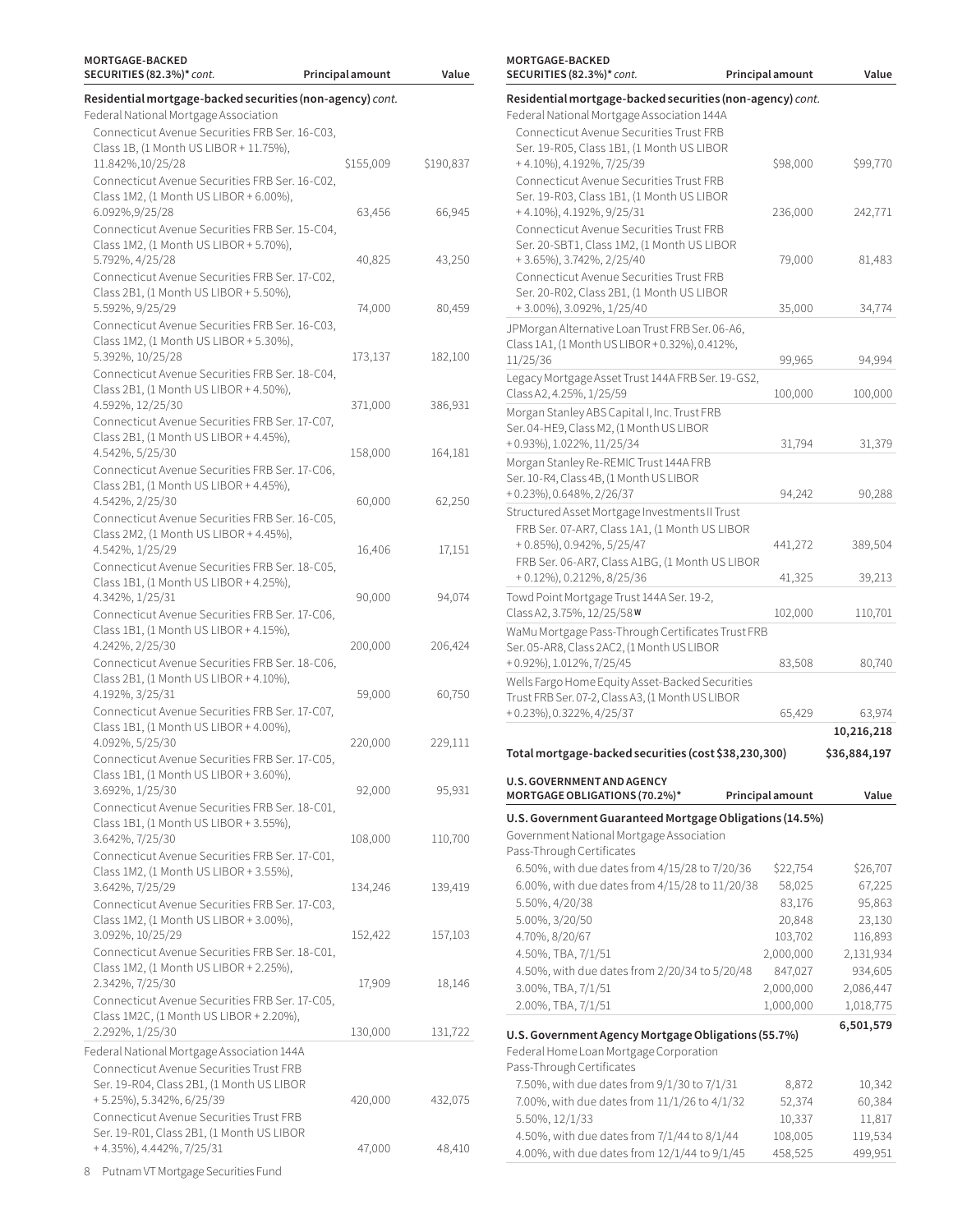### **U.S. Government Agency Mortgage Obligations** *cont.* Federal National Mortgage Association Pass-Through Certificates 7.50%, with due dates from  $9/1/30$  to  $11/1/30$  \$6,865 \$7,882 7.00%, with due dates from 12/1/28 to 12/1/35 236,718 275,737 6.50%, 9/1/36 6,792 8,018 6.00%, 1/1/38 63,744 75,583 5.50%, 1/1/38 266,613 305,410 5.00%, 2/1/39 7,265 8,282 4.50%, with due dates from 7/1/44 to 5/1/45 113,491 124,827 3.50%, 6/1/56 587,145 641,389 3.50%, 1/1/47 57,642 61,328 Uniform Mortgage-Backed Securities 4.50%, TBA, 7/1/51 2,000,000 2,151,717 3.00%, TBA, 7/1/51 6,000,000 6,255,001 2.50%, TBA, 7/1/51 8,000,000 8,274,374 2.00%, TBA, 7/1/51 6,000,000 6,062,433 **24,954,009 Total U.S. government and agency mortgage obligations (cost \$31,272,800) \$31,455,588 ASSET-BACKED SECURITIES (1.9%)\* Principal amount Value** 1Sharpe Mortgage Trust 144A FRB Ser. 20-1, Class NOTE, (BBA LIBOR USD 3 Month + 2.90%), 3.047%, 7/25/24 \$209,000 \$209,000 Mello Warehouse Securitization Trust 144A FRB Ser. 20-1, Class A, (1 Month US LIBOR + 0.90%), 0.992%, 10/25/53 50,000 50,000 FRB Ser. 20-2, Class A, (1 Month US LIBOR + 0.80%), 0.892%, 11/25/53 30,000 30,000 Mortgage Repurchase Agreement Financing Trust FRB Ser. 20-4, Class A1, (1 Month US LIBOR + 1.35%), 1.427%, 4/23/23 100,000 100,048 Mortgage Repurchase Agreement Financing Trust 144A FRB Ser. 20-5, Class A1, (1 Month US LIBOR + 1.00%), 1.077%, 8/10/23 73,000 73,080 Station Place Securitization Trust 144A FRB Ser. 20-15, Class A, (1 Month US LIBOR + 1.37%), 1.461%, 12/10/21 138,000 138,000 FRB Ser. 21-6, Class A, (1 Month US LIBOR + 0.80%), 0.891%, 4/25/22 125,000 125,000 FRB Ser. 21-10, Class A, (1 Month US LIBOR + 0.75%), 0.854%, 8/8/22 125,000 125,000 **Total asset-backed securities (cost \$850,000) \$850,128 PURCHASED SWAP OPTIONS OUTSTANDING(1.5%)\* Counterparty Notional/ Fixed right % to receive or (pay)/ Expiration contract Floating rate index/Maturity date date/strike amount Value Bank of America N.A.** 0.485/3 month USD-LIBOR-BBA/Jan-25 Jan-24/0.485 \$3,009,000 \$2,828 **Morgan Stanley & Co. International PLC** 3.00/3 month USD-**U.S. GOVERNMENT AND AGENCY MORTGAGE OBLIGATIONS (70.2%)\*** *cont.* **Principal amount Value**

| LIBOR-BBA/Apr-72  | Apr-47/3.00 | 790.100 | 202.329 |
|-------------------|-------------|---------|---------|
| 3.00/3 month USD- |             |         |         |
| LIBOR-BBA/Feb-73  | Feb-48/3.00 | 790.100 | 199,808 |
| 2.75/3 month USD- |             |         |         |
| LIBOR-BBA/May-73  | May-48/2.75 | 790,100 | 169,018 |
|                   |             |         |         |

| PURCHASED SWAP OPTIONS OUTSTANDING(1.5%)* cont.                                         |                                         |                           |                                 |               |
|-----------------------------------------------------------------------------------------|-----------------------------------------|---------------------------|---------------------------------|---------------|
| Counterparty<br>Fixed right % to receive or (pay)/<br>Floating rate index/Maturity date |                                         | Expiration<br>date/strike | Notional/<br>contract<br>amount | Value         |
| Morgan Stanley & Co. International PLC cont.                                            |                                         |                           |                                 |               |
| (1.613)/3 month USD-<br>LIBOR-BBA/Aug-34                                                |                                         | Aug-24/1.613              | \$951,100                       | \$56,105      |
| 1.613/3 month USD-<br>LIBOR-BBA/Aug-34                                                  |                                         | Aug-24/1.613              | 951,100                         | 30,655        |
| Total purchased swap options outstanding (cost \$378,015)                               |                                         |                           |                                 | \$660,743     |
| <b>PURCHASED OPTIONS</b><br>OUTSTANDING (0.1%)*<br>Counterparty                         | Expiration<br>date/strike price         | Notional<br>amount        | Contract<br>amount              | Value         |
| JPMorgan Chase Bank N.A.                                                                |                                         |                           |                                 |               |
| Government National<br>Mortgage Association<br>30 yr 3.50% TBA                          |                                         |                           |                                 |               |
| commitments (Call)                                                                      | Jul-21/\$105.31 \$7,000,000 \$7,000,000 |                           |                                 | \$7           |
| Government National<br>Mortgage Association<br>30 yr 4.00% TBA<br>commitments (Call)    | Jul-21/106.44                           | 6,000,000                 | 6,000,000                       | 6             |
| Uniform Mortgage-Backed                                                                 |                                         |                           |                                 |               |
| Securities 30 yr 2.50%<br>TBA commitments (Call) Aug-21/103.41                          |                                         | 6,000,000                 | 6,000,000                       | 17,412        |
| Uniform Mortgage-Backed<br>Securities 30 yr 2.50%                                       |                                         |                           |                                 |               |
| TBA commitments (Call) Aug-21/103.28                                                    |                                         | 4,000,000                 | 4,000,000                       | 14,440        |
| Uniform Mortgage-Backed<br>Securities 30 yr 3.00%<br>TBA commitments (Call)             | Jul-21/104.42 10,000,000 10,000,000     |                           |                                 | 1,790         |
| Uniform Mortgage-Backed<br>Securities 30 yr 3.50%                                       |                                         |                           |                                 |               |
| TBA commitments (Call)                                                                  | Jul-21/105.53 19,000,000 19,000,000     |                           |                                 | 19            |
| Uniform Mortgage-Backed<br>Securities 30 yr 4.00%                                       |                                         |                           | 5,000,000                       |               |
| TBA commitments (Call)<br>Total purchased options outstanding (cost \$161,250)          | Jul-21/106.97 5,000,000                 |                           |                                 | 5<br>\$33,679 |
|                                                                                         |                                         |                           |                                 |               |

|                                                 | Principal amount/ |              |
|-------------------------------------------------|-------------------|--------------|
| SHORT-TERM INVESTMENTS (20.5%)*                 | shares            | Value        |
| Putnam Short Term Investment Fund               |                   |              |
| Class P 0.09% L                                 | Shares 1,870,411  | \$1,870,411  |
| U.S. Treasury Bills 0.016%, 10/7/21 # ∆§        | \$1,500,000       | 1,499,796    |
| U.S. Treasury Bills 0.009%, $7/6/21 \# \Delta$  | 1,500,000         | 1,499,992    |
| U.S. Treasury Bills 0.046%, 10/14/21 # △§       | 200,000           | 199,972      |
| U.S. Treasury Bills 0.010%, 9/2/21 ∆§           | 232,000           | 231,979      |
| U.S. Treasury Cash Management Bills             |                   |              |
| $0.048\%, 10/19/21\Delta$                       | 1,000,000         | 999,832      |
| U.S. Treasury Cash Management Bills             |                   |              |
| 0.020%, 9/28/21 4 \$                            | 900,000           | 899,911      |
| U.S. Treasury Cash Management Bills             |                   |              |
| $0.011\%, 9/21/21 \triangle \$                  | 1,100,000         | 1,099,880    |
| U.S. Treasury Cash Management Bills             |                   |              |
| $0.015\%, 9/7/21\#\Delta$ §                     | 900,000           | 899,918      |
| Total short-term investments (cost \$9,202,074) |                   | \$9,201,691  |
| Total investments (cost \$80,094,439)           |                   | \$79,086,026 |

#### **Key to holding's abbreviations**

FRB Floating Rate Bonds: the rate shown is the current interest rate at the close of the reporting period. Rates may be subject to a cap or floor. For certain securities, the rate may represent a fixed rate currently in place at the close of the reporting period.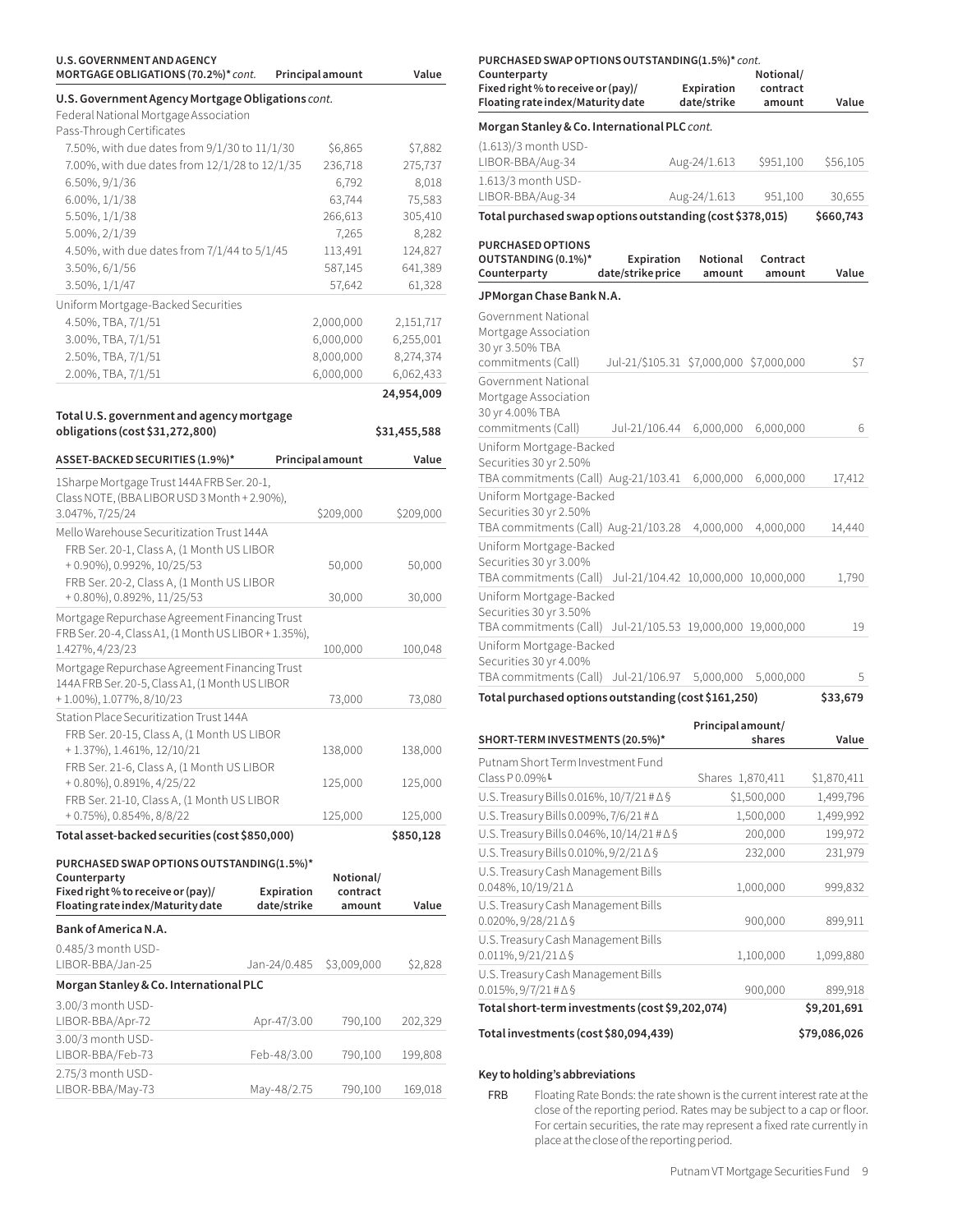- FRN Floating Rate Notes: the rate shown is the current interest rate or yield at the close of the reporting period. Rates may be subject to a cap or floor. For certain securities, the rate may represent a fixed rate currently in place at the close of the reporting period.
- IFB Inverse Floating Rate Bonds, which are securities that pay interest rates that vary inversely to changes in the market interest rates. As interest rates rise, inverse floaters produce less current income. The rate shown is the current interest rate at the close of the reporting period. Rates may be subject to a cap or floor.
- IO Interest Only
- PO Principal Only
- TBA To Be Announced Commitments

#### **Notes to the fund's portfolio**

Unless noted otherwise, the notes to the fund's portfolio are for the close of the fund's reporting period, which ran from January 1, 2021 through June 30, 2021 (the reporting period). Within the following notes to the portfolio, references to "Putnam Management" represent Putnam Investment Management, LLC, the fund's manager, an indirect wholly-owned subsidiary of Putnam Investments, LLC and references to "ASC 820" represent Accounting Standards Codification 820 *Fair Value Measurements and Disclosures*.

- \* Percentages indicated are based on net assets of \$44,805,281.
- # This security, in part or in entirety, was pledged and segregated with the broker to cover margin requirements for futures contracts at the close of the reporting period. Collateral at period end totaled \$204,979 and is included in Investments in securities on the Statement of assets and liabilities (Notes 1 and 8).
- ∆ This security, in part or in entirety, was pledged and segregated with the custodian for collateral on certain derivative contracts at the close of the reporting period. Collateral at period end totaled \$6,228,404 and is included in Investments in securities on the Statement of assets and liabilities (Notes 1 and 8).
- § This security, in part or in entirety, was pledged and segregated with the custodian for collateral on the initial margin on certain centrally cleared derivative contracts at the close of the reporting period. Collateral at period end totaled \$721,924 and is included in Investments in securities on the Statement of assets and liabilities (Notes 1 and 8).
- **<sup>L</sup>** Affiliated company (Note 5). The rate quoted in the security description is the annualized 7-day yield of the fund at the close of the reporting period.
- **<sup>W</sup>** The rate shown represents the weighted average coupon associated with the underlying mortgage pools. Rates may be subject to a cap or floor.

At the close of the reporting period, the fund maintained liquid assets totaling \$33,273,098 to cover certain derivative contracts and delayed delivery securities.

Unless otherwise noted, the rates quoted in Short-term investments security descriptions represent the weighted average yield to maturity.

144A after the name of an issuer represents securities exempt from registration under Rule 144A of the Securities Act of 1933, as amended. These securities may be resold in transactions exempt from registration, normally to qualified institutional buyers.

**Unrealized**

See Note 1 to the financial statements regarding TBA commitments.

The dates shown on debt obligations are the original maturity dates.

| FUTURES CONTRACTS OUTSTANDING at 6/30/21 (Unaudited) | <b>Number of</b><br>contracts | Notional<br>amount | Value        | Expiration<br>date | unreauzed<br>appreciation/<br>(depreciation) |
|------------------------------------------------------|-------------------------------|--------------------|--------------|--------------------|----------------------------------------------|
| U.S. Treasury Note 2 yr (Short)                      | 353                           | \$77,773,070       | \$77,773,070 | $Sep-21$           | \$134,190                                    |
| U.S. Treasury Note 5 yr (Short)                      | 38                            | 4,690,328          | 4,690,328    | $Sep-21$           | 14,164                                       |
| U.S. Treasury Note Ultra 10 yr (Short)               | 15                            | 2,208,047          | 2,208,047    | Sep-21             | (32, 518)                                    |
| Unrealized appreciation                              |                               |                    |              |                    | 148,354                                      |
| Unrealized (depreciation)                            |                               |                    |              |                    | (32, 518)                                    |
| Total                                                |                               |                    |              |                    | \$115,836                                    |

#### **WRITTEN SWAP OPTIONS OUTSTANDING at 6/30/21 (premiums \$2,485,795) (Unaudited)**

|                                                                           |               | Notional/   |         |
|---------------------------------------------------------------------------|---------------|-------------|---------|
| Counterparty                                                              | Expiration    | contract    |         |
| Fixed Obligation % to receive or (pay)/ Floating rate index/Maturity date | date/strike   | amount      | Value   |
| Bank of America N.A.                                                      |               |             |         |
| 1.8775/3 month USD-LIBOR-BBA/Sep-31                                       | Sep-21/1.8775 | \$2,778,800 | \$4,807 |
| 1.897/3 month USD-LIBOR-BBA/Sep-31                                        | Sep-21/1.897  | 4,632,100   | 7,597   |
| 0.985/3 month USD-LIBOR-BBA/Jan-25                                        | Jan-24/0.985  | 3,009,000   | 17,603  |
| 3.195/3 month USD-LIBOR-BBA/Nov-55                                        | Nov-25/3.195  | 1,981,700   | 63,771  |
| (3.195)/3 month USD-LIBOR-BBA/Nov-55                                      | Nov-25/3.195  | 1,981,700   | 643,656 |
| Citibank, N.A.                                                            |               |             |         |
| (1.865)/3 month USD-LIBOR-BBA/Oct-39                                      | Oct-29/1.865  | 721,000     | 38,415  |
| 1.865/3 month USD-LIBOR-BBA/Oct-39                                        | Oct-29/1.865  | 721,000     | 50,520  |
| Goldman Sachs International                                               |               |             |         |
| 2.9425/3 month USD-LIBOR-BBA/Feb-34                                       | Feb-24/2.9425 | 2,064,300   | 25,577  |
| (2.9425)/3 month USD-LIBOR-BBA/Feb-34                                     | Feb-24/2.9425 | 2,064,300   | 230,520 |
| JPMorgan Chase Bank N.A.                                                  |               |             |         |
| (0.968)/3 month USD-LIBOR-BBA/Mar-35                                      | Mar-25/0.968  | 320,000     | 5,165   |
| (1.07)/3 month USD-LIBOR-BBA/Mar-32                                       | Mar-27/1.07   | 574,100     | 7,417   |
| 3.229/3 month USD-LIBOR-BBA/Nov-33                                        | Nov-23/3.229  | 2,042,400   | 16,339  |
| 1.07/3 month USD-LIBOR-BBA/Mar-32                                         | Mar-27/1.07   | 574,100     | 31,007  |
| 0.968/3 month USD-LIBOR-BBA/Mar-35                                        | Mar-25/0.968  | 320,000     | 33,373  |
| (3.229)/3 month USD-LIBOR-BBA/Nov-33                                      | Nov-23/3.229  | 2,042,400   | 277,603 |
| Morgan Stanley & Co. International PLC                                    |               |             |         |
| 3.01/3 month USD-LIBOR-BBA/Feb-36                                         | Feb-26/3.01   | 891,000     | 20,190  |
| (1.512)/3 month USD-LIBOR-BBA/Aug-32                                      | Aug-22/1.512  | 951,100     | 20,629  |
|                                                                           |               |             |         |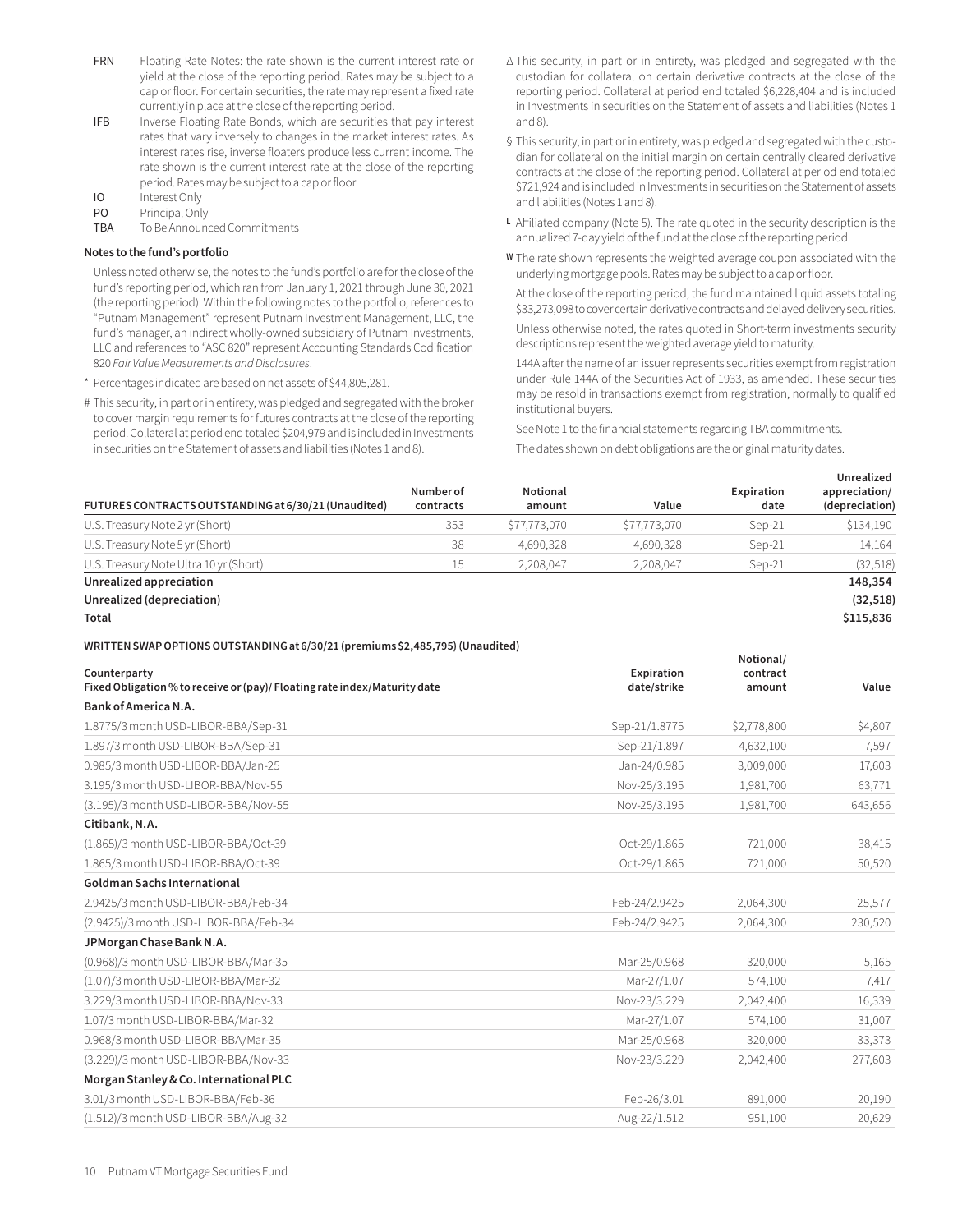### **WRITTEN SWAP OPTIONS OUTSTANDING at 6/30/21 (premiums \$2,485,795) (Unaudited)** *cont.*

|                                                                          |               | Notional/ |             |  |
|--------------------------------------------------------------------------|---------------|-----------|-------------|--|
| Counterparty                                                             | Expiration    | contract  |             |  |
| Fixed Obligation % to receive or (pay)/Floating rate index/Maturity date | date/strike   | amount    | Value       |  |
| Morgan Stanley & Co. International PLC cont.                             |               |           |             |  |
| 2.97/3 month USD-LIBOR-BBA/Feb-36                                        | Feb-26/2.97   | \$891,000 | \$20,716    |  |
| 1.512/3 month USD-LIBOR-BBA/Aug-32                                       | Aug-22/1.512  | 951,100   | 33,117      |  |
| 2.7875/3 month USD-LIBOR-BBA/Apr-59                                      | Apr-29/2.7875 | 1,238,600 | 82,305      |  |
| (2.97)/3 month USD-LIBOR-BBA/Feb-36                                      | Feb-26/2.97   | 891,000   | 97,948      |  |
| (3.01)/3 month USD-LIBOR-BBA/Feb-36                                      | Feb-26/3.01   | 891,000   | 100,362     |  |
| (2.75)/3 month USD-LIBOR-BBA/May-49                                      | May-25/2.75   | 790,100   | 153,967     |  |
| (3.00)/3 month USD-LIBOR-BBA/Jan-49                                      | Jan-24/3.00   | 790,100   | 189,814     |  |
| (3.00)/3 month USD-LIBOR-BBA/Apr-48                                      | Apr-23/3.00   | 790,100   | 191,781     |  |
| (2.7875)/3 month USD-LIBOR-BBA/Apr-59                                    | Apr-29/2.7875 | 1,238,600 | 327,659     |  |
| <b>Toronto-Dominion Bank</b>                                             |               |           |             |  |
| (1.17)/3 month USD-LIBOR-BBA/Mar-55                                      | Mar-25/1.17   | 47,500    | 2,341       |  |
| 1.17/3 month USD-LIBOR-BBA/Mar-55                                        | Mar-25/1.17   | 94,900    | 20,751      |  |
| <b>UBSAG</b>                                                             |               |           |             |  |
| (1.9875)/3 month USD-LIBOR-BBA/Oct-36                                    | Oct-26/1.9875 | 836,400   | 44,664      |  |
| 1.9875/3 month USD-LIBOR-BBA/Oct-36                                      | Oct-26/1.9875 | 836,400   | 46,830      |  |
| Total                                                                    |               |           | \$2,806,444 |  |

### **WRITTEN OPTIONS OUTSTANDING at 6/30/21 (premiums \$161,250) (Unaudited)**

|                                                                      | Expiration        | <b>Notional</b> | Contract    |           |
|----------------------------------------------------------------------|-------------------|-----------------|-------------|-----------|
| Counterparty                                                         | date/strike price | Amount          | amount      | Value     |
| JPMorgan Chase Bank N.A.                                             |                   |                 |             |           |
| Government National Mortgage Association 30 yr 3.50%                 |                   |                 |             |           |
| TBA commitments (Put)                                                | Jul-21/\$105.31   | \$7,000,000     | \$7,000,000 | \$18,382  |
| Government National Mortgage Association 30 yr 4.00%                 |                   |                 |             |           |
| TBA commitments (Put)                                                | Jul-21/106.44     | 6,000,000       | 6,000,000   | 50,748    |
| Uniform Mortgage-Backed Securities 30 yr 2.50% TBA commitments (Put) | Aug-21/103.41     | 6,000,000       | 6,000,000   | 26,790    |
| Uniform Mortgage-Backed Securities 30 yr 2.50% TBA commitments (Put) | Aug-21/103.28     | 4,000,000       | 4,000,000   | 15,680    |
| Uniform Mortgage-Backed Securities 30 yr 3.00% TBA commitments (Put) | Jul-21/104.42     | 10,000,000      | 10,000,000  | 17,410    |
| Uniform Mortgage-Backed Securities 30 yr 3.50% TBA commitments (Put) | Jul-21/105.53     | 19,000,000      | 19,000,000  | 50,483    |
| Uniform Mortgage-Backed Securities 30 yr 4.00% TBA commitments (Put) | Jul-21/106.97     | 5,000,000       | 5,000,000   | 23,825    |
| Total                                                                |                   |                 |             | \$203,318 |

#### **FORWARD PREMIUM SWAP OPTION CONTRACTS OUTSTANDING at 6/30/21 (Unaudited) Counterparty**

| Counterparty<br>Fixed right or obligation % to receive or (pay)/<br>Floating rate index/Maturity date | Expiration<br>date/strike | Contract<br>amount | Premium<br>receivable/<br>(payable) | Unrealized<br>appreciation/<br>(depreciation) |
|-------------------------------------------------------------------------------------------------------|---------------------------|--------------------|-------------------------------------|-----------------------------------------------|
| Bank of America N.A.                                                                                  |                           |                    |                                     |                                               |
| 2.2275/3 month USD-LIBOR-BBA/May-24 (Purchased)                                                       | May-22/2.2275             | \$4,806,000        | $\frac{\binom{6}{44,335}}{2}$       | \$102,896                                     |
| (1.275)/3 month USD-LIBOR-BBA/Mar-50 (Purchased)                                                      | Mar-30/1.275              | 671,400            | (87, 450)                           | 34,852                                        |
| 2.17/3 month USD-LIBOR-BBA/Apr-34 (Purchased)                                                         | Apr-24/2.17               | 3,068,600          | (148, 213)                          | 31,269                                        |
| (3.312)/3 month USD-LIBOR-BBA/Nov-38 (Purchased)                                                      | Nov-28/3.312              | 4,197,400          | (76, 523)                           | 31,145                                        |
| 2.29/3 month USD-LIBOR-BBA/Mar-34 (Purchased)                                                         | Mar-24/2.29               | 1,074,000          | (52, 825)                           | 17,624                                        |
| (0.765)/3 month USD-LIBOR-BBA/Sep-31 (Purchased)                                                      | Sep-21/0.765              | 391,200            | (9,271)                             | 17,123                                        |
| (1.76)/3 month USD-LIBOR-BBA/Jan-29 (Purchased)                                                       | Jan-28/1.76               | 2,900,900          | (18, 747)                           | 4,322                                         |
| (0.305)/3 month USD-LIBOR-BBA/May-23 (Purchased)                                                      | May-22/0.305              | 6,167,700          | (7,401)                             | 4,317                                         |
| (2.3075)/3 month USD-LIBOR-BBA/Jun-52 (Purchased)                                                     | Jun-22/2.3075             | 503,600            | (11, 394)                           | 796                                           |
| 1.76/3 month USD-LIBOR-BBA/Jan-29 (Purchased)                                                         | Jan-28/1.76               | 2,900,900          | (18, 747)                           | (493)                                         |
| (2.2875)/3 month USD-LIBOR-BBA/May-32 (Purchased)                                                     | May-22/2.2875             | 1,233,500          | (16,036)                            | (8,622)                                       |
| 0.765/3 month USD-LIBOR-BBA/Sep-31 (Purchased)                                                        | Sep-21/0.765              | 391,200            | (9,271)                             | (9,170)                                       |
| 1.275/3 month USD-LIBOR-BBA/Mar-50 (Purchased)                                                        | Mar-30/1.275              | 671,400            | (87,450)                            | (38,008)                                      |
| 3.312/3 month USD-LIBOR-BBA/Nov-38 (Purchased)                                                        | Nov-28/3.312              | 4,197,400          | (593, 277)                          | (40, 463)                                     |
| (2.2275)/3 month USD-LIBOR-BBA/May-24 (Purchased)                                                     | May-22/2.2275             | 4,806,000          | (44, 335)                           | (43, 494)                                     |
| (1.5275)/3 month USD-LIBOR-BBA/Sep-31 (Purchased)                                                     | Sep-21/1.5275             | 15,000,000         | (202, 875)                          | (58, 650)                                     |
| 2.3075/3 month USD-LIBOR-BBA/Jun-52 (Purchased)                                                       | Jun-22/2.3075             | 503,600            | (236, 781)                          | (165, 453)                                    |
| 1.7875/3 month USD-LIBOR-BBA/May-32 (Written)                                                         | May-22/1.7875             | 616,800            | 17,270                              | 6,964                                         |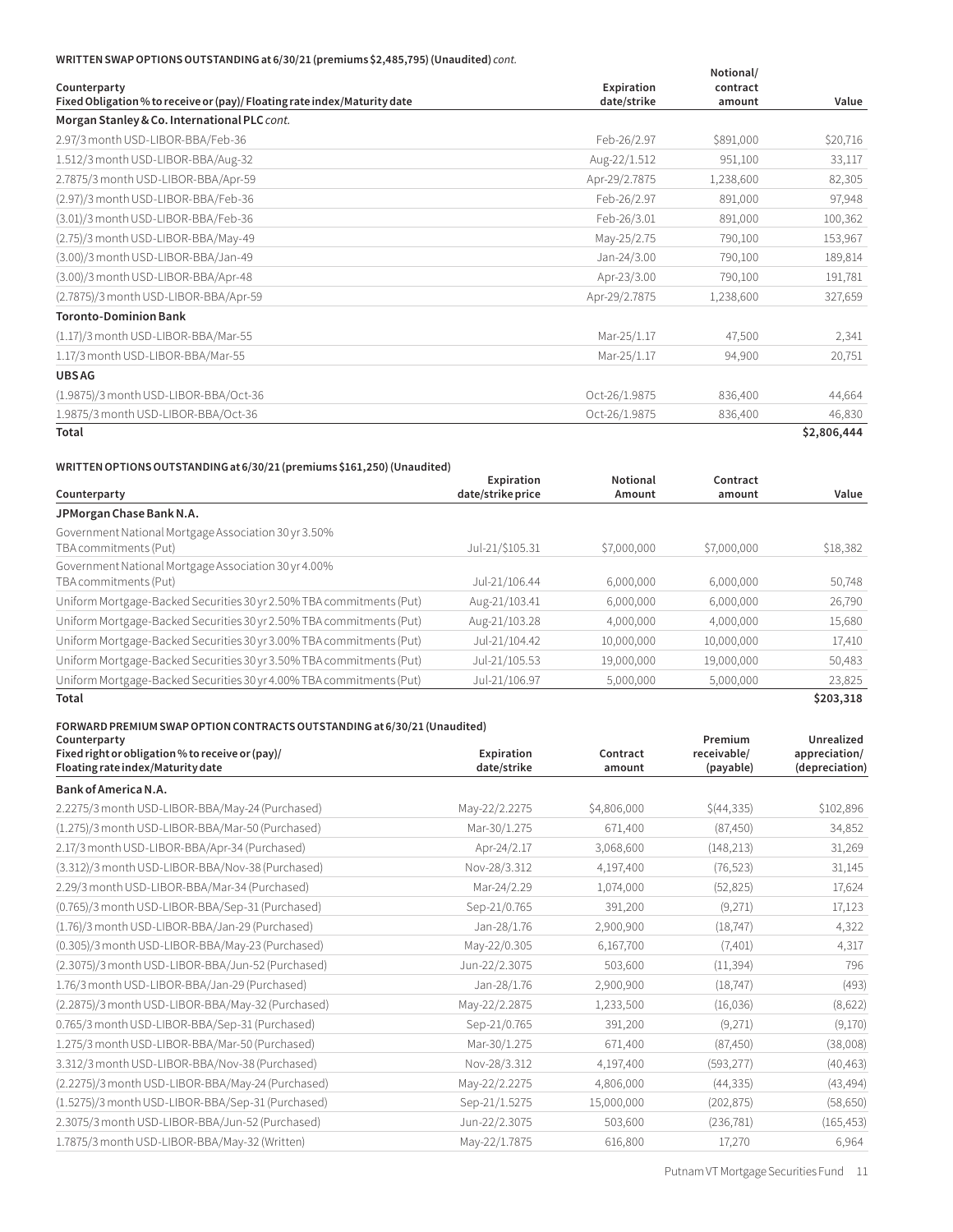### **FORWARD PREMIUM SWAP OPTION CONTRACTS OUTSTANDING at 6/30/21 (Unaudited)** *cont.*

| Counterparty<br>Fixed right or obligation % to receive or (pay)/<br>Floating rate index/Maturity date | Expiration<br>date/strike | Contract<br>amount | Premium<br>receivable/<br>(payable) | Unrealized<br>appreciation/<br>(depreciation) |
|-------------------------------------------------------------------------------------------------------|---------------------------|--------------------|-------------------------------------|-----------------------------------------------|
| Bank of America N.A. cont.                                                                            |                           |                    |                                     |                                               |
| (1.115)/3 month USD-LIBOR-BBA/Jan-26 (Written)                                                        | Jan-25/1.115              | \$2,900,900        | \$12,220                            | \$3,249                                       |
| 0.805/3 month USD-LIBOR-BBA/May-23 (Written)                                                          | May-22/0.805              | 12,335,300         | 4,009                               | (1,850)                                       |
| (1.29)/3 month USD-LIBOR-BBA/Mar-34 (Written)                                                         | Mar-24/1.29               | 1,534,300          | 23,935                              | (7,027)                                       |
| 1.115/3 month USD-LIBOR-BBA/Jan-26 (Written)                                                          | Jan-25/1.115              | 2,900,900          | 12,220                              | (9,689)                                       |
| (1.085)/3 month USD-LIBOR-BBA/Apr-34 (Written)                                                        | Apr-24/1.085              | 6,137,300          | 84,234                              | (11, 538)                                     |
| (1.5275)/3 month USD-LIBOR-BBA/Sep-31 (Written)                                                       | Sep-21/1.5275             | 15,000,000         | 202,500                             | (27,000)                                      |
| <b>Barclays Bank PLC</b>                                                                              |                           |                    |                                     |                                               |
| 2.232/3 month USD-LIBOR-BBA/Jun-51 (Purchased)                                                        | Jun-31/2.232              | 2,648,900          | (320, 914)                          | 59,653                                        |
| (2.232)/3 month USD-LIBOR-BBA/Jun-51 (Purchased)                                                      | Jun-31/2.232              | 2,648,900          | (320, 914)                          | (41, 826)                                     |
| Citibank, N.A.                                                                                        |                           |                    |                                     |                                               |
| 2.285/3 month USD-LIBOR-BBA/Mar-51 (Purchased)                                                        | Mar-41/2.285              | 1,433,800          | (123,809)                           | 22,941                                        |
| 2.689/3 month USD-LIBOR-BBA/Nov-49 (Purchased)                                                        | Nov-24/2.689              | 237,000            | (30, 514)                           | 15,159                                        |
| (1.102)/3 month USD-LIBOR-BBA/Nov-32 (Purchased)                                                      | Nov-22/1.102              | 144,400            | (4,588)                             | 4,878                                         |
| 2.427/3 month USD-LIBOR-BBA/Jun-41 (Purchased)                                                        | Jun-31/2.427              | 229,400            | (16, 712)                           | 3,533                                         |
| 1.504/3 month USD-LIBOR-BBA/Sep-31 (Purchased)                                                        | Sep-21/1.504              | 2,857,400          | (39, 361)                           | 2,886                                         |
| 1.026/3 month USD-LIBOR-BBA/Sep-22 (Purchased)                                                        |                           |                    |                                     | 10                                            |
|                                                                                                       | Sep-21/1.026              | 5,138,400          | (4,368)                             |                                               |
| 1.90/3 month USD-LIBOR-BBA/Jun-28 (Purchased)<br>0.98/3 month USD-LIBOR-BBA/Jul-26 (Purchased)        | Jun-26/1.90               | 3,281,900          | (43, 748)                           | (820)                                         |
|                                                                                                       | Jul-21/0.98               | 4,826,600          | (16, 652)                           | (1,158)                                       |
| (0.98)/3 month USD-LIBOR-BBA/Jul-26 (Purchased)                                                       | Jul-21/0.98               | 4,826,600          | (16, 652)                           | (1,979)                                       |
| (2.427)/3 month USD-LIBOR-BBA/Jun-41 (Purchased)                                                      | Jun-31/2.427              | 229,400            | (16, 712)                           | (3,060)                                       |
| 1.102/3 month USD-LIBOR-BBA/Nov-32 (Purchased)                                                        | Nov-22/1.102              | 144,400            | (4,588)                             | (3,123)                                       |
| (1.90)/3 month USD-LIBOR-BBA/Jun-28 (Purchased)                                                       | Jun-26/1.90               | 3,281,900          | (43, 748)                           | (3,610)                                       |
| (1.504)/3 month USD-LIBOR-BBA/Sep-31 (Purchased)                                                      | Sep-21/1.504              | 2,857,400          | (39, 361)                           | (4, 743)                                      |
| (2.285)/3 month USD-LIBOR-BBA/Mar-51 (Purchased)                                                      | Mar-41/2.285              | 1,433,800          | (123, 809)                          | (17, 779)                                     |
| (2.689)/3 month USD-LIBOR-BBA/Nov-49 (Purchased)                                                      | Nov-24/2.689              | 237,000            | (30, 514)                           | (20, 076)                                     |
| 1.245/3 month USD-LIBOR-BBA/Aug-24 (Written)                                                          | Aug-22/1.245              | 3,364,200          | 30,782                              | 22,708                                        |
| (1.194)/3 month USD-LIBOR-BBA/Jun-25 (Written)                                                        | Jun-23/1.194              | 3,281,900          | 24,877                              | 2,133                                         |
| (1.321)/3 month USD-LIBOR-BBA/Sep-31 (Written)                                                        | Sep-21/1.321              | 586,300            | 4,229                               | (66)                                          |
| 1.194/3 month USD-LIBOR-BBA/Jun-25 (Written)                                                          | Jun-23/1.194              | 3,281,900          | 24,877                              | (1,214)                                       |
| (1.245)/3 month USD-LIBOR-BBA/Aug-24 (Written)                                                        | Aug-22/1.245              | 3,364,200          | 30,782                              | (4,205)                                       |
| Goldman Sachs International                                                                           |                           |                    |                                     |                                               |
| 2.8175/3 month USD-LIBOR-BBA/Mar-47 (Purchased)                                                       | Mar-27/2.8175             | 233,300            | (29, 454)                           | 13,620                                        |
| 1.473/3 month USD-LIBOR-BBA/Aug-31 (Purchased)                                                        | Aug-21/1.473              | 1,735,100          | (16, 431)                           | 642                                           |
| 1.727/3 month USD-LIBOR-BBA/Jan-55 (Purchased)                                                        | Jan-25/1.727              | 313,700            | (28, 766)                           | 524                                           |
| (1.473)/3 month USD-LIBOR-BBA/Aug-31 (Purchased)                                                      | Aug-21/1.473              | 1,735,100          | (16, 431)                           | (3,366)                                       |
| (1.727)/3 month USD-LIBOR-BBA/Jan-55 (Purchased)                                                      | Jan-25/1.727              | 313,700            | (46,898)                            | (4, 345)                                      |
| (2.8175)/3 month USD-LIBOR-BBA/Mar-47 (Purchased)                                                     | Mar-27/2.8175             | 233,300            | (29, 454)                           | (16, 732)                                     |
| JPMorgan Chase Bank N.A.                                                                              |                           |                    |                                     |                                               |
| 2.8325/3 month USD-LIBOR-BBA/Feb-52 (Purchased)                                                       | Feb-22/2.8325             | 1,166,600          | (162, 887)                          | 132,806                                       |
| 2.902/3 month USD-LIBOR-BBA/Nov-49 (Purchased)                                                        | Nov-24/2.902              | 237,000            | (36, 640)                           | 16,754                                        |
| 2.50/3 month USD-LIBOR-BBA/Nov-39 (Purchased)                                                         | Nov-29/2.50               | 395,400            | (22, 854)                           | 11,676                                        |
| 2.032/3 month USD-LIBOR-BBA/Jan-55 (Purchased)                                                        | Jan-25/2.032              | 301,600            | (34, 835)                           | 3,870                                         |
| (1.985)/3 month USD-LIBOR-BBA/Jan-41 (Purchased)                                                      | Jan-31/1.985              | 479,700            | (32,907)                            | 2,734                                         |
| (2.031)/3 month USD-LIBOR-BBA/Feb-41 (Purchased)                                                      | Feb-31/2.031              | 671,500            | (45, 931)                           | 2,726                                         |
| 2.031/3 month USD-LIBOR-BBA/Feb-41 (Purchased)                                                        | Feb-31/2.031              | 671,500            | (45, 931)                           | 530                                           |
| 1.985/3 month USD-LIBOR-BBA/Jan-41 (Purchased)                                                        | Jan-31/1.985              | 479,700            | (32,907)                            | (580)                                         |
| (2.032)/3 month USD-LIBOR-BBA/Jan-55 (Purchased)                                                      | Jan-25/2.032              | 301,600            | (34, 835)                           | (4,949)                                       |
| (2.902)/3 month USD-LIBOR-BBA/Nov-49 (Purchased)                                                      | Nov-24/2.902              | 237,000            | (25, 430)                           | (17,258)                                      |
| (2.50)/3 month USD-LIBOR-BBA/Nov-39 (Purchased)                                                       | Nov-29/2.50               | 395,400            | (41, 122)                           | (19,039)                                      |
| (2.8325)/3 month USD-LIBOR-BBA/Feb-52 (Purchased)                                                     | Feb-22/2.8325             | 1,166,600          | (162, 887)                          | (158, 623)                                    |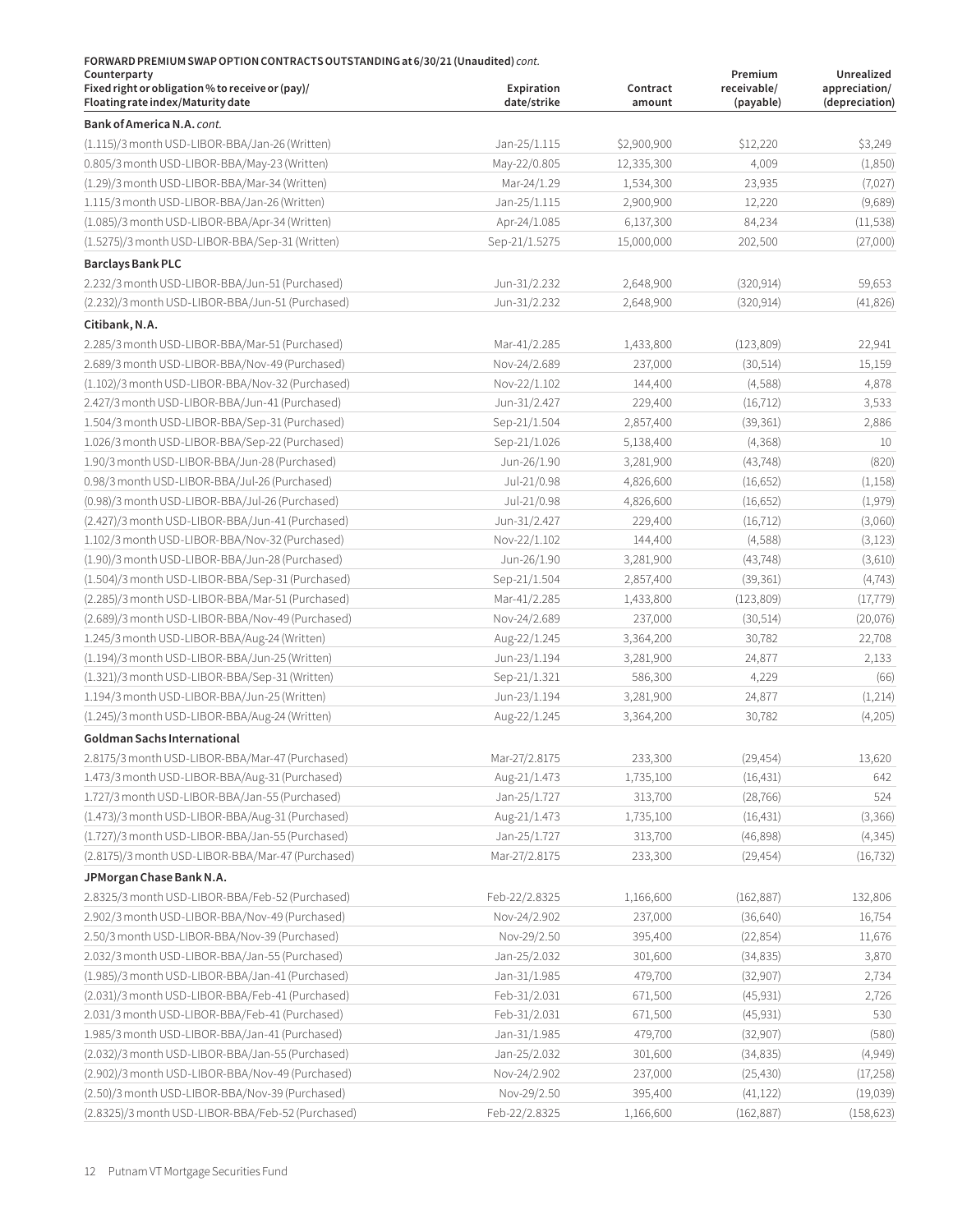### **FORWARD PREMIUM SWAP OPTION CONTRACTS OUTSTANDING at 6/30/21 (Unaudited)** *cont.*

| Counterparty<br>Fixed right or obligation % to receive or (pay)/<br>Floating rate index/Maturity date | Expiration<br>date/strike | Contract<br>amount | Premium<br>receivable/<br>(payable) | Unrealized<br>appreciation/<br>(depreciation) |
|-------------------------------------------------------------------------------------------------------|---------------------------|--------------------|-------------------------------------|-----------------------------------------------|
| JPMorgan Chase Bank N.A. cont.                                                                        |                           |                    |                                     |                                               |
| (1.168)/3 month USD-LIBOR-BBA/Jun-37 (Written)                                                        | Jun-27/1.168              | \$427,800          | \$27,529                            | \$14,648                                      |
| 1.168/3 month USD-LIBOR-BBA/Jun-37 (Written)                                                          | Jun-27/1.168              | 427,800            | 27,529                              | (17, 364)                                     |
| Morgan Stanley & Co. International PLC                                                                |                           |                    |                                     |                                               |
| 3.27/3 month USD-LIBOR-BBA/Oct-53 (Purchased)                                                         | Oct-23/3.27               | 67,100             | (7,656)                             | 15,235                                        |
| 2.505/3 month USD-LIBOR-BBA/Nov-49 (Purchased)                                                        | Nov-24/2.505              | 237,000            | (25, 501)                           | 13,383                                        |
| (3.27)/3 month USD-LIBOR-BBA/Oct-53 (Purchased)                                                       | Oct-23/3.27               | 67,100             | (7,656)                             | (6,666)                                       |
| (2.505)/3 month USD-LIBOR-BBA/Nov-49 (Purchased)                                                      | Nov-24/2.505              | 237,000            | (36, 308)                           | (23, 551)                                     |
| <b>Toronto-Dominion Bank</b>                                                                          |                           |                    |                                     |                                               |
| (1.50)/3 month USD-LIBOR-BBA/Feb-33 (Purchased)                                                       | Feb-23/1.50               | 900,400            | (30, 951)                           | 8,464                                         |
| 2.405/3 month USD-LIBOR-BBA/Mar-41 (Purchased)                                                        | Mar-31/2.405              | 149,600            | (10, 435)                           | 2,471                                         |
| (1.937)/3 month USD-LIBOR-BBA/Feb-36 (Purchased)                                                      | Feb-26/1.937              | 360,200            | (18, 838)                           | 1,362                                         |
| 1.937/3 month USD-LIBOR-BBA/Feb-36 (Purchased)                                                        | Feb-26/1.937              | 360,200            | (18, 838)                           | (349)                                         |
| (2.405)/3 month USD-LIBOR-BBA/Mar-41 (Purchased)                                                      | Mar-31/2.405              | 149,600            | (10, 435)                           | (1, 568)                                      |
| 1.50/3 month USD-LIBOR-BBA/Feb-33 (Purchased)                                                         | Feb-23/1.50               | 900,400            | (30, 951)                           | (10, 535)                                     |
| 1.775/3 month USD-LIBOR-BBA/Mar-32 (Written)                                                          | Mar-22/1.775              | 388,900            | 10,598                              | 5,343                                         |
| 2.095/3 month USD-LIBOR-BBA/Feb-56 (Written)                                                          | Feb-26/2.095              | 155,600            | 20,461                              | 3,924                                         |
| (1.775)/3 month USD-LIBOR-BBA/Mar-32 (Written)                                                        | Mar-22/1.775              | 388,900            | 10,598                              | (2, 582)                                      |
| (2.095)/3 month USD-LIBOR-BBA/Feb-56 (Written)                                                        | Feb-26/2.095              | 155,600            | 20,461                              | (2,684)                                       |
| <b>UBSAG</b>                                                                                          |                           |                    |                                     |                                               |
| (0.902)/3 month USD-LIBOR-BBA/Apr-35 (Purchased)                                                      | Apr-25/0.902              | 202,800            | (11, 347)                           | 11,032                                        |
| (0.87)/3 month USD-LIBOR-BBA/Apr-28 (Purchased)                                                       | Apr-27/0.87               | 1,690,100          | (11,400)                            | 9,397                                         |
| (0.983)/3 month USD-LIBOR-BBA/Apr-32 (Purchased)                                                      | Apr-30/0.983              | 676,000            | (10, 715)                           | 7,321                                         |
| (0.8925)/3 month USD-LIBOR-BBA/Apr-28 (Purchased)                                                     | Apr-23/0.8925             | 507,000            | (10, 748)                           | 7,240                                         |
| 1.6125/3 month USD-LIBOR-BBA/Aug-34 (Purchased)                                                       | Aug-24/1.6125             | 951,100            | (26,089)                            | 4,546                                         |
| (1.715)/3 month USD-LIBOR-BBA/Feb-53 (Purchased)                                                      | Feb-23/1.715              | 180,100            | (16, 254)                           | 1,320                                         |
| 1.715/3 month USD-LIBOR-BBA/Feb-53 (Purchased)                                                        | Feb-23/1.715              | 180,100            | (16, 254)                           | (4, 719)                                      |
| 0.983/3 month USD-LIBOR-BBA/Apr-32 (Purchased)                                                        | Apr-30/0.983              | 676,000            | (10, 715)                           | (5, 327)                                      |
| 0.87/3 month USD-LIBOR-BBA/Apr-28 (Purchased)                                                         | Apr-27/0.87               | 1,690,100          | (11,400)                            | (6,828)                                       |
| 0.8925/3 month USD-LIBOR-BBA/Apr-28 (Purchased)                                                       | Apr-23/0.8925             | 507,000            | (10,748)                            | (7,995)                                       |
| 0.902/3 month USD-LIBOR-BBA/Apr-35 (Purchased)                                                        | Apr-25/0.902              | 202,800            | (11, 347)                           | (8,057)                                       |
| (1.6125)/3 month USD-LIBOR-BBA/Aug-34 (Purchased)                                                     | Aug-24/1.6125             | 951,100            | (69, 549)                           | (13, 411)                                     |
| 1.30/3 month USD-LIBOR-BBA/Aug-26 (Written)                                                           | Aug-21/1.30               | 2,021,100          | 60,039                              | 57,682                                        |
| (0.958)/3 month USD-LIBOR-BBA/May-30 (Written)                                                        | May-25/0.958              | 405,600            | 10,779                              | 6,883                                         |
| 0.958/3 month USD-LIBOR-BBA/May-30 (Written)                                                          | May-25/0.958              | 405,600            | 10,779                              | (9,978)                                       |
| (1.30)/3 month USD-LIBOR-BBA/Aug-26 (Written)                                                         | Aug-21/1.30               | 2,021,100          | 16,157                              | (15, 340)                                     |
| Wells Fargo Bank, N.A.                                                                                |                           |                    |                                     |                                               |
| 2.2775/3 month USD-LIBOR-BBA/Jul-52 (Purchased)                                                       | Jul-22/2.2775             | 264,700            | (22, 367)                           | 13,714                                        |
| (1.405)/3 month USD-LIBOR-BBA/Feb-29 (Purchased)                                                      | Feb-24/1.405              | 1,260,600          | (25, 811)                           | 10,047                                        |
| (1.3875)/3 month USD-LIBOR-BBA/Feb-29 (Purchased)                                                     | Feb-24/1.3875             | 900,400            | (18, 481)                           | 7,554                                         |
| 2.16/3 month USD-LIBOR-BBA/Feb-35 (Purchased)                                                         | Feb-25/2.16               | 532,700            | (26, 568)                           | 5,194                                         |
| (2.16)/3 month USD-LIBOR-BBA/Feb-35 (Purchased)                                                       | Feb-25/2.16               | 532,700            | (26, 568)                           | (5, 338)                                      |
| 1.3875/3 month USD-LIBOR-BBA/Feb-29 (Purchased)                                                       | Feb-24/1.3875             | 900,400            | (18, 481)                           | (5,420)                                       |
| 1.405/3 month USD-LIBOR-BBA/Feb-29 (Purchased)                                                        | Feb-24/1.405              | 1,260,600          | (25, 811)                           | (7,059)                                       |
| (2.2775)/3 month USD-LIBOR-BBA/Jul-52 (Purchased)                                                     | Jul-22/2.2775             | 264,700            | (22, 367)                           | (15,010)                                      |
| Unrealized appreciation                                                                               |                           |                    |                                     | 781,100                                       |
| Unrealized (depreciation)                                                                             |                           |                    |                                     | (919, 789)                                    |
| Total                                                                                                 |                           |                    |                                     | \$(138, 689)                                  |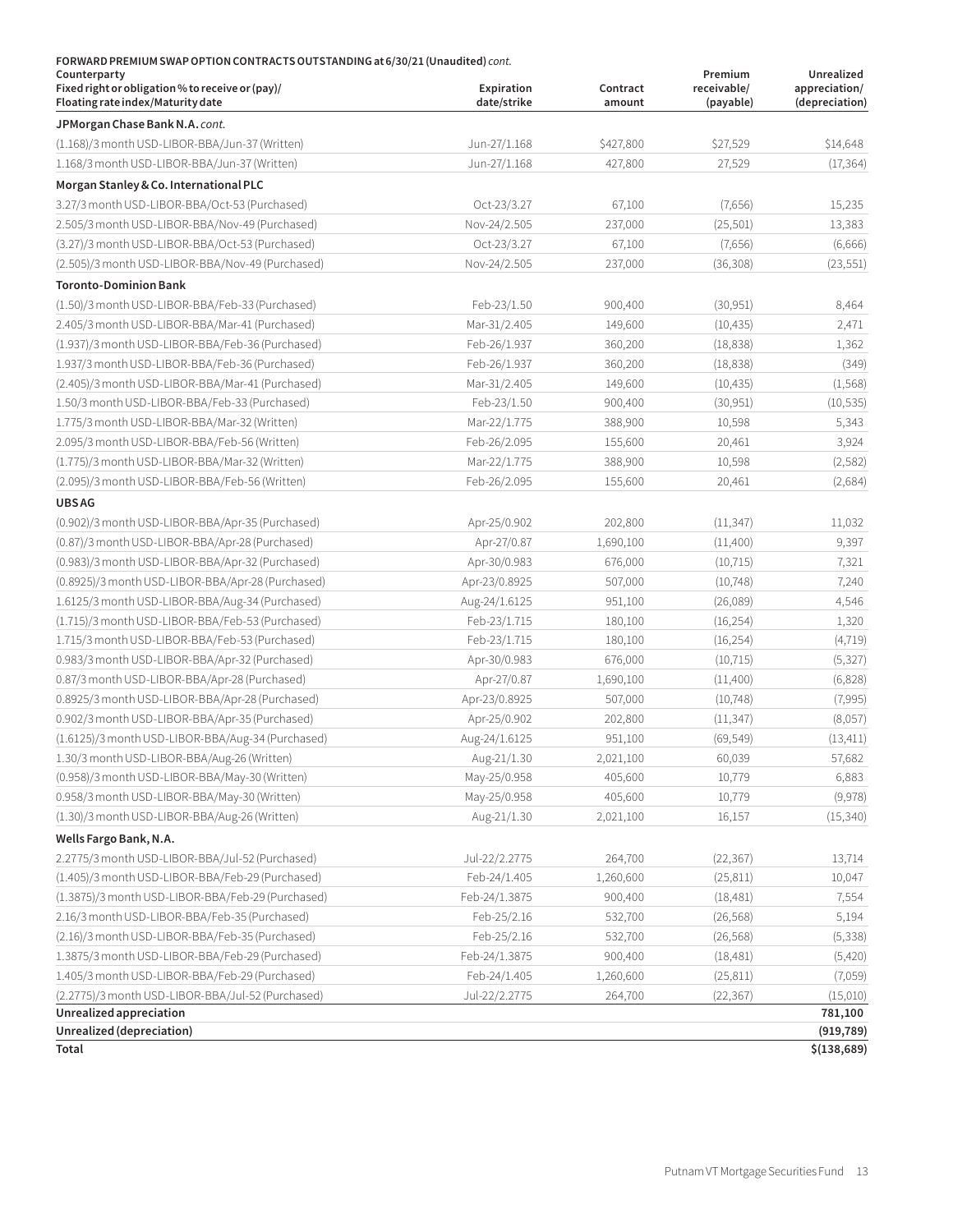| TBA SALE COMMITMENTS OUTSTANDING at 6/30/21<br>(proceeds receivable \$14,415,156) (Unaudited) | Principal<br>amount | Settlement<br>date | Value        |
|-----------------------------------------------------------------------------------------------|---------------------|--------------------|--------------|
| Uniform Mortgage-Backed Securities, 3.00%, 7/1/51                                             | \$5,000,000         | 7/14/21            | \$5,212,501  |
| Uniform Mortgage-Backed Securities, 2.50%, 7/1/51                                             | 5,000,000           | 7/14/21            | 5,171,484    |
| Uniform Mortgage-Backed Securities, 2.00%, 7/1/51                                             | 4.000.000           | 7/14/21            | 4,041,622    |
| Total                                                                                         |                     |                    | \$14,425,607 |

### **CENTRALLY CLEARED INTEREST RATE SWAP CONTRACTS OUTSTANDING at 6/30/21 (Unaudited)**

| Notional amount | Value               | <b>Upfront</b><br>premium<br>received (paid) | Termination<br>date | Payments<br>made by fund            | Payments<br>received by fund               | Unrealized<br>appreciation/<br>(depreciation) |
|-----------------|---------------------|----------------------------------------------|---------------------|-------------------------------------|--------------------------------------------|-----------------------------------------------|
| \$3,267,200     | \$412,745           | \$ (98, 505)                                 | 3/2/31              | 3 month USD-LIBOR-BBA-<br>Quarterly | 2.7725% - Semiannually                     | \$343,838                                     |
| 1,039,500       | 53,264              | (210)                                        | 12/2/23             | 3 month USD-LIBOR-BBA-<br>Quarterly | 2.536% - Semiannually                      | 55,067                                        |
| 229,300         | 9,190E              | (5)                                          | 11/20/39            | 3 month USD-LIBOR-BBA-<br>Quarterly | 2.55% - Semiannually                       | 9,185                                         |
| 705,700         | 50,458              | (10)                                         | 12/7/30             | 2.184% - Semiannually               | 3 month USD-LIBOR-<br><b>BBA-Quarterly</b> | (51, 434)                                     |
| 1,219,900       | 88,333              | $\qquad \qquad -$                            | 12/14/30            | 2.1935% - Semiannually              | 3 month USD-LIBOR-<br><b>BBA-Quarterly</b> | (89, 528)                                     |
| 514,200         | 72,970 <sup>E</sup> | $\overline{\phantom{0}}$                     | 6/14/52             | 2.4105% - Semiannually              | 3 month USD-LIBOR-<br><b>BBA-Quarterly</b> | (72, 970)                                     |
| 658,600         | 15,115E             | (7)                                          | 6/5/29              | 3 month USD-LIBOR-BBA-<br>Quarterly | 2.2225% - Semiannually                     | 15,107                                        |
| 55,100          | 6,434E              | (2)                                          | 6/22/52             | 2.3075% - Semiannually              | 3 month USD-LIBOR-<br><b>BBA-Quarterly</b> | (6, 436)                                      |
| 18,000          | 1,842E              | (1)                                          | 7/5/52              | 2.25% - Semiannually                | 3 month USD-LIBOR-<br>BBA-Quarterly        | (1, 842)                                      |
| 210,100         | 12,180              | (3)                                          | 1/22/31             | 2.035% - Semiannually               | 3 month USD-LIBOR-<br><b>BBA-Ouarterly</b> | (13,996)                                      |
| 561,600         | 11,883 <sup>E</sup> | (19)                                         | 8/8/52              | 1.9185% - Semiannually              | 3 month USD-LIBOR-<br><b>BBA-Quarterly</b> | (11,903)                                      |
| 419,900         | 21,155E             | (14)                                         | 9/12/52             | 1.626% - Semiannually               | 3 month USD-LIBOR-<br><b>BBA-Quarterly</b> | 21,140                                        |
| 7,210,300       | 24,587              | (20, 206)                                    | 10/15/21            | 3 month USD-LIBOR-BBA-<br>Quarterly | 1.316% - Semiannually                      | 21,579                                        |
| 7,498,800       | 31,345              | (20,005)                                     | 10/21/21            | 3 month USD-LIBOR-BBA-<br>Quarterly | 1.5025% - Semiannually                     | 30,497                                        |
| 33,100          | 921 <sup>E</sup>    | (1)                                          | 1/16/55             | 2.032% - Semiannually               | 3 month USD-LIBOR-<br>BBA-Quarterly        | (922)                                         |
| 18,800          | 283 <sup>E</sup>    | (1)                                          | 1/24/55             | 3 month USD-LIBOR-BBA-<br>Quarterly | 1.977% - Semiannually                      | 282                                           |
| 236,500         | 30,799E             | (8)                                          | 3/4/52              | 1.265% - Semiannually               | 3 month USD-LIBOR-<br><b>BBA-Quarterly</b> | 30,791                                        |
| 6,772,000       | 6,975               | (26)                                         | 9/8/21              | 0.68% - Semiannually                | 3 month USD-LIBOR-<br>BBA-Quarterly        | (20, 889)                                     |
| 14,651,200      | 18,167              | (55)                                         | 10/15/21            | 0.571% - Semiannually               | 3 month USD-LIBOR-<br><b>BBA-Quarterly</b> | (30, 126)                                     |
| 1,169,000       | 136,703E            | (40)                                         | 1/27/47             | 3 month USD-LIBOR-BBA-<br>Quarterly | 1.27% - Semiannually                       | (136, 743)                                    |
| 98,700          | 10,739 <sup>E</sup> | (3)                                          | 3/7/50              | 1.275% - Semiannually               | 3 month USD-LIBOR-<br>BBA-Quarterly        | 10,735                                        |
| 177,700         | 40,045 <sup>E</sup> | (6)                                          | 3/10/52             | 0.8725% - Semiannually              | 3 month USD-LIBOR-<br><b>BBA-Quarterly</b> | 40,039                                        |
| 132,100         | 34,737E             | (5)                                          | 3/11/52             | 0.717% - Semiannually               | 3 month USD-LIBOR-<br><b>BBA-Quarterly</b> | 34,733                                        |
| 498,700         | 25,194 <sup>E</sup> | (7)                                          | 3/17/32             | 3 month USD-LIBOR-BBA-<br>Quarterly | 1.03% - Semiannually                       | (25, 201)                                     |
| 3,267,200       | 408,890             | (435,689)                                    | 2/18/31             | 3 month USD-LIBOR-BBA-<br>Quarterly | 2.764% - Semiannually                      | 5,811                                         |
| 103,300         | 4,255E              | (1)                                          | 3/24/32             | 3 month USD-LIBOR-BBA-<br>Quarterly | 1.07% - Semiannually                       | (4,256)                                       |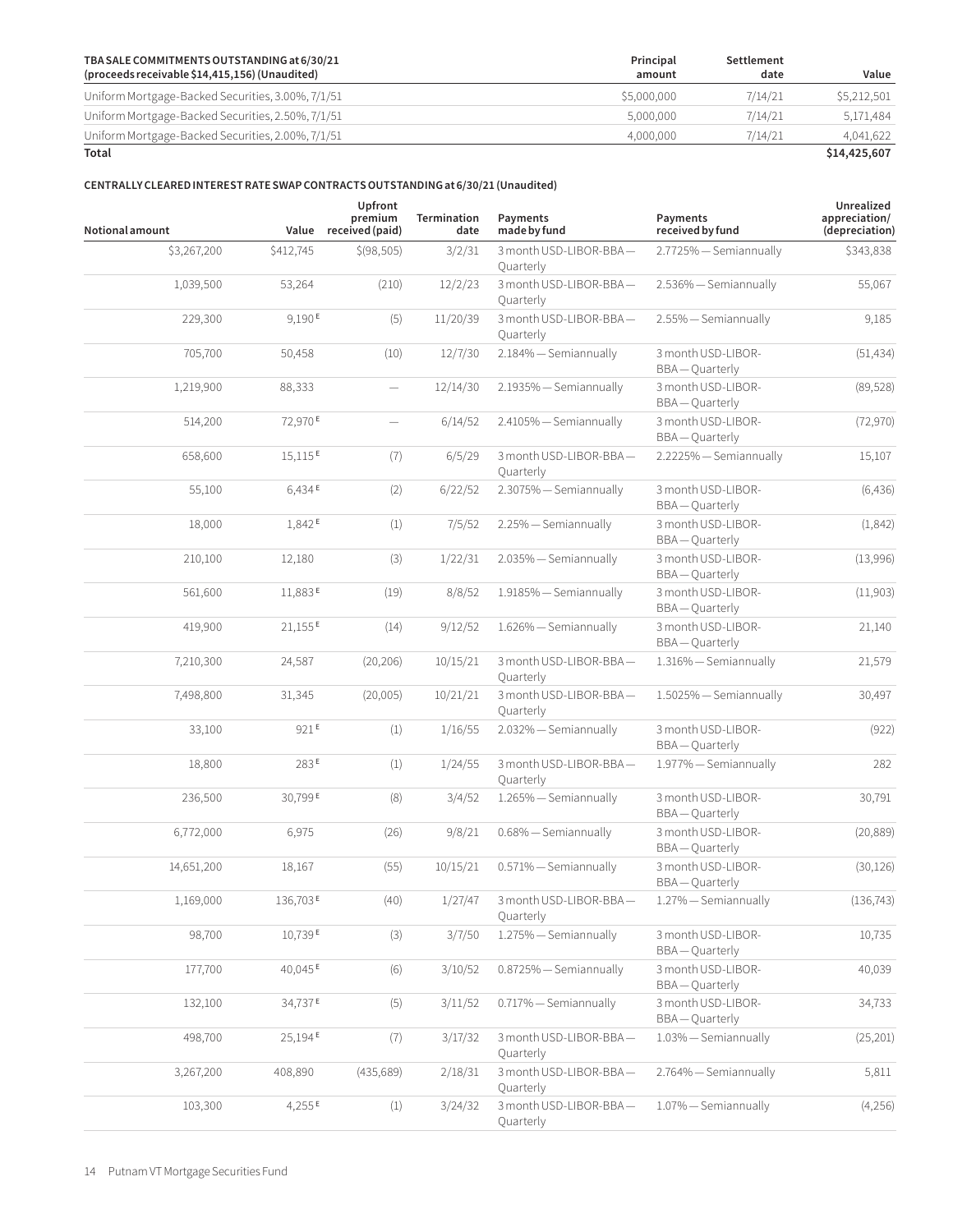### **CENTRALLY CLEARED INTEREST RATE SWAP CONTRACTS OUTSTANDING at 6/30/21 (Unaudited)** *cont.*

| <b>Notional amount</b> | Value                | Upfront<br>premium<br>received (paid) | Termination<br>date | Payments<br>made by fund            | Payments<br>received by fund               | Unrealized<br>appreciation/<br>(depreciation) |
|------------------------|----------------------|---------------------------------------|---------------------|-------------------------------------|--------------------------------------------|-----------------------------------------------|
| \$52,000               | \$4,589 <sup>E</sup> | $\zeta(1)$                            | 3/24/35             | 3 month USD-LIBOR-BBA-<br>Quarterly | 0.968% - Semiannually                      | \$(4,590)                                     |
| 334,800                | 25.053 <sup>E</sup>  | (5)                                   | 4/25/32             | 0.7925% - Semiannually              | 3 month USD-LIBOR-<br><b>BBA-Quarterly</b> | 25,048                                        |
| 40,600                 | 3,053E               | (1)                                   | 6/28/37             | 3 month USD-LIBOR-BBA-<br>Quarterly | 1.168% - Semiannually                      | (3,054)                                       |
| 3,600,400              | 70,712               | (29)                                  | 7/14/25             | 3 month USD-LIBOR-BBA-<br>Quarterly | 0.30% - Semiannually                       | (67, 179)                                     |
| 1,661,800              | 104,361              | (22)                                  | 7/15/30             | 3 month USD-LIBOR-BBA-<br>Quarterly | 0.645% - Semiannually                      | (100, 094)                                    |
| 861,900                | 17,910               | (8)                                   | 8/31/25             | 0.3084% - Semiannually              | 3 month USD-LIBOR-<br><b>BBA-Quarterly</b> | 17,096                                        |
| 2,561,800              | 55,207               | (21)                                  | 8/12/25             | 3 month USD-LIBOR-BBA-<br>Quarterly | 0.277% - Semiannually                      | (53,084)                                      |
| 303,600                | 47,097 <sup>E</sup>  | 23,885                                | 9/2/52              | 3 month USD-LIBOR-BBA-<br>Quarterly | 1.188% - Semiannually                      | (23, 213)                                     |
| 3,275,000              | 68,546               | (31)                                  | 10/13/25            | 0.344% - Semiannually               | 3 month USD-LIBOR-<br><b>BBA-Quarterly</b> | 67,421                                        |
| 3,574,900              | 965                  | (13)                                  | 9/16/22             | 3 month USD-LIBOR-BBA-<br>Quarterly | 0.214% - Semiannually                      | 3,007                                         |
| 3,461,900              | 62,730               | (28)                                  | 10/13/25            | 0.41% - Semiannually                | 3 month USD-LIBOR-<br><b>BBA-Quarterly</b> | 61,051                                        |
| 3,264,000              | 64,921               | (49,140)                              | 10/16/25            | 0.37% - Semiannually                | 3 month USD-LIBOR-<br>BBA-Quarterly        | 15,426                                        |
| 4,491,000              | 254,056              | (54, 382)                             | 10/16/30            | 0.75% - Semiannually                | 3 month USD-LIBOR-<br><b>BBA-Quarterly</b> | 195,060                                       |
| 307,000                | 44,229               | 55,607                                | 10/16/50            | 3 month USD-LIBOR-BBA-<br>Quarterly | $1.16\%$ - Semiannually                    | 11,552                                        |
| 443,200                | 18,504               |                                       | 12/7/30             | 3 month USD-LIBOR-BBA-<br>Quarterly | 0.932% - Semiannually                      | (18, 267)                                     |
| 363,400                | 17,174               |                                       | 12/7/30             | 0.871% - Semiannually               | 3 month USD-LIBOR-<br><b>BBA-Quarterly</b> | 16,995                                        |
| 3,461,900              | 57,260               | (28)                                  | 11/16/25            | 0.471% - Semiannually               | 3 month USD-LIBOR-<br><b>BBA-Quarterly</b> | 55,913                                        |
| 129,100                | 14,166               | (4)                                   | 12/17/50            | 1.305% - Semiannually               | 3 month USD-LIBOR-<br>BBA-Quarterly        | 14,102                                        |
| 2,155,300              | 6,272                | (14)                                  | 12/2/23             | 0.300% - Semiannually               | 3 month USD-LIBOR-<br><b>BBA-Quarterly</b> | 5,966                                         |
| 2,340,000              | 142,834              | (45)                                  | 12/2/33             | 3 month USD-LIBOR-BBA-<br>Quarterly | 1.02% - Semiannually                       | (141, 203)                                    |
| 3,539,600              | 68,350               | (29)                                  | 12/16/25            | 3 month USD-LIBOR-BBA-<br>Quarterly | 0.428% - Semiannually                      | (67, 921)                                     |
| 229,000                | 9,226                | (3)                                   | 6/22/31             | 3 month USD-LIBOR-BBA-<br>Quarterly | 1.0025% - Semiannually                     | (9,180)                                       |
| 36,000                 | 2,186                | (1)                                   | 1/8/51              | 3 month USD-LIBOR-BBA-<br>Quarterly | 1.509% - Semiannually                      | (1,943)                                       |
| 36,000                 | 1,864                | (1)                                   | 1/8/51              | 3 month USD-LIBOR-BBA-<br>Quarterly | 1.546% - Semiannually                      | (1,615)                                       |
| 3,331,400              | 47,639               | (27)                                  | 1/13/26             | 0.5615% - Semiannually              | 3 month USD-LIBOR-<br><b>BBA-Quarterly</b> | 40,253                                        |
| 645,500                | 15,085               | (9)                                   | 4/15/31             | 1.165% - Semiannually               | 3 month USD-LIBOR-<br><b>BBA-Quarterly</b> | 13,742                                        |
| 624,600                | 16,058E              | (9)                                   | 7/15/31             | $1.165\%$ - Semiannually            | 3 month USD-LIBOR-<br><b>BBA-Quarterly</b> | 16,050                                        |
| 1,735,100              | 8,155                | 5,182                                 | 4/15/31             | 3 month USD-LIBOR-BBA-<br>Quarterly | 1.465% - Semiannually                      | 18,022                                        |
| 2,106,300              | 12,217E              | (12)                                  | 1/31/25             | 0.735% - Semiannually               | 3 month USD-LIBOR-<br><b>BBA-Quarterly</b> | 12,205                                        |
| 3,470,200              | 48,791               | (7,923)                               | 3/9/26              | 0.5996% - Semiannually              | 3 month USD-LIBOR-<br>BBA-Quarterly        | 34,656                                        |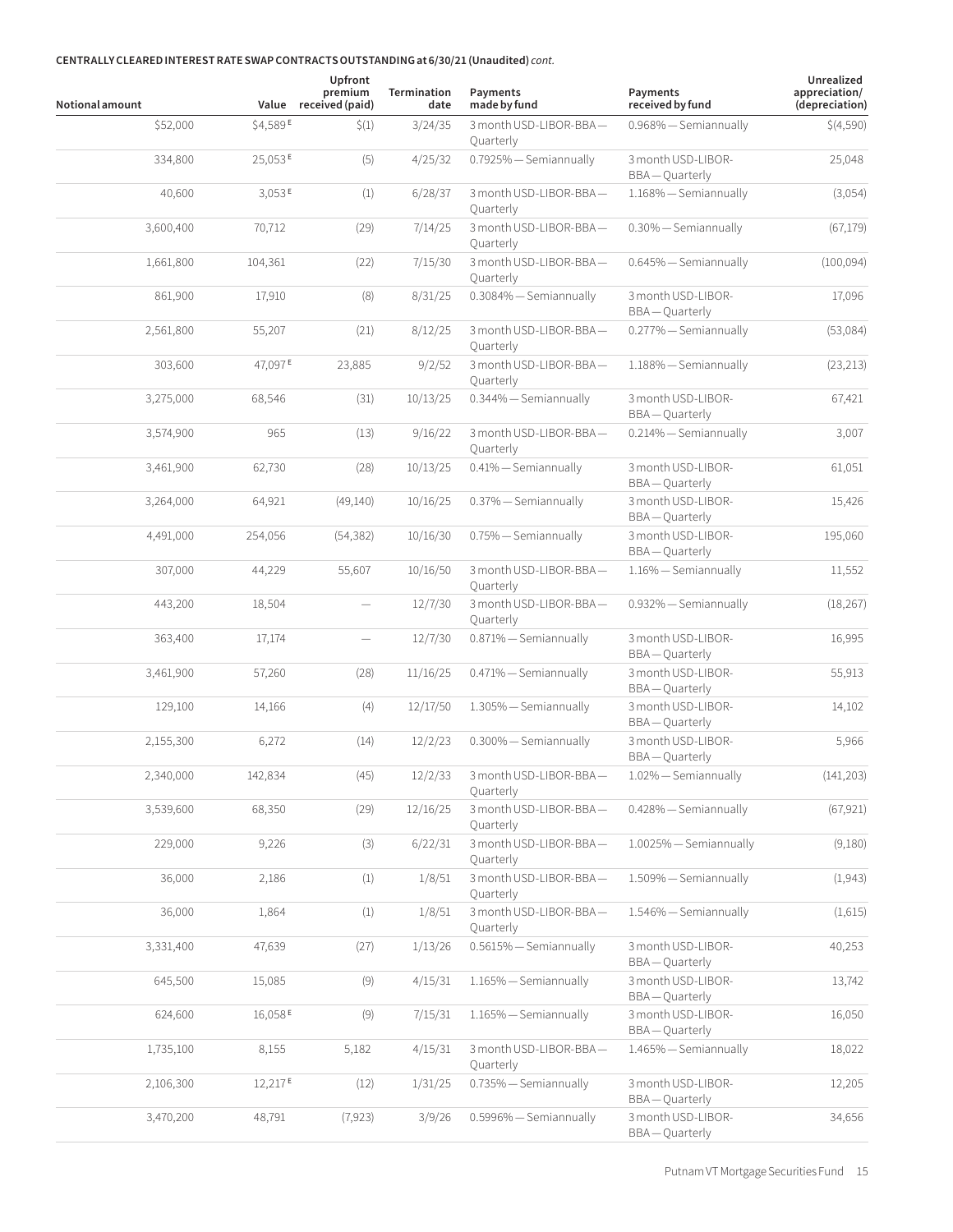### **CENTRALLY CLEARED INTEREST RATE SWAP CONTRACTS OUTSTANDING at 6/30/21 (Unaudited)** *cont.*

| Notional amount | Value               | Upfront<br>premium<br>received (paid) | <b>Termination</b><br>date | Payments<br>made by fund             | Payments<br>received by fund               | Unrealized<br>appreciation/<br>(depreciation) |
|-----------------|---------------------|---------------------------------------|----------------------------|--------------------------------------|--------------------------------------------|-----------------------------------------------|
| \$701,000       | \$9,870             | \$(6)                                 | 2/10/26                    | 0.584% - Semiannually                | 3 month USD-LIBOR-<br><b>BBA-Quarterly</b> | \$8,425                                       |
| 573,300         | 10,245              | (8)                                   | 2/16/31                    | 1.212% - Semiannually                | 3 month USD-LIBOR-<br><b>BBA-Quarterly</b> | 7,743                                         |
| 947,000         | 9,783               | (13)                                  | 3/2/31                     | 1.51882% - Semiannually              | 3 month USD-LIBOR-<br><b>BBA-Quarterly</b> | (14, 449)                                     |
| 1,900,000       | 21,983              | (25)                                  | 3/5/31                     | 3 month USD-LIBOR-BBA-<br>Quarterly  | 1.5324% - Semiannually                     | 31,174                                        |
| 1,735,100       | 18,652              | (23)                                  | 3/15/31                    | 1.525% - Semiannually                | 3 month USD-LIBOR-<br><b>BBA-Quarterly</b> | (26, 375)                                     |
| 257,800         | 9,933 <sup>E</sup>  | (4)                                   | 3/20/34                    | 2.29% - Semiannually                 | 3 month USD-LIBOR-<br><b>BBA-Quarterly</b> | (9,937)                                       |
| 3,512,500       | 4,812               | (33)                                  | 4/1/26                     | 0.94375% - Semiannually              | 3 month USD-LIBOR-<br><b>BBA-Quarterly</b> | (11, 342)                                     |
| 551,600         | 629                 | (1,907)                               | 4/28/26                    | 3 month USD-LIBOR-BBA-<br>Quarterly  | 0.95% - Semiannually                       | (542)                                         |
| 3,470,200       | 20,405              | (33)                                  | 4/15/26                    | 1.045% - Semiannually                | 3 month USD-LIBOR-<br><b>BBA-Quarterly</b> | (26, 729)                                     |
| 722,200         | 21,565              | (10)                                  | 4/15/31                    | 3 month USD-LIBOR-BBA-<br>Ouarterly  | 1.734% - Semiannually                      | 23,915                                        |
| 270,800         | 24,150              | (9)                                   | 4/15/51                    | 2.127% - Semiannually                | 3 month USD-LIBOR-<br><b>BBA-Quarterly</b> | (25, 269)                                     |
| 1,735,100       | 46,553              | (23)                                  | 4/21/31                    | 1.702% - Semiannually                | 3 month USD-LIBOR-<br><b>BBA-Quarterly</b> | (51,681)                                      |
| 1,202,000       | 19,557              | (16)                                  | 5/5/31                     | 3 month USD-LIBOR-BBA-<br>Quarterly  | 1.591% - Semiannually                      | 22,180                                        |
| 1,735,100       | 25,107              | (23)                                  | 5/17/31                    | 3 month USD-LIBOR-BBA-<br>Quarterly  | 1.573% - Semiannually                      | 28,082                                        |
| 21,000          | 255                 |                                       | 5/10/31                    | 1.5475% - Semiannually               | 3 month USD-LIBOR-<br><b>BBA-Quarterly</b> |                                               |
| 2,000,000       | 29,240              | (27)                                  | 5/12/31                    | 3 month USD-LIBOR-BBA-<br>Quarterly  | 1.574% - Semiannually                      | 33,054                                        |
| 1,735,100       | 36,697              | (23)                                  | 5/21/31                    | 3 month USD-LIBOR-BBA-<br>Quarterly  | 1.644% - Semiannually                      | 39,549                                        |
| 724,500         | 13,092              | (10)                                  | 5/27/31                    | 1.612% - Semiannually                | 3 month USD-LIBOR-<br><b>BBA-Quarterly</b> | (14, 107)                                     |
| 2,404,000       | 9,880               | (23)                                  | 6/4/23                     | 3 month USD-LIBOR-BBA-<br>Quarterly  | 0.857% - Semiannually                      | (8,600)                                       |
| 38,406,000      | 68,747 <sup>E</sup> | 72,789                                | 9/15/23                    | 3 month USD-LIBOR-BBA -<br>Quarterly | 0.30% - Semiannually                       | 4,043                                         |
| 2,481,000       | 8,559E              | 9,770                                 | 9/15/26                    | 3 month USD-LIBOR-BBA-<br>Quarterly  | 0.95% - Semiannually                       | 1,211                                         |
| 1,468,000       | 81,034 <sup>E</sup> | (76, 536)                             | 9/15/51                    | 3 month USD-LIBOR-BBA-<br>Quarterly  | 2.00% - Semiannually                       | 4,784                                         |
| 611,300         | 9,567E              | (9)                                   | 9/7/31                     | 1.6275% - Semiannually               | 3 month USD-LIBOR-<br><b>BBA-Quarterly</b> | (9,576)                                       |
| 1,019,100       | 17,844 <sup>E</sup> | (14)                                  | 9/7/31                     | 1.647% - Semiannually                | 3 month USD-LIBOR-<br><b>BBA-Quarterly</b> | (17, 859)                                     |
| 1,735,100       | 22,088              | (23)                                  | 6/16/31                    | 3 month USD-LIBOR-BBA-<br>Quarterly  | 1.558% - Semiannually                      | 23,106                                        |
| 370,800         | 14,268E             | (13)                                  | 6/11/51                    | 2.232% - Semiannually                | 3 month USD-LIBOR-<br><b>BBA-Quarterly</b> | (14, 281)                                     |
| 312,000         | 543                 | (1)                                   | 6/10/23                    | 3 month USD-LIBOR-BBA-<br>Quarterly  | $0.2215%$ - Semiannually                   | (527)                                         |
| 905,800         | 3,524               | (12)                                  | 6/14/31                    | 3 month USD-LIBOR-BBA-<br>Quarterly  | 1.465% - Semiannually                      | 4,087                                         |
| 793,000         | 2,823               | (11)                                  | 6/11/31                    | 1.461% - Semiannually                | 3 month USD-LIBOR-<br><b>BBA-Quarterly</b> | (3,422)                                       |
| 1,735,100       | 4,025               | (23)                                  | 6/23/31                    | 3 month USD-LIBOR-BBA-<br>Quarterly  | 1.45% - Semiannually                       | 4,508                                         |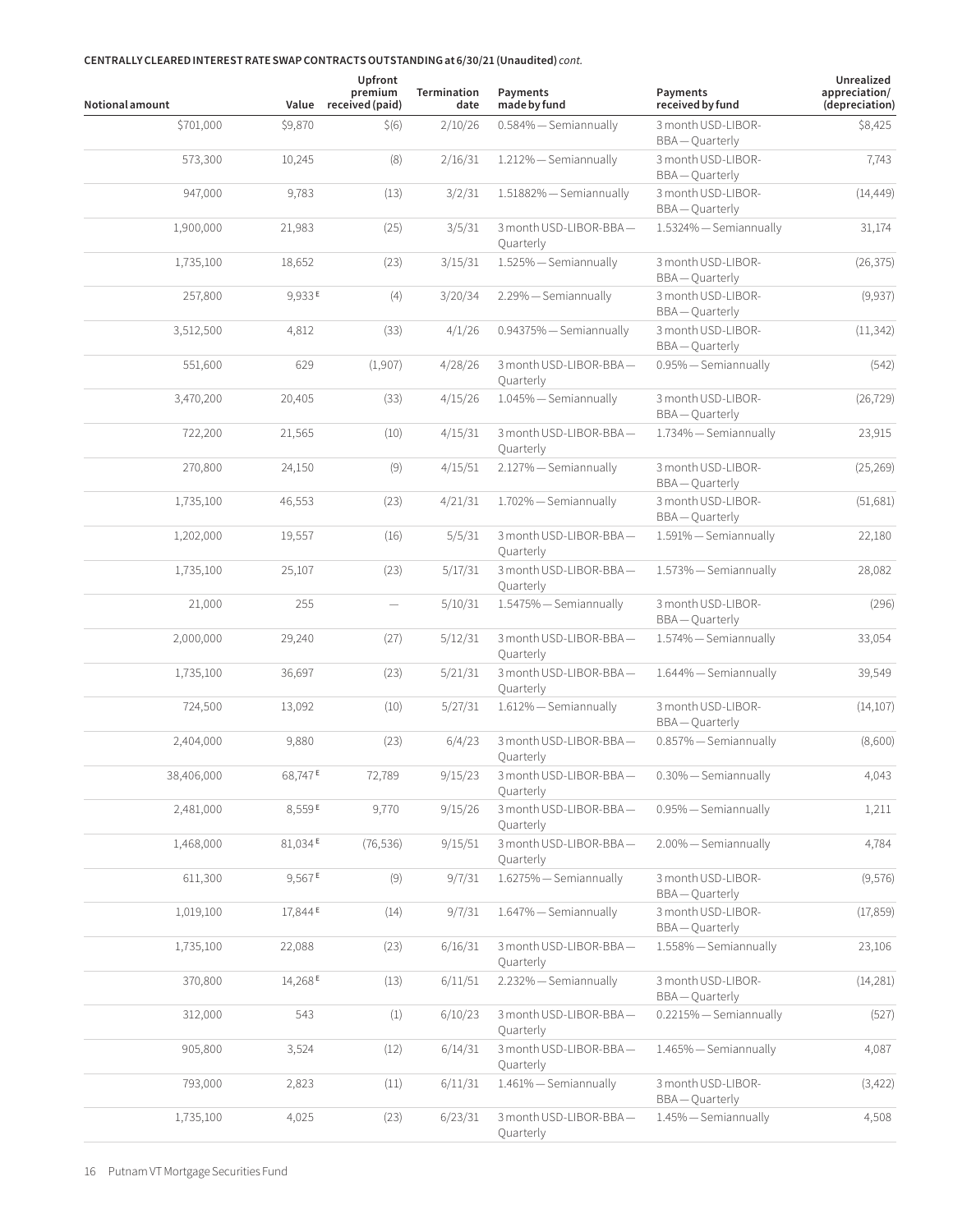### **CENTRALLY CLEARED INTEREST RATE SWAP CONTRACTS OUTSTANDING at 6/30/21 (Unaudited)** *cont.*

| Notional amount | Value   | Upfront<br>premium<br>received (paid) | <b>Termination</b><br>date | Payments<br>made by fund            | Payments<br>received by fund               | Unrealized<br>appreciation/<br>(depreciation) |
|-----------------|---------|---------------------------------------|----------------------------|-------------------------------------|--------------------------------------------|-----------------------------------------------|
| \$360,000       | \$3,240 | $\zeta(5)$                            | 6/21/31                    | 1.52% - Semiannually                | 3 month USD-LIBOR-<br><b>BBA-Quarterly</b> | \$ (3,383)                                    |
| 1,245,500       | 5,181   | (17)                                  | 6/29/31                    | 3 month USD-LIBOR-BBA-<br>Ouarterly | 1.47% - Semiannually                       |                                               |
| 1,069,600       | 1,027   | (10)                                  | 6/28/26                    | 0.933% - Semiannually               | 3 month USD-LIBOR-<br><b>BBA-Ouarterly</b> |                                               |
| 178,600         | 561     | (2)                                   | 7/6/31                     | 3 month USD-LIBOR-BBA-<br>Quarterly | 1.463% - Semiannually                      | 558                                           |
| 2,196,100       | 549     | (21)                                  | 7/6/26                     | 0.963% - Semiannually               | 3 month USD-LIBOR-<br><b>BBA-Quarterly</b> | (570)                                         |
| 1,193,700       | 2,889E  | (16)                                  | 7/9/31                     | 3 month USD-LIBOR-BBA-<br>Quarterly | 1.457% - Semiannually                      | 2,873                                         |
| 1,351,200       | 3,270E  | (18)                                  | 7/15/31                    | 3 month USD-LIBOR-BBA-<br>Quarterly | $1.46\%$ - Semiannually                    |                                               |
| 831,000         | 1,389   | (11)                                  | 7/2/31                     | 1.4365% - Semiannually              | 3 month USD-LIBOR-<br><b>BBA-Ouarterly</b> | (1,400)                                       |
| Total           |         | \$ (598, 340)                         |                            |                                     |                                            | \$293,182                                     |

<sup>E</sup> Extended effective date.

### **OTC TOTAL RETURN SWAP CONTRACTS OUTSTANDING at 6/30/21 (Unaudited)**

| Swap counterparty/<br>Notional amount | Value     | Upfront<br>premium<br>received (paid) | Termination<br>date                                                                                                         | Payments<br>received (paid)<br>by fund     | <b>Total return</b><br>received by<br>or paid by fund              | Unrealized<br>appreciation/<br>(depreciation) |
|---------------------------------------|-----------|---------------------------------------|-----------------------------------------------------------------------------------------------------------------------------|--------------------------------------------|--------------------------------------------------------------------|-----------------------------------------------|
| Bank of America N.A.                  |           |                                       |                                                                                                                             |                                            |                                                                    |                                               |
| \$13,225                              | \$13,213  | $S-$                                  | 1/12/41                                                                                                                     | 4.00% (1 month USD-<br>$LIBOR$ ) - Monthly | Synthetic TRS Index<br>4.00% 30 year Fannie Mae<br>pools - Monthly | \$153                                         |
| 9,864                                 | 9,855     |                                       | 1/12/41                                                                                                                     | 4.00% (1 month USD-<br>LIBOR) - Monthly    | Synthetic TRS Index<br>4.00% 30 year Fannie Mae<br>pools-Monthly   |                                               |
| <b>Barclays Bank PLC</b>              |           |                                       |                                                                                                                             |                                            |                                                                    |                                               |
| 122,194                               | 121,843   |                                       | 4.00% (1 month USD-<br>Synthetic MBX Index<br>1/12/40<br>$LIBOR$ ) - Monthly<br>4.00% 30 year Fannie Mae<br>pools - Monthly |                                            |                                                                    | (119)                                         |
| 18,474                                | 18,421    |                                       | 1/12/40                                                                                                                     | 4.00% (1 month USD-<br>LIBOR) - Monthly    | Synthetic MBX Index<br>4.00% 30 year Fannie Mae<br>pools - Monthly | (18)                                          |
| 2,456,390                             | 2,447,658 |                                       | 1/12/41                                                                                                                     | 5.00% (1 month USD-<br>$LIBOR$ ) - Monthly | Synthetic MBX Index<br>5.00% 30 year Fannie Mae<br>pools-Monthly   | (3, 154)                                      |
| 154,266                               | 153,626   |                                       | 1/12/40                                                                                                                     | 5.00% (1 month USD-<br>LIBOR) - Monthly    | Synthetic MBX Index<br>5.00% 30 year Fannie Mae<br>pools - Monthly | (286)                                         |
| 146,987                               | 146,617   |                                       | 1/12/39                                                                                                                     | (6.00%) 1 month USD-<br>LIBOR-Monthly      | Synthetic MBX Index<br>6.00% 30 year Fannie Mae<br>pools - Monthly | (19)                                          |
| 2,449,375                             | 2,439,463 |                                       | 1/12/38                                                                                                                     | (6.50%) 1 month USD-<br>LIBOR-Monthly      | Synthetic MBX Index<br>6.50% 30 year Fannie Mae<br>pools - Monthly | 3,205                                         |
| 735                                   | 737       | $\overline{\phantom{0}}$              | 1/12/43                                                                                                                     | 3.50% (1 month USD-<br>LIBOR) - Monthly    | Synthetic TRS Index<br>3.50% 30 year Fannie Mae<br>pools - Monthly | 10                                            |
| 12,186                                | 12,186    |                                       | 1/12/42                                                                                                                     | 4.00% (1 month USD-<br>$LIBOR$ ) - Monthly | Synthetic TRS Index<br>4.00% 30 year Fannie Mae<br>pools-Monthly   | 152                                           |
| 16,368                                | 16,352    | $\overline{\phantom{0}}$              | 1/12/41                                                                                                                     | (4.00%) 1 month USD-<br>LIBOR - Monthly    | Synthetic TRS Index<br>4.00% 30 year Fannie Mae<br>pools - Monthly | (190)                                         |
| 9,255                                 | 9,081     |                                       | 1/12/41                                                                                                                     | (5.00%) 1 month USD-<br>LIBOR-Monthly      | Synthetic TRS Index<br>5.00% 30 year Fannie Mae<br>pools - Monthly | 41                                            |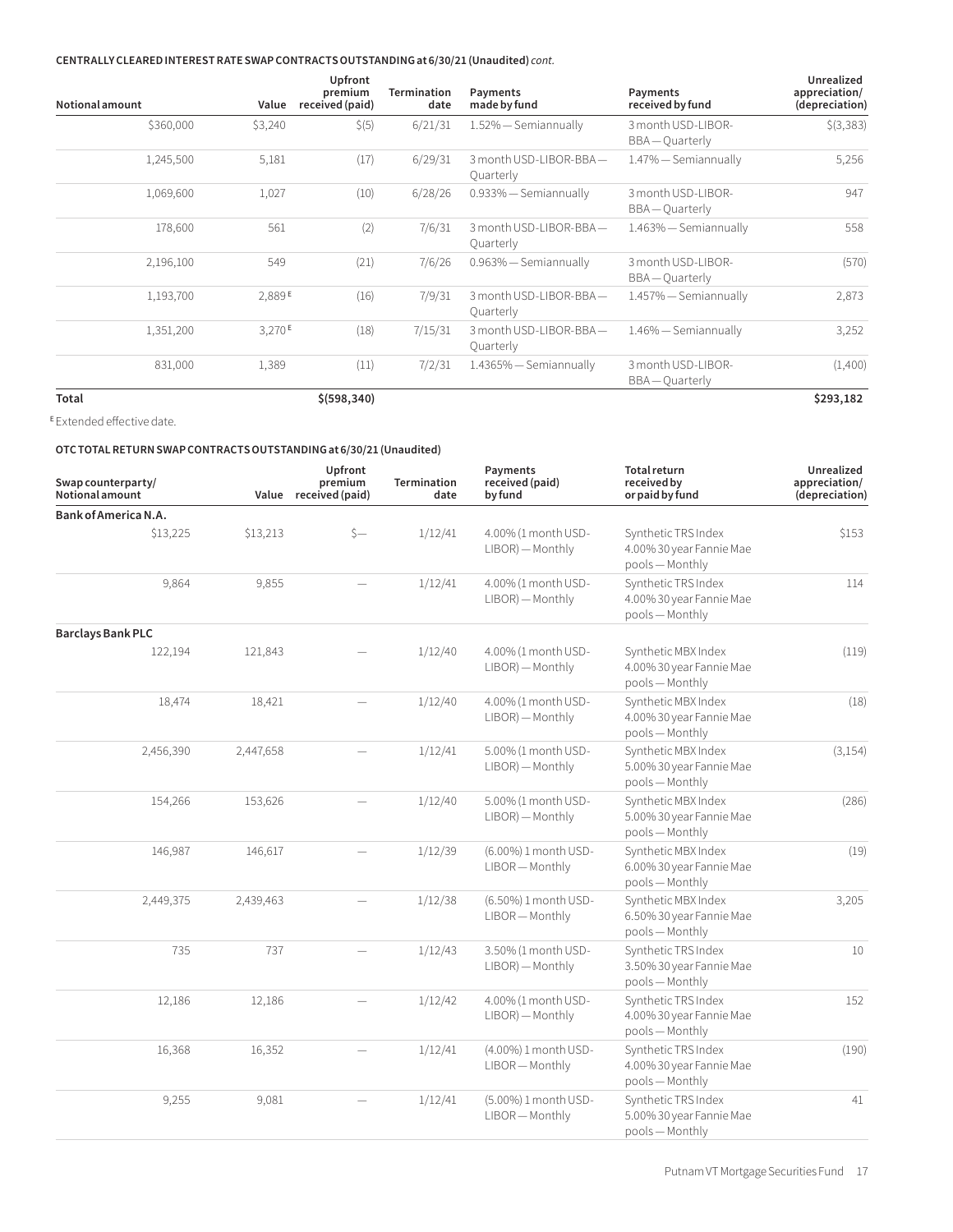### **OTC TOTAL RETURN SWAP CONTRACTS OUTSTANDING at 6/30/21 (Unaudited)** *cont.*

| Swap counterparty/<br>Notional amount |         | Upfront<br>premium<br>Value received (paid) | Termination<br>date | Payments<br>received (paid)<br>by fund     | <b>Total return</b><br>received by<br>or paid by fund              | Unrealized<br>appreciation/<br>(depreciation) |
|---------------------------------------|---------|---------------------------------------------|---------------------|--------------------------------------------|--------------------------------------------------------------------|-----------------------------------------------|
| Barclays Bank PLC cont.               |         |                                             |                     |                                            |                                                                    |                                               |
| \$9,922                               | \$9,545 | $s-$                                        | 1/12/39             | 6.00% (1 month USD-<br>$LIBOR$ ) - Monthly | Synthetic TRS Index<br>6.00% 30 year Fannie Mae<br>pools - Monthly | $$^{(256)}$                                   |
| 14,129                                | 13,626  |                                             | 1/12/38             | 6.50% (1 month USD-<br>LIBOR) - Monthly    | Synthetic TRS Index<br>6.50% 30 year Fannie Mae<br>pools-Monthly   | (334)                                         |
| 1,004                                 | 968     | $\equiv$                                    | 1/12/38             | 6.50% (1 month USD-<br>LIBOR) — Monthly    | Synthetic TRS Index<br>6.50% 30 year Fannie Mae<br>pools - Monthly | (24)                                          |
| Citibank, N.A.                        |         |                                             |                     |                                            |                                                                    |                                               |
| 28,011                                | 27,911  |                                             | 1/12/41             | 5.00% (1 month USD-<br>$LIBOR$ ) - Monthly | Synthetic MBX Index<br>5.00% 30 year Fannie Mae<br>pools - Monthly | (36)                                          |
| <b>Credit Suisse International</b>    |         |                                             |                     |                                            |                                                                    |                                               |
| 1,570                                 | 1,573   |                                             | 1/12/43             | 3.50% (1 month USD-<br>LIBOR) - Monthly    | Synthetic TRS Index<br>3.50% 30 year Fannie Mae<br>pools-Monthly   | 21                                            |
| 25,012                                | 24,944  |                                             | 1/12/44             | 4.00% (1 month USD-<br>LIBOR) — Monthly    | Synthetic TRS Index<br>4.00% 30 year Fannie Mae<br>pools - Monthly | 237                                           |
| 11,327                                | 11,316  |                                             | 1/12/41             | 4.00% (1 month USD-<br>$LIBOR$ ) - Monthly | Synthetic TRS Index<br>4.00% 30 year Fannie Mae<br>pools - Monthly | 131                                           |
| 6,771                                 | 6,320   |                                             | 1/12/45             | 4.00% (1 month USD-<br>LIBOR) - Monthly    | Synthetic TRS Index<br>4.00% 30 year Fannie Mae<br>pools - Monthly | (363)                                         |
| 4,941                                 | 4,611   | $\overline{\phantom{0}}$                    | 1/12/45             | 4.00% (1 month USD-<br>LIBOR) — Monthly    | Synthetic TRS Index<br>4.00% 30 year Fannie Mae<br>pools - Monthly | (265)                                         |
| 11,327                                | 11,316  | $\overline{\phantom{0}}$                    | 1/12/41             | (4.00%) 1 month USD-<br>LIBOR - Monthly    | Synthetic TRS Index<br>4.00% 30 year Fannie Mae<br>pools - Monthly | (131)                                         |
| 13,993                                | 13,730  |                                             | 1/12/41             | (5.00%) 1 month USD-<br>LIBOR-Monthly      | Synthetic TRS Index<br>5.00% 30 year Fannie Mae<br>pools-Monthly   | 62                                            |
| Goldman Sachs International           |         |                                             |                     |                                            |                                                                    |                                               |
| 8,871                                 | 8,835   |                                             | 1/12/38             | (6.50%) 1 month USD-<br>LIBOR - Monthly    | Synthetic MBX Index<br>6.50% 30 year Fannie Mae<br>pools - Monthly | 12                                            |
| 23,664                                | 23,568  |                                             | 1/12/38             | (6.50%) 1 month USD-<br>LIBOR-Monthly      | Synthetic MBX Index<br>6.50% 30 year Fannie Mae<br>pools - Monthly | 31                                            |
| 65,661                                | 65,395  |                                             | 1/12/38             | (6.50%) 1 month USD-<br>LIBOR-Monthly      | Synthetic MBX Index<br>6.50% 30 year Fannie Mae<br>pools - Monthly | 86                                            |
| 174,782                               | 174,075 |                                             | 1/12/38             | (6.50%) 1 month USD-<br>LIBOR-Monthly      | Synthetic MBX Index<br>6.50% 30 year Fannie Mae<br>pools - Monthly | 229                                           |
| 239,416                               | 238,447 |                                             | 1/12/38             | (6.50%) 1 month USD-<br>LIBOR-Monthly      | Synthetic MBX Index<br>6.50% 30 year Fannie Mae<br>pools - Monthly | 313                                           |
| 22,300                                | 22,399  |                                             | 1/12/44             | (3.00%) 1 month USD-<br>LIBOR-Monthly      | Synthetic TRS Index<br>3.00% 30 year Fannie Mae<br>pools - Monthly | (347)                                         |
| 30,242                                | 30,242  |                                             | 1/12/42             | 4.00% (1 month USD-<br>$LIBOR$ ) - Monthly | Synthetic TRS Index<br>4.00% 30 year Fannie Mae<br>pools - Monthly | 378                                           |
| 30,242                                | 30,242  |                                             | 1/12/42             | 4.00% (1 month USD-<br>$LIBOR$ ) - Monthly | Synthetic TRS Index<br>4.00% 30 year Fannie Mae<br>pools-Monthly   | 378                                           |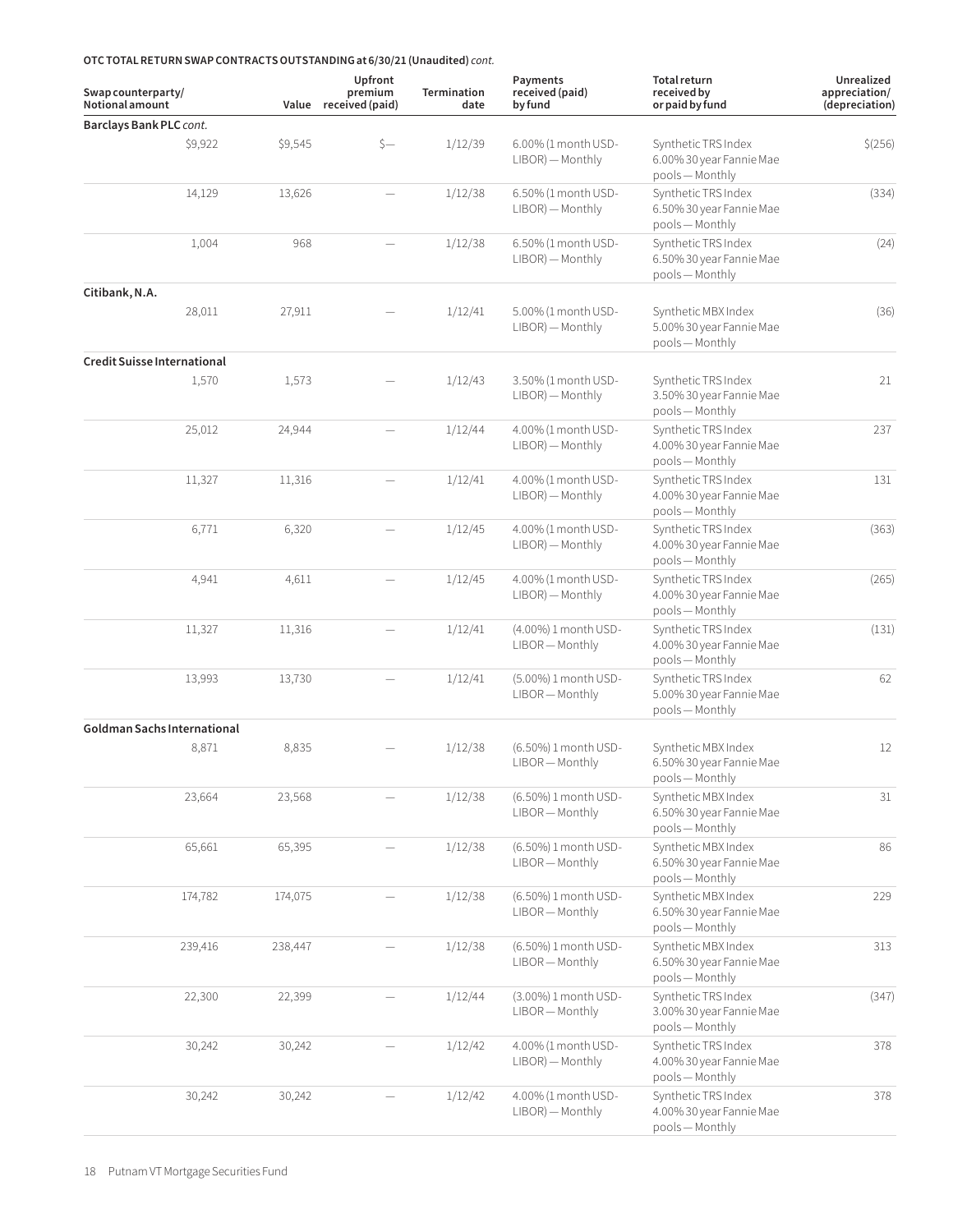### **OTC TOTAL RETURN SWAP CONTRACTS OUTSTANDING at 6/30/21 (Unaudited)** *cont.*

| Swap counterparty/<br>Notional amount |          | Upfront<br>premium<br>Value received (paid) | Termination<br>date | Payments<br>received (paid)<br>by fund     | <b>Total return</b><br>received by<br>or paid by fund              | Unrealized<br>appreciation/<br>(depreciation) |
|---------------------------------------|----------|---------------------------------------------|---------------------|--------------------------------------------|--------------------------------------------------------------------|-----------------------------------------------|
| Goldman Sachs International cont.     |          |                                             |                     |                                            |                                                                    |                                               |
| \$23,885                              | \$23,885 | \$—                                         | 1/12/42             | 4.00% (1 month USD-<br>$LIBOR$ ) - Monthly | Synthetic TRS Index<br>4.00% 30 year Fannie Mae<br>pools - Monthly | \$298                                         |
| 22,382                                | 22,382   |                                             | 1/12/42             | 4.00% (1 month USD-<br>LIBOR) - Monthly    | Synthetic TRS Index<br>4.00% 30 year Fannie Mae<br>pools - Monthly | 280                                           |
| 20,209                                | 20,209   | $\overline{\phantom{0}}$                    | 1/12/42             | 4.00% (1 month USD-<br>$LIBOR$ ) - Monthly | Synthetic TRS Index<br>4.00% 30 year Fannie Mae<br>pools - Monthly | 253                                           |
| 18,873                                | 18,855   |                                             | 1/12/41             | (4.00%) 1 month USD-<br>LIBOR-Monthly      | Synthetic TRS Index<br>4.00% 30 year Fannie Mae<br>pools - Monthly | (219)                                         |
| 17,907                                | 17,570   |                                             | 1/12/41             | (5.00%) 1 month USD-<br>LIBOR - Monthly    | Synthetic TRS Index<br>5.00% 30 year Fannie Mae<br>pools - Monthly | 79                                            |
| 59,841                                | 57,567   | $\overline{\phantom{0}}$                    | 1/12/39             | 6.00% (1 month USD-<br>$LIBOR$ ) - Monthly | Synthetic TRS Index<br>6.00% 30 year Fannie Mae<br>pools - Monthly | (1, 545)                                      |
| 42,008                                | 40,412   | $\qquad \qquad -$                           | 1/12/39             | 6.00% (1 month USD-<br>LIBOR) - Monthly    | Synthetic TRS Index<br>6.00% 30 year Fannie Mae<br>pools - Monthly | (1,084)                                       |
| 24,797                                | 23,855   |                                             | 1/12/39             | 6.00% (1 month USD-<br>$LIBOR$ ) — Monthly | Synthetic TRS Index<br>6.00% 30 year Fannie Mae<br>pools - Monthly | (640)                                         |
| 96                                    | 93       |                                             | 1/12/39             | 6.00% (1 month USD-<br>$LIBOR$ ) — Monthly | Synthetic TRS Index<br>6.00% 30 year Fannie Mae<br>pools - Monthly | (2)                                           |
| 30,902                                | 29,802   | $\overline{\phantom{0}}$                    | 1/12/38             | 6.50% (1 month USD-<br>LIBOR) - Monthly    | Synthetic TRS Index<br>6.50% 30 year Fannie Mae<br>pools - Monthly | (730)                                         |
| 28,197                                | 27,194   | $\overline{\phantom{0}}$                    | 1/12/38             | 6.50% (1 month USD-<br>$LIBOR$ ) - Monthly | Synthetic TRS Index<br>6.50% 30 year Fannie Mae<br>pools - Monthly | (666)                                         |
| 27,324                                | 26,352   |                                             | 1/12/38             | 6.50% (1 month USD-<br>$LIBOR$ ) — Monthly | Synthetic TRS Index<br>6.50% 30 year Fannie Mae<br>pools - Monthly | (645)                                         |
| 21,753                                | 20,979   |                                             | 1/12/38             | 6.50% (1 month USD-<br>$LIBOR$ ) — Monthly | Synthetic TRS Index<br>6.50% 30 year Fannie Mae<br>pools - Monthly | (514)                                         |
| 6,161                                 | 5,942    |                                             | 1/12/38             | 6.50% (1 month USD-<br>LIBOR) - Monthly    | Synthetic TRS Index<br>6.50% 30 year Fannie Mae<br>pools - Monthly | (145)                                         |
| JPMorgan Chase Bank N.A.              |          |                                             |                     |                                            |                                                                    |                                               |
| 10,595                                | 10,586   |                                             | 1/12/41             | 4.00% (1 month USD-<br>LIBOR) - Monthly    | Synthetic TRS Index<br>4.00% 30 year Fannie Mae<br>pools - Monthly | 123                                           |
| 1,556                                 | 1,554    |                                             | 1/12/41             | 4.00% (1 month USD-<br>$LIBOR$ ) - Monthly | Synthetic TRS Index<br>4.00% 30 year Fannie Mae<br>pools - Monthly | 18                                            |
| 17,893                                | 17,556   |                                             | 1/12/41             | (5.00%) 1 month USD-<br>LIBOR-Monthly      | Synthetic TRS Index<br>5.00% 30 year Fannie Mae<br>pools - Monthly | 79                                            |
| JPMorgan Securities LLC               |          |                                             |                     |                                            |                                                                    |                                               |
| 13,199                                | 13,163   |                                             | 1/12/44             | 4.00% (1 month USD-<br>$LIBOR$ ) - Monthly | Synthetic TRS Index<br>4.00% 30 year Fannie Mae<br>pools - Monthly | 125                                           |
| 139,148                               | 139,148  |                                             | 1/12/42             | (4.00%) 1 month USD-<br>LIBOR-Monthly      | Synthetic TRS Index<br>4.00% 30 year Fannie Mae<br>pools-Monthly   | (1,738)                                       |
| Upfront premium received              |          | $\overline{\phantom{0}}$                    |                     | Unrealized appreciation                    |                                                                    | 6,808                                         |
| Upfront premium (paid)                |          | $\overline{\phantom{0}}$                    |                     | Unrealized (depreciation)                  |                                                                    | (13, 470)                                     |
| Total                                 |          | \$—                                         |                     | Total                                      |                                                                    | \$(6,662)                                     |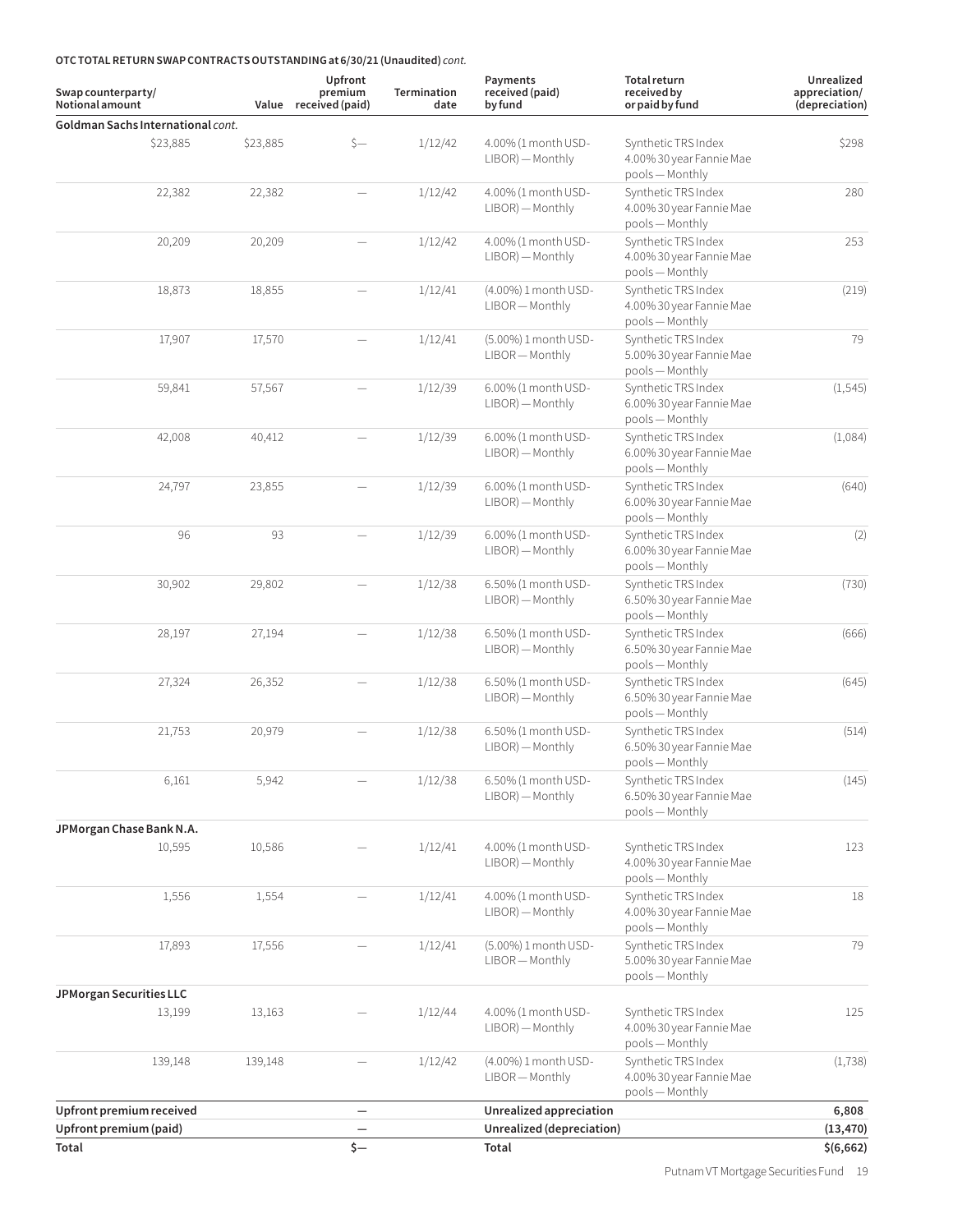### **CENTRALLY CLEARED TOTAL RETURN SWAP CONTRACTS OUTSTANDING at 6/30/21 (Unaudited)**

| <b>Notional amount</b> | Value    | Upfront<br>premium<br>received (paid) | Termination<br>date | Payments<br>received (paid)<br>by fund | Total return<br>received by<br>or paid by fund                               | Unrealized<br>appreciation/<br>(depreciation) |
|------------------------|----------|---------------------------------------|---------------------|----------------------------------------|------------------------------------------------------------------------------|-----------------------------------------------|
| \$1,880,000            | \$22,710 | \$ (32)                               | 4/1/31              | $2.686\%$ - At maturity                | USA Non Revised<br>Consumer Price Index-<br>Urban (CPI-U) $-$ At<br>maturity | \$22,679                                      |
| 3,810,000              | 2.134    | (38)                                  | 4/15/26             | 2.79% - At maturity                    | USA Non Revised<br>Consumer Price Index-<br>Urban (CPI-U) $-$ At<br>maturity | (2,172)                                       |
| Total                  |          | \$(70)                                |                     |                                        |                                                                              | \$20,507                                      |

### **OTC CREDIT DEFAULT CONTRACTS OUTSTANDING — PROTECTION SOLD at 6/30/21 (Unaudited)**

| Swap counterparty/<br>Referenced debt* | Rating*** | Upfront<br>premium<br>received<br>$(path**$ | Notional<br>amount | Value   | Termi-<br>nation<br>date | Payments<br>received by fund | Unrealized<br>appreciation/<br>(depreciation) |
|----------------------------------------|-----------|---------------------------------------------|--------------------|---------|--------------------------|------------------------------|-----------------------------------------------|
| Citigroup Global Markets, Inc.         |           |                                             |                    |         |                          |                              |                                               |
| CMBX NAA.6 Index                       | $A$ -/P   | \$151                                       | \$1,000            | \$85    | 5/11/63                  | $200bp - Monthly$            | \$67                                          |
| CMBX NAA.6 Index                       | $A$ -/P   | 364                                         | 3,000              | 254     | 5/11/63                  | 200 bp - Monthly             | 111                                           |
| CMBX NAA.6 Index                       | $A$ -/P   | 1,317                                       | 11,000             | 932     | 5/11/63                  | $200bp - Monthly$            | 389                                           |
| CMBX NAA.6 Index                       | $A$ -/P   | 1,667                                       | 14,000             | 1,186   | 5/11/63                  | 200 bp - Monthly             | 486                                           |
| CMBX NAA.6 Index                       | $A$ -/P   | 1,791                                       | 15,000             | 1,271   | 5/11/63                  | 200 bp - Monthly             | 525                                           |
| CMBX NAA.6 Index                       | $A$ -/P   | 1,903                                       | 15,000             | 1,271   | 5/11/63                  | 200 bp - Monthly             | 638                                           |
| CMBX NAA.6 Index                       | $A$ -/P   | 15,540                                      | 111,000            | 9,402   | 5/11/63                  | 200 bp - Monthly             | 6,175                                         |
| CMBX NAA.6 Index                       | $A$ -/P   | 15,758                                      | 132,000            | 11,180  | 5/11/63                  | $200bp - Monthly$            | 4,621                                         |
| CMBX NA BB.11 Index                    | $BB-/P$   | 12,430                                      | 22,000             | 1,960   | 11/18/54                 | 500 bp - Monthly             | 10,488                                        |
| CMBX NA BB.13 Index                    | $BB-/P$   | 1,276                                       | 14,000             | 1,176   | 12/16/72                 | 500 bp - Monthly             | 112                                           |
| CMBX NA BB.13 Index                    | $BB-/P$   | 4,899                                       | 49,000             | 4,116   | 12/16/72                 | 500 bp-Monthly               | 824                                           |
| CMBX NA BB.13 Index                    | $BB-/P$   | 5,103                                       | 56,000             | 4,704   | 12/16/72                 | 500 bp - Monthly             | 445                                           |
| CMBX NA BB.13 Index                    | $BB-/P$   | 8,871                                       | 94,000             | 7,896   | 12/16/72                 | 500 bp - Monthly             | 1,053                                         |
| CMBX NA BB.9 Index                     | $B+/P$    | 5,611                                       | 10,000             | 2,212   | 9/17/58                  | 500 bp - Monthly             | 3,407                                         |
| CMBX NA BBB-.13 Index                  | $BBB-/P$  | 2,368                                       | 27,000             | 969     | 12/16/72                 | 300 bp — Monthly             | 1,412                                         |
| CMBX NA BBB-.13 Index                  | $BBB-/P$  | 11,482                                      | 122,000            | 4,380   | 12/16/72                 | 300 bp — Monthly             | 7,163                                         |
| CMBX NA BBB-.14 Index                  | $BBB-/P$  | 966                                         | 31,000             | 530     | 12/16/72                 | 300 bp — Monthly             | 451                                           |
| CMBX NA BBB-.14 Index                  | $BBB-/P$  | 12,580                                      | 385,000            | 6,584   | 12/16/72                 | 300 bp — Monthly             | 6,189                                         |
| CMBX NA BBB-.14 Index                  | $BBB-/P$  | 17,740                                      | 578,000            | 9,884   | 12/16/72                 | 300 bp — Monthly             | 8,145                                         |
| CMBX NA BBB-.6 Index                   | $BB-/P$   | 47,775                                      | 195,000            | 51,578  | 5/11/63                  | 300 bp — Monthly             | (3,705)                                       |
| CMBX NA BBB-.10 Index                  | $BBB-/P$  | 6,982                                       | 64,000             | 5,658   | 11/17/59                 | 300 bp — Monthly             | 1,356                                         |
| CMBX NA BBB-.11 Index                  | BBB-/P    | 4,385                                       | 70,000             | 2,422   | 11/18/54                 | 300 bp — Monthly             | 1,998                                         |
| CMBX NA BBB-.12 Index                  | $BBB-/P$  | 1,210                                       | 29,000             | 1,053   | 8/17/61                  | 300 bp — Monthly             | 171                                           |
| CMBX NA BBB-.12 Index                  | $BBB-/P$  | 8,309                                       | 141,000            | 5,118   | 8/17/61                  | 300 bp — Monthly             | 3,262                                         |
| CMBX NA BBB-.13 Index                  | BBB-/P    | 3,862                                       | 76,000             | 2,728   | 12/16/72                 | 300 bp — Monthly             | 1,171                                         |
| CMBX NA BBB-.14 Index                  | $BBB-/P$  | 729                                         | 16,000             | 274     | 12/16/72                 | 300 bp — Monthly             | 464                                           |
| CMBX NA BBB-.14 Index                  | $BBB-/P$  | 2,250                                       | 45,000             | 770     | 12/16/72                 | 300 bp — Monthly             | 1,503                                         |
| CMBX NA BBB-.6 Index                   | $BB-/P$   | 4,935                                       | 75,000             | 19,838  | 5/11/63                  | 300 bp — Monthly             | (14, 865)                                     |
| CMBX NA BBB-.6 Index                   | $BB-/P$   | 6,792                                       | 103,000            | 27,244  | 5/11/63                  | 300 bp — Monthly             | (20, 400)                                     |
| CMBX NA BBB-.6 Index                   | $BB-/P$   | 8,101                                       | 119,000            | 31,476  | 5/11/63                  | 300 bp — Monthly             | (23, 315)                                     |
| CMBX NA BBB-.6 Index                   | $BB-/P$   | 198,296                                     | 3,114,000          | 823,653 | 5/11/63                  | 300 bp - Monthly             | (623,800)                                     |
| Credit Suisse International            |           |                                             |                    |         |                          |                              |                                               |
| CMBX NA BB.7 Index                     | B/P       | 2,541                                       | 19,000             | 6,589   | 1/17/47                  | 500 bp — Monthly             | (4,032)                                       |
| CMBX NA BBB-.6 Index                   | $BB-/P$   | 245,430                                     | 2,612,000          | 690,874 | 5/11/63                  | 300 bp - Monthly             | (444, 138)                                    |
| Deutsche Bank AG                       |           |                                             |                    |         |                          |                              |                                               |
| CMBX NA BBB-.6 Index                   | $BB-/P$   | 53,946                                      | 506,000            | 133,837 | 5/11/63                  | 300 bp - Monthly             | (79, 638)                                     |
| Goldman Sachs International            |           |                                             |                    |         |                          |                              |                                               |
| CMBX NAA.6 Index                       | $A - /P$  | 870                                         | 6,000              | 508     | 5/11/63                  | 200 bp - Monthly             | 364                                           |
| CMBX NAA.6 Index                       | $A - /P$  | 1,279                                       | 11,000             | 932     | 5/11/63                  | 200 bp - Monthly             | 351                                           |
| CMBX NAA.6 Index                       | $A - /P$  | 3,325                                       | 28,000             | 2,372   | 5/11/63                  | 200 bp - Monthly             | 963                                           |
| CMBX NAA.7 Index                       | BBB+/P    | (54)                                        | 37,000             | 2,076   | 1/17/47                  | 200 bp - Monthly             | (2,117)                                       |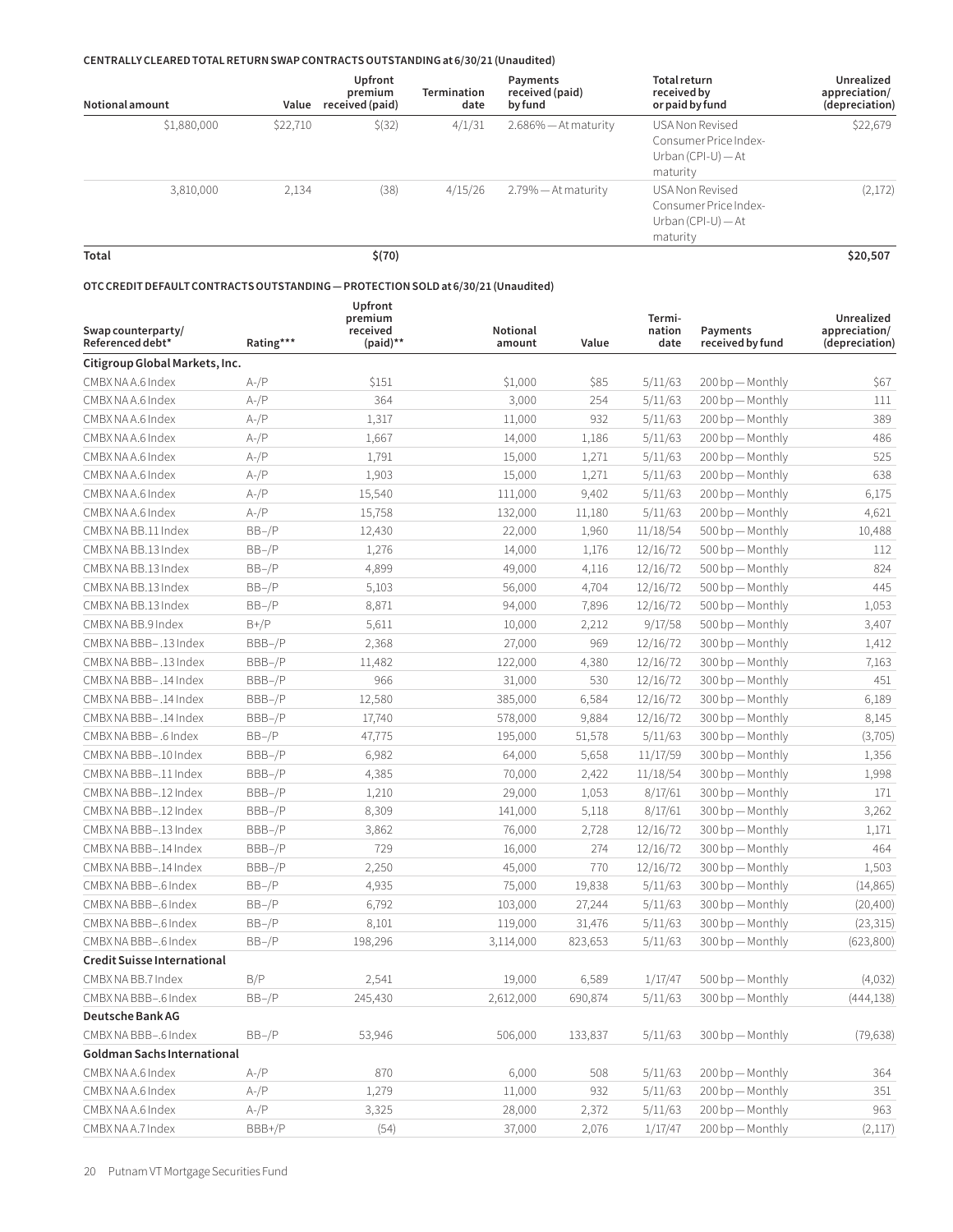### **OTC CREDIT DEFAULT CONTRACTS OUTSTANDING — PROTECTION SOLD at 6/30/21 (Unaudited)** *cont.*

| Swap counterparty/<br>Referenced debt* | Rating*** | Upfront<br>premium<br>received<br>$(paid)$ ** | Notional<br>amount | Value   | Termi-<br>nation<br>date | Payments<br>received by fund | Unrealized<br>appreciation/<br>(depreciation) |
|----------------------------------------|-----------|-----------------------------------------------|--------------------|---------|--------------------------|------------------------------|-----------------------------------------------|
| Goldman Sachs International cont.      |           |                                               |                    |         |                          |                              |                                               |
| CMBX NA BB.13 Index                    | BB-/P     | \$3,943                                       | \$41,000           | \$3,444 | 12/16/72                 | 500 bp - Monthly             | \$533                                         |
| CMBX NA BB.6 Index                     | $B - / P$ | 5,563                                         | 38,809             | 17,305  | 5/11/63                  | 500 bp - Monthly             | (11, 710)                                     |
| CMBX NA BBB-.13 Index                  | BBB-/P    | 414                                           | 9,000              | 323     | 12/16/72                 | 300 bp - Monthly             | 95                                            |
| CMBX NA BBB-.13 Index                  | BBB-/P    | 4,242                                         | 66,000             | 2,369   | 12/16/72                 | 300 bp - Monthly             | 1,906                                         |
| CMBX NA BBB-.13 Index                  | BBB-/P    | 5,971                                         | 95,000             | 3,411   | 12/16/72                 | 300 bp - Monthly             | 2,608                                         |
| CMBX NA BBB-.14 Index                  | BBB-/P    | 547                                           | 19,000             | 325     | 12/16/72                 | 300 bp - Monthly             | 232                                           |
| CMBX NA BBB-.14 Index                  | BBB-/P    | 2,178                                         | 49,000             | 838     | 12/16/72                 | 300 bp - Monthly             | 1,364                                         |
| CMBX NA BBB-.14 Index                  | BBB-/P    | 4,547                                         | 99,000             | 1,693   | 12/16/72                 | 300 bp - Monthly             | 2,904                                         |
| CMBX NA BBB-.6 Index                   | $BB - /P$ | 142                                           | 1,000              | 265     | 5/11/63                  | 300 bp - Monthly             | (122)                                         |
| CMBX NA BBB-.6 Index                   | $BB - /P$ | 717                                           | 14,000             | 3,703   | 5/11/63                  | 300 bp - Monthly             | (2,979)                                       |
| CMBX NA BBB-.6 Index                   | $BB - /P$ | 1,416                                         | 16,000             | 4,232   | 5/11/63                  | 300 bp - Monthly             | (2,808)                                       |
| CMBX NA BBB-.6 Index                   | $BB - /P$ | 1,416                                         | 16,000             | 4,232   | 5/11/63                  | 300 bp - Monthly             | (2,808)                                       |
| CMBX NA BBB-.6 Index                   | $BB - /P$ | 2,017                                         | 24,000             | 6,348   | 5/11/63                  | 300 bp - Monthly             | (4, 319)                                      |
| CMBX NA BBB-.6 Index                   | $BB - /P$ | 4,881                                         | 42,000             | 11,109  | 5/11/63                  | 300 bp - Monthly             | (6,207)                                       |
| CMBX NA BBB-.6 Index                   | $BB - /P$ | 2,486                                         | 49,000             | 12,961  | 5/11/63                  | 300 bp - Monthly             | (10, 450)                                     |
| CMBX NA BBB-.6 Index                   | $BB - /P$ | 6,787                                         | 51,000             | 13,490  | 5/11/63                  | 300 bp - Monthly             | (6,677)                                       |
| CMBX NA BBB-.6 Index                   | $BB - /P$ | 3,030                                         | 60,000             | 15,870  | 5/11/63                  | 300 bp - Monthly             | (12, 810)                                     |
| CMBX NA BBB-.6 Index                   | $BB - /P$ | 24,037                                        | 208,000            | 55,016  | 5/11/63                  | 300 bp - Monthly             | (30, 875)                                     |
| CMBX NA BBB-.6 Index                   | $BB - /P$ | 31,021                                        | 309,000            | 81,731  | 5/11/63                  | 300 bp - Monthly             | (50, 555)                                     |
| CMBX NA BBB-.6 Index                   | $BB - /P$ | 50,168                                        | 470,000            | 124,315 | 5/11/63                  | 300 bp - Monthly             | (73, 912)                                     |
| JPMorgan Securities LLC                |           |                                               |                    |         |                          |                              |                                               |
| CMBX NAA.13 Index                      | $A - /P$  | 484                                           | 6,000              | 95      | 12/16/72                 | 200 bp - Monthly             | 580                                           |
| CMBX NA BB.10 Index                    | $B+/P$    | 2,006                                         | 25,000             | 6,095   | 5/11/63                  | 500 bp - Monthly             | (4,068)                                       |
| CMBX NA BB.7 Index                     | B/P       | 30,848                                        | 63,000             | 21,848  | 1/17/47                  | 500 bp - Monthly             | 9,052                                         |
| CMBX NA BBB-.13 Index                  | BBB-/P    | 2,215                                         | 11,000             | 395     | 12/16/72                 | 300 bp - Monthly             | 1,825                                         |
| CMBX NA BBB-.13 Index                  | BBB-/P    | 5,004                                         | 25,000             | 898     | 12/16/72                 | 300 bp - Monthly             | 4,119                                         |
| CMBX NA BBB-.13 Index                  | BBB-/P    | 1,175                                         | 17,000             | 610     | 12/16/72                 | 300 bp - Monthly             | 573                                           |
| Merrill Lynch International            |           |                                               |                    |         |                          |                              |                                               |
| CMBX NA BB.6 Index                     | $B$ -/P   | 335                                           | 2,911              | 1,298   | 5/11/63                  | 500 bp - Monthly             | (960)                                         |
| CMBX NA BB.7 Index                     | B/P       | 1,452                                         | 12,000             | 4,162   | 1/17/47                  | 500 bp - Monthly             | (2,699)                                       |
| CMBX NA BBB-.6 Index                   | $BB - /P$ | 267,292                                       | 992,000            | 262.384 | 5/11/63                  | 300 bp - Monthly             | 5,404                                         |
| Morgan Stanley & Co. International PLC |           |                                               |                    |         |                          |                              |                                               |
| CMBX NAA.7 Index                       | BBB+/P    | (2)                                           | 2,000              | 112     | 1/17/47                  | 200 bp - Monthly             | (113)                                         |
| CMBX NAA.7 Index                       | BBB+/P    | (5)                                           | 11,000             | 617     | 1/17/47                  | 200 bp - Monthly             | (619)                                         |
| CMBX NAA.7 Index                       | BBB+/P    | 656                                           | 135,000            | 7,574   | 1/17/47                  | 200 bp - Monthly             | (6,873)                                       |
| CMBX NA BB.13 Index                    | $BB-/P$   | 372                                           | 4,000              | 336     | 12/16/72                 | 500 bp - Monthly             | 39                                            |
| CMBX NA BB.13 Index                    | $BB-/P$   | 1,285                                         | 14,000             | 1,176   | 12/16/72                 | 500 bp - Monthly             | 121                                           |
| CMBX NA BB.13 Index                    | $BB-/P$   | 2,693                                         | 28,000             | 2,352   | 12/16/72                 | 500 bp - Monthly             | 364                                           |
| CMBX NA BB.13 Index                    | $BB-/P$   | 5,228                                         | 57,000             | 4,788   | 12/16/72                 | 500 bp - Monthly             | 487                                           |
| CMBX NA BB.13 Index                    | $BB-/P$   | 6,417                                         | 68,000             | 5,712   | 12/16/72                 | 500 bp - Monthly             | 762                                           |
| CMBX NA BB.13 Index                    | $BB-/P$   | 8,839                                         | 97,000             | 8,148   | 12/16/72                 | 500 bp - Monthly             | 771                                           |
| CMBX NA BB.13 Index                    | $BB-/P$   | 10,622                                        | 115,000            | 9,660   | 12/16/72                 | 500 bp - Monthly             | 1,058                                         |
| CMBX NA BB.6 Index                     | $B - / P$ | 36,496                                        | 83,439             | 37,205  | 5/11/63                  | 500 bp - Monthly             | (640)                                         |
| CMBX NA BB.6 Index                     | $B - / P$ | 197,820                                       | 456,973            | 203,764 | 5/11/63                  | 500 bp - Monthly             | (5, 563)                                      |
| CMBX NA BBB-.13 Index                  | BBB-/P    | 1,625                                         | 8,000              | 287     | 12/16/72                 | 300 bp - Monthly             | 1,342                                         |
| CMBX NA BBB-.13 Index                  | $BBB-/P$  | 1,575                                         | 10,000             | 359     | 12/16/72                 | 300 bp - Monthly             | 1,221                                         |
| CMBX NA BBB-.14 Index                  | $BBB-/P$  | 547                                           | 18,000             | 308     | 12/16/72                 | 300 bp - Monthly             | 248                                           |
| CMBX NA BBB-.14 Index                  | $BBB-/P$  | 1,748                                         | 62,000             | 1,060   | 12/16/72                 | 300 bp - Monthly             | 718                                           |
| CMBX NA BBB-.12 Index                  | BBB-/P    | 3,418                                         | 58,000             | 2,105   | 8/17/61                  | 300 bp - Monthly             | 1,342                                         |
| CMBX NA BBB-.12 Index                  | BBB-/P    | 4,852                                         | 113,000            | 4,102   | 8/17/61                  | 300 bp - Monthly             | 806                                           |
| CMBX NA BBB-.6 Index                   | $BB-/P$   | 752                                           | 9,000              | 2,381   | 5/11/63                  | 300 bp - Monthly             | (1,624)                                       |
| CMBX NA BBB-.6 Index                   | $BB-/P$   | 2,377                                         | 36,000             | 9,522   | 5/11/63                  | 300 bp - Monthly             | (7,127)                                       |
| CMBX NA BBB-.6 Index                   | $BB-/P$   | 2,364                                         | 36,000             | 9,522   | 5/11/63                  | 300 bp - Monthly             | (7,140)                                       |
| CMBX NA BBB-.6 Index                   | $BB-/P$   | 4,206                                         | 43,000             | 11,374  | 5/11/63                  | 300 bp - Monthly             | (7, 146)                                      |

Putnam VT Mortgage Securities Fund 21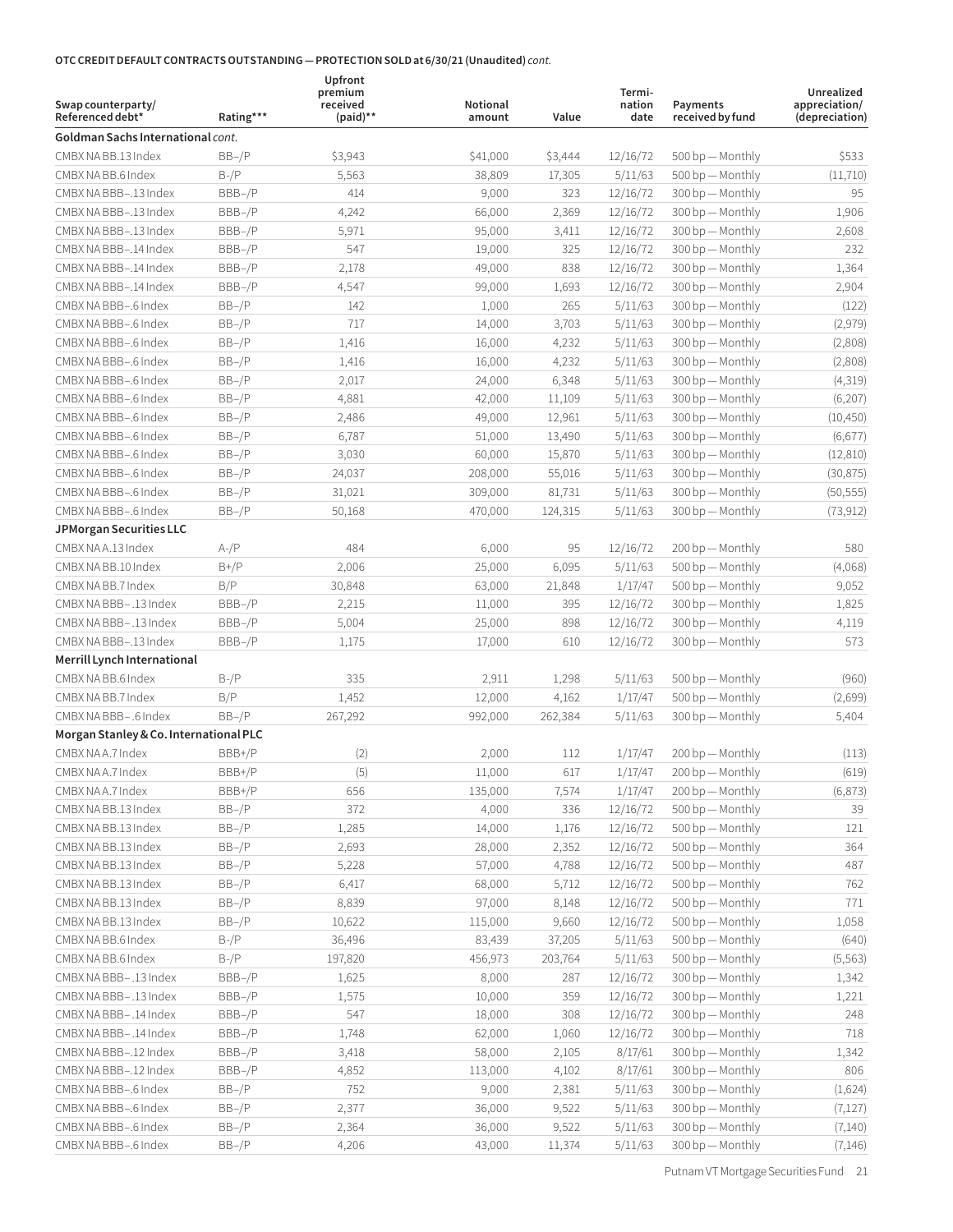### **OTC CREDIT DEFAULT CONTRACTS OUTSTANDING — PROTECTION SOLD at 6/30/21 (Unaudited)** *cont.*

| Swap counterparty/<br>Referenced debt*       | Rating*** | Upfront<br>premium<br>received<br>$(paid)**$ | Notional<br>amount | Value                     | Termi-<br>nation<br>date | Payments<br>received by fund | Unrealized<br>appreciation/<br>(depreciation) |
|----------------------------------------------|-----------|----------------------------------------------|--------------------|---------------------------|--------------------------|------------------------------|-----------------------------------------------|
| Morgan Stanley & Co. International PLC cont. |           |                                              |                    |                           |                          |                              |                                               |
| CMBX NA BBB-.6 Index                         | $BB-/P$   | \$429,729                                    | \$6,486,500        | \$1,715,679               | 5/11/63                  | $300$ bp $-$ Monthly         | \$(1, 282, 707)                               |
| CMBX NA BBB-7 Index                          | BB/P      | 74                                           | 1.000              | 178                       | 1/17/47                  | $300bp - Monthly$            | (103)                                         |
| CMBX NA BBB-7 Index                          | BB/P      | 23.003                                       | 338,000            | 60,096                    | 1/17/47                  | $300$ bp $-$ Monthly         | (36, 925)                                     |
| Upfront premium received                     |           | 1,935,866                                    |                    | Unrealized appreciation   |                          |                              | 104,778                                       |
| Upfront premium (paid)                       |           | (61)                                         |                    | Unrealized (depreciation) |                          |                              | (2,796,549)                                   |
| Total                                        |           | \$1,935,805                                  | Total              |                           |                          |                              | \$(2,691,771)                                 |

\* Payments related to the referenced debt are made upon a credit default event.

\*\* Upfront premium is based on the difference between the original spread on issue and the market spread on day of execution.

\*\*\* Ratings for an underlying index represent the average of the ratings of all the securities included in that index. The Moody's, Standard & Poor's or Fitch ratings are believed to be the most recent ratings available at June 30, 2021. Securities rated by Putnam are indicated by "/P." The Putnam rating categories are comparable to the Standard & Poor's classifications.

### **OTC CREDIT DEFAULT CONTRACTS OUTSTANDING — PROTECTION PURCHASED at 6/30/21 (Unaudited)**

| Swap counterparty/<br>Referenced debt* | Upfront<br>premium<br>received<br>$(paid)**$ | Notional<br>amount | Value    | Termi-<br>nation<br>date | Payments<br>(paid)<br>by fund | Unrealized<br>appreciation/<br>(depreciation) |
|----------------------------------------|----------------------------------------------|--------------------|----------|--------------------------|-------------------------------|-----------------------------------------------|
| Citigroup Global Markets, Inc.         |                                              |                    |          |                          |                               |                                               |
| CMBX NA BB.10 Index                    | \$(22,695)                                   | \$89,000           | \$21,698 | 11/17/59                 | $(500bp)$ – Monthly           | \$(1,071)                                     |
| CMBX NA BB.10 Index                    | (1,252)                                      | 12,000             | 2,926    | 11/17/59                 | $(500bp)$ – Monthly           | 1,663                                         |
| CMBX NA BB.10 Index                    | (987)                                        | 9,000              | 2,194    | 11/17/59                 | $(500bp)$ – Monthly           | 1,200                                         |
| CMBX NA BB.11 Index                    | (2,672)                                      | 37,000             | 3,297    | 11/18/54                 | $(500 bp)$ - Monthly          | 594                                           |
| CMBX NA BB.11 Index                    | (1,031)                                      | 15,000             | 1,337    | 11/18/54                 | $(500bp)$ - Monthly           | 293                                           |
| CMBX NA BB.11 Index                    | (1, 131)                                     | 12,000             | 1,069    | 11/18/54                 | $(500bp)$ - Monthly           | (72)                                          |
| CMBX NA BB.11 Index                    | (357)                                        | 7,000              | 624      | 11/18/54                 | $(500 bp)$ - Monthly          | 261                                           |
| CMBX NA BB.11 Index                    | (363)                                        | 7,000              | 624      | 11/18/54                 | $(500bp)$ – Monthly           | 255                                           |
| CMBX NA BB.7 Index                     | (9, 339)                                     | 183,000            | 63,464   | 1/17/47                  | $(500bp)$ – Monthly           | 53,973                                        |
| CMBX NA BB.7 Index                     | (1,077)                                      | 16,000             | 5,549    | 1/17/47                  | $(500bp)$ – Monthly           | 4,459                                         |
| CMBX NA BB.8 Index                     | (2,980)                                      | 23,167             | 8,319    | 10/17/57                 | $(500bp)$ - Monthly           | 5,320                                         |
| CMBX NA BBB-.10 Index                  | (54,160)                                     | 315,000            | 27,846   | 11/17/59                 | $(300bp)$ - Monthly           | (26, 472)                                     |
| CMBX NA BBB-.10 Index                  | (17, 178)                                    | 74,000             | 6,542    | 11/17/59                 | $(300bp)$ - Monthly           | (10, 673)                                     |
| CMBX NA BBB-.10 Index                  | (12, 167)                                    | 51,000             | 4,508    | 11/17/59                 | $(300bp)$ – Monthly           | (7,684)                                       |
| CMBX NA BBB-.10 Index                  | (8,077)                                      | 37,000             | 3,271    | 11/17/59                 | $(300bp)$ - Monthly           | (4,824)                                       |
| CMBX NA BBB-.10 Index                  | (7,182)                                      | 33,000             | 2,917    | 11/17/59                 | $(300bp)$ – Monthly           | (4,281)                                       |
| CMBX NA BBB-.12 Index                  | (12, 736)                                    | 185,000            | 6,716    | 8/17/61                  | $(300bp)$ – Monthly           | (6, 113)                                      |
| CMBX NA BBB-.12 Index                  | (8,800)                                      | 39,000             | 1,416    | 8/17/61                  | $(300bp)$ - Monthly           | (7,404)                                       |
| CMBX NA BBB-.12 Index                  | (2,116)                                      | 31,000             | 1,125    | 8/17/61                  | $(300bp)$ - Monthly           | (1,006)                                       |
| CMBX NA BBB-.10 Index                  | (6, 851)                                     | 56,000             | 4,950    | 11/17/59                 | $(300bp)$ - Monthly           | (1,929)                                       |
| CMBX NA BBB-.10 Index                  | (6, 246)                                     | 49,000             | 4,332    | 11/17/59                 | $(300bp)$ - Monthly           | (1,939)                                       |
| CMBX NA BBB-.10 Index                  | (1,657)                                      | 13,000             | 1,149    | 11/17/59                 | $(300bp)$ - Monthly           | (514)                                         |
| CMBX NA BBB-.11 Index                  | (16,668)                                     | 52,000             | 1,799    | 11/18/54                 | $(300bp)$ – Monthly           | (14,895)                                      |
| CMBX NA BBB-.11 Index                  | (8,529)                                      | 26,000             | 900      | 11/18/54                 | $(300bp)$ – Monthly           | (7,642)                                       |
| CMBX NA BBB-.11 Index                  | (3,680)                                      | 25,000             | 865      | 11/18/54                 | $(300bp)$ – Monthly           | (2,827)                                       |
| CMBX NA BBB-.11 Index                  | (6,208)                                      | 19,000             | 657      | 11/18/54                 | $(300bp)$ - Monthly           | (5,560)                                       |
| CMBX NA BBB-.11 Index                  | (2, 155)                                     | 15,000             | 519      | 11/18/54                 | $(300bp)$ - Monthly           | (1,643)                                       |
| CMBX NA BBB-.12 Index                  | (21, 043)                                    | 63,000             | 2,287    | 8/17/61                  | $(300bp)$ - Monthly           | (18, 788)                                     |
| CMBX NA BBB-.12 Index                  | (18,075)                                     | 52,000             | 1,888    | 8/17/61                  | $(300bp)$ - Monthly           | (16, 213)                                     |
| CMBX NA BBB-.12 Index                  | (11, 951)                                    | 34,000             | 1,234    | 8/17/61                  | $(300bp)$ – Monthly           | (10, 734)                                     |
| CMBX NA BBB-.12 Index                  | (4,010)                                      | 12,000             | 436      | 8/17/61                  | $(300bp)$ – Monthly           | (3,580)                                       |
| CMBX NA BBB-.13 Index                  | (1, 137)                                     | 15,000             | 539      | 12/16/72                 | $(300bp)$ – Monthly           | (606)                                         |
| CMBX NA BBB-.7 Index                   | (4, 375)                                     | 20,000             | 3,556    | 1/17/47                  | $(300bp)$ - Monthly           | (829)                                         |
| CMBX NA BBB-.8 Index                   | (22, 031)                                    | 141,000            | 19,514   | 10/17/57                 | $(300bp)$ – Monthly           | (2, 587)                                      |
| CMBX NA BBB-.8 Index                   | (14, 226)                                    | 90,000             | 12,456   | 10/17/57                 | $(300bp)$ - Monthly           | (1, 815)                                      |
| CMBX NA BBB-.8 Index                   | (14, 282)                                    | 90,000             | 12,456   | 10/17/57                 | $(300bp)$ - Monthly           | (1,871)                                       |
| CMBX NA BBB-.8 Index                   | (10, 955)                                    | 70,000             | 9.688    | 10/17/57                 | $(300 bp)$ – Monthly          | (1, 302)                                      |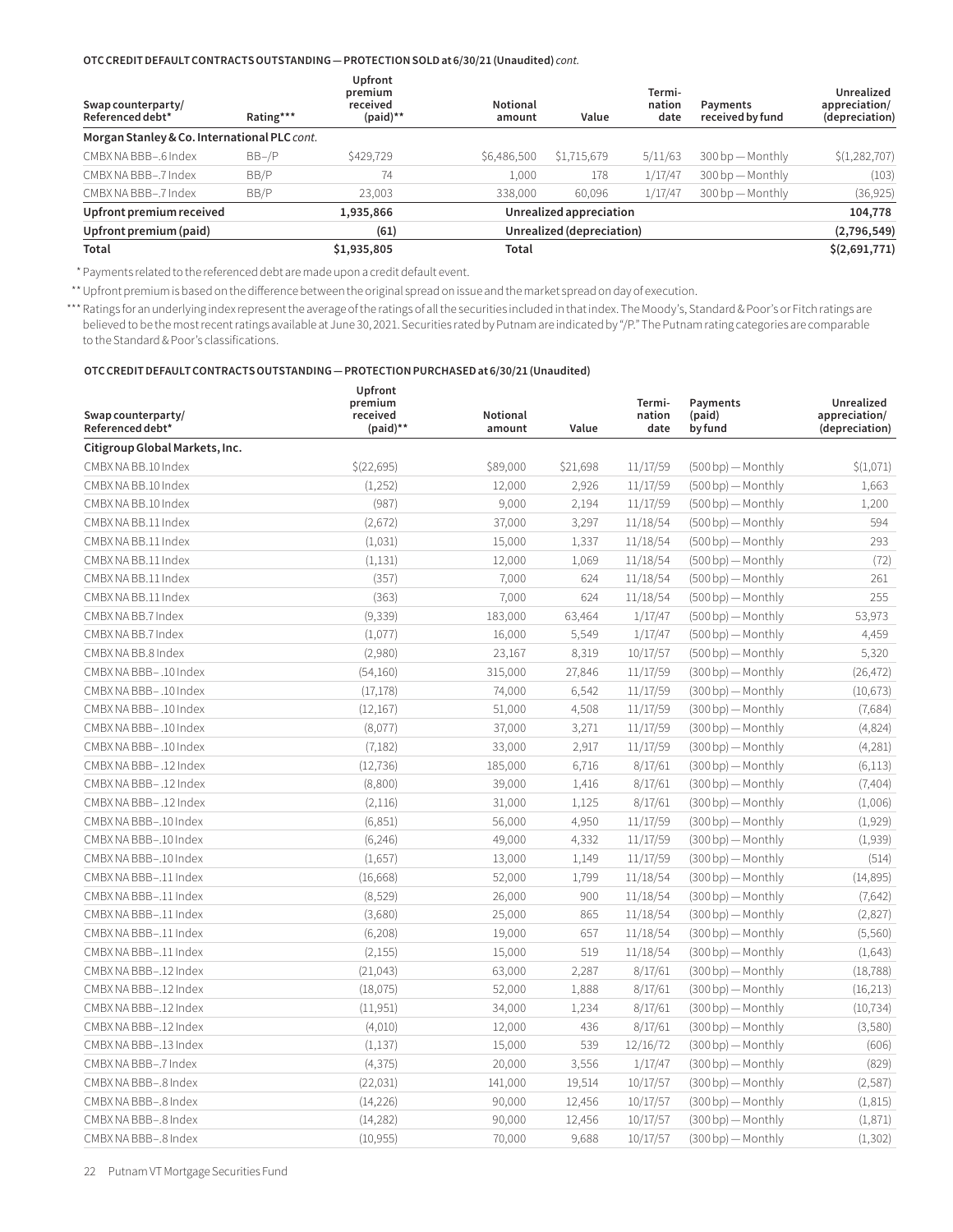### **OTC CREDIT DEFAULT CONTRACTS OUTSTANDING — PROTECTION PURCHASED at 6/30/21 (Unaudited)** *cont.*

|                                        | Upfront<br>premium   |                    |         | Termi-         | Payments             | Unrealized                      |
|----------------------------------------|----------------------|--------------------|---------|----------------|----------------------|---------------------------------|
| Swap counterparty/<br>Referenced debt* | received<br>(paid)** | Notional<br>amount | Value   | nation<br>date | (paid)<br>by fund    | appreciation/<br>(depreciation) |
| Citigroup Global Markets, Inc. cont.   |                      |                    |         |                |                      |                                 |
| CMBX NA BBB-.8 Index                   | \$(6, 298)           | \$44,000           | \$6,090 | 10/17/57       | $(300bp)$ - Monthly  | $$^{(230)}$                     |
| CMBX NA BBB-.9 Index                   | (1,183)              | 5,000              | 389     | 9/17/58        | $(300bp)$ – Monthly  | (796)                           |
| <b>Credit Suisse International</b>     |                      |                    |         |                |                      |                                 |
| CMBX NA BB.10 Index                    | (2,854)              | 24,000             | 5,851   | 11/17/59       | $(500 bp)$ – Monthly | 2,977                           |
| CMBX NA BB.10 Index                    | (3,202)              | 24,000             | 5,851   | 11/17/59       | $(500bp)$ - Monthly  | 2,629                           |
| CMBX NA BB.10 Index                    | (1,616)              | 13,000             | 3,169   | 11/17/59       | $(500 bp)$ – Monthly | 1,543                           |
| Goldman Sachs International            |                      |                    |         |                |                      |                                 |
| CMBX NAA.6 Index                       | (66)                 | 1,000              | 85      | 5/11/63        | $(200 bp)$ - Monthly | 18                              |
| CMBX NA BB.8 Index                     | (6,660)              | 18,341             | 6,586   | 10/17/57       | $(500bp)$ – Monthly  | (89)                            |
| CMBX NA BB.8 Index                     | (6,671)              | 18,341             | 6,586   | 10/17/57       | $(500bp)$ – Monthly  | (101)                           |
| CMBX NA BB.8 Index                     | (906)                | 7,722              | 2,773   | 10/17/57       | $(500 bp)$ – Monthly | 1,860                           |
| CMBX NA BB.9 Index                     | (3,674)              | 23,000             | 5,088   | 9/17/58        | $(500 bp)$ – Monthly | 1,395                           |
| CMBX NA BBB-.10 Index                  | (3,500)              | 16,000             | 1,414   | 11/17/59       | $(300 bp)$ – Monthly | (2,093)                         |
| CMBX NA BBB-.13 Index                  | (3,107)              | 41,000             | 1,472   | 12/16/72       | $(300bp)$ – Monthly  | (1,656)                         |
| CMBX NA BBB-.13 Index                  | (1, 524)             | 25,000             | 898     | 12/16/72       | $(300bp)$ - Monthly  | (639)                           |
| CMBX NA BBB-.6 Index                   | (90, 743)            | 333,000            | 88,079  | 5/11/63        | (300 bp) - Monthly   | (2,831)                         |
| CMBX NA BBB-.8 Index                   | (3,293)              | 21,000             | 2,906   | 10/17/57       | $(300bp)$ - Monthly  | (397)                           |
| JPMorgan Securities LLC                |                      |                    |         |                |                      |                                 |
| CMBX NA BB.11 Index                    | (5, 148)             | 9,702              | 4,326   | 5/11/63        | $(500 bp)$ – Monthly | (830)                           |
| CMBX NA BB.11 Index                    | (545)                | 1,000              | 89      | 11/18/54       | $(500bp)$ – Monthly  | (457)                           |
| CMBX NA BB.8 Index                     | (16, 356)            | 31,855             | 11,439  | 10/17/57       | $(500bp)$ – Monthly  | (4, 943)                        |
| CMBX NA BBB-.10 Index                  | (3,793)              | 23,000             | 2,033   | 11/17/59       | $(300bp)$ – Monthly  | (1,771)                         |
| CMBX NA BBB-.10 Index                  | (11, 268)            | 40,000             | 3,536   | 11/17/59       | $(300bp)$ - Monthly  | (7, 752)                        |
| CMBX NA BBB-.10 Index                  | (9,534)              | 32,000             | 2,829   | 11/17/59       | $(300bp)$ – Monthly  | (6, 721)                        |
| CMBX NA BBB-.12 Index                  | (547)                | 14,000             | 508     | 8/17/61        | $(300bp)$ - Monthly  | (46)                            |
| CMBX NA BBB-.12 Index                  | (1,048)              | 3,000              | 109     | 8/17/61        | (300 bp) - Monthly   | (940)                           |
| CMBX NA BBB-.7 Index                   | (56, 108)            | 239,000            | 42,494  | 1/17/47        | $(300bp)$ - Monthly  | (13, 734)                       |
| Merrill Lynch International            |                      |                    |         |                |                      |                                 |
| CMBX NA BB.10 Index                    | (1, 366)             | 24,000             | 5,851   | 11/17/59       | $(500 bp)$ – Monthly | 4,466                           |
| CMBX NA BB.9 Index                     | (14,998)             | 385,000            | 85,162  | 9/17/58        | $(500bp)$ - Monthly  | 69,843                          |
| CMBX NA BBB-.10 Index                  | (6,933)              | 32,000             | 2,829   | 11/17/59       | $(300bp)$ - Monthly  | (4,121)                         |
| Morgan Stanley & Co. International PLC |                      |                    |         |                |                      |                                 |
| CMBX NA BB.10 Index                    | (1,259)              | 12,000             | 2,926   | 11/17/59       | $(500 bp)$ — Monthly | 1,657                           |
| CMBX NA BB.8 Index                     | (9, 393)             | 18,341             | 6,586   | 10/17/57       | (500 bp) - Monthly   | (2,822)                         |
| CMBX NA BB.8 Index                     | (3,160)              | 8,688              | 3,120   | 10/17/57       | $(500bp)$ – Monthly  | (48)                            |
| CMBX NA BB.9 Index                     | (23, 827)            | 179,000            | 39,595  | 9/17/58        | (500 bp) - Monthly   | 15,619                          |
| CMBX NA BB.9 Index                     | (24, 315)            | 179,000            | 39,595  | 9/17/58        | $(500bp)$ - Monthly  | 15,130                          |
| CMBX NA BB.9 Index                     | (22,969)             | 168,000            | 37,162  | 9/17/58        | $(500bp)$ – Monthly  | 14,052                          |
| CMBX NA BB.9 Index                     | (22,860)             | 152,000            | 33,622  | 9/17/58        | (500 bp) - Monthly   | 10,636                          |
| CMBX NA BB.9 Index                     | (20, 671)            | 137,000            | 30,304  | 9/17/58        | $(500bp)$ - Monthly  | 9,519                           |
| CMBX NA BB.9 Index                     | (20, 232)            | 130,000            | 28,756  | 9/17/58        | $(500bp)$ – Monthly  | 8,416                           |
| CMBX NA BB.9 Index                     | (11,669)             | 81,000             | 17,917  | 9/17/58        | $(500bp)$ - Monthly  | 6,181                           |
| CMBX NA BB.9 Index                     | (12, 260)            | 81,000             | 17,917  | 9/17/58        | $(500bp)$ – Monthly  | 5,589                           |
| CMBX NA BB.9 Index                     | (1,270)              | 36,000             | 7,963   | 9/17/58        | $(500bp)$ - Monthly  | 6,663                           |
| CMBX NA BB.9 Index                     | (2,309)              | 27,000             | 5,972   | 9/17/58        | $(500bp)$ – Monthly  | 3,641                           |
| CMBX NA BB.9 Index                     | (3,633)              | 24,000             | 5,309   | 9/17/58        | $(500 bp)$ – Monthly | 1,656                           |
| CMBX NA BB.9 Index                     | (676)                | 9,000              | 1,991   | 9/17/58        | $(500bp)$ – Monthly  | 1,307                           |
| CMBX NA BBB-.8 Index                   | (18, 512)            | 119,000            | 16,470  | 10/17/57       | $(300bp)$ – Monthly  | (2,102)                         |
| CMBX NA BBB-.8 Index                   | (9,409)              | 60,000             | 8,304   | 10/17/57       | $(300bp)$ – Monthly  | (1, 135)                        |
| CMBX NA BBB-.10 Index                  | (9,946)              | 59,000             | 5,216   | 11/17/59       | $(300bp)$ – Monthly  | (4,760)                         |
| CMBX NA BBB-.10 Index                  | (8, 751)             | 37,000             | 3,271   | 11/17/59       | $(300bp)$ – Monthly  | (5,499)                         |
| CMBX NA BBB-.10 Index                  | (7,801)              | 32,000             | 2,829   | 11/17/59       | $(300bp)$ – Monthly  | (4,989)                         |
| CMBX NA BBB-.10 Index                  | (4,005)              | 23,000             | 2,033   | 11/17/59       | (300 bp) - Monthly   | (1,984)                         |
| CMBX NA BBB-.10 Index                  | (4, 362)             | 19,000             | 1,680   | 11/17/59       | (300 bp) - Monthly   | (2,692)                         |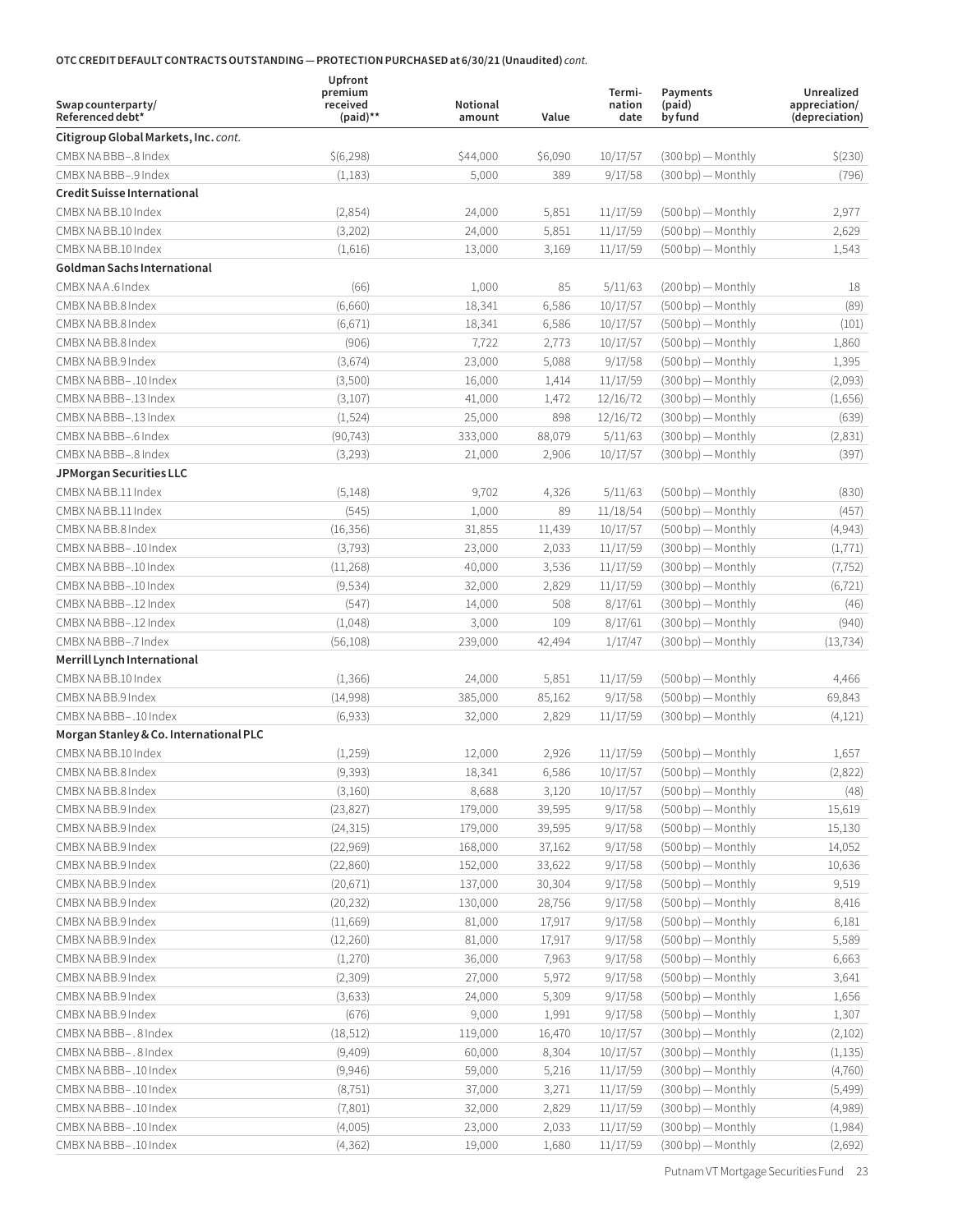### **OTC CREDIT DEFAULT CONTRACTS OUTSTANDING — PROTECTION PURCHASED at 6/30/21 (Unaudited)** *cont.*

| Swap counterparty/<br>Referenced debt*       | Upfront<br>premium<br>received<br>(paid)** | <b>Notional</b><br>amount | Value   | Termi-<br>nation<br>date  | Payments<br>(paid)<br>by fund | Unrealized<br>appreciation/<br>(depreciation) |
|----------------------------------------------|--------------------------------------------|---------------------------|---------|---------------------------|-------------------------------|-----------------------------------------------|
| Morgan Stanley & Co. International PLC cont. |                                            |                           |         |                           |                               |                                               |
| CMBX NA BBB-.10 Index                        | \$ (3,929)                                 | \$18,000                  | \$1,591 | 11/17/59                  | (300 bp) — Monthly            | \$(2, 347)                                    |
| CMBX NA BBB-.10 Index                        | (2,168)                                    | 10,000                    | 884     | 11/17/59                  | (300 bp) — Monthly            | (1,289)                                       |
| CMBX NA BBB-.10 Index                        | (1,946)                                    | 9,000                     | 796     | 11/17/59                  | (300 bp) — Monthly            | (1, 155)                                      |
| CMBX NA BBB-.12 Index                        | (5,797)                                    | 28,000                    | 1,016   | 8/17/61                   | (300 bp) — Monthly            | (4,795)                                       |
| CMBX NA BBB-.12 Index                        | (2,921)                                    | 14,000                    | 508     | 8/17/61                   | (300 bp) — Monthly            | (2,420)                                       |
| CMBX NA BBB-.10 Index                        | (19, 618)                                  | 159,000                   | 14,056  | 11/17/59                  | (300 bp) — Monthly            | (5,642)                                       |
| CMBX NA BBB-.10 Index                        | (11,034)                                   | 87,000                    | 7,691   | 11/17/59                  | (300 bp) — Monthly            | (3,387)                                       |
| CMBX NA BBB-.10 Index                        | (3,171)                                    | 25,000                    | 2,210   | 11/17/59                  | (300 bp) — Monthly            | (973)                                         |
| CMBX NA BBB-.11 Index                        | (5,981)                                    | 38,000                    | 1,315   | 11/18/54                  | (300 bp) — Monthly            | (4,685)                                       |
| CMBX NA BBB-.12 Index                        | (1,237)                                    | 4,000                     | 145     | 8/17/61                   | (300 bp) — Monthly            | (1,093)                                       |
| CMBX NA BBB-.13 Index                        | (4,807)                                    | 78,000                    | 2,800   | 12/16/72                  | (300 bp) — Monthly            | (2,046)                                       |
| CMBX NA BBB-7 Index                          | (4,063)                                    | 64,000                    | 11,379  | 1/17/47                   | (300 bp) — Monthly            | 7,284                                         |
| CMBX NA BBB-8 Index                          | (10, 734)                                  | 75,000                    | 10,380  | 10/17/57                  | $(300bp)$ - Monthly           | (392)                                         |
| CMBX NA BBB-.8 Index                         | (9,141)                                    | 59,000                    | 8,166   | 10/17/57                  | (300 bp) — Monthly            | (1,005)                                       |
| CMBX NA BBB-.8 Index                         | (9,069)                                    | 58,000                    | 8,027   | 10/17/57                  | (300 bp) — Monthly            | (1,057)                                       |
| Upfront premium received                     | —                                          |                           |         | Unrealized appreciation   |                               | 260,099                                       |
| Upfront premium (paid)                       | (942, 225)                                 |                           |         | Unrealized (depreciation) |                               | (273, 338)                                    |
| Total                                        | \$ (942, 225)                              |                           | Total   |                           |                               | \$(13, 239)                                   |

\* Payments related to the referenced debt are made upon a credit default event.

\*\* Upfront premium is based on the difference between the original spread on issue and the market spread on day of execution.

ASC 820 establishes a three-level hierarchy for disclosure of fair value measurements. The valuation hierarchy is based upon the transparency of inputs to the valuation of the fund's investments. The three levels are defined as follows:

Level 1: Valuations based on quoted prices for identical securities in active markets.

Level 2: Valuations based on quoted prices in markets that are not active or for which all significant inputs are observable, either directly or indirectly.

Level 3: Valuations based on inputs that are unobservable and significant to the fair value measurement.

The following is a summary of the inputs used to value the fund's net assets as of the close of the reporting period:

|                                                 |         | <b>Valuation inputs</b> |           |
|-------------------------------------------------|---------|-------------------------|-----------|
| Investments in securities:                      | Level 1 | Level 2                 | Level 3   |
| Asset-backed securities                         | $S-$    | \$641,128               | \$209,000 |
| Mortgage-backed securities                      | __      | 36,884,197              |           |
| Purchased options outstanding                   |         | 33,679                  |           |
| Purchased swap options outstanding              |         | 660,743                 |           |
| U.S. government and agency mortgage obligations |         | 31,455,588              |           |
| Short-term investments                          |         | 9,201,691               |           |
| <b>Totals by level</b>                          | s—      | \$78,877,026            | \$209,000 |

|                                       |           | Valuation inputs |         |
|---------------------------------------|-----------|------------------|---------|
| Other financial instruments:          | Level 1   | Level 2          | Level 3 |
| Futures contracts                     | \$115,836 | $s-$             | $S-$    |
| Written options outstanding           |           | (203, 318)       |         |
| Written swap options outstanding      |           | (2,806,444)      |         |
| Forward premium swap option contracts |           | (138, 689)       |         |
| TBA sale commitments                  |           | (14, 425, 607)   |         |
| Interest rate swap contracts          |           | 891,522          |         |
| Total return swap contracts           |           | 13,915           |         |
| Credit default contracts              |           | (3,698,590)      |         |
| Totals by level                       | \$115,836 | \$(20, 367, 211) |         |

At the start and close of the reporting period, Level 3 investments in securities represented less than 1% of the fund's net assets and were not considered a significant portion of the fund's portfolio.

The accompanying notes are an integral part of these financial statements.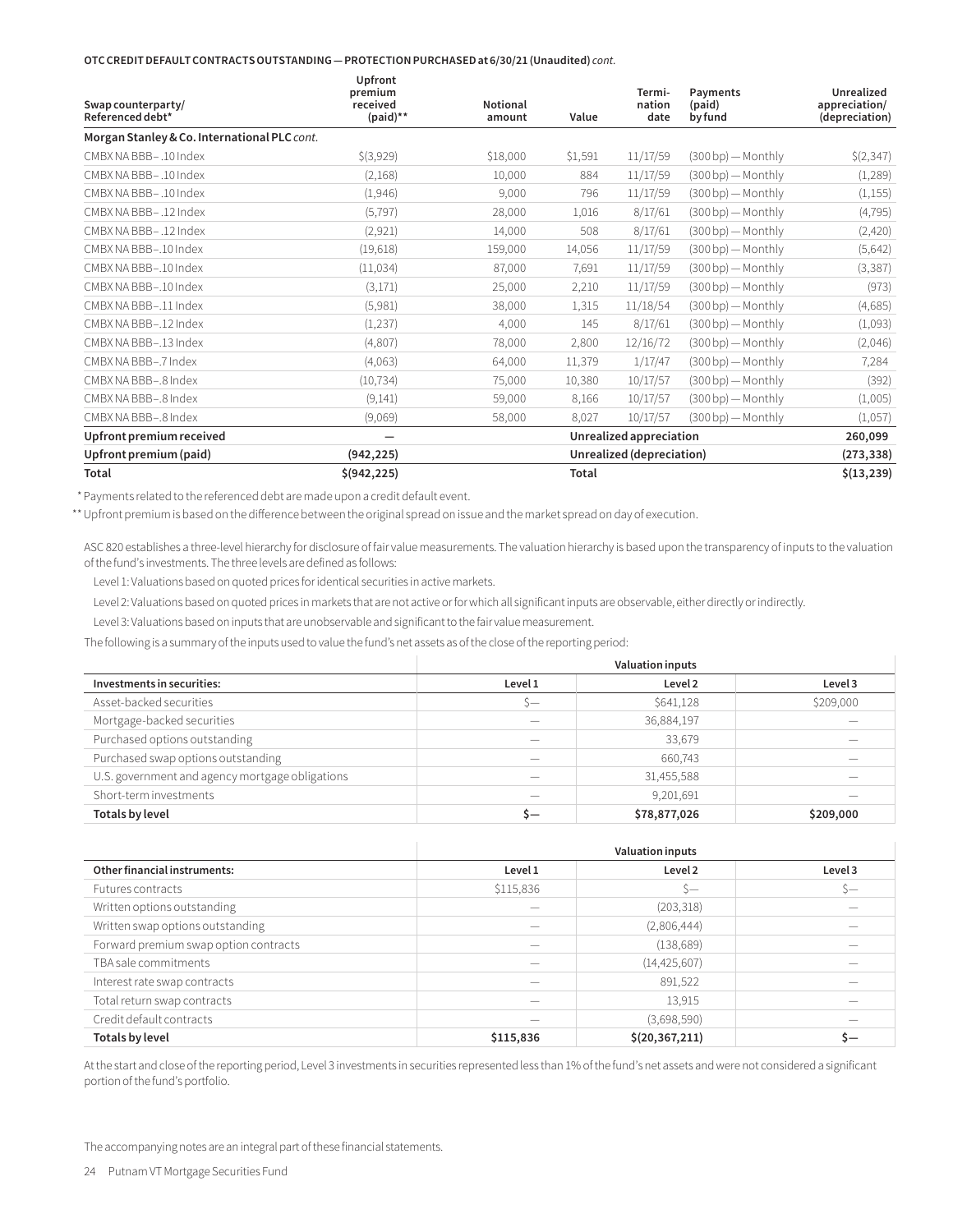### **Statement of assets and liabilities**

6/30/21 (Unaudited)

### **Assets**

| Investment in securities, at value (Notes 1 and 8):                          |              |
|------------------------------------------------------------------------------|--------------|
| Unaffiliated issuers (identified cost \$78,224,028)                          | \$77,215,615 |
| Affiliated issuers (identified cost \$1,870,411) (Notes 1 and 5)             | 1,870,411    |
| Cash                                                                         | 288,261      |
| Interest and other receivables                                               | 347,759      |
| Receivable for shares of the fund sold                                       | 25,610       |
| Receivable for investments sold                                              | 235,205      |
| Receivable for sales of TBA securities (Note 1)                              | 9,331,660    |
| Receivable from Manager (Note 2)                                             | 10,852       |
| Receivable for variation margin on centrally cleared swap contracts (Note 1) | 188,562      |
| Unrealized appreciation on forward premium swap option contracts (Note 1)    | 781,100      |
| Unrealized appreciation on OTC swap contracts (Note 1)                       | 371,685      |
| Premium paid on OTC swap contracts (Note 1)                                  | 942,286      |
| <b>Total assets</b>                                                          | 91,609,006   |

### **Liabilities**

| Payable for investments purchased                                          | 228,142        |
|----------------------------------------------------------------------------|----------------|
| Payable for purchases of TBA securities (Note 1)                           | 22,864,825     |
| Payable for shares of the fund repurchased                                 | 32,611         |
| Payable for custodian fees (Note 2)                                        | 31,412         |
| Payable for investor servicing fees (Note 2)                               | 5,341          |
| Payable for Trustee compensation and expenses (Note 2)                     | 58,772         |
| Payable for administrative services (Note 2)                               | 149            |
| Payable for distribution fees (Note 2)                                     | 4,666          |
| Payable for variation margin on futures contracts (Note 1)                 | 17,856         |
| Payable for variation margin on centrally cleared swap contracts (Note 1)  | 143,511        |
| Unrealized depreciation on OTC swap contracts (Note 1)                     | 3,083,357      |
| Premium received on OTC swap contracts (Note 1)                            | 1,935,866      |
| Unrealized depreciation on forward premium swap option contracts (Note 1)  | 919,789        |
| Written options outstanding, at value (premiums \$2,647,045) (Note 1)      | 3,009,762      |
| TBA sale commitments, at value (proceeds receivable \$14,415,156) (Note 1) | 14,425,607     |
| Other accrued expenses                                                     | 42,059         |
| <b>Total liabilities</b>                                                   | 46,803,725     |
| Net assets                                                                 | \$44,805,281   |
| Represented by                                                             |                |
| Paid-in capital (Unlimited shares authorized) (Notes 1 and 4)              | \$61,331,402   |
| Total distributable earnings (Note 1)                                      | (16, 526, 121) |
| Total - Representing net assets applicable to capital shares outstanding   | \$44,805,281   |
| Computation of net asset value Class IA                                    |                |

| Net assets                                                                                                          | \$22,513,178 |
|---------------------------------------------------------------------------------------------------------------------|--------------|
| Number of shares outstanding                                                                                        | 2.504.888    |
| Net asset value, offering price and redemption price per share (net assets divided by number of shares outstanding) | \$8.99       |
| Computation of net asset value Class IB                                                                             |              |

| Net assets                                                                                                          | \$22,292,103 |
|---------------------------------------------------------------------------------------------------------------------|--------------|
| Number of shares outstanding                                                                                        | 2.489.672    |
| Net asset value, offering price and redemption price per share (net assets divided by number of shares outstanding) | S8.95        |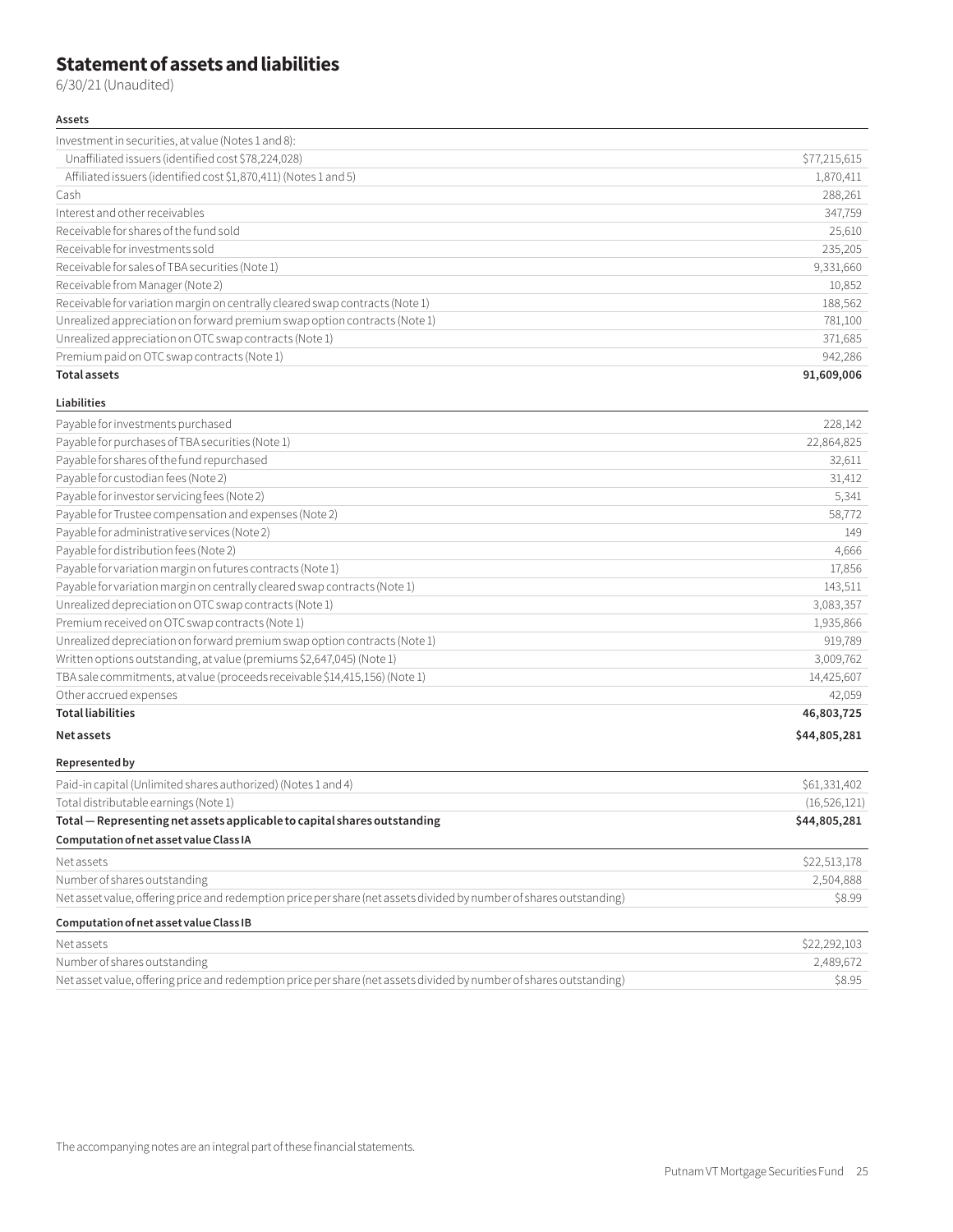### **Statement of operations**

Six months ended 6/30/21 (Unaudited)

| <b>Investment income</b>                                                                      |               |
|-----------------------------------------------------------------------------------------------|---------------|
| Interest (including interest income of \$556 from investments in affiliated issuers) (Note 5) | \$1,104,214   |
| Total investment income                                                                       | 1,104,214     |
| <b>Expenses</b>                                                                               |               |
| Compensation of Manager (Note 2)                                                              | 90,962        |
| Investor servicing fees (Note 2)                                                              | 16,832        |
| Custodian fees (Note 2)                                                                       | 27,883        |
| Trustee compensation and expenses (Note 2)                                                    | 1,082         |
| Distribution fees (Note 2)                                                                    | 28,596        |
| Administrative services (Note 2)                                                              | 439           |
| Auditing and tax fees                                                                         | 30,437        |
| Other                                                                                         | 11,623        |
| Fees waived and reimbursed by Manager (Note 2)                                                | (59,804)      |
| <b>Total expenses</b>                                                                         | 148,050       |
| Expense reduction (Note 2)                                                                    | (10)          |
| Net expenses                                                                                  | 148,040       |
| Net investment income                                                                         | 956,174       |
| Realized and unrealized gain (loss)                                                           |               |
| Net realized gain (loss) on:                                                                  |               |
| Securities from unaffiliated issuers (Notes 1 and 3)                                          | 303,099       |
| Net increase from payments by affiliates (Note 2)                                             | 1,016         |
| Futures contracts (Note 1)                                                                    | (124, 242)    |
| Swap contracts (Note 1)                                                                       | (1,648,055)   |
| Written options (Note 1)                                                                      | (439, 944)    |
| Total net realized loss                                                                       | (1,908,126)   |
| Change in net unrealized appreciation (depreciation) on:                                      |               |
| Securities from unaffiliated issuers and TBA sale commitments                                 | (1,496,935)   |
| Futures contracts                                                                             | 207,571       |
| Swap contracts                                                                                | 1,509,308     |
| Written options                                                                               | 380,381       |
| Total change in net unrealized appreciation                                                   | 600,325       |
| Net loss on investments                                                                       | (1, 307, 801) |
| Net decrease in net assets resulting from operations                                          | \$(351, 627)  |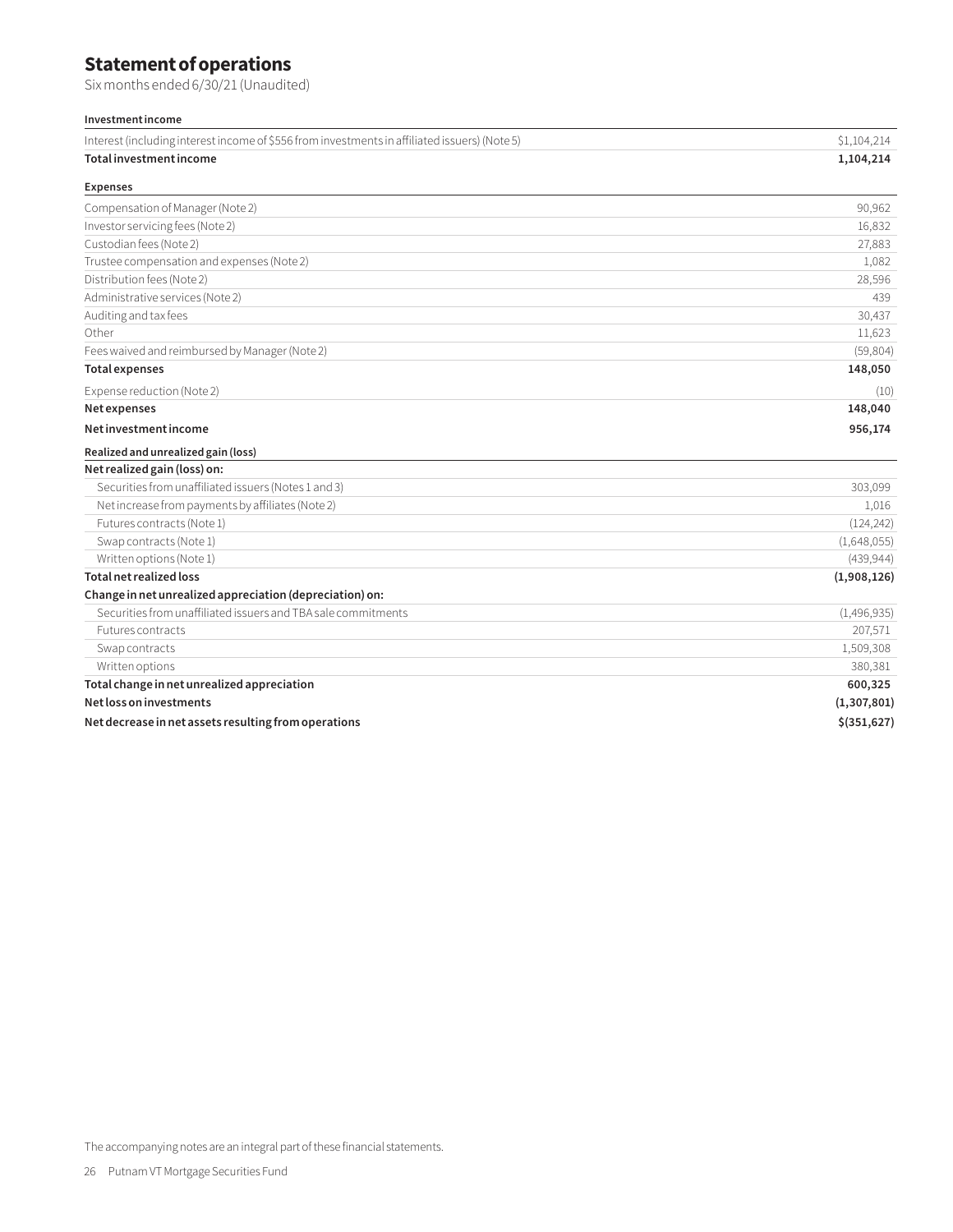### **Statement of changes in net assets**

|                                                                     | Six months<br>ended<br>$6/30/21*$ | Year ended<br>12/31/20 |
|---------------------------------------------------------------------|-----------------------------------|------------------------|
| Decrease in net assets                                              |                                   |                        |
| Operations:                                                         |                                   |                        |
| Net investment income                                               | \$956,174                         | \$1,897,746            |
| Net realized gain (loss) on investments                             | (1,908,126)                       | 2,587,161              |
| Change in net unrealized appreciation (depreciation) of investments | 600,325                           | (5,799,763)            |
| Net decrease in net assets resulting from operations                | (351, 627)                        | (1, 314, 856)          |
| Distributions to shareholders (Note 1):                             |                                   |                        |
| From ordinary income                                                |                                   |                        |
| Net investment income                                               |                                   |                        |
| Class IA                                                            | $\overline{\phantom{a}}$          | (2,587,503)            |
| Class IB                                                            | $\overline{\phantom{a}}$          | (2,096,557)            |
| Net realized short-term gain on investments                         |                                   |                        |
| Class IA                                                            | $\hspace{0.1mm}-\hspace{0.1mm}$   | (64, 947)              |
| Class IB                                                            | $\overline{\phantom{a}}$          | (53,689)               |
| From return of capital                                              |                                   |                        |
| Class IA                                                            | $\overline{\phantom{a}}$          | (71, 902)              |
| Class IB                                                            |                                   | (58, 260)              |
| Decrease from capital share transactions (Note 4)                   | (1,590,321)                       | (5,791,898)            |
| Total decrease in net assets                                        | (1,941,948)                       | (12,039,612)           |
| Net assets:                                                         |                                   |                        |
| Beginning of period                                                 | 46,747,229                        | 58,786,841             |
| End of period                                                       | \$44,805,281                      | \$46,747,229           |

\* Unaudited.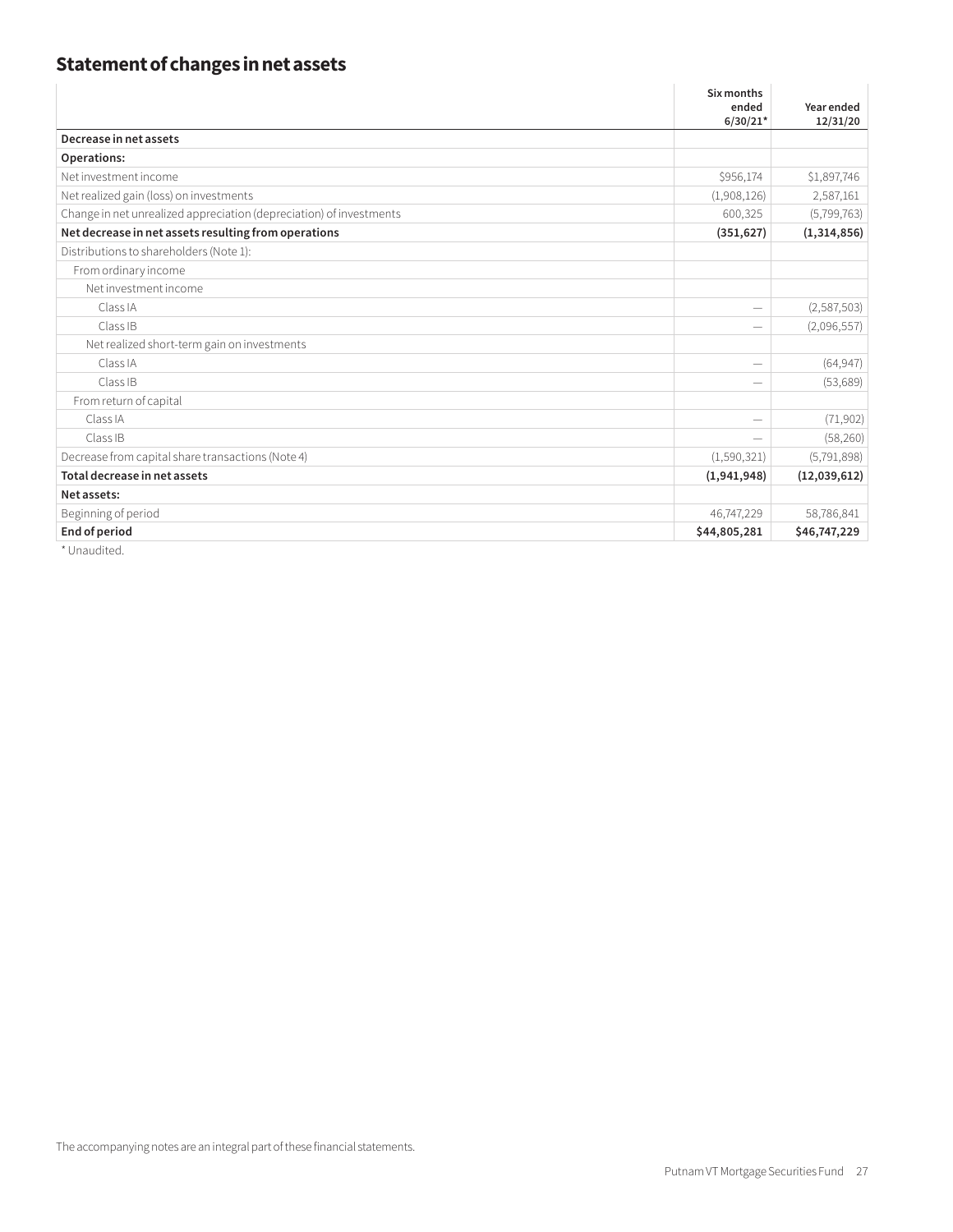### **Financial highlights** (For a common share outstanding throughout the period)

| <b>INVESTMENT OPERATIONS:</b> |                                      |                                           |                                                           |                                  |                            | <b>LESS DISTRIBUTIONS:</b>               |                                 |                            |                                |                                       | RATIOS AND SUPPLEMENTAL DATA:               |                                                  |                                                                    |                        |
|-------------------------------|--------------------------------------|-------------------------------------------|-----------------------------------------------------------|----------------------------------|----------------------------|------------------------------------------|---------------------------------|----------------------------|--------------------------------|---------------------------------------|---------------------------------------------|--------------------------------------------------|--------------------------------------------------------------------|------------------------|
| Period ended                  | Net asset value, beginning of period | Net investment income (loss) <sup>a</sup> | Net realized and unrealized gain (loss)<br>on investments | Total from investment operations | From net investment income | on investments<br>From net realized gain | From return of capital          | <b>Total distributions</b> | Net asset value, end of period | Total return at net assetvalue (%)b,c | Net assets, end of period<br>(in thousands) | Ratio of expenses to average<br>netassets (%)b,d | Ratio of net investment income (loss)<br>to average net assets (%) | Portfolio turnover (%) |
| Class IA                      |                                      |                                           |                                                           |                                  |                            |                                          |                                 |                            |                                |                                       |                                             |                                                  |                                                                    |                        |
| 6/30/21                       | \$9.05                               | .19                                       | (.25)                                                     | (.06)                            | $\overline{\phantom{0}}$   | $\qquad \qquad$                          |                                 | -                          | \$8.99                         | $(.66)^*$                             | \$22,513                                    | $.25*f$                                          | $2.05*f$                                                           | $446*$                 |
| 12/31/20                      | 10.18                                | .35                                       | (.57)                                                     | (.22)                            | (.87)                      | (.02)                                    | (.02)                           | (.91)                      | 9.05                           | (1.29)                                | 26,269                                      | .50f                                             | 3.89f                                                              | 895                    |
| 12/31/19                      | 9.21                                 | .36                                       | .85                                                       | 1.21                             | (.24)                      |                                          |                                 | (.24)                      | 10.18                          | 13.36                                 | 31,822                                      | .50 <sup>f</sup>                                 | 3.68f                                                              | 1,171                  |
| 12/31/18                      | 9.55                                 | .35                                       | (.41)                                                     | (.06)                            | (.28)                      | $\qquad \qquad$                          | $\overline{\phantom{0}}$        | (.28)                      | 9.21                           | (.62)                                 | 31,249                                      | .56f                                             | 3.80f                                                              | 1,142                  |
| 12/31/17                      | 9.59                                 | .27                                       | (.06)                                                     | .21                              | (.25)                      | $\qquad \qquad$                          | $\qquad \qquad$                 | (.25)                      | 9.55                           | 2.27                                  | 35,852                                      | .66                                              | 2.85                                                               | 1,188                  |
| 12/31/16                      | 9.76                                 | .24                                       | (.20)                                                     | .04                              | (.21)                      |                                          | $\overline{\phantom{0}}$        | (.21)                      | 9.59                           | .36                                   | 40,362                                      | $.64$ g                                          | 2.438                                                              | 1,028                  |
| Class IB                      |                                      |                                           |                                                           |                                  |                            |                                          |                                 |                            |                                |                                       |                                             |                                                  |                                                                    |                        |
| 6/30/21                       | \$9.02                               | .18                                       | (.25)                                                     | (.07)                            |                            |                                          |                                 | $\overline{\phantom{0}}$   | \$8.95                         | $(.78)$ *                             | \$22,292                                    | $.37*f$                                          | $1.92*f$                                                           | $446*$                 |
| 12/31/20                      | 10.16                                | .33                                       | (.58)                                                     | (.25)                            | (.85)                      | (.02)                                    | (.02)                           | (.89)                      | 9.02                           | (1.68)                                | 20,478                                      | .75f                                             | 3.64f                                                              | 895                    |
| 12/31/19                      | 9.18                                 | .33                                       | .86                                                       | 1.19                             | (.21)                      | $\hspace{0.1mm}-\hspace{0.1mm}$          | $\hspace{0.1mm}-\hspace{0.1mm}$ | (.21)                      | 10.16                          | 13.20                                 | 26,965                                      | .75f                                             | 3.44f                                                              | 1,171                  |
| 12/31/18                      | 9.52                                 | .33                                       | (.41)                                                     | (.08)                            | (.26)                      | $\overline{\phantom{m}}$                 | $\qquad \qquad -$               | (.26)                      | 9.18                           | (.90)                                 | 23,232                                      | .81f                                             | 3.54f                                                              | 1,142                  |
| 12/31/17                      | 9.56                                 | .25                                       | (.07)                                                     | .18                              | (.22)                      | $\overline{\phantom{m}}$                 | $\qquad \qquad -$               | (.22)                      | 9.52                           | 1.96                                  | 27,524                                      | .91                                              | 2.60                                                               | 1,188                  |
| 12/31/16                      | 9.72                                 | .21                                       | (.19)                                                     | .02                              | (.18)                      | $\qquad \qquad -$                        |                                 | (.18)                      | 9.56                           | .20                                   | 33,301                                      | $.89$ g                                          | 2.188                                                              | 1,028                  |

Before April 30, 2018, the fund was managed with a materially different investment strategy and may have achieved materially different performance results under its current investment strategy from that shown for periods before this date.

\* Not annualized.

† Unaudited.

**<sup>a</sup>** Per share net investment income (loss) has been determined on the basis of the weighted average number of shares outstanding during the period.

**<sup>b</sup>** The charges and expenses at the insurance company separate account level are not reflected.

**<sup>c</sup>** Total return assumes dividend reinvestment.

**<sup>d</sup>** Includes amounts paid through expense offset arrangements, if any (Note 2). Also excludes acquired fund fees and expenses, if any.

**<sup>e</sup>** Portfolio turnover includes TBA purchase and sale commitments.

**<sup>f</sup>** Reflects an involuntary contractual expense limitation in effect during the period. As a result of such limitation, the expenses of each class reflect the following reductions as a percentage of average net assets.

|                   | % of average net assets |
|-------------------|-------------------------|
| June 30, 2021     | 0.12%                   |
| December 31, 2020 | O 24                    |
| December 31, 2019 | 0.22                    |
| December 31, 2018 | 025                     |

**<sup>g</sup>** Reflects a voluntary waiver of certain fund expenses in effect during the period. As a result of such waiver, the expenses of each class reflect a reduction of less than 0.01% as a percentage of average net assets.

The accompanying notes are an integral part of these financial statements.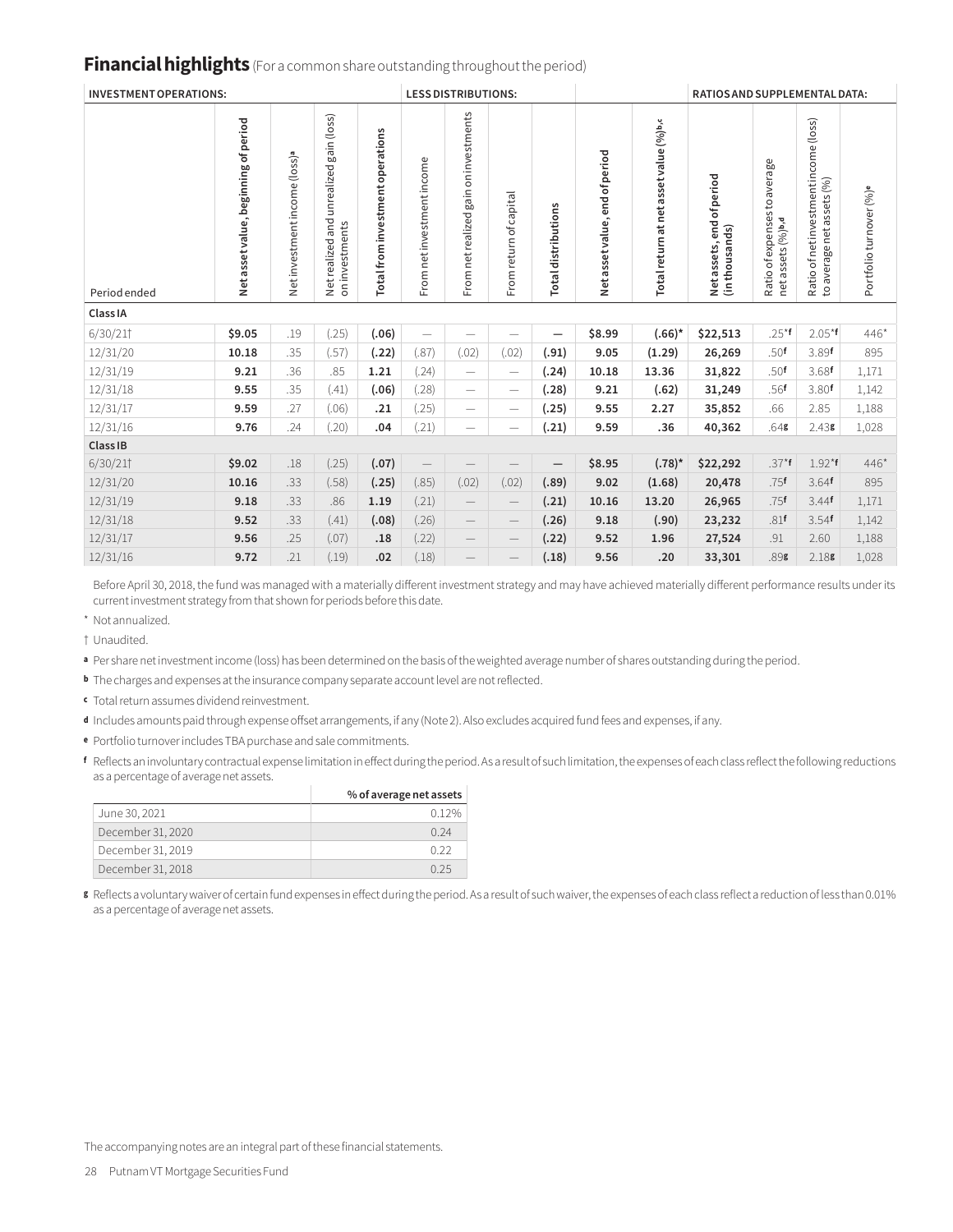### **Notes to financial statements** 6/30/21 (Unaudited)

Within the following Notes to financial statements, references to "State Street" represent State Street Bank and Trust Company, references to "the SEC" represent the Securities and Exchange Commission, references to "Putnam Management" represent Putnam Investment Management, LLC, the fund's manager, an indirect wholly-owned subsidiary of Putnam Investments, LLC and references to "OTC", if any, represent over-the-counter. Unless otherwise noted, the "reporting period" represents the period from January 1, 2021 through June 30, 2021.

Putnam VT Mortgage Securities Fund (the fund) is a diversified series of Putnam Variable Trust (the Trust), a Massachusetts business trust registered under the Investment Company Act of 1940, as amended, as an open-end management investment company. The goal of the fund is to seek as high a level of current income as Putnam Management believes is consistent with preservation of capital. The fund invests mainly in mortgages, mortgage-related fixed income securities and related derivatives that are either investment-grade or below-investment-grade in quality (sometimes referred to as "junk bonds"). Under normal circumstances, the fund invests at least 80% of its net assets (plus any borrowings for investment purposes) in mortgages, mortgage-related fixed income securities and related derivatives (i.e., derivatives used to acquire exposure to, or whose underlying securities are, mortgages or mortgage-related securities). The fund generally uses the net unrealized gain or loss, or market value, of mortgage-related derivatives for purposes of this policy, but may use the notional value of a derivative if that is determined to be a more appropriate measure of the fund's investment exposure. This policy may be changed only after 60 days' notice to shareholders.

The fund expects to invest in mortgage-backed investments that are obligations of U.S. government agencies and instrumentalities and accordingly are backed by the full faith and credit of the United States (e.g., Ginnie Mae mortgage-backed bonds) as well as in mortgage-backed investments that are backed by only the credit of a federal agency or government-sponsored entity (e.g., Fannie Mae and Freddie Mac mortgage-backed bonds), and that have short- to long-term maturities. The fund currently has significant investment exposure to commercial mortgage-backed securities.

The fund also expects to invest in lower-rated, higher-yielding mortgage-backed securities, including non-agency residential mortgage-backed securities (which may be backed by non-qualified or "sub-prime" mortgages), commercial mortgage-backed securities, and collateralized mortgage obligations (including interest only, principal only, and other prepayment derivatives). Non-agency (i.e., privately issued) securities typically are lower-rated and higher yielding than securities issued or backed by agencies such as Ginnie Mae, Fannie Mae or Freddie Mac. While the fund's emphasis will be on mortgage-backed securities, it may also invest to a lesser extent in other types of asset-backed securities.

Putnam Management may consider, among other factors, credit, interest rate, prepayment and liquidity risks, as well as general market conditions, when deciding whether to buy or sell investments.

The fund typically uses to a significant extent derivatives, including interest rate swaps, swaptions, forward delivery contracts, total return swaps, and options on mortgage-backed securities and indices, for both hedging and non-hedging purposes, including to obtain or adjust exposure to mortgage-backed investments.

The fund offers class IA and class IB shares of beneficial interest. Class IA shares are offered at net asset value and are not subject to a distribution fee. Class IB shares are offered at net asset value and pay an ongoing distribution fee, which is identified in Note 2.

In the normal course of business, the fund enters into contracts that may include agreements to indemnify another party under given circumstances. The fund's maximum exposure under these arrangements is unknown as this would involve future claims that may be, but have not yet been, made against the fund. However, the fund's management team expects the risk of material loss to be remote.

The fund has entered into contractual arrangements with an investment adviser, administrator, distributor, shareholder servicing agent and custodian, who each provide services to the fund. Unless expressly stated otherwise, shareholders are not parties to, or intended beneficiaries of these contractual arrangements, and these contractual arrangements are not intended to create any shareholder right to enforce them against the service providers or to seek any remedy under them against the service providers, either directly or on behalf of the fund.

Under the fund's Amended and Restated Agreement and Declaration of Trust, any claims asserted against or on behalf of the Putnam Funds, including claims

against Trustees and Officers, must be brought in state and federal courts located within the Commonwealth of Massachusetts.

#### **Note 1 — Significant accounting policies**

The following is a summary of significant accounting policies consistently followed by the fund in the preparation of its financial statements. The preparation of financial statements is in conformity with accounting principles generally accepted in the United States of America and requires management to make estimates and assumptions that affect the reported amounts of assets and liabilities in the financial statements and the reported amounts of increases and decreases in net assets from operations. Actual results could differ from those estimates. Subsequent events after the Statement of assets and liabilities date through the date that the financial statements were issued have been evaluated in the preparation of the financial statements.

Investment income, realized and unrealized gains and losses and expenses of the fund are borne pro-rata based on the relative net assets of each class to the total net assets of the fund, except that each class bears expenses unique to that class (including the distribution fees applicable to such classes). Each class votes as a class only with respect to its own distribution plan or other matters on which a class vote is required by law or determined by the Trustees. If the fund were liquidated, shares of each class would receive their pro-rata share of the net assets of the fund. In addition, the Trustees declare separate dividends on each class of shares.

**Security valuation** Portfolio securities and other investments are valued using policies and procedures adopted by the Board of Trustees. The Trustees have formed a Pricing Committee to oversee the implementation of these procedures and have delegated responsibility for valuing the fund's assets in accordance with these procedures to Putnam Management. Putnam Management has established an internal Valuation Committee that is responsible for making fair value determinations, evaluating the effectiveness of the pricing policies of the fund and reporting to the Pricing Committee.

Investments, including mortgage backed securities and short-term investments with remaining maturities of 60 days or less, are valued on the basis of valuations provided by an independent pricing service approved by the Trustees or dealers selected by Putnam Management. Such service providers use information with respect to transactions in bonds, quotations from bond dealers, market transactions in comparable securities and various relationships between securities in determining value. These securities will generally be categorized as Level 2.

Investments in open-end investment companies (excluding exchange-traded funds), if any, which can be classified as Level 1 or Level 2 securities, are valued based on their net asset value. The net asset value of such investment companies equals the total value of their assets less their liabilities and divided by the number of their outstanding shares.

Certain investments, including certain restricted and illiquid securities and derivatives, are also valued at fair value following procedures approved by the Trustees. These valuations consider such factors as significant market or specific security events such as interest rate or credit quality changes, various relationships with other securities, discount rates, U.S. Treasury, U.S. swap and credit yields, index levels, convexity exposures, recovery rates, sales and other multiples and resale restrictions. These securities are classified as Level 2 or as Level 3 depending on the priority of the significant inputs.

To assess the continuing appropriateness of fair valuations, the Valuation Committee reviews and affirms the reasonableness of such valuations on a regular basis after considering all relevant information that is reasonably available. Such valuations and procedures are reviewed periodically by the Trustees. Certain securities may be valued on the basis of a price provided by a single source. The fair value of securities is generally determined as the amount that the fund could reasonably expect to realize from an orderly disposition of such securities over a reasonable period of time. By its nature, a fair value price is a good faith estimate of the value of a security in a current sale and does not reflect an actual market price, which may be different by a material amount.

**Joint trading account** Pursuant to an exemptive order from the SEC, the fund may transfer uninvested cash balances into a joint trading account along with the cash of other registered investment companies and certain other accounts managed by Putnam Management. These balances may be invested in issues of short-term investments having maturities of up to 90 days.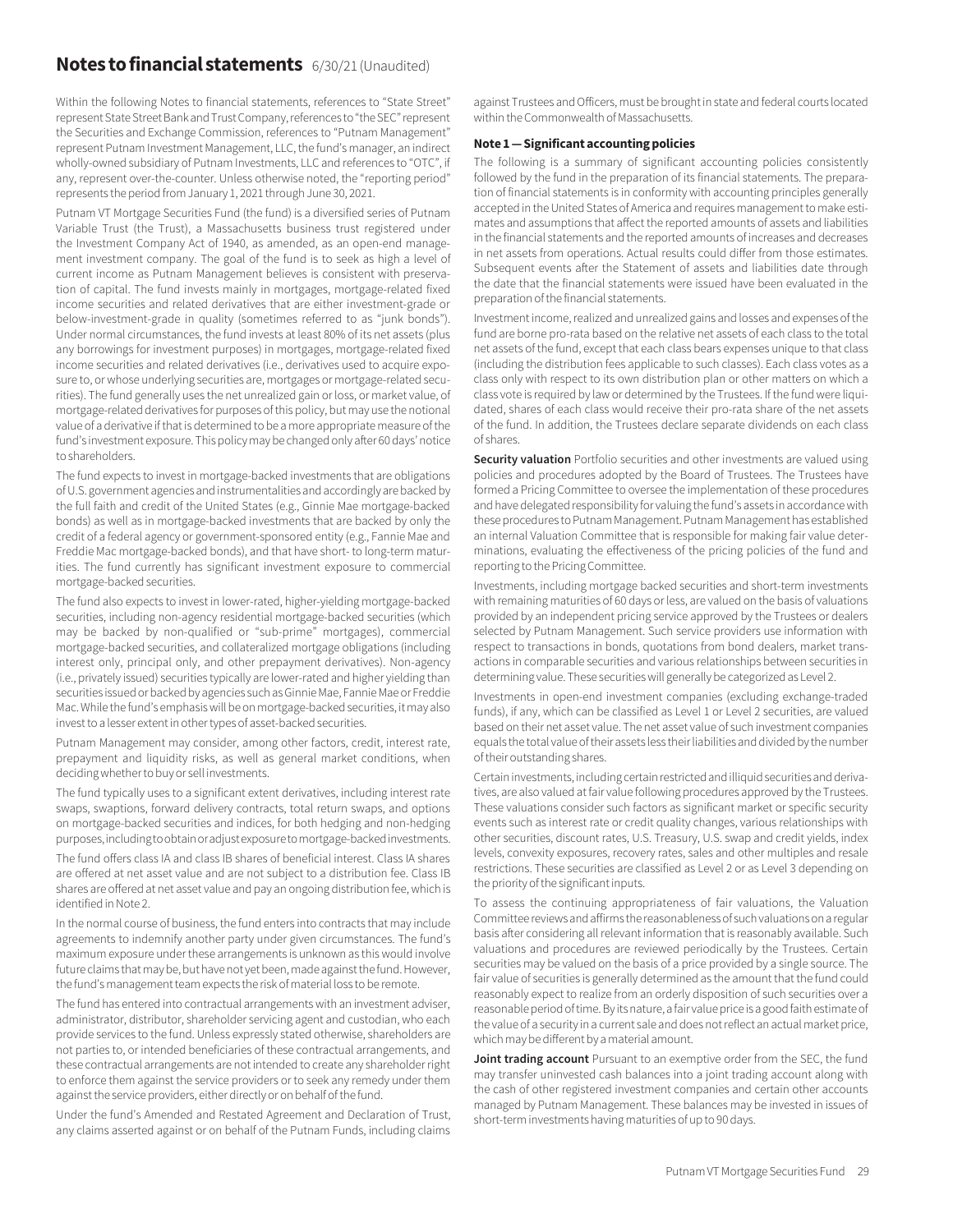**Repurchase agreements** The fund, or any joint trading account, through its custodian, receives delivery of the underlying securities, the fair value of which at the time of purchase is required to be in an amount at least equal to the resale price, including accrued interest. Collateral for certain tri-party repurchase agreements is held at the counterparty's custodian in a segregated account for the benefit of the fund and the counterparty. Putnam Management is responsible for determining that the value of these underlying securities is at all times at least equal to the resale price, including accrued interest. In the event of default or bankruptcy by the other party to the agreement, retention of the collateral may be subject to legal proceedings.

**Security transactions and related investment income** Security transactions are recorded on the trade date (the date the order to buy or sell is executed). Gains or losses on securities sold are determined on the identified cost basis.

Interest income, net of any applicable withholding taxes, if any, and including amortization and accretion of premiums and discounts on debt securities, is recorded on the accrual basis.

Securities purchased or sold on a delayed delivery basis may be settled at a future date beyond customary settlement time; interest income is accrued based on the terms of the securities. Losses may arise due to changes in the fair value of the underlying securities or if the counterparty does not perform under the contract.

**Stripped securities** The fund may invest in stripped securities which represent a participation in securities that may be structured in classes with rights to receive different portions of the interest and principal. Interest-only securities receive all of the interest and principal-only securities receive all of the principal. If the interest-only securities experience greater than anticipated prepayments of principal, the fund may fail to recoup fully its initial investment in these securities. Conversely, principal-only securities increase in value if prepayments are greater than anticipated and decline if prepayments are slower than anticipated. The fair value of these securities is highly sensitive to changes in interest rates.

**Options contracts** The fund uses options contracts to hedge duration and convexity, to isolate prepayment risk and to manage downside risks.

The potential risk to the fund is that the change in value of options contracts may not correspond to the change in value of the hedged instruments. In addition, losses may arise from changes in the value of the underlying instruments if there is an illiquid secondary market for the contracts, if interest or exchange rates move unexpectedly or if the counterparty to the contract is unable to perform. Realized gains and losses on purchased options are included in realized gains and losses on investment securities. If a written call option is exercised, the premium originally received is recorded as an addition to sales proceeds. If a written put option is exercised, the premium originally received is recorded as a reduction to the cost of investments.

Exchange-traded options are valued at the last sale price or, if no sales are reported, the last bid price for purchased options and the last ask price for written options. OTC traded options are valued using prices supplied by dealers.

Options on swaps are similar to options on securities except that the premium paid or received is to buy or grant the right to enter into a previously agreed upon interest rate or credit default contract. Forward premium swap option contracts include premiums that have extended settlement dates. The delayed settlement of the premiums is factored into the daily valuation of the option contracts. In the case of interest rate cap and floor contracts, in return for a premium, ongoing payments between two parties are based on interest rates exceeding a specified rate, in the case of a cap contract, or falling below a specified rate in the case of a floor contract.

Written option contracts outstanding at period end, if any, are listed after the fund's portfolio**.**

**Futures contracts** The fund uses futures contracts for hedging treasury term structure risk and for yield curve positioning.

The potential risk to the fund is that the change in value of futures contracts may not correspond to the change in value of the hedged instruments. In addition, losses may arise from changes in the value of the underlying instruments, if there is an illiquid secondary market for the contracts, if interest or exchange rates move unexpectedly or if the counterparty to the contract is unable to perform. With futures, there is minimal counterparty credit risk to the fund since futures are exchange traded and the exchange's clearinghouse, as counterparty to all exchange traded futures, guarantees the futures against default. Risks may exceed amounts recognized on the Statement of assets and liabilities. When the contract is closed, the fund records a realized gain or loss equal to the difference between the value of the contract at the time it was opened and the value at the time it was closed.

Futures contracts are valued at the quoted daily settlement prices established by the exchange on which they trade. The fund and the broker agree to exchange an amount of cash equal to the daily fluctuation in the value of the futures contract. Such receipts or payments are known as "variation margin."

Futures contracts outstanding at period end, if any, are listed after the fund's portfolio.

**Interest rate swap contracts** The fund entered into OTC and/or centrally cleared interest rate swap contracts, which are arrangements between two parties to exchange cash flows based on a notional principal amount, for hedging term structure risk and for yield curve positioning.

An OTC and centrally cleared interest rate swap can be purchased or sold with an upfront premium. For OTC interest rate swap contracts, an upfront payment received by the fund is recorded as a liability on the fund's books. An upfront payment made by the fund is recorded as an asset on the fund's books. OTC and centrally cleared interest rate swap contracts are marked to market daily based upon quotations from an independent pricing service or market makers. Any change is recorded as an unrealized gain or loss on OTC interest rate swaps. Daily fluctuations in the value of centrally cleared interest rate swaps are settled through a central clearing agent and are recorded in variation margin on the Statement of assets and liabilities and recorded as unrealized gain or loss. Payments, including upfront premiums, received or made are recorded as realized gains or losses at the reset date or the closing of the contract. Certain OTC and centrally cleared interest rate swap contracts may include extended effective dates. Payments related to these swap contracts are accrued based on the terms of the contract.

The fund could be exposed to credit or market risk due to unfavorable changes in the fluctuation of interest rates or if the counterparty defaults, in the case of OTC interest rate contracts, or the central clearing agency or a clearing member defaults, in the case of centrally cleared interest rate swap contracts, on its respective obligation to perform under the contract. The fund's maximum risk of loss from counterparty risk or central clearing risk is the fair value of the contract. This risk may be mitigated for OTC interest rate swap contracts by having a master netting arrangement between the fund and the counterparty and for centrally cleared interest rate swap contracts through the daily exchange of variation margin. There is minimal counterparty risk with respect to centrally cleared interest rate swap contracts due to the clearinghouse guarantee fund and other resources that are available in the event of a clearing member default. Risk of loss may exceed amounts recognized on the Statement of assets and liabilities.

OTC and centrally cleared interest rate swap contracts outstanding, including their respective notional amounts at period end, if any, are listed after the fund's portfolio.

**Total return swap contracts** The fund entered into OTC and/or centrally cleared total return swap contracts, which are arrangements to exchange a market-linked return for a periodic payment, both based on a notional principal amount, to hedge sector exposure and for gaining exposure to specific sectors.

To the extent that the total return of the security, index or other financial measure underlying the transaction exceeds or falls short of the offsetting interest rate obligation, the fund will receive a payment from or make a payment to the counterparty. OTC and/or centrally cleared total return swap contracts are marked to market daily based upon quotations from an independent pricing service or market maker. Any change is recorded as an unrealized gain or loss on OTC total return swaps. Daily fluctuations in the value of centrally cleared total return swaps are settled through a central clearing agent and are recorded in variation margin on the Statement of assets and liabilities and recorded as unrealized gain or loss. Payments received or made are recorded as realized gains or losses. Certain OTC and/or centrally cleared total return swap contracts may include extended effective dates. Payments related to these swap contracts are accrued based on the terms of the contract. The fund could be exposed to credit or market risk due to unfavorable changes in the fluctuation of interest rates or in the price of the underlying security or index, the possibility that there is no liquid market for these agreements or that the counterparty may default on its obligation to perform. The fund's maximum risk of loss from counterparty risk or central clearing risk is the fair value of the contract. This risk may be mitigated for OTC total return swap contracts by having a master netting arrangement between the fund and the counterparty and for centrally cleared total return swap contracts through the daily exchange of variation margin. There is minimal counterparty risk with respect to centrally cleared total return swap contracts due to the clearinghouse guarantee fund and other resources that are available in the event of a clearing member default. Risk of loss may exceed amounts recognized on the Statement of assets and liabilities.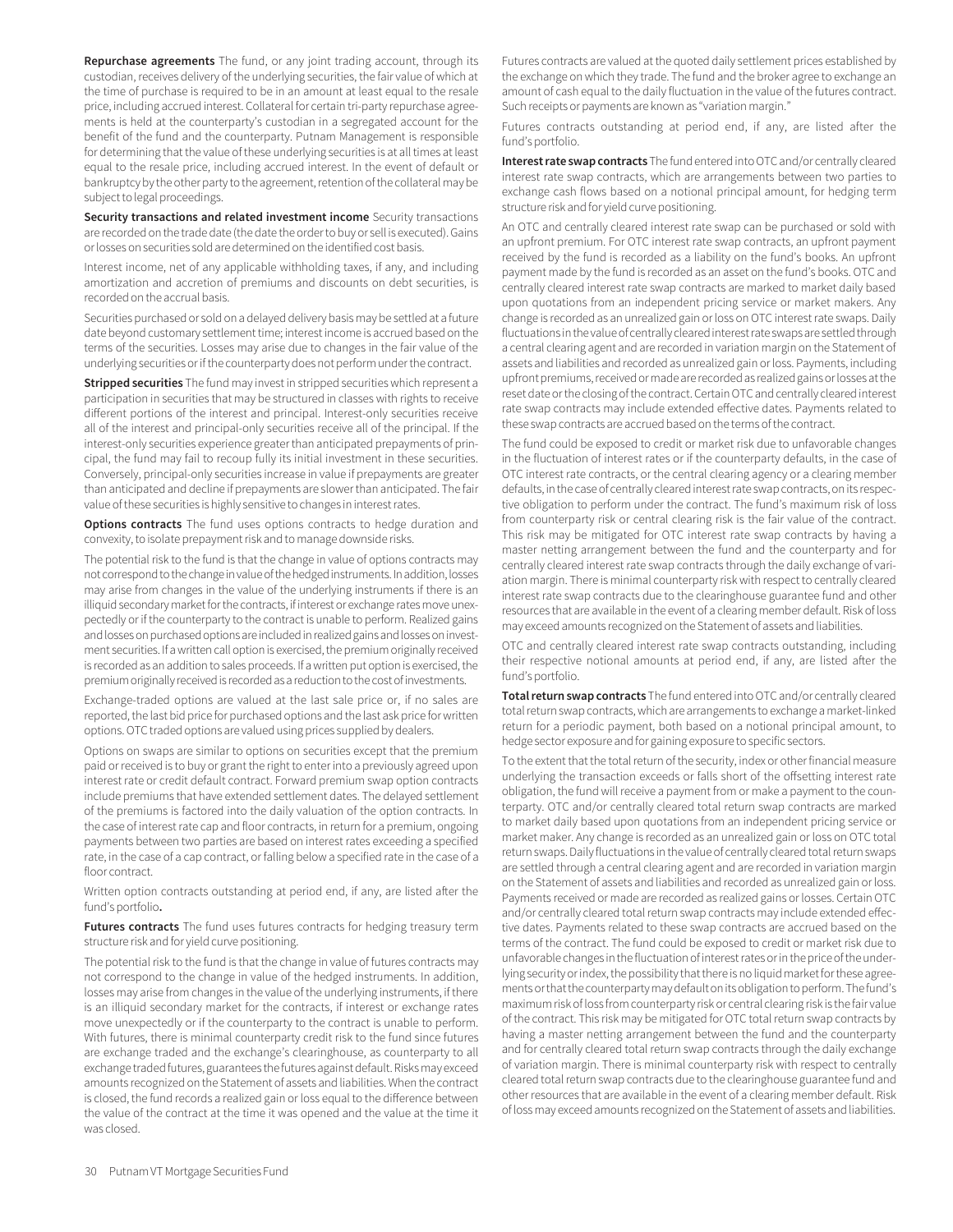OTC and/or centrally cleared total return swap contracts outstanding, including their respective notional amounts at period end, if any, are listed after the fund's portfolio.

**Credit default contracts** The fund entered into OTC and/or centrally cleared credit default contracts to hedge credit risk, to hedge market risk and for gaining exposure to specific sectors.

In OTC and centrally cleared credit default contracts, the protection buyer typically makes a periodic stream of payments to a counterparty, the protection seller, in exchange for the right to receive a contingent payment upon the occurrence of a credit event on the reference obligation or all other equally ranked obligations of the reference entity. Credit events are contract specific but may include bankruptcy, failure to pay, restructuring and obligation acceleration. For OTC credit default contracts, an upfront payment received by the fund is recorded as a liability on the fund's books. An upfront payment made by the fund is recorded as an asset on the fund's books. Centrally cleared credit default contracts provide the same rights to the protection buyer and seller except the payments between parties, including upfront premiums, are settled through a central clearing agent through variation margin payments. Upfront and periodic payments received or paid by the fund for OTC and centrally cleared credit default contracts are recorded as realized gains or losses at the reset date or close of the contract. The OTC and centrally cleared credit default contracts are marked to market daily based upon quotations from an independent pricing service or market makers. Any change in value of OTC credit default contracts is recorded as an unrealized gain or loss. Daily fluctuations in the value of centrally cleared credit default contracts are recorded in variation margin on the Statement of assets and liabilities and recorded as unrealized gain or loss. Upon the occurrence of a credit event, the difference between the par value and fair value of the reference obligation, net of any proportional amount of the upfront payment, is recorded as a realized gain or loss.

In addition to bearing the risk that the credit event will occur, the fund could be exposed to market risk due to unfavorable changes in interest rates or in the price of the underlying security or index or the possibility that the fund may be unable to close out its position at the same time or at the same price as if it had purchased the underlying reference obligations. In certain circumstances, the fund may enter into offsetting OTC and centrally cleared credit default contracts which would mitigate its risk of loss. Risks of loss may exceed amounts recognized on the Statement of assets and liabilities. The fund's maximum risk of loss from counterparty risk, either as the protection seller or as the protection buyer, is the fair value of the contract. This risk may be mitigated for OTC credit default contracts by having a master netting arrangement between the fund and the counterparty and for centrally cleared credit default contracts through the daily exchange of variation margin. Counterparty risk is further mitigated with respect to centrally cleared credit default swap contracts due to the clearinghouse guarantee fund and other resources that are available in the event of a clearing member default. Where the fund is a seller of protection, the maximum potential amount of future payments the fund may be required to make is equal to the notional amount.

OTC and centrally cleared credit default contracts outstanding, including their respective notional amounts at period end, if any, are listed after the fund's portfolio.

**TBA commitments** The fund may enter into TBA (to be announced) commitments to purchase securities for a fixed unit price at a future date beyond customary settlement time. Although the unit price and par amount have been established, the actual securities have not been specified. However, it is anticipated that the amount of the commitments will not significantly differ from the principal amount. The fund holds, and maintains until settlement date, cash or high-grade debt obligations in an amount sufficient to meet the purchase price, or the fund may enter into offsetting contracts for the forward sale of other securities it owns. Income on the securities will not be earned until settlement date.

The fund may also enter into TBA sale commitments to hedge its portfolio positions, to sell mortgage-backed securities it owns under delayed delivery arrangements or to take a short position in mortgage-backed securities. Proceeds of TBA sale commitments are not received until the contractual settlement date. During the time a TBA sale commitment is outstanding, either equivalent deliverable securities or an offsetting TBA purchase commitment deliverable on or before the sale commitment date are held as "cover" for the transaction, or other liquid assets in an amount equal to the notional value of the TBA sale commitment are segregated. If the TBA sale commitment is closed through the acquisition of an offsetting TBA purchase commitment, the fund realizes a gain or loss. If the fund delivers securities under the commitment, the fund realizes a gain or a loss from

the sale of the securities based upon the unit price established at the date the commitment was entered into.

TBA commitments, which are accounted for as purchase and sale transactions, may be considered securities themselves, and involve a risk of loss due to changes in the value of the security prior to the settlement date as well as the risk that the counterparty to the transaction will not perform its obligations. Counterparty risk is mitigated by having a master agreement between the fund and the counterparty.

Unsettled TBA commitments are valued at their fair value according to the procedures described under "Security valuation" above. The contract is marked to market daily and the change in fair value is recorded by the fund as an unrealized gain or loss. Based on market circumstances, Putnam Management will determine whether to take delivery of the underlying securities or to dispose of the TBA commitments prior to settlement.

TBA purchase commitments outstanding at period end, if any, are listed within the fund's portfolio and TBA sale commitments outstanding at period end, if any, are listed after the fund's portfolio.

**Master agreements** The fund is a party to ISDA (International Swaps and Derivatives Association, Inc.) Master Agreements that govern OTC derivative and foreign exchange contracts and Master Securities Forward Transaction Agreements that govern transactions involving mortgage-backed and other assetbacked securities that may result in delayed delivery (Master Agreements) with certain counterparties entered into from time to time. The Master Agreements may contain provisions regarding, among other things, the parties' general obligations, representations, agreements, collateral requirements, events of default and early termination. With respect to certain counterparties, in accordance with the terms of the Master Agreements, collateral pledged to the fund is held in a segregated account by the fund's custodian and, with respect to those amounts which can be sold or repledged, are presented in the fund's portfolio.

Collateral pledged by the fund is segregated by the fund's custodian and identified in the fund's portfolio. Collateral can be in the form of cash or debt securities issued by the U.S. Government or related agencies or other securities as agreed to by the fund and the applicable counterparty. Collateral requirements are determined based on the fund's net position with each counterparty.

With respect to ISDA Master Agreements, termination events applicable to the fund may occur upon a decline in the fund's net assets below a specified threshold over a certain period of time. Termination events applicable to counterparties may occur upon a decline in the counterparty's long-term or short-term credit ratings below a specified level. In each case, upon occurrence, the other party may elect to terminate early and cause settlement of all derivative and foreign exchange contracts outstanding, including the payment of any losses and costs resulting from such early termination, as reasonably determined by the terminating party. Any decision by one or more of the fund's counterparties to elect early termination could impact the fund's future derivative activity.

At the close of the reporting period, the fund had a net liability position of \$6,215,687 on open derivative contracts subject to the Master Agreements. Collateral pledged by the fund at period end for these agreements totaled \$6,228,404 and may include amounts related to unsettled agreements.

**Interfund lending** The fund, along with other Putnam funds, may participate in an interfund lending program pursuant to an exemptive order issued by the SEC. This program allows the fund to borrow from or lend to other Putnam funds that permit such transactions. Interfund lending transactions are subject to each fund's investment policies and borrowing and lending limits. Interest earned or paid on the interfund lending transaction will be based on the average of certain current market rates. During the reporting period, the fund did not utilize the program.

**Lines of credit** The fund participates, along with other Putnam funds, in a \$317.5 million unsecured committed line of credit and a \$235.5 million unsecured uncommitted line of credit, both provided by State Street. Borrowings may be made for temporary or emergency purposes, including the funding of shareholder redemption requests and trade settlements. Interest is charged to the fund based on the fund's borrowing at a rate equal to 1.25% plus the higher of (1) the Federal Funds rate and (2) the Overnight Bank Funding Rate for the committed line of credit and 1.30% plus the higher of (1) the Federal Funds rate and (2) the Overnight Bank Funding Rate for the uncommitted line of credit. A closing fee equal to 0.04% of the committed line of credit and 0.04% of the uncommitted line of credit has been paid by the participating funds. In addition, a commitment fee of 0.21% per annum on any unutilized portion of the committed line of credit is allocated to the participating funds based on their relative net assets and paid quarterly. During the reporting period, the fund had no borrowings against these arrangements.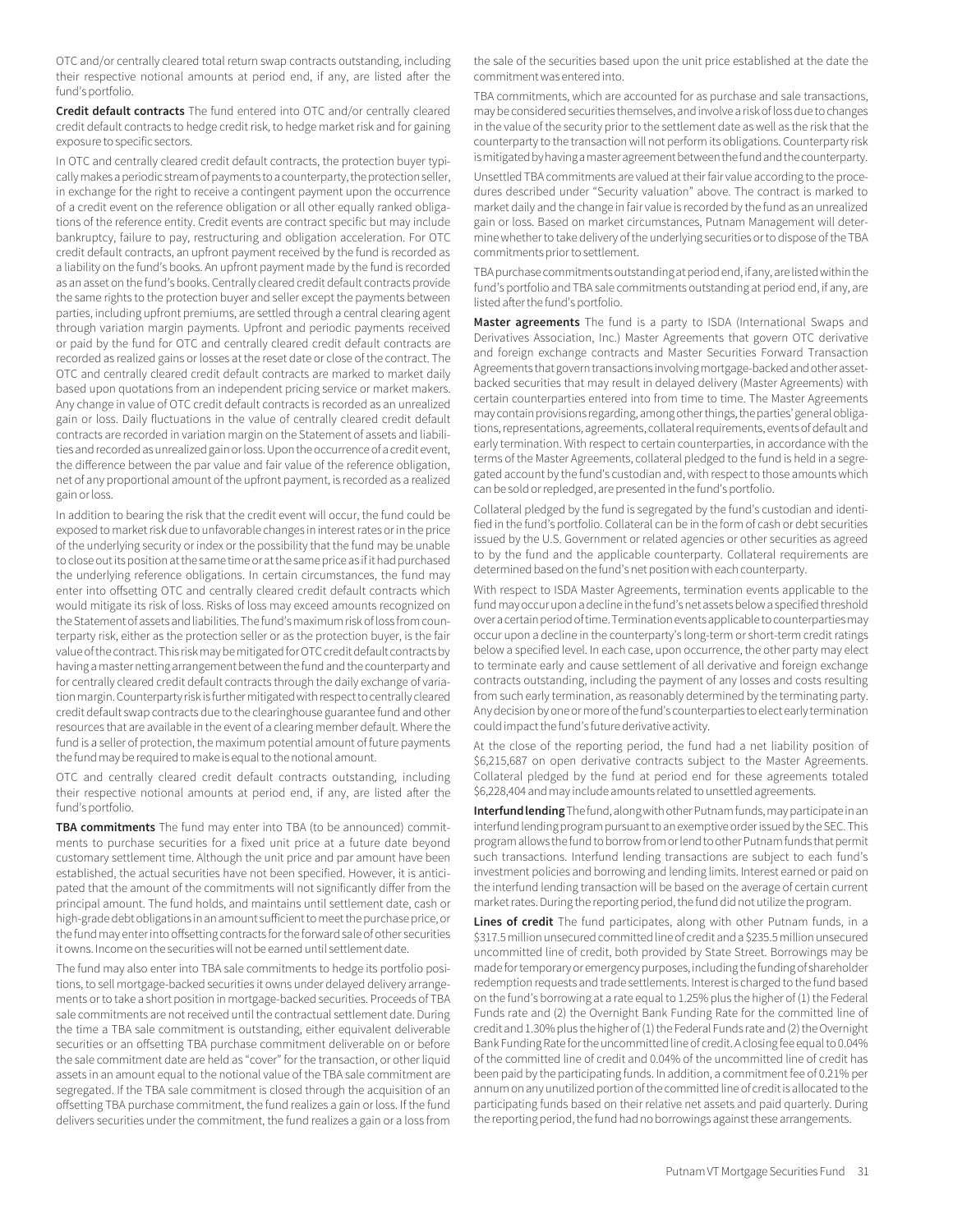**Federal taxes** It is the policy of the fund to distribute all of its taxable income within the prescribed time period and otherwise comply with the provisions of the Internal Revenue Code of 1986, as amended (the Code), applicable to regulated investment companies.

The fund is subject to the provisions of Accounting Standards Codification 740 *Income Taxes* (ASC 740). ASC 740 sets forth a minimum threshold for financial statement recognition of the benefit of a tax position taken or expected to be taken in a tax return. The fund did not have a liability to record for any unrecognized tax benefits in the accompanying financial statements. No provision has been made for federal taxes on income, capital gains or unrealized appreciation on securities held nor for excise tax on income and capital gains. Each of the fund's federal tax returns for the prior three fiscal years remains subject to examination by the Internal Revenue Service.

Tax cost of investments includes adjustments to net unrealized appreciation (depreciation) which may not necessarily be final tax cost basis adjustments, but closely approximate the tax basis unrealized gains and losses that may be realized and distributed to shareholders. The aggregate identified cost on a tax basis is \$61,920,199, resulting in gross unrealized appreciation and depreciation of \$6,286,905 and \$9,372,453, respectively, or net unrealized depreciation of \$3,085,548.

Under the Regulated Investment Company Modernization Act of 2010, the fund will be permitted to carry forward capital losses incurred for an unlimited period and the carry forwards will retain their character as either short-term or long-term capital losses. At December 31, 2020, the fund had the following capital loss carryovers available, to the extent allowed by the Code, to offset future net capital gain, if any:

|              | Loss carryover |              |
|--------------|----------------|--------------|
| Short-term   | Long-term      | Total        |
| \$12,488,621 |                | \$12,488,621 |

**Distributions to shareholders** Distributions to shareholders from net investment income are recorded by the fund on the ex-dividend date. Distributions from capital gains, if any, are recorded on the ex-dividend date and paid at least annually. The amount and character of income and gains to be distributed are determined in accordance with income tax regulations, which may differ from generally accepted accounting principles. Dividend sources are estimated at the time of declaration. Actual results may vary. Any non-taxable return of capital cannot be determined until final tax calculations are completed after the end of the fund's fiscal year. Reclassifications are made to the fund's capital accounts to reflect income and gains available for distribution (or available capital loss carryovers) under income tax regulations.

**Expenses of the Trust** Expenses directly charged or attributable to any fund will be paid from the assets of that fund. Generally, expenses of the Trust will be allocated among and charged to the assets of each fund on a basis that the Trustees deem fair and equitable, which may be based on the relative assets of each fund or the nature of the services performed and relative applicability to each fund.

**Beneficial interest** At the close of the reporting period, insurance companies or their separate accounts were record owners of all but a de minimis number of the shares of the fund. Approximately 31.3% of the fund is owned by accounts of one insurance company.

#### **Note 2 — Management fee, administrative services and other transactions**

The fund pays Putnam Management a management fee (based on the fund's average net assets and computed and paid monthly) at annual rates that may vary based on the average of the aggregate net assets of all open-end mutual funds sponsored by Putnam Management (excluding net assets of funds that are invested in, or that are invested in by, other Putnam funds to the extent necessary to avoid "double counting" of those assets). Such annual rates may vary as follows:

0.550% of the first \$5 billion, 0.500% of the next \$5 billion, 0.450% of the next \$10 billion, 0.400% of the next \$10 billion, 0.350% of the next \$50 billion, 0.330% of the next \$50 billion, 0.320% of the next \$100 billion and 0.315% of any excess thereafter.

For the reporting period, the management fee represented an effective rate (excluding the impact from any expense waivers in effect) of 0.189% of the fund's average net assets.

Putnam Management has contractually agreed, through April 30, 2023, to waive fees and/or reimburse the fund's expenses to the extent necessary to limit the cumulative expenses of the fund, exclusive of brokerage, interest, taxes, investment-related expenses, extraordinary expenses, acquired fund fees and expenses and payments under the fund's investor servicing contract, investment management contract and distribution plans, on a fiscal year-to-date basis to an annual rate of 0.20% of the fund's average net assets over such fiscal year-to-date period. During the reporting period, the fund's expenses were reduced by \$23,581 as a result of this limit.

Putnam Management has also contractually agreed to waive fees (and, to the extent necessary, bear other expenses) of the fund through April 30, 2023, to the extent that total expenses of the fund (excluding brokerage, interest, taxes, investment-related expenses, payments under distribution plans, extraordinary expenses and acquired fund fees and expenses) would exceed an annual rate of 0.50% of the fund's average net assets. During the reporting period, the fund's expenses were reduced by \$36,223 as a result of this limit.

Putnam Investments Limited (PIL), an affiliate of Putnam Management, is authorized by the Trustees to manage a separate portion of the assets of the fund as determined by Putnam Management from time to time. PIL did not manage any portion of the assets of the fund during the reporting period. If Putnam Management were to engage the services of PIL, Putnam Management would pay a quarterly sub-management fee to PIL for its services at an annual rate of 0.25% of the average net assets of the portion of the fund managed by PIL.

Putnam Management voluntarily reimbursed the fund \$1,016 for a trading error which occurred during the reporting period. The effect of the loss incurred and the reimbursement by Putnam Management of such amounts had no material impact on total return.

The fund reimburses Putnam Management an allocated amount for the compensation and related expenses of certain officers of the fund and their staff who provide administrative services to the fund. The aggregate amount of all such reimbursements is determined annually by the Trustees.

Custodial functions for the fund's assets are provided by State Street. Custody fees are based on the fund's asset level, the number of its security holdings and transaction volumes.

Putnam Investor Services, Inc., an affiliate of Putnam Management, provides investor servicing agent functions to the fund. Putnam Investor Services, Inc. was paid a monthly fee for investor servicing at an annual rate of 0.07% of the fund's average daily net assets. During the reporting period, the expenses for each class of shares related to investor servicing fees were as follows:

| Class IA | \$8,745  |
|----------|----------|
| Class IB | 8.087    |
| Total    | \$16,832 |

The fund has entered into expense offset arrangements with Putnam Investor Services, Inc. and State Street whereby Putnam Investor Services, Inc.'s and State Street's fees are reduced by credits allowed on cash balances. For the reporting period, the fund's expenses were reduced by \$10 under the expense offset arrangements.

Each Independent Trustee of the fund receives an annual Trustee fee, of which \$33, as a quarterly retainer, has been allocated to the fund, and an additional fee for each Trustees meeting attended. Trustees also are reimbursed for expenses they incur relating to their services as Trustees.

The fund has adopted a Trustee Fee Deferral Plan (the Deferral Plan) which allows the Trustees to defer the receipt of all or a portion of Trustees fees payable on or after July 1, 1995. The deferred fees remain invested in certain Putnam funds until distribution in accordance with the Deferral Plan.

The fund has adopted an unfunded noncontributory defined benefit pension plan (the Pension Plan) covering all Trustees of the fund who have served as a Trustee for at least five years and were first elected prior to 2004. Benefits under the Pension Plan are equal to 50% of the Trustee's average annual attendance and retainer fees for the three years ended December 31, 2005. The retirement benefit is payable during a Trustee's lifetime, beginning the year following retirement, for the number of years of service through December 31, 2006. Pension expense for the fund is included in Trustee compensation and expenses in the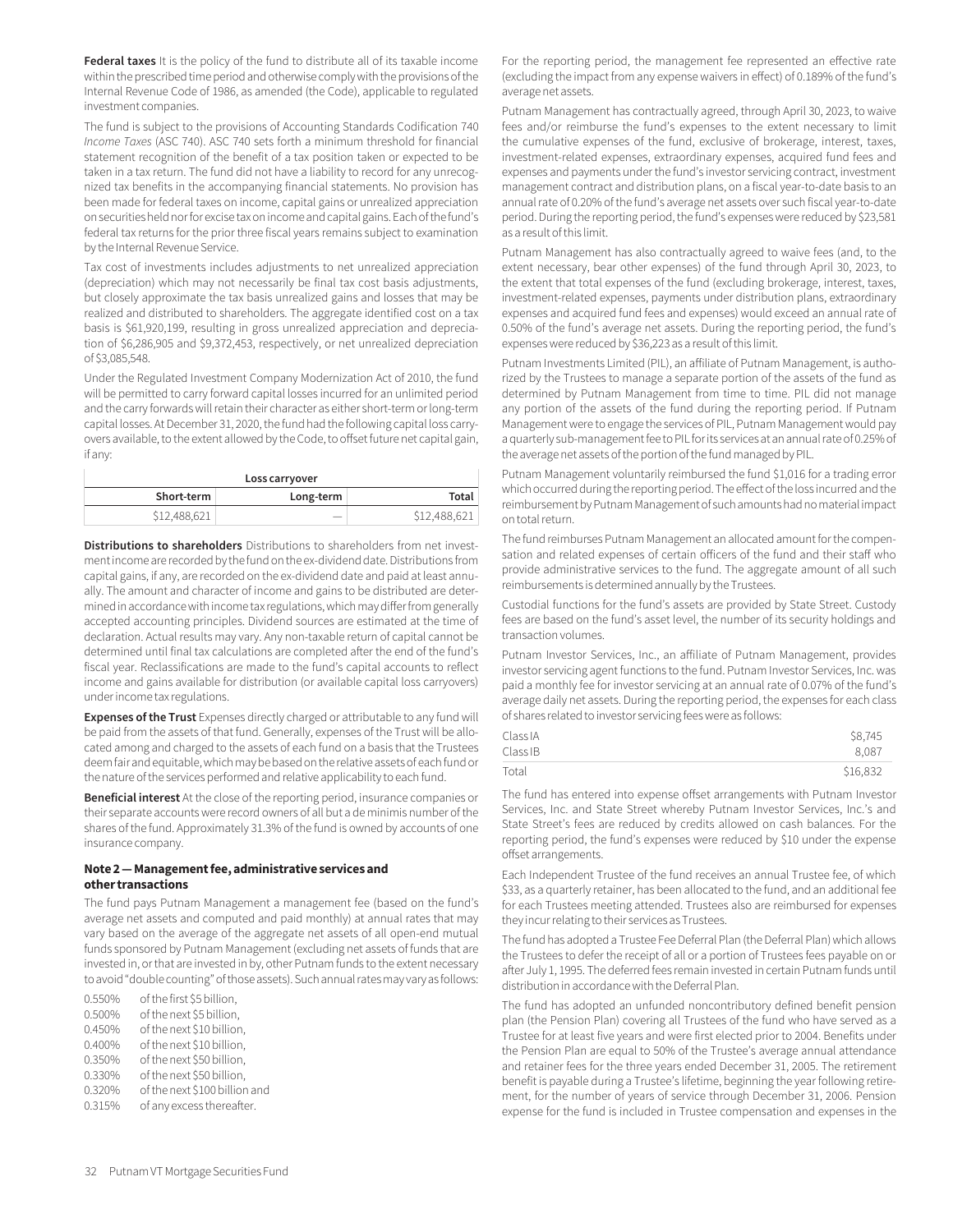Statement of operations. Accrued pension liability is included in Payable for Trustee compensation and expenses in the Statement of assets and liabilities. The Trustees have terminated the Pension Plan with respect to any Trustee first elected after 2003.

The fund has adopted a distribution plan (the Plan) with respect to its class IB shares pursuant to Rule 12b–1 under the Investment Company Act of 1940. The purpose of the Plan is to compensate Putnam Retail Management Limited Partnership, an indirect wholly-owned subsidiary of Putnam Investments, LLC, for services provided and expenses incurred in distributing shares of the fund. The Plan provides for payment by the fund to Putnam Retail Management Limited Partnership at an annual rate of up to 0.35% of the average net assets attributable to the fund's class IB shares. The Trustees have approved payment by the fund at an annual rate of 0.25% of the average net assets attributable to the fund's class IB shares. The expenses related to distribution fees during the reporting period are included in Distribution fees in the Statement of operations.

### **Note 3 — Purchases and sales of securities**

During the reporting period, the cost of purchases and the proceeds from sales, excluding short-term investments, were as follows:

|                                                                     | Cost of<br>purchases | Proceeds<br>from sales |
|---------------------------------------------------------------------|----------------------|------------------------|
| Investments in securities, including<br>TBA commitments (Long-term) | \$248,102,840        | \$240,697,860          |
| U.S. government securities<br>(Long-term)                           |                      |                        |
| Total                                                               | \$248,102,840        | \$240,697,860          |

The fund may purchase or sell investments from or to other Putnam funds in the ordinary course of business, which can reduce the fund's transaction costs, at prices determined in accordance with SEC requirements and policies approved by the Trustees. During the reporting period, purchases or sales of long-term securities from or to other Putnam funds, if any, did not represent more than 5% of the fund's total cost of purchases and/or total proceeds from sales.

### **Note 4 — Capital shares**

At the close of the reporting period, there were an unlimited number of shares of beneficial interest authorized. Subscriptions and redemptions are presented at the omnibus level. Transactions in capital shares were as follows:

|                                                                   |               | Class IA shares          |               |                     |                          |                          | Class IB shares |                     |
|-------------------------------------------------------------------|---------------|--------------------------|---------------|---------------------|--------------------------|--------------------------|-----------------|---------------------|
|                                                                   |               | Six months ended 6/30/21 |               | Year ended 12/31/20 |                          | Six months ended 6/30/21 |                 | Year ended 12/31/20 |
|                                                                   | <b>Shares</b> | Amount                   | <b>Shares</b> | Amount              | <b>Shares</b>            | Amount                   | <b>Shares</b>   | Amount              |
| Shares sold                                                       | 55,533        | \$513,083                | 86,929        | \$799,049           | 743,486                  | \$6,872,679              | 916,814         | \$8,823,591         |
| Shares issued in connection with<br>reinvestment of distributions |               | $\overline{\phantom{m}}$ | 327.053       | 2,724,352           | $\overline{\phantom{0}}$ | __                       | 265,445         | 2,208,506           |
|                                                                   | 55,533        | 513,083                  | 413,982       | 3,523,401           | 743,486                  | 6,872,679                | 1,182,259       | 11,032,097          |
| Shares repurchased                                                | (453, 773)    | (4, 166, 853)            | (636, 247)    | (5,720,755)         | (522, 918)               | (4,809,230)              | (1,568,265)     | (14, 626, 641)      |
| Net increase (decrease)                                           | (398, 240)    | \$(3,653,770)            | (222, 265)    | \$(2,197,354)       | 220,568                  | \$2,063,449              | (386,006)       | \$(3,594,544)       |

### **Note 5 — Affiliated transactions**

Transactions during the reporting period with any company which is under common ownership or control were as follows:

| Name of affiliate                  | Fair value as of<br>12/31/20 | Purchase cost | Sale proceeds | Investment income | Shares outstanding<br>and fair value as of<br>6/30/21 |
|------------------------------------|------------------------------|---------------|---------------|-------------------|-------------------------------------------------------|
| Short-term investments             |                              |               |               |                   |                                                       |
| Putnam Short Term Investment Fund* | $\overline{\phantom{0}}$     | \$7,730,913   | \$5,860,502   | \$556             | \$1,870,411                                           |
| Total Short-term investments       | $\sim$                       | \$7,730,913   | \$5,860,502   | \$556             | \$1,870,411                                           |

\*Management fees charged to Putnam Short Term Investment Fund have been waived by Putnam Management. There were no realized or unrealized gains or losses during the period.

#### **Note 6 — Market, credit and other risks**

In the normal course of business, the fund trades financial instruments and enters into financial transactions where risk of potential loss exists due to changes in the market (market risk) or failure of the contracting party to the transaction to perform (credit risk). The fund may be exposed to additional credit risk that an institution or other entity with which the fund has unsettled or open transactions will default. The fund may invest a significant portion of its assets in securitized debt instruments, including mortgage-backed and asset-backed investments. The yields and values of these investments are sensitive to changes in interest rates, the rate of principal payments on the underlying assets and the market's perception of the issuers. The market for these investments may be volatile and limited, which may make them difficult to buy or sell.

On July 27, 2017, the United Kingdom's Financial Conduct Authority ("FCA"), which regulates LIBOR, announced a desire to phase out the use of LIBOR by the end of 2021. On March 5, 2021, the FCA and LIBOR's administrator, ICE Benchmark Administration, announced that most LIBOR settings will no longer be published after the end of 2021 and a majority of U.S. dollar LIBOR settings will no longer be published after June 30, 2023. LIBOR has historically been a common benchmark interest rate index used to make adjustments to variable-rate loans. It is used throughout global banking and financial industries to determine interest rates for a variety of financial instruments and borrowing arrangements. The transition process might lead to increased volatility and illiquidity in markets that currently rely on LIBOR to determine interest rates. It could also lead to a reduction in the value of some LIBOR-based investments and reduce the effectiveness of new hedges placed against existing LIBOR-based investments. While some LIBOR-based instruments may contemplate a scenario where LIBOR is no longer available by providing for an alternative rate-setting methodology, not all may have such provisions and there may be significant uncertainty regarding the effectiveness of any such alternative methodologies. Since the usefulness of LIBOR as a benchmark could deteriorate during the transition period, these effects could occur prior to the date on which the applicable rate ceases to be published.

Beginning in January 2020, global financial markets have experienced, and may continue to experience, significant volatility resulting from the spread of a virus known as Covid–19. The outbreak of Covid–19 has resulted in travel and border restrictions, quarantines, supply chain disruptions, lower consumer demand, and general market uncertainty. The effects of Covid–19 have adversely affected, and may continue to adversely affect, the global economy, the economies of certain nations, and individual issuers, all of which may negatively impact the fund's performance.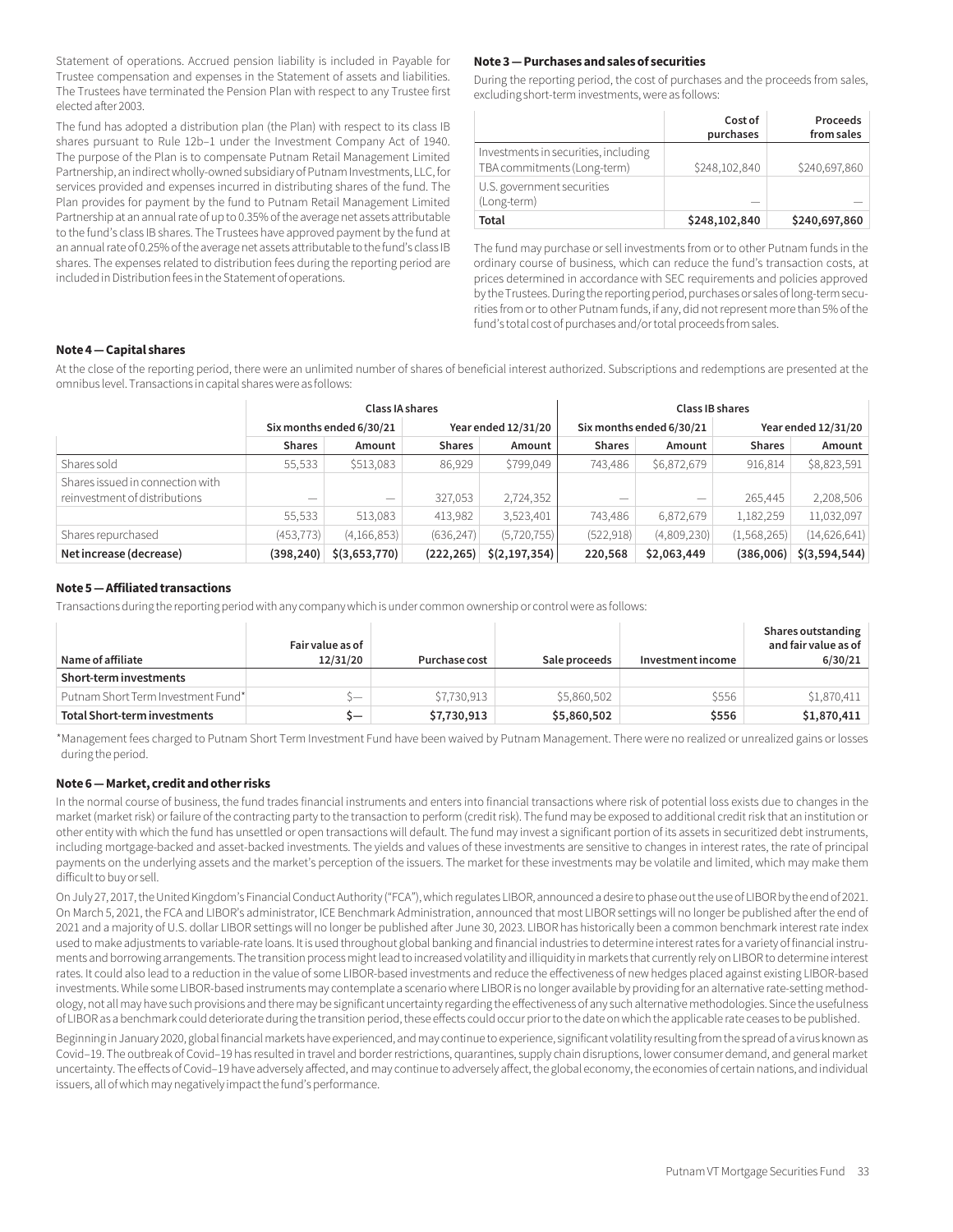### **Note 7 — Summary of derivative activity**

The volume of activity for the reporting period for any derivative type that was held during the period is listed below and was based on an average of the holdings at the end of each fiscal quarter:

| Purchased TBA commitment option contracts (contract amount) | \$79,000,000  |
|-------------------------------------------------------------|---------------|
| Purchased swap option contracts (contract amount)           | \$126,800,000 |
| Written TBA commitment option contracts (contract amount)   | \$79,000,000  |
| Written swap option contracts (contract amount)             | \$100,900,000 |
| Futures contracts (number of contracts)                     | 400           |
| Centrally cleared interest rate swap contracts (notional)   | \$183,600,000 |
| OTC total return swap contracts (notional)                  | \$7,100,000   |
| Centrally cleared total return swap contracts (notional)    | \$6,500,000   |
| OTC credit default contracts (notional)                     | \$27,500,000  |

The following is a summary of the fair value of derivative instruments as of the close of the reporting period:

### **Fair value of derivative instruments as of the close of the reporting period**

|                                                                       | Asset derivatives                                                    |                   | Liability derivatives                            |                   |
|-----------------------------------------------------------------------|----------------------------------------------------------------------|-------------------|--------------------------------------------------|-------------------|
| Derivatives not accounted for as hedging<br>instruments under ASC 815 | Statement of assets and<br>liabilities location                      | <b>Fair value</b> | Statement of assets and<br>liabilities location  | <b>Fair value</b> |
| Credit contracts                                                      | Receivables                                                          | \$929,082         | Payables                                         | \$4,627,672       |
| Interest rate contracts                                               | Investments, Receivables,<br>Net assets - Unrealized<br>appreciation | 3.886.980*        | Payables, Net assets-<br>Unrealized depreciation | 5,319,736*        |
| <b>Total</b>                                                          |                                                                      | \$4,816,062       |                                                  | \$9,947,408       |

\*Includes cumulative appreciation/depreciation of futures contracts and/or centrally cleared swaps as reported in the fund's portfolio. Only current day's variation margin is reported within the Statement of assets and liabilities.

The following is a summary of realized and change in unrealized gains or losses of derivative instruments in the Statement of operations for the reporting period (see Note 1):

### **Amount of realized gain or (loss) on derivatives recognized in net gain or (loss) on investments**  $\sim 1$

### **Derivatives not accounted for as hedging**

| Derivatives not accounted for as hedging<br>instruments under ASC 815 | <b>Options</b> | <b>Futures</b>           | Swaps               | Total              |
|-----------------------------------------------------------------------|----------------|--------------------------|---------------------|--------------------|
| Credit contracts                                                      | $\sim$         | $\overline{\phantom{a}}$ | $\{(1, 107, 944)\}$ | $\zeta(1,107,944)$ |
| Interest rate contracts                                               | 66,069         | (124, 242)               | (540,111)           | \$ (598, 284)      |
| <b>Total</b>                                                          | \$66,069       | \$(124, 242)             | \$(1,648,055)       | \$(1,706,228)      |

**Change in unrealized appreciation or (depreciation) on derivatives recognized in net gain or (loss) on investments**

| Derivatives not accounted for as hedging<br>instruments under ASC 815 | <b>Options</b> | <b>Futures</b> | <b>Swaps</b> | Total        |
|-----------------------------------------------------------------------|----------------|----------------|--------------|--------------|
| Credit contracts                                                      | $\sim$         |                | \$961,922    | \$961,922    |
| Interest rate contracts                                               | (1,010,175)    | 207,571        | 547.386      | \$(255, 218) |
| Total                                                                 | \$(1,010,175)  | \$207,571      | \$1,509,308  | \$706,704    |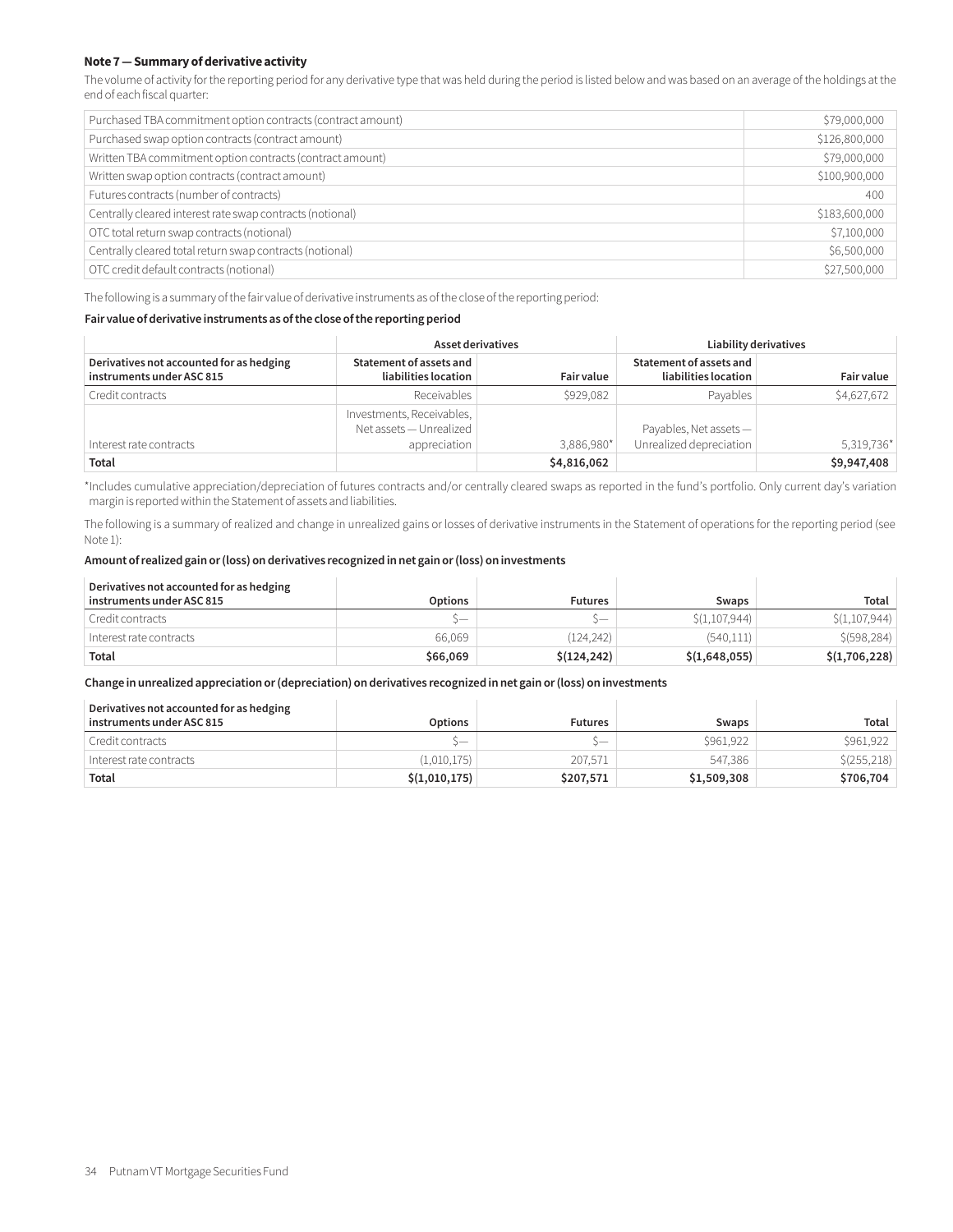This page intentionally left blank.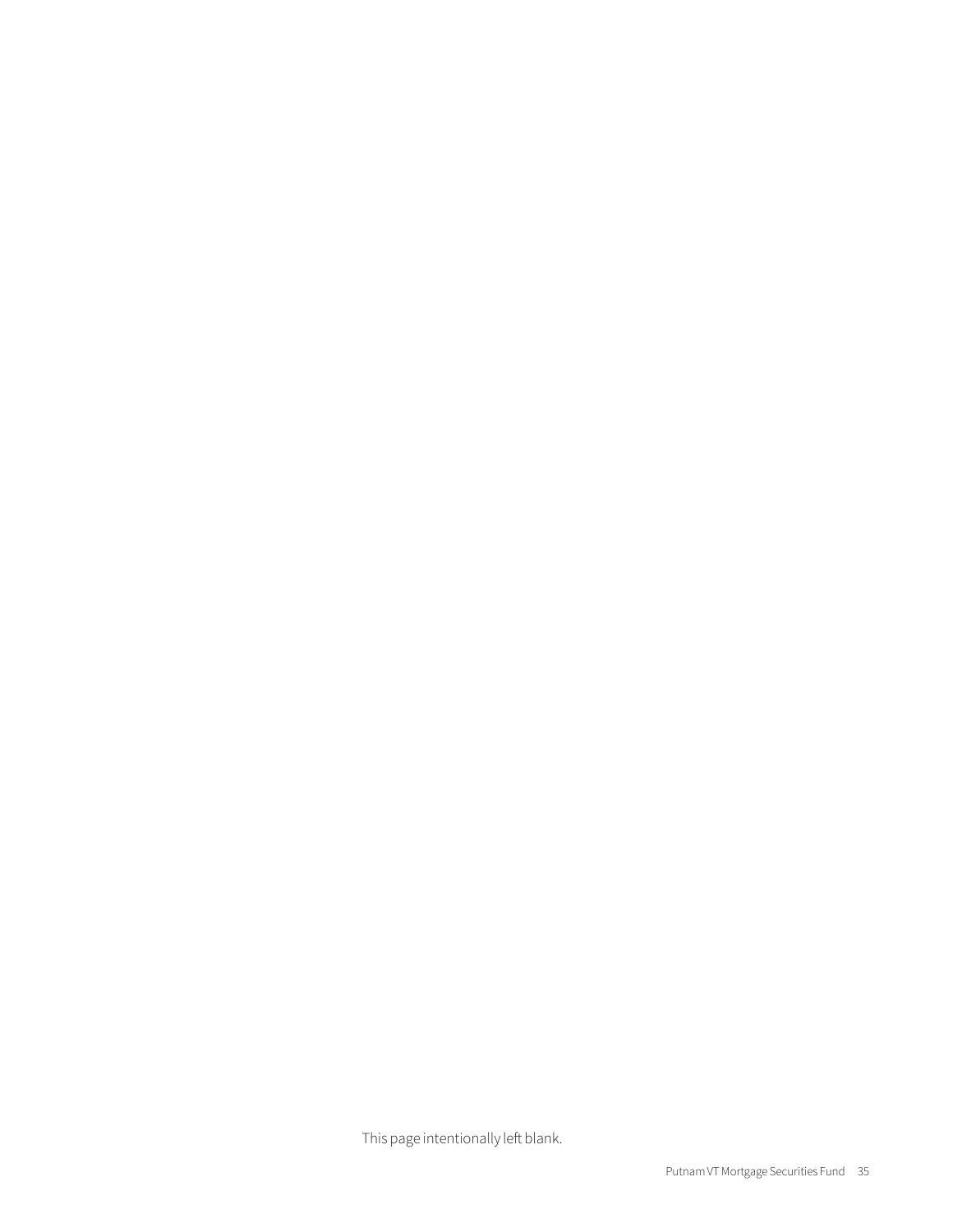### **Note 8 — Offsetting of financial and derivative assets and liabilities**

The following table summarizes any derivatives, repurchase agreements and reverse repurchase agreements, at the end of the reporting period, that are subject to an enforceable master netting agreement or similar agreement. For securities lending transactions or borrowing transactions associated with securities sold short, if any, see Note 1. For financial reporting purposes, the fund does not offset financial assets and financial liabilities that are subject to the master netting agreements in the Statement of assets and liabilities.

|                                         |                                     | PLC                             |                                                |                                 |                                   |                                 | ĄG                              |
|-----------------------------------------|-------------------------------------|---------------------------------|------------------------------------------------|---------------------------------|-----------------------------------|---------------------------------|---------------------------------|
|                                         | <b>America</b><br>ъ<br>Bank<br>N.A. | <b>Bank</b><br>Barclays         | Barclays Capital,<br>Inc. (clearing<br>broker) | ⋖<br>Citibank, N                | Citigroup Global<br>Markets, Inc. | Credit Suisse<br>International  | Bank.<br>tsche<br>ā<br>$\circ$  |
| Assets:                                 |                                     |                                 |                                                |                                 |                                   |                                 |                                 |
| Centrally cleared interest rate         |                                     |                                 |                                                |                                 |                                   |                                 |                                 |
| swap contracts <sup>§</sup>             | $\zeta-$                            | $S-$                            | \$188,562                                      | $S-$                            | $S-$                              | $\zeta-$                        | $S-$                            |
| OTC Total return swap contracts*#       | 267                                 | 3,408                           | $\sim$                                         | $\hspace{0.1cm}$                | $\overline{\phantom{a}}$          | 451                             | $\overline{\phantom{a}}$        |
|                                         |                                     |                                 |                                                |                                 |                                   |                                 |                                 |
| Centrally cleared total return          |                                     |                                 |                                                |                                 |                                   |                                 |                                 |
| swap contracts <sup>§</sup>             | $\overline{\phantom{m}}$            | $\overline{\phantom{m}}$        | $\overline{\phantom{m}}$                       | $\overline{\phantom{m}}$        | $\overline{\phantom{m}}$          | $\overline{\phantom{m}}$        | $\hspace{0.1mm}-\hspace{0.1mm}$ |
| OTC Credit default contracts-           |                                     |                                 |                                                |                                 |                                   |                                 |                                 |
| protection sold*#                       | $\hspace{0.1mm}-\hspace{0.1mm}$     | $\overline{\phantom{m}}$        | $\hspace{0.1mm}-\hspace{0.1mm}$                | $\overline{\phantom{m}}$        | $\hspace{0.1mm}$                  | $\hspace{0.1mm}-\hspace{0.1mm}$ | $\hspace{0.1mm}-\hspace{0.1mm}$ |
| OTC Credit default contracts-           |                                     |                                 |                                                |                                 |                                   |                                 |                                 |
| protection purchased*#                  | $\overline{\phantom{m}}$            | $\hspace{0.1mm}$                | $\sim$                                         | $\sim$                          | 249,978                           | 14,821                          | $\overline{\phantom{a}}$        |
| Futures contracts <sup>§</sup>          | $\overline{\phantom{m}}$            | $\overline{\phantom{a}}$        | $\hspace{0.1mm}-\hspace{0.1mm}$                | $\hspace{0.1mm}$                | $\hspace{0.1mm}-\hspace{0.1mm}$   | $\hspace{0.1mm}-\hspace{0.1mm}$ | $\hspace{0.1mm}-\hspace{0.1mm}$ |
| Forward currency contracts <sup>#</sup> | $\hspace{0.1mm}-\hspace{0.1mm}$     | $\hspace{0.1mm}-\hspace{0.1mm}$ | $\hspace{0.1mm}$                               | $\hspace{0.1mm}$                | $\hspace{0.1mm}-\hspace{0.1mm}$   | $\hspace{0.1mm}$                | $\hspace{0.1mm}-\hspace{0.1mm}$ |
| Forward premium swap                    |                                     |                                 |                                                |                                 |                                   |                                 |                                 |
| option contracts#                       | 254,557                             | 59,653                          | $\overline{\phantom{a}}$                       | 74,248                          | $\hspace{0.1mm}-\hspace{0.1mm}$   | $\hspace{0.1mm}-\hspace{0.1mm}$ | $\overline{\phantom{a}}$        |
| Purchased swap options**#               | 2,828                               | $\hspace{0.1mm}-\hspace{0.1mm}$ | $\hspace{0.1mm}-\hspace{0.1mm}$                | $\hspace{0.1mm}$                | $\hspace{0.1mm}-\hspace{0.1mm}$   | $\overline{\phantom{m}}$        | $\hspace{0.1mm}-\hspace{0.1mm}$ |
| Purchased options**#                    | $\overline{\phantom{m}}$            | $\hspace{0.1mm}-\hspace{0.1mm}$ | $\hspace{0.1mm}$                               | $\hspace{0.1cm}$                | $\hspace{0.1mm}-\hspace{0.1mm}$   | $\overline{\phantom{m}}$        | $\hspace{0.1mm}-\hspace{0.1mm}$ |
| <b>Total Assets</b>                     | \$257,652                           | \$63,061                        | \$188,562                                      | \$74,248                        | \$249,978                         | \$15,272                        | $\zeta$                         |
| Liabilities:                            |                                     |                                 |                                                |                                 |                                   |                                 |                                 |
|                                         |                                     |                                 |                                                |                                 |                                   |                                 |                                 |
| Centrally cleared interest rate         |                                     |                                 |                                                |                                 |                                   |                                 |                                 |
| swap contracts <sup>§</sup>             | $\overline{\phantom{m}}$            | $\hspace{0.1cm}$                | 138,854                                        | $\hspace{0.1mm}$                | $\hspace{0.1mm}-\hspace{0.1mm}$   | $\hspace{0.1mm}-\hspace{0.1mm}$ | $\hspace{0.1mm}-\hspace{0.1mm}$ |
| OTC Total return swap contracts*#       | $\hspace{0.1cm}$                    | 4,400                           | $\hspace{0.1mm}-\hspace{0.1mm}$                | 36                              | $\hspace{0.1mm}-\hspace{0.1mm}$   | 759                             | $\hspace{0.1mm}-\hspace{0.1mm}$ |
| Centrally cleared total return          |                                     |                                 |                                                |                                 |                                   |                                 |                                 |
| swap contracts <sup>§</sup>             | $\hspace{0.1mm}-\hspace{0.1mm}$     | $\hspace{0.1mm}-\hspace{0.1mm}$ | 4,657                                          | $\hspace{0.1mm}-\hspace{0.1mm}$ | $\overline{\phantom{m}}$          | $\hspace{0.1mm}$                | $\hspace{0.1mm}-\hspace{0.1mm}$ |
| OTC Credit default contracts-           |                                     |                                 |                                                |                                 |                                   |                                 |                                 |
| protection sold*#                       | $\overline{\phantom{a}}$            | $\overline{\phantom{a}}$        | $\hspace{0.1mm}$                               | $\hspace{0.1cm}$                | 1,038,902                         | 696,141                         | 133,584                         |
| OTC Credit default contracts-           |                                     |                                 |                                                |                                 |                                   |                                 |                                 |
| protection purchased*#                  | $\hspace{0.1mm}-\hspace{0.1mm}$     | $\hspace{0.1mm}-\hspace{0.1mm}$ | $\hspace{0.1mm}$                               | $\hspace{0.1mm}-\hspace{0.1mm}$ | $\hspace{0.1mm}-\hspace{0.1mm}$   | $\hspace{0.1mm}-\hspace{0.1mm}$ | $\hspace{0.1mm}-\hspace{0.1mm}$ |
| Futures contracts <sup>§</sup>          | $\hspace{0.1mm}-\hspace{0.1mm}$     | $\overline{\phantom{m}}$        | $\hspace{0.1mm}-\hspace{0.1mm}$                | $\overline{\phantom{m}}$        | $\overline{\phantom{m}}$          | $\overline{\phantom{m}}$        | $\hspace{0.1mm}-\hspace{0.1mm}$ |
| Forward premium swap                    |                                     |                                 |                                                |                                 |                                   |                                 |                                 |
| option contracts#                       | 421,457                             | 41,826                          | $\hspace{0.1mm}$                               | 61,833                          | $\hspace{0.1mm}-\hspace{0.1mm}$   | $\hspace{0.1mm}-\hspace{0.1mm}$ | $\hspace{0.1mm}-\hspace{0.1mm}$ |
| Written swap options#                   | 737,434                             | $\overline{\phantom{a}}$        | $\hspace{0.1mm}$                               | 88,935                          | $\hspace{0.1mm}$                  | $\overline{\phantom{a}}$        | $\hspace{0.1mm}-\hspace{0.1mm}$ |
| Written options <sup>#</sup>            | $\overline{\phantom{m}}$            | $\overline{\phantom{m}}$        | $\overline{\phantom{m}}$                       | $\hspace{0.1mm}-\hspace{0.1mm}$ | $\hspace{0.1mm}-\hspace{0.1mm}$   | $\overline{\phantom{m}}$        | $\overline{\phantom{m}}$        |
| <b>Total Liabilities</b>                |                                     | \$46,226                        | \$143,511                                      | \$150,804                       |                                   | \$696,900                       | \$133,584                       |
|                                         | \$1,158,891                         |                                 |                                                |                                 | \$1,038,902                       |                                 |                                 |
| <b>Total Financial and Derivative</b>   |                                     |                                 |                                                |                                 |                                   |                                 |                                 |
| <b>Net Assets</b>                       | \$(901, 239)                        | \$16,835                        | \$45,051                                       | \$(76, 556)                     | \$(788, 924)                      | \$ (681, 628)                   | \$(133, 584)                    |
| Total collateral                        |                                     |                                 |                                                |                                 |                                   |                                 |                                 |
| received (pledged) <sup>†##</sup>       | \$ (813,952)                        | $\zeta-$                        | $\zeta-$                                       | \$(76, 556)                     | \$(788,924)                       | \$ (681, 628)                   | \$(110,989)                     |
| Net amount                              | \$ (87, 287)                        | \$16,835                        | \$45,051                                       | $S-$                            | $s-$                              | $S-$                            | \$(22,595)                      |
| Controlled collateral received          |                                     |                                 |                                                |                                 |                                   |                                 |                                 |
| (including TBA commitments)**           | $\zeta-$                            | $s-$                            | $s-$                                           | $S-$                            | $s-$                              | $S-$                            | $s-$                            |
| Uncontrolled collateral received        | $\mathsf{S}-$                       | $s-$                            | $\zeta-$                                       | $S-$                            | $\zeta-$                          | $\zeta-$                        | $\zeta-$                        |
| Collateral (pledged) (including         |                                     |                                 |                                                |                                 |                                   |                                 |                                 |
| TBA commitments)**                      | \$ (813,952)                        | $S-$                            | $S-$                                           | \$(120, 988)                    | \$ (842, 916)                     | \$ (684, 948)                   | \$(110,989)                     |

\*Excludes premiums, if any. Included in unrealized appreciation and depreciation on OTC swap contracts on the Statement of assets and liabilities.

\*\* Included with Investments in securities on the Statement of assets and liabilities.

†Additional collateral may be required from certain brokers based on individual agreements.

#Covered by master netting agreement (Note 1).

##Any over-collateralization of total financial and derivative net assets is not shown. Collateral may include amounts related to unsettled agreements.

§ Includes current day's variation margin only as reported on the Statement of assets and liabilities, which is not collateralized. Cumulative appreciation/(depreciation) for futures contracts and centrally cleared swap contracts is represented in the tables listed after the fund's portfolio. Collateral pledged for initial margin on futures contracts and centrally cleared swap contracts, which is not included in the table above, amounted to \$204,979 and \$721,924, respectively.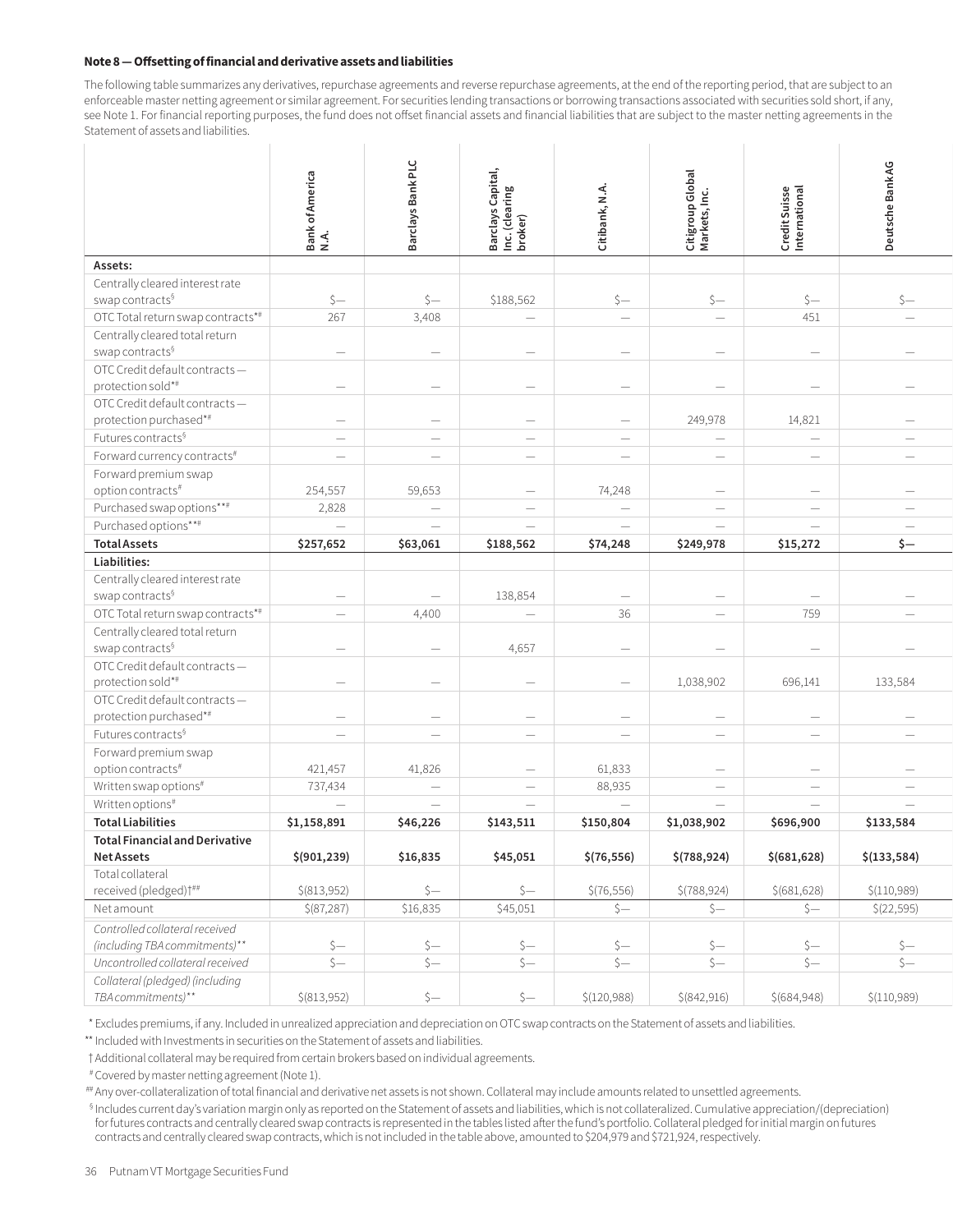| Goldman Sachs<br>International       | JPMorgan Chase<br>Bank N.A.                                        | JPMorgan Securities<br>LLC      | Merrill Lynch<br>International               | Morgan Stanley &<br>  Co. International<br>  PLC     | Toronto-Dominion<br>Bank                            | <b>UBSAG</b>                                        | Wells Fargo Bank,<br>N.A.                   | Total                                     |
|--------------------------------------|--------------------------------------------------------------------|---------------------------------|----------------------------------------------|------------------------------------------------------|-----------------------------------------------------|-----------------------------------------------------|---------------------------------------------|-------------------------------------------|
|                                      |                                                                    |                                 |                                              |                                                      |                                                     |                                                     |                                             |                                           |
|                                      |                                                                    |                                 |                                              |                                                      |                                                     |                                                     |                                             |                                           |
| $\zeta-$<br>2,337                    | $\zeta-$<br>220                                                    | $\zeta-$<br>125                 | $S-$<br>$\hspace{0.1cm}$                     | $\zeta-$<br>$\sim$                                   | $\zeta-$<br>$\hspace{0.1mm}$                        | $S-$<br>$\sim$                                      | $\zeta-$<br>$\hspace{0.1mm}-\hspace{0.1mm}$ | \$188,562<br>6,808                        |
|                                      |                                                                    |                                 |                                              |                                                      |                                                     |                                                     |                                             |                                           |
| $\hspace{0.1mm}$                     | $\hspace{0.1mm}-\hspace{0.1mm}$                                    | $-$                             | $\hspace{0.1mm}-\hspace{0.1mm}$              | $\overline{\phantom{m}}$                             | $\hspace{0.1mm}$                                    | $\hspace{0.1mm}-\hspace{0.1mm}$                     | $\overline{\phantom{m}}$                    | $\overline{\phantom{m}}$                  |
| $\hspace{0.1cm}$                     | $\hspace{0.1mm}-\hspace{0.1mm}$                                    | 96                              | $\hspace{0.1mm}-\hspace{0.1mm}$              | $\overline{\phantom{m}}$                             | $\hspace{0.1mm}-\hspace{0.1mm}$                     | $\hspace{0.1cm}$                                    | $\overline{\phantom{m}}$                    | 96                                        |
|                                      |                                                                    |                                 |                                              |                                                      |                                                     |                                                     |                                             |                                           |
| 115,611<br>$\hspace{0.1cm}$          | $\hspace{0.1mm}-\hspace{0.1mm}$<br>$\overline{\phantom{a}}$        | 67,153<br>$\sim$                | 93,485<br>$\hspace{0.1mm}-\hspace{0.1mm}$    | 387,938<br>$\overline{\phantom{a}}$                  | $\hspace{0.1mm}$<br>$\hspace{0.1mm}-\hspace{0.1mm}$ | $\sim$<br>$\hspace{0.1mm}$                          | $\hspace{0.1mm}-\hspace{0.1mm}$<br>$\equiv$ | 928,986<br>$\hspace{0.1mm}$               |
| $\hspace{0.1cm}$                     | $\hspace{0.1mm}-\hspace{0.1mm}$                                    | $\longrightarrow$               | $\equiv$                                     | $\hspace{0.1mm}$                                     | $\hspace{0.1mm}-\hspace{0.1mm}$                     | $\overline{\phantom{m}}$                            | $\equiv$                                    | $\equiv$                                  |
|                                      |                                                                    |                                 |                                              |                                                      |                                                     |                                                     |                                             |                                           |
| 14,786                               | 185,744                                                            | $\overline{\phantom{m}}$        | $\hspace{0.1cm} -$                           | 28,618                                               | 21,564                                              | 105,421                                             | 36,509                                      | 781,100                                   |
| $\sim$                               | $\hspace{0.1mm}$                                                   | $\hspace{0.1mm}-\hspace{0.1mm}$ | $\hspace{0.1mm}-\hspace{0.1mm}$              | 657,915                                              | $\longrightarrow$                                   | $\hspace{0.1cm}$                                    | $\hspace{0.1mm}-\hspace{0.1mm}$             | 660,743                                   |
| $\hspace{0.1mm}-\hspace{0.1mm}$      | 33,679                                                             | $\longrightarrow$               | $\equiv$                                     | $\equiv$                                             | $\hspace{0.1mm}-\hspace{0.1mm}$                     | $\hspace{0.1cm}$                                    | $\hspace{0.1mm}-\hspace{0.1mm}$             | 33,679                                    |
| \$132,734                            | \$219,643                                                          | \$67,374                        | \$93,485                                     | \$1,074,471                                          | \$21,564                                            | \$105,421                                           | \$36,509                                    | \$2,599,974                               |
|                                      |                                                                    |                                 |                                              |                                                      |                                                     |                                                     |                                             |                                           |
| $\hspace{0.1mm}$                     | $\hspace{0.1mm}-\hspace{0.1mm}$                                    | $\hspace{0.1mm}$                | $\hspace{0.1mm}$                             | $\hspace{0.1mm}$                                     | $\hspace{0.1mm}-\hspace{0.1mm}$                     | $\hspace{0.1mm}$                                    | $\overline{\phantom{m}}$                    | 138,854                                   |
| 6,537                                | $\hspace{0.1mm}-\hspace{0.1mm}$                                    | 1,738                           | $\hspace{0.1mm}$                             | $\overline{\phantom{m}}$                             | $\hspace{0.1mm}$                                    | $\hspace{0.1mm}$                                    | $\overline{\phantom{m}}$                    | 13,470                                    |
| $\hspace{0.1cm}$                     | $\overline{\phantom{a}}$                                           | $\overline{\phantom{m}}$        | $\hspace{0.1mm}-\hspace{0.1mm}$              | $\overline{\phantom{m}}$                             | $\hspace{0.1mm}$                                    | $\hspace{0.1mm}-\hspace{0.1mm}$                     | $\hspace{0.1mm}-\hspace{0.1mm}$             | 4,657                                     |
| 367,972                              | $\hspace{0.1mm}-\hspace{0.1mm}$                                    | 29,747                          |                                              |                                                      |                                                     |                                                     |                                             |                                           |
|                                      |                                                                    |                                 |                                              |                                                      | $\hspace{0.1mm}$                                    | $\overline{\phantom{a}}$                            | $\equiv$                                    |                                           |
|                                      |                                                                    |                                 | 267,334                                      | 2,093,992                                            |                                                     |                                                     |                                             | 4,627,672                                 |
| $\hspace{0.1mm}$<br>$\hspace{0.1mm}$ | $\hspace{0.1mm}-\hspace{0.1mm}$<br>$\hspace{0.1mm}-\hspace{0.1mm}$ | $\hspace{0.1cm}$<br>17,856      | $\hspace{0.1mm}$<br>$\overline{\phantom{a}}$ | $\overline{\phantom{m}}$<br>$\overline{\phantom{m}}$ | $\hspace{0.1mm}$<br>$\hspace{0.1mm}-\hspace{0.1mm}$ | $\hspace{0.1mm}$<br>$\hspace{0.1mm}-\hspace{0.1mm}$ | $\hspace{0.1mm}-\hspace{0.1mm}$<br>$\equiv$ | $\hspace{0.1cm}$<br>17,856                |
|                                      |                                                                    |                                 |                                              |                                                      |                                                     |                                                     |                                             |                                           |
| 24,443                               | 217,813                                                            | $\overline{\phantom{m}}$        | $\overline{\phantom{a}}$                     | 30,217                                               | 17,718                                              | 71,655                                              | 32,827                                      | 919,789                                   |
| 256,097                              | 370,904                                                            | $\overline{\phantom{m}}$        | $\hspace{0.1mm}-\hspace{0.1mm}$              | 1,238,488                                            | 23,092                                              | 91,494                                              | $\hspace{0.1cm}$                            | 2,806,444                                 |
| $\hspace{0.1cm}$                     | 203,318                                                            | $\overline{\phantom{m}}$        | $\overline{\phantom{a}}$                     | $\hspace{0.1mm}$                                     | $\hspace{0.1mm}-\hspace{0.1mm}$                     | $\hspace{0.1mm}-\hspace{0.1mm}$                     | $\hspace{0.1mm}-\hspace{0.1mm}$             |                                           |
| \$655,049                            | \$792,035                                                          | \$49,341                        | \$267,334                                    | \$3,362,697                                          | \$40,810                                            | \$163,149                                           | \$32,827                                    |                                           |
| \$ (522, 315)                        | \$ (572, 392)                                                      | \$18,033                        | \$(173, 849)                                 | \$(2, 288, 226)                                      | \$(19, 246)                                         | \$(57, 728)                                         | \$3,682                                     |                                           |
| \$ (522, 315)                        | \$ (564, 959)                                                      | $S-$                            | \$(111,989)                                  | \$(2,288,226)                                        | $S-$                                                | \$(19,998)                                          | $S-$                                        | 203,318<br>\$8,732,060<br>\$(6, 132, 086) |
| $S-$                                 | $\zeta(7,433)$                                                     | \$18,033                        | \$ (61, 860)                                 | $S-$                                                 | \$(19, 246)                                         | \$(37,730)                                          | \$3,682                                     |                                           |
|                                      |                                                                    |                                 |                                              |                                                      |                                                     |                                                     |                                             |                                           |
| $\zeta-$                             | $\mathsf{S}-$                                                      | $\mathsf{S}-$                   | $\zeta-$                                     | $\zeta-$                                             | $S-$                                                | $S-$                                                | $S-$                                        |                                           |
| $\mathsf{S}-$<br>\$ (605, 901)       | $\zeta-$<br>\$ (564,959)                                           | $\zeta-$<br>$S-$                | $\zeta-$<br>\$(111,989)                      | $\zeta-$<br>\$(2,351,764)                            | $\zeta-$<br>$S-$                                    | $S-$<br>\$(19,998)                                  | $\zeta-$<br>$\zeta-$                        | $\zeta-$<br>$\zeta-$<br>\$(6,228,404)     |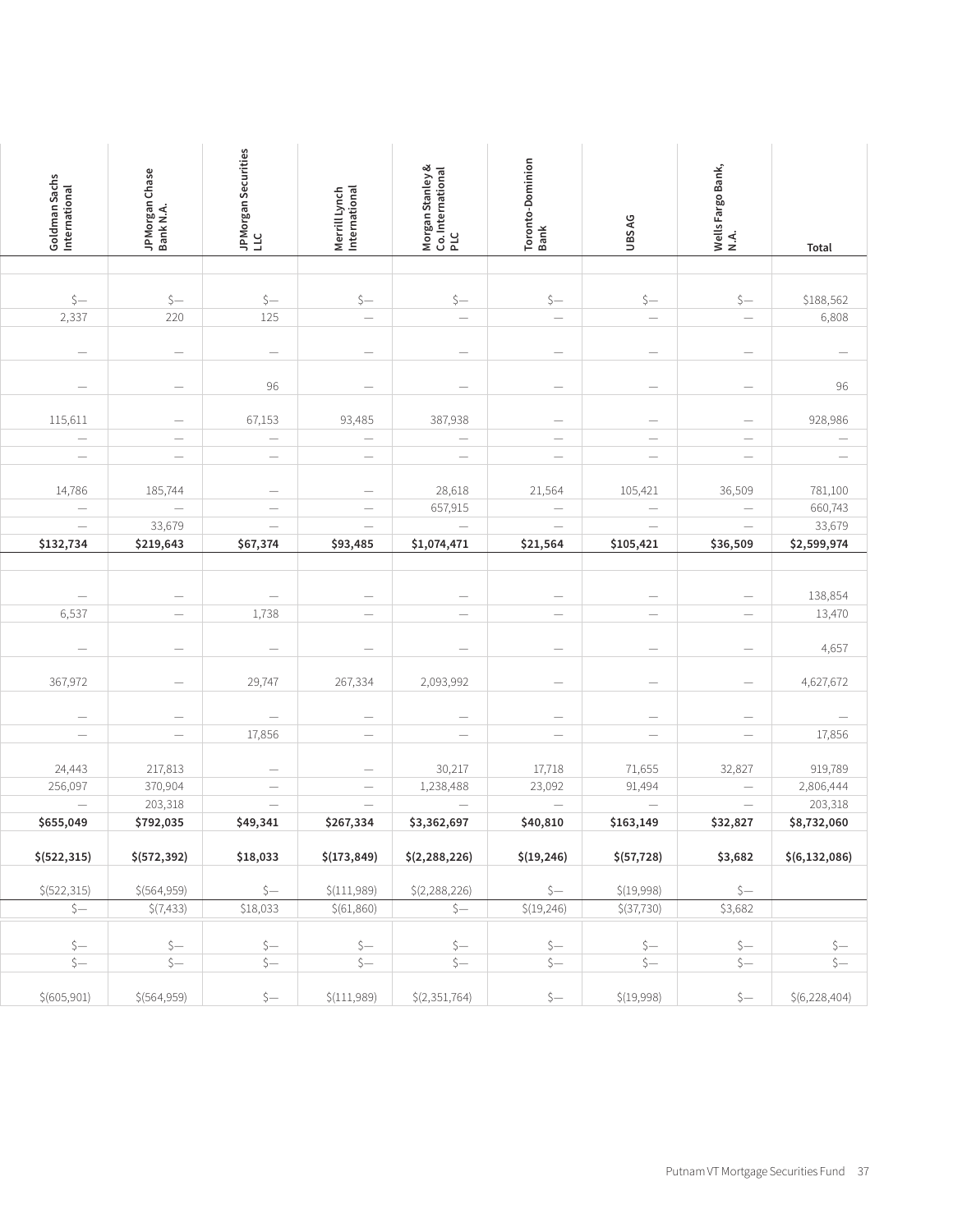### **Note 9 — New accounting pronouncements**

In March 2020, the Financial Accounting Standards Board (FASB) issued Accounting Standards Update (ASU) 2020–04, Reference Rate Reform (Topic 848) — *Facilitation of the Effects of Reference Rate Reform on Financial Reporting*. The amendments in ASU 2020–04 provide optional temporary financial reporting relief from the effect of certain types of contract modifications due to the planned discontinuation of LIBOR and other interbank-offered based reference rates as of the end of 2021. The discontinuation of LIBOR was subsequently extended to June 30, 2023. ASU 2020–04 is effective for certain reference rate-related contract modifications that occur during the period March 12, 2020 through December 31, 2022. Management is currently evaluating the impact, if any, of applying this provision.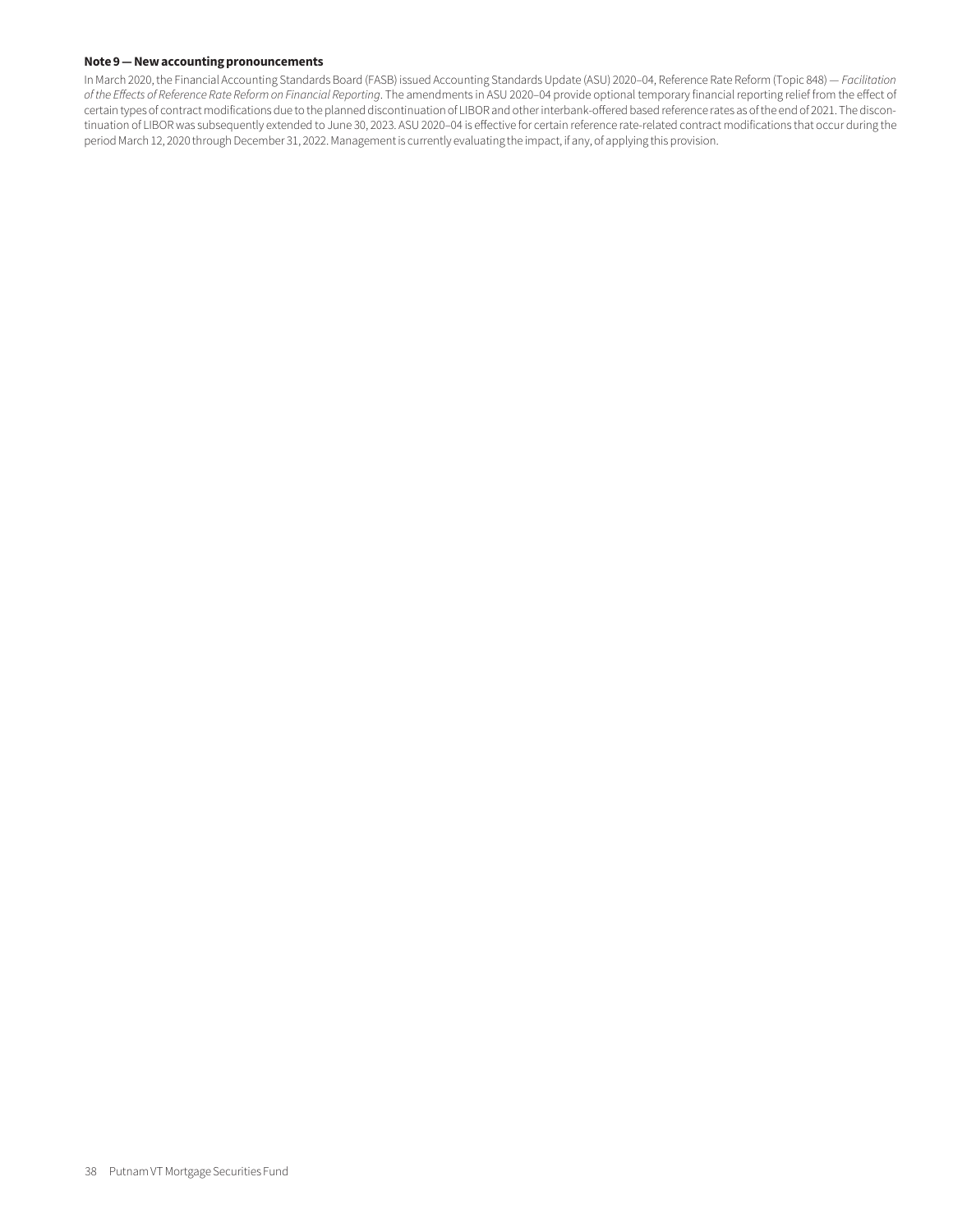### **Trustee approval of management contract**

### **General conclusions**

The Board of Trustees of The Putnam Funds oversees the management of each fund and, as required by law, determines annually whether to approve the continuance of your fund's management contract with Putnam Investment Management, LLC ("Putnam Management") and the sub-management contract with respect to your fund between Putnam Management and its affiliate, Putnam Investments Limited ("PIL"). The Board, with the assistance of its Contract Committee, requests and evaluates all information it deems reasonably necessary under the circumstances in connection with its annual contract review. The Contract Committee consists solely of Trustees who are not "interested persons" (as this term is defined in the Investment Company Act of 1940, as amended (the "1940 Act")) of The Putnam Funds ("Independent Trustees").

At the outset of the review process, members of the Board's independent staff and independent legal counsel considered any possible changes to the annual contract review materials furnished to the Contract Committee during the course of the previous year's review and, as applicable, identified those changes to Putnam Management. Following these discussions and in consultation with the Contract Committee, the Independent Trustees' independent legal counsel requested that Putnam Management and its affiliates furnish specified information, together with any additional information that Putnam Management considered relevant, to the Contract Committee. Over the course of several months ending in June 2021, the Contract Committee met on a number of occasions with representatives of Putnam Management, and separately in executive session, to consider the information that Putnam Management provided. Throughout this process, the Contract Committee was assisted by the members of the Board's independent staff and by independent legal counsel for The Putnam Funds and the Independent Trustees.

In May 2021, the Contract Committee met in executive session to discuss and consider its recommendations with respect to the continuance of the contracts. At the Trustees' June 2021 meeting, the Contract Committee met in executive session with the other Independent Trustees to review a summary of the key financial, performance and other data that the Contract Committee considered in the course of its review. The Contract Committee then presented its written report, which summarized the key factors that the Committee had considered and set forth its recommendations. The Contract Committee recommended, and the Independent Trustees approved, the continuance of your fund's management and sub-management contracts, effective July 1, 2021. (Because PIL is an affiliate of Putnam Management and Putnam Management remains fully responsible for all services provided by PIL, the Trustees have not attempted to evaluate PIL as a separate entity, and all subsequent references to Putnam Management below should be deemed to include reference to PIL as necessary or appropriate in the context.)

The Independent Trustees' approval was based on the following conclusions:

• That the fee schedule in effect for your fund represented reasonable compensation in light of the nature and quality of the services being provided to the fund, the fees paid by competitive funds, the costs incurred by Putnam Management in providing services to the fund, and the application of certain reductions and waivers noted below; and

• That the fee schedule in effect for your fund represented an appropriate sharing between fund shareholders and Putnam Management of any economies of scale as may exist in the management of the fund at current asset levels.

These conclusions were based on a comprehensive consideration of all information provided to the Trustees and were not the result of any single factor. Some of the factors that figured particularly in the Trustees' deliberations and how the Trustees considered these factors are described below, although individual Trustees may have evaluated the information presented differently, giving different weights to various factors. It is also important to recognize that the management arrangements for your fund and the other Putnam funds are the result of many years of review and discussion between the Independent Trustees and Putnam Management, that some aspects of the arrangements may receive greater scrutiny in some years than others, and that the Trustees' conclusions may be based, in part, on their consideration of fee arrangements in previous years. For example, with certain exceptions primarily involving newly launched or repositioned funds, the current fee arrangements under the vast majority of the funds' management contracts were first implemented at the beginning of 2010 following extensive review by the Contract Committee and discussions with representatives of Putnam Management, as well as approval by shareholders.

### **Management fee schedules and total expenses**

The Trustees reviewed the management fee schedules in effect for all Putnam funds, including fee levels and breakpoints. Under its management contract, your fund has the benefit of breakpoints in its management fee schedule that provide shareholders with reduced fee levels as assets under management in the Putnam family of funds increase. The Trustees also reviewed the total expenses of each Putnam fund, recognizing that in most cases management fees represented the major, but not the sole, determinant of total costs to fund shareholders. (Two funds have implemented so-called "all-in" management fees covering substantially all routine fund operating costs.)

In reviewing fees and expenses, the Trustees generally focus their attention on material changes in circumstances — for example, changes in assets under management, changes in a fund's investment strategy, changes in Putnam Management's operating costs or profitability, or changes in competitive practices in the mutual fund industry — that suggest that consideration of fee changes might be warranted. The Trustees concluded that the circumstances did not indicate that changes to the management fee schedule for your fund would be appropriate at this time.

As in the past, the Trustees also focused on the competitiveness of each fund's total expense ratio. In order to support the effort to have fund expenses meet competitive standards, the Trustees and Putnam Management and the funds' investor servicing agent, Putnam Investor Services, Inc. ("PSERV"), have implemented expense limitations that were in effect during your fund's fiscal year ending in 2020. These expense limitations were: (i) a contractual expense limitation applicable to specified open-end funds, including your fund, of 25 basis points on investor servicing fees and expenses and (ii) a contractual expense limitation applicable to specified open-end funds, including your fund, of 20 basis points on so-called "other expenses" (i.e., all expenses exclusive of management fees, distribution fees, investor servicing fees, investmentrelated expenses, interest, taxes, brokerage commissions, acquired fund fees and expenses and extraordinary expenses). These expense limitations attempt to maintain competitive expense levels for the funds.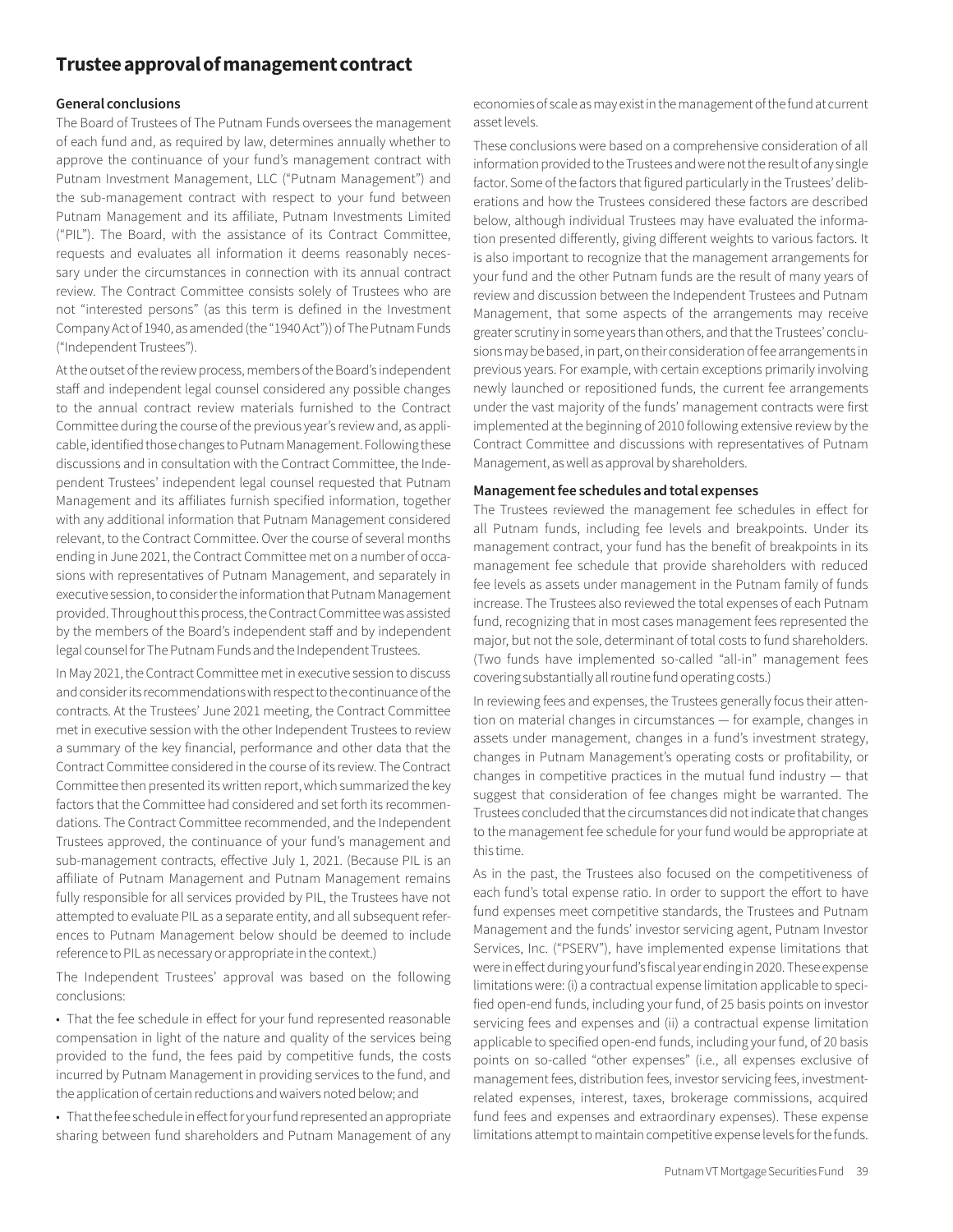Most funds had sufficiently low expenses that these expense limitations were not operative during their fiscal years ending in 2020. However, in the case of your fund, the second expense limitation applied during its fiscal year ending in 2020. Putnam Management and PSERV have agreed to maintain these expense limitations until at least April 30, 2023. In addition, Putnam Management contractually agreed to waive fees and/or reimburse expenses of your fund to the extent that expenses of the fund (excluding payments under the fund's distribution plans, brokerage, interest, taxes, investment-related expenses, extraordinary expenses, and acquired fund fees and expenses) would exceed an annual rate of 0.50% of its average net assets through at least April 30, 2023. During its fiscal year ending in 2020, your fund's expenses were reduced as a result of this expense limitation. The support of Putnam Management and PSERV for these expense limitation arrangements was an important factor in the Trustees' decision to approve the continuance of your fund's management and sub-management contracts.

The Trustees reviewed comparative fee and expense information for a custom group of competitive funds selected by Broadridge Financial Solutions, Inc. ("Broadridge"). This comparative information included your fund's percentile ranking for effective management fees and total expenses (excluding any applicable 12b-1 fees), which provides a general indication of your fund's relative standing. In the custom peer group, your fund ranked in the first quintile in effective management fees (determined for your fund and the other funds in the custom peer group based on fund asset size and the applicable contractual management fee schedule) and in the second quintile in total expenses (excluding any applicable 12b-1 fees) as of December 31, 2020. The first quintile represents the least expensive funds and the fifth quintile the most expensive funds. The fee and expense data reported by Broadridge as of December 31, 2020 reflected the most recent fiscal year-end data available in Broadridge's database at that time.

In connection with their review of fund management fees and total expenses, the Trustees also reviewed the costs of the services provided and the profits realized by Putnam Management and its affiliates from their contractual relationships with the funds. This information included trends in revenues, expenses and profitability of Putnam Management and its affiliates relating to the investment management, investor servicing and distribution services provided to the funds. In this regard, the Trustees also reviewed an analysis of the revenues, expenses and profitability of Putnam Management and its affiliates, allocated on a fund-by-fund basis, with respect to the funds' management, distribution, and investor servicing contracts. For each fund, the analysis presented information about revenues, expenses and profitability for each of the agreements separately and for the agreements taken together on a combined basis. The Trustees concluded that, at current asset levels, the fee schedules in place for the Putnam funds, including the fee schedule for your fund, represented reasonable compensation for the services being provided and represented an appropriate sharing between fund shareholders and Putnam Management of any economies of scale as may exist in the management of the Putnam funds at that time.

The information examined by the Trustees in connection with their annual contract review for the Putnam funds included information regarding services provided and fees charged by Putnam Management and its affiliates to other clients, including defined benefit pension and profit-sharing plans, sub-advised mutual funds, private funds sponsored by affiliates of Putnam Management, model-only separately managed accounts and Putnam Management's newly launched exchange-traded funds. This information included, in cases where a product's investment

40 Putnam VT Mortgage Securities Fund

strategy corresponds with a fund's strategy, comparisons of those fees with fees charged to the Putnam funds, as well as an assessment of the differences in the services provided to these clients as compared to the services provided to the Putnam funds. The Trustees observed that the differences in fee rates between these clients and the Putnam funds are by no means uniform when examined by individual asset sectors, suggesting that differences in the pricing of investment management services to these types of clients may reflect, among other things, historical competitive forces operating in separate marketplaces. The Trustees considered the fact that in many cases fee rates across different asset classes are higher on average for mutual funds than for other clients, and the Trustees also considered the differences between the services that Putnam Management provides to the Putnam funds and those that it provides to its other clients. The Trustees did not rely on these comparisons to any significant extent in concluding that the management fees paid by your fund are reasonable.

### **Investment performance**

The quality of the investment process provided by Putnam Management represented a major factor in the Trustees' evaluation of the quality of services provided by Putnam Management under your fund's management contract. The Trustees were assisted in their review of Putnam Management's investment process and performance by the work of the investment oversight committees of the Trustees and the full Board of Trustees, which meet on a regular basis with individual portfolio managers and with senior management of Putnam Management's Investment Division throughout the year. The Trustees concluded that Putnam Management generally provides a high-quality investment process — based on the experience and skills of the individuals assigned to the management of fund portfolios, the resources made available to them, and in general Putnam Management's ability to attract and retain high-quality personnel — but also recognized that this does not guarantee favorable investment results for every fund in every time period.

The Trustees considered that, in the aggregate, The Putnam Funds generally performed well in 2020, which Putnam Management characterized as a challenging year with significant volatility and varied market dynamics. On an asset-weighted basis, the Putnam funds ranked in the second quartile of their peers as determined by Lipper Inc. ("Lipper") for the year ended December 31, 2020, and, on an asset-weighted-basis, delivered a gross return that was 2.3% ahead of their benchmarks in 2020. In addition to the performance of the individual Putnam funds, the Trustees considered, as they had in prior years, the performance of The Putnam Fund complex versus competitor fund complexes. In this regard, the Trustees observed that The Putnam Funds' relative performance, as reported in the Barron's/Lipper Fund Families survey, continued to be exceptionally strong over the long term, with The Putnam Funds ranking as the 3rd best performing mutual fund complex out of 44 complexes for the ten-year period, with 2020 marking the fourth consecutive year that The Putnam Funds have ranked in the top ten fund complexes for the ten-year period. The Trustees noted that The Putnam Funds' performance was solid over the one- and five-year periods, with The Putnam Funds ranking 22nd out of 53 complexes and 14th out of 50 complexes, respectively. In addition to the Barron's/Lipper Fund Families Survey, the Trustees also considered the funds' ratings assigned by Morningstar Inc., noting that 26 of the funds were four- or five-star rated at the end of 2020 (representing an increase of four funds year-over-year) and that this included seven funds that had achieved a five-star rating (representing an increase of two funds year-over-year). They also noted, however, the disappointing investment performance of some funds for periods ended December 31, 2020, and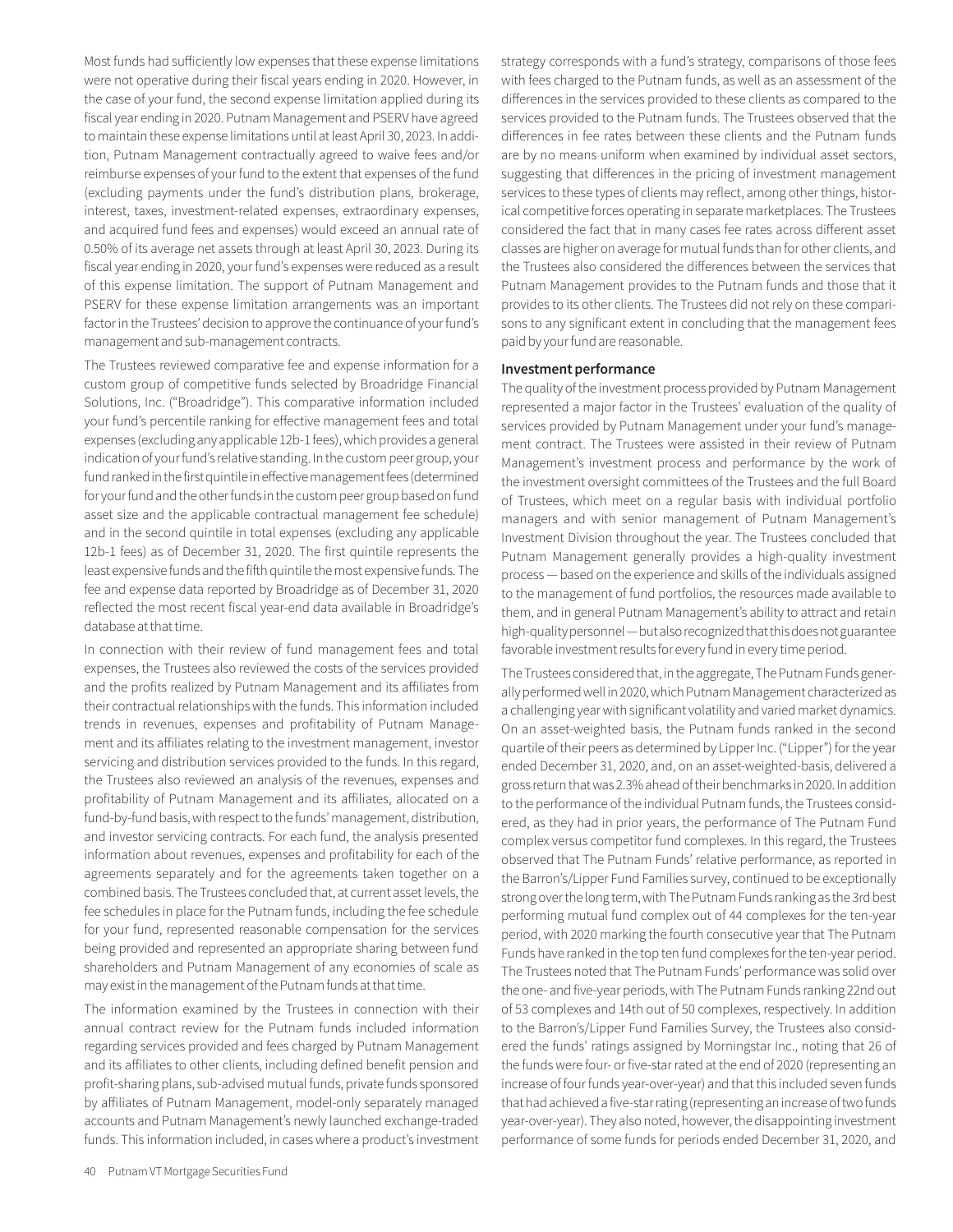considered information provided by Putnam Management regarding the factors contributing to the underperformance and actions being taken to improve the performance of these particular funds. The Trustees indicated their intention to continue to monitor closely the performance of those funds and evaluate whether additional actions to address areas of underperformance may be warranted.

For purposes of the Trustees' evaluation of the Putnam funds' investment performance, the Trustees generally focus on a competitive industry ranking of each fund's total net return over a one-year, three-year and five-year period. For a number of Putnam funds with relatively unique investment mandates for which Putnam Management informed the Trustees that meaningful competitive performance rankings are not considered to be available, the Trustees evaluated performance based on their total gross and net returns and comparisons of those returns to the returns of selected investment benchmarks. In the case of your fund, the Trustees considered that its class IA share cumulative total return performance at net asset value was in the following quartiles of its Lipper peer group (Lipper VP (Underlying Funds) — U.S. Mortgage Funds) for the oneyear, three-year, and five-year periods ended December 31, 2020 (the first quartile representing the best-performing funds and the fourth quartile the worst-performing funds):

| One-year period | Three-year period | Five-year period |
|-----------------|-------------------|------------------|
|                 |                   |                  |

Over the one-year, three-year and five-year periods ended December 31, 2020, there were 13, 13, and 11 funds, respectively, in your fund's Lipper peer group. (When considering performance information, shareholders should be mindful that past performance is not a guarantee of future results.)

The Trustees expressed concern about your fund's fourth quartile performance over the one-year and five-year periods ended December 31, 2020, and considered the circumstances that may have contributed to this disappointing performance. The Trustees considered Putnam Management's observation that the fund's underperformance over the one-year period was driven by significant underperformance in the securitized sector in 2020, which resulted from the outsized impact of the COVID-19 pandemic on the commercial mortgage space. The Trustees also noted Putnam Management's view that the commercial real estate sector was not supported by monetary and fiscal policies to the same extent as other sectors and did not recover as strongly from the downturn in March 2020. The Trustees considered Putnam Management's observation that the fund's prepayment and term structure strategies had performed well in 2020.

In addition, the Trustees noted the fund's strong performance since its repositioning from Putnam VT American Government Income Fund to Putnam VT Mortgage Securities Fund in April 2018 until the onset of the COVID-19 pandemic, as well as the fund's solid performance since the fund was repositioned through March 31, 2021. The Trustees considered Putnam Management's observation that the fund's term structure and prepayment positioning and the rebound in commercial mortgagebacked investments contributed to the fund's top quintile performance year to date, as of March 31, 2021. The Trustees noted that Putnam Management remained confident in the fund's portfolio managers. The Trustees also considered Putnam Management's continued efforts to support fund performance through certain initiatives, including structuring compensation for portfolio managers to enhance accountability for fund performance, emphasizing accountability in the portfolio management process, and affirming its commitment to a fundamental-driven approach to investing. The Trustees noted further that Putnam Management had made selective hires and internal promotions in 2020 to strengthen its investment team.

As a general matter, the Trustees believe that cooperative efforts between the Trustees and Putnam Management represent the most effective way to address investment performance concerns that may arise from time to time. The Trustees noted that investors in the Putnam funds have, in effect, placed their trust in the Putnam organization, under the oversight of the funds' Trustees, to make appropriate decisions regarding the management of the funds. Based on Putnam Management's willingness to take appropriate measures to address fund performance issues and Putnam Management's responsiveness to Trustee concerns about investment performance, the Trustees concluded that it continued to be advisable to seek change within Putnam Management to address performance shortcomings. In the Trustees' view, the alternative of engaging a new investment adviser for an underperforming fund, with all the attendant risks and disruptions, would not likely provide any greater assurance of improved investment performance.

### **Brokerage and soft-dollar allocations; investor servicing**

The Trustees considered various potential benefits that Putnam Management may receive in connection with the services it provides under the management contract with your fund. These include benefits related to brokerage allocation and the use of soft dollars, whereby a portion of the commissions paid by a fund for brokerage may be used to acquire research services that are expected to be useful to Putnam Management in managing the assets of the fund and of other clients. Subject to policies established by the Trustees, soft dollars generated by these means are used predominantly to acquire brokerage and research services (including third-party research and market data) that enhance Putnam Management's investment capabilities and supplement Putnam Management's internal research efforts. The Trustees indicated their continued intent to monitor regulatory and industry developments in this area with the assistance of their Brokerage Committee. In addition, with the assistance of their Brokerage Committee, the Trustees indicated their continued intent to monitor the allocation of the Putnam funds' brokerage in order to ensure that the principle of seeking best price and execution remains paramount in the portfolio trading process.

Putnam Management may also receive benefits from payments that the funds make to Putnam Management's affiliates for investor or distribution services. In conjunction with the annual review of your fund's management and sub-management contracts, the Trustees reviewed your fund's investor servicing agreement with PSERV and its distributor's contract and distribution plans with Putnam Retail Management Limited Partnership ("PRM"), both of which are affiliates of Putnam Management. The Trustees concluded that the fees payable by the funds to PSERV and PRM, as applicable, for such services are fair and reasonable in relation to the nature and quality of such services, the fees paid by competitive funds, and the costs incurred by PSERV and PRM, as applicable, in providing such services. Furthermore, the Trustees were of the view that the investor services provided by PSERV were required for the operation of the funds, and that they were of a quality at least equal to those provided by other providers.